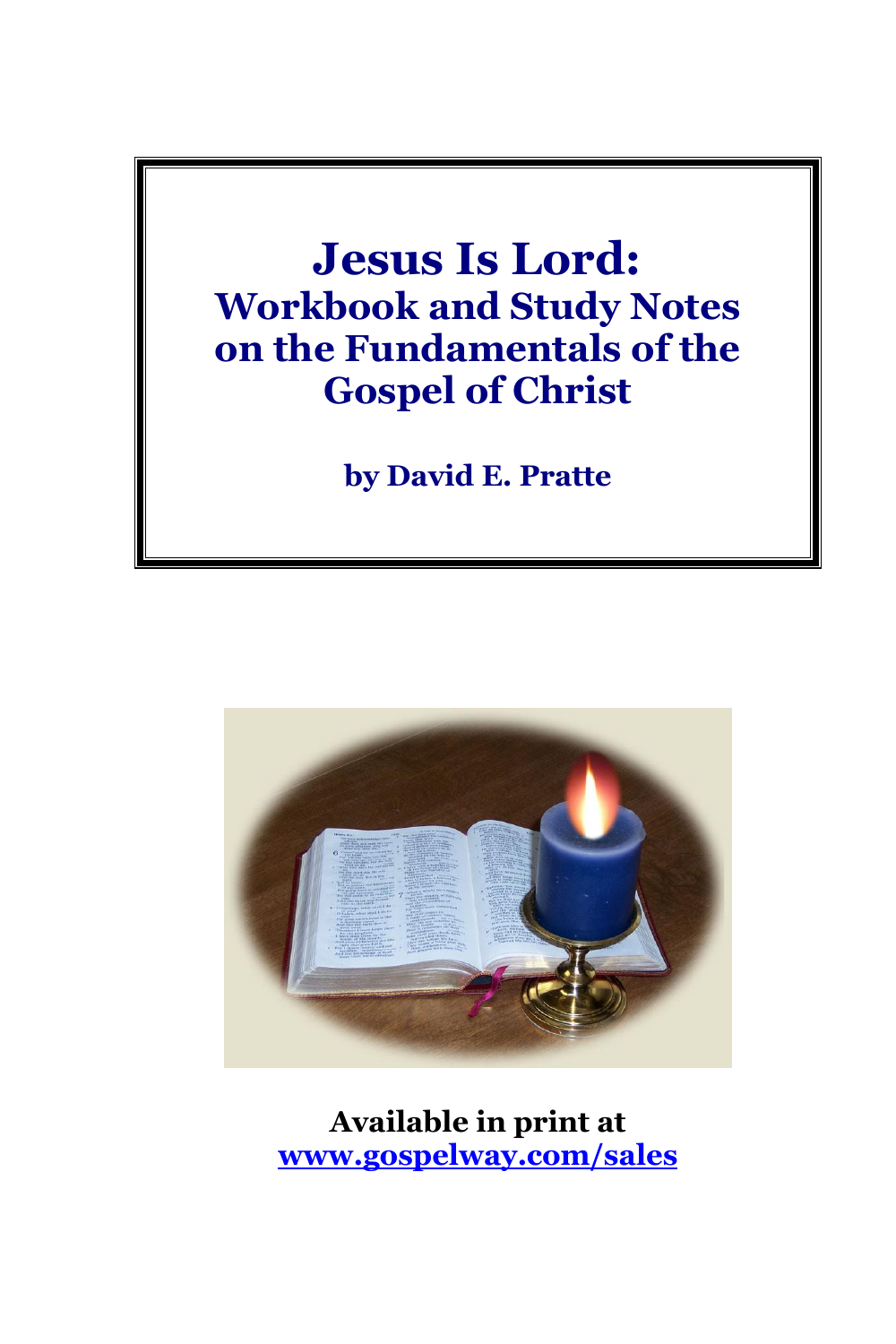# **Jesus Is Lord: Workbook and Study Notes on the Fundamentals of the Gospel of Christ**

© Copyright David E. Pratte, 1999, 2014 All rights reserved

> ISBN-13: 978-1497564688 ISBN-10: 1497564689

**Printed books, booklets, and tracts available at [www.gospelway.com/sales](https://www.gospelway.com/sales) Free Bible study articles online at [www.gospelway.com/instruct](http://www.gospelway.com/) Free Bible courses online at [www.biblestudylessons.com](http://www.biblestudylessons.com/) Free class books at [www.biblestudylessons.com/classbooks](http://www.biblestudylessons.com/classbooks) Free commentaries on Bible books at [www.biblestudylessons.com/commentary](https://www.biblestudylessons.com/commentary) Contact the author at [www.gospelway.com/comments](http://www.gospelway.com/comments)**

**Note carefully: No teaching in any of our materials is intended or should ever be construed to justify or to in any way incite or encourage personal vengeance or physical violence against any person.**

# **"He who glories, let him glory in the Lord" – 1 Corinthians 1:31**

Front page photo credit: Djampa distributed under Creative Commons GNU Free Documentation License,

#### Other Acknowledgements

Unless otherwise indicated, Scripture quotations are generally from the New King James Version (NKJV), copyright 1982, 1988 by Thomas Nelson, Inc. used by permission. All rights reserved.

Scripture quotations marked (NASB) are from *Holy Bible, New American Standard* La Habra, CA: The Lockman Foundation, 1995.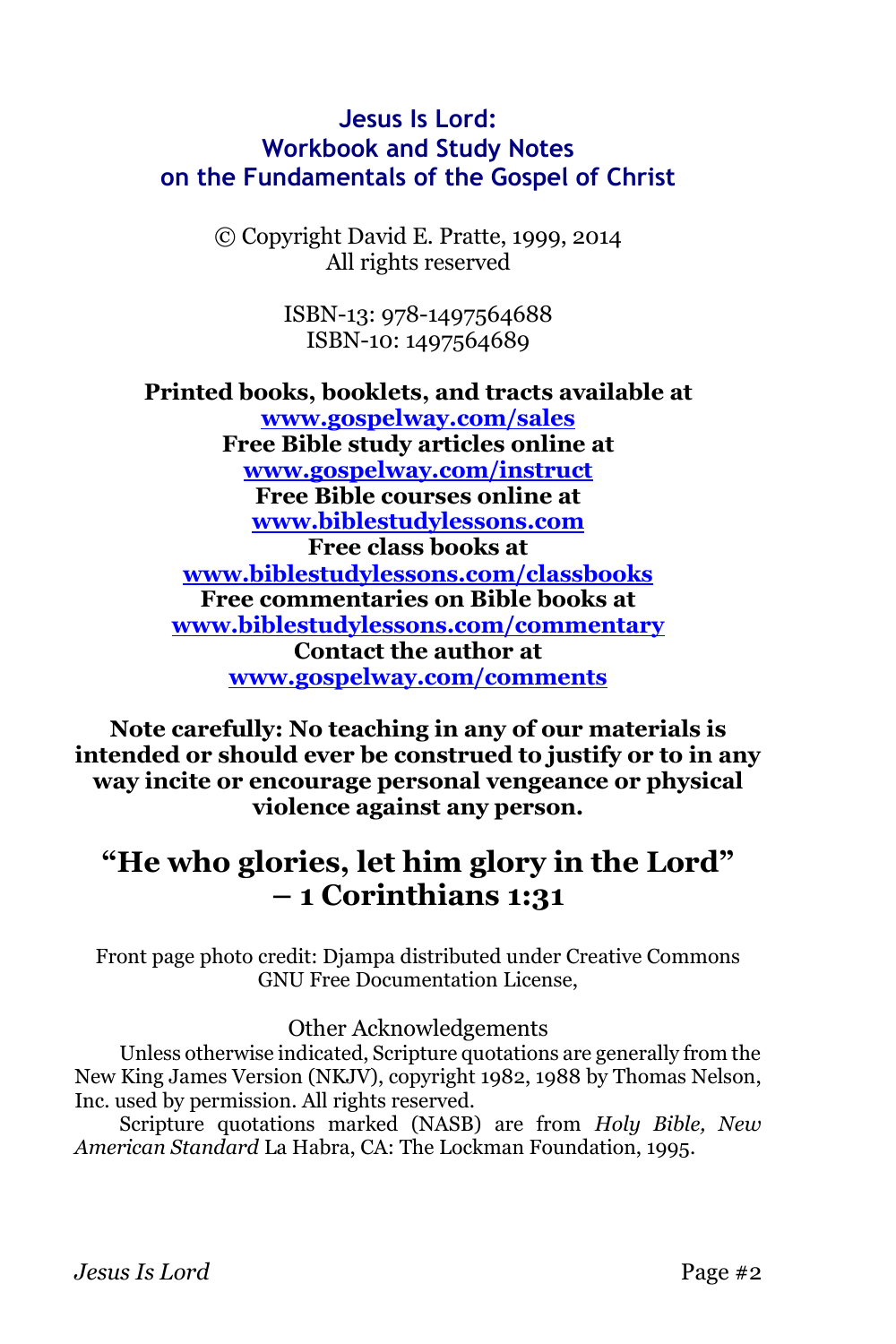# **Other Books by the Author**

**Topical Bible Studies**

*Growing a Godly Marriage & Raising Godly Children Why Believe in God, Jesus, and the Bible? (evidences) The God of the Bible (study of the Father, Son, and Holy Spirit) Grace, Faith, and Obedience: The Gospel or Calvinism? Kingdom of Christ: Future Millennium or Present Spiritual Reign? Do Not Sin Against the Child: Abortion, Unborn Life, & the Bible True Words of God: Bible Inspiration and Preservation*

#### **Commentaries on Bible Books**

*Genesis Joshua and Ruth Judges 1 Samuel Ezra, Nehemiah, and Esther Job Proverbs*

*Gospel of Mark Gospel of John Acts Romans Ephesians Philippians and Colossians Hebrews 1 & 2 Peter*

## **Bible Question Class Books**

*Genesis Joshua and Ruth Judges 1 Samuel Ezra, Nehemiah, and Esther Job Proverbs Ecclesiastes Isaiah Gospel of Matthew Gospel of Mark Gospel of Luke*

*Gospel of John Acts Romans 1 Corinthians 2 Corinthians and Galatians Ephesians and Philippians Colossians, 1&2 Thessalonians 1 & 2 Timothy, Titus, Philemon Hebrews General Epistles (James – Jude) Revelation*

#### **Workbooks with Study Notes**

*Jesus Is Lord: Workbook on the Fundamentals of the Gospel of Christ Following Jesus: Workbook on Discipleship God's Eternal Purpose in Christ: Workbook on the Theme of the Bible*

#### **Visit our website at [www.gospelway.com/sales](https://www.gospelway.com/sales) to see a current list of books in print.**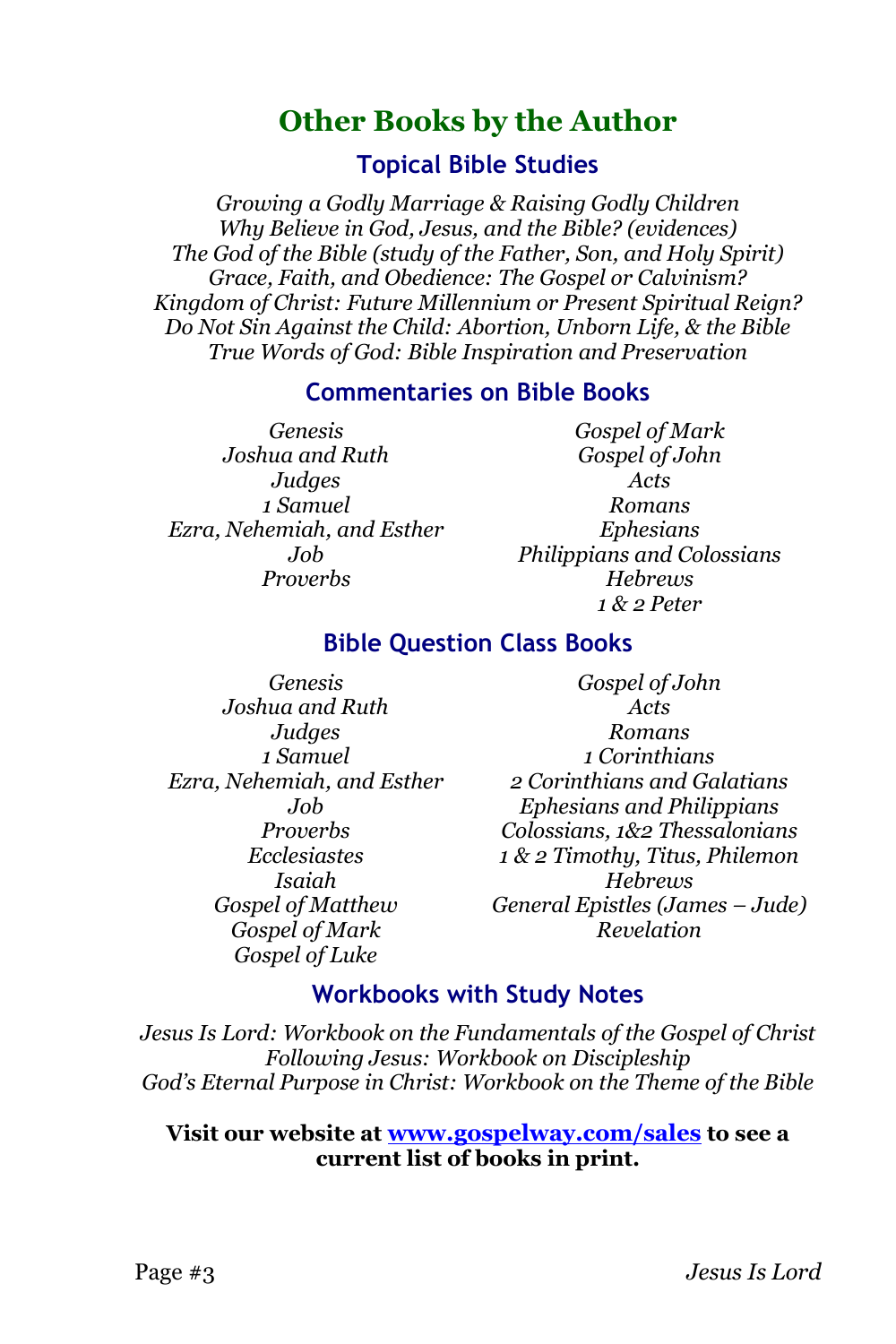# **Other Resources from the Author**

**Printed books, booklets, and tracts available at [www.gospelway.com/sales](https://www.gospelway.com/sales) Free Bible study articles online at [www.gospelway.com](http://www.gospelway.com/) Free Bible courses online at [www.biblestudylessons.com](http://www.biblestudylessons.com/) Free class books at [www.biblestudylessons.com/classbooks](http://www.biblestudylessons.com/classbooks) Free commentaries on Bible books at [www.biblestudylessons.com/commentary](https://www.biblestudylessons.com/commentary) Contact the author at [www.gospelway.com/comments](http://www.gospelway.com/comments)**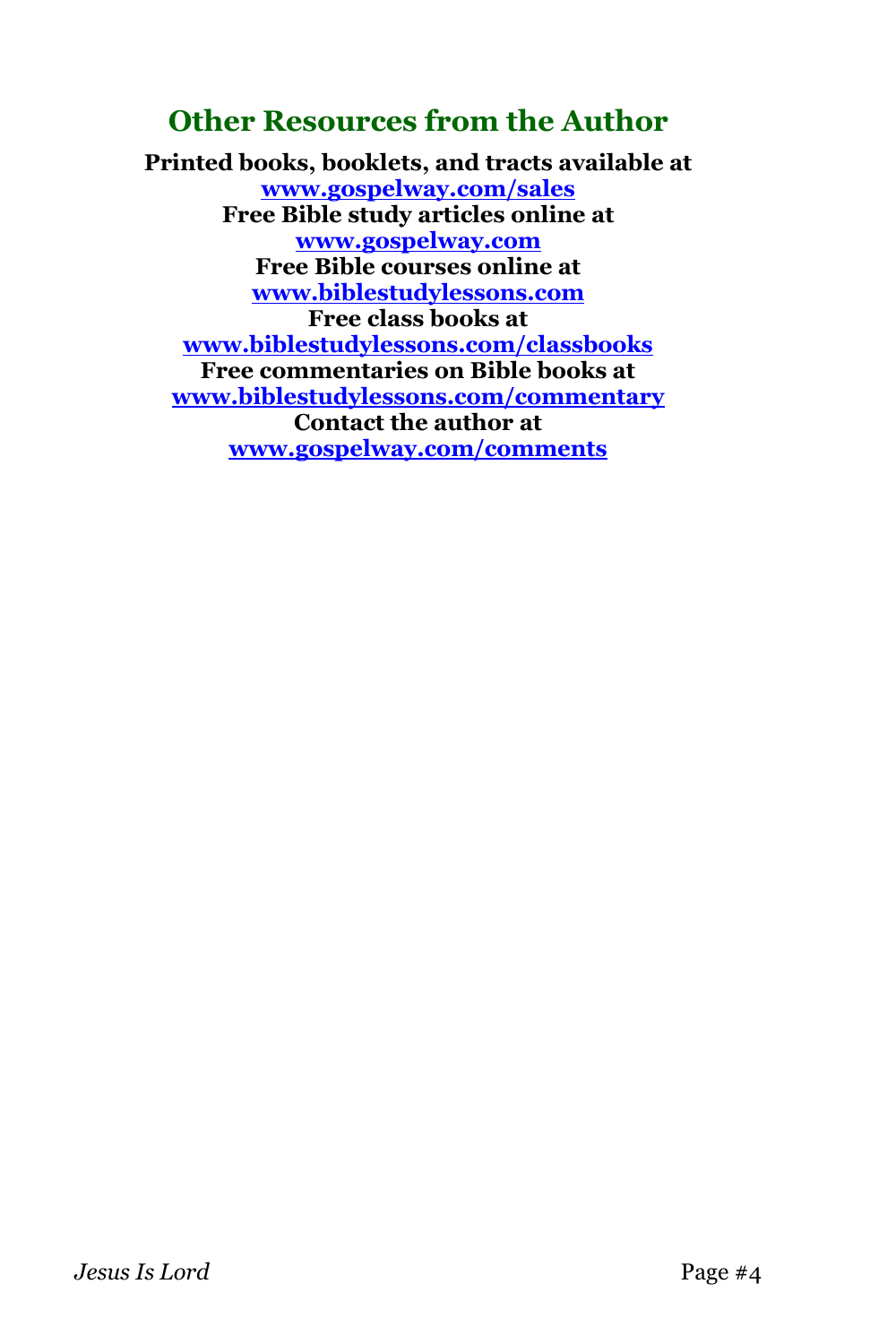# **Table of Contents**

| What Does Jesus Teach About Obedience and Baptism? 47    |
|----------------------------------------------------------|
| Where Can You Find the Church That Belongs to Jesus?  55 |
|                                                          |
|                                                          |

(Due to printer reformatting, the above numbers may be off a page or two.)

# **Notes to the Reader**

Unless otherwise indicated, Bible quotations are from the New King James Version. Often - especially when I do not use quotations marks – I am not quoting any translation but simply paraphrasing the passage in my own words.

**To join our mailing list to be informed of new books or special sales, contact the author at [www.gospelway.com/comments](http://www.gospelway.com/comments)**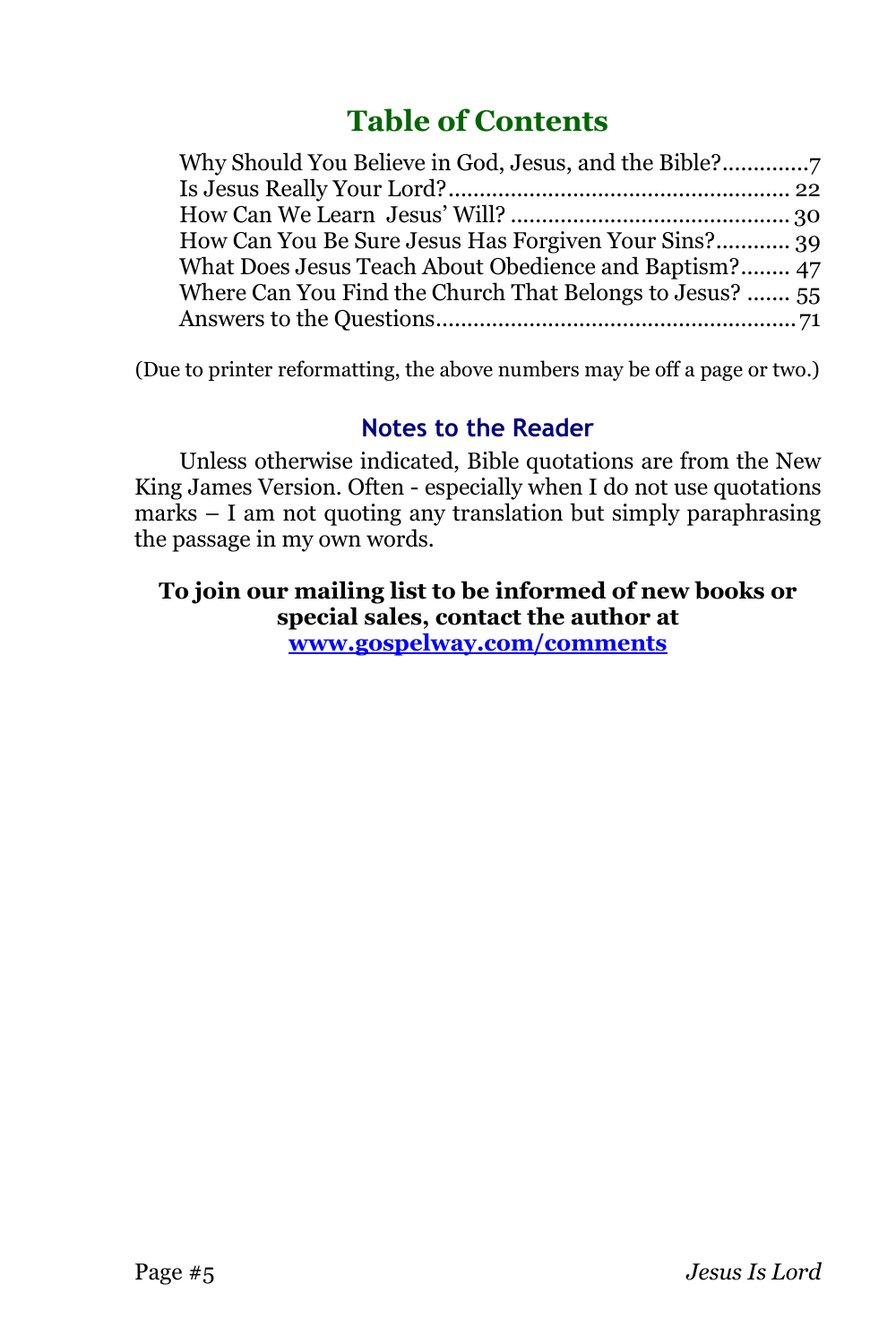# **Introduction:**

This workbook was designed for small group study, personal study, or family study. The class book is suitable for teens and up. The material was especially designed as an introductory study to the basic principles of the gospel. However, it can be useful to any students who seek to examine or review the fundamentals of the gospel.

Benefiting from the material will require the student(s) to read for themselves each passage that the material calls on them to read. In group settings, please be sure that all students turn to the passage and follow in their own Bibles as each passage is read. Students will benefit only to the extent that they see for themselves what God's word actually says.

After each passage has been read, discussion leaders should let the students answer the questions. Then take the time to *discuss* the questions and the correct answers. Make sure the correct answer to each question is understood. Ask additional questions as needed to help students see the correct answers for themselves. Encourage student questions and input. Ask frequently if anyone has a question or comment. From time to time ask, "Does that make sense?" "Do you understand that?"

For multiple-choice questions, the student should write the letter of the correct answer in the blank. For fill-in-the-blank or short answer questions, write the correct word or words in the blank, etc.

Note: Unless otherwise indicated, Bible quotations are from the New King James Version. Often - especially when I do not use quotations marks – I am not quoting any translation but simply paraphrasing the passage in my own words.

Finally, I encourage plain applications of the principles studied. God's word is written so souls may please God and have eternal life. Please study it with the respect and devotion it deserves!

For whatever good this material achieves, to God be the glory.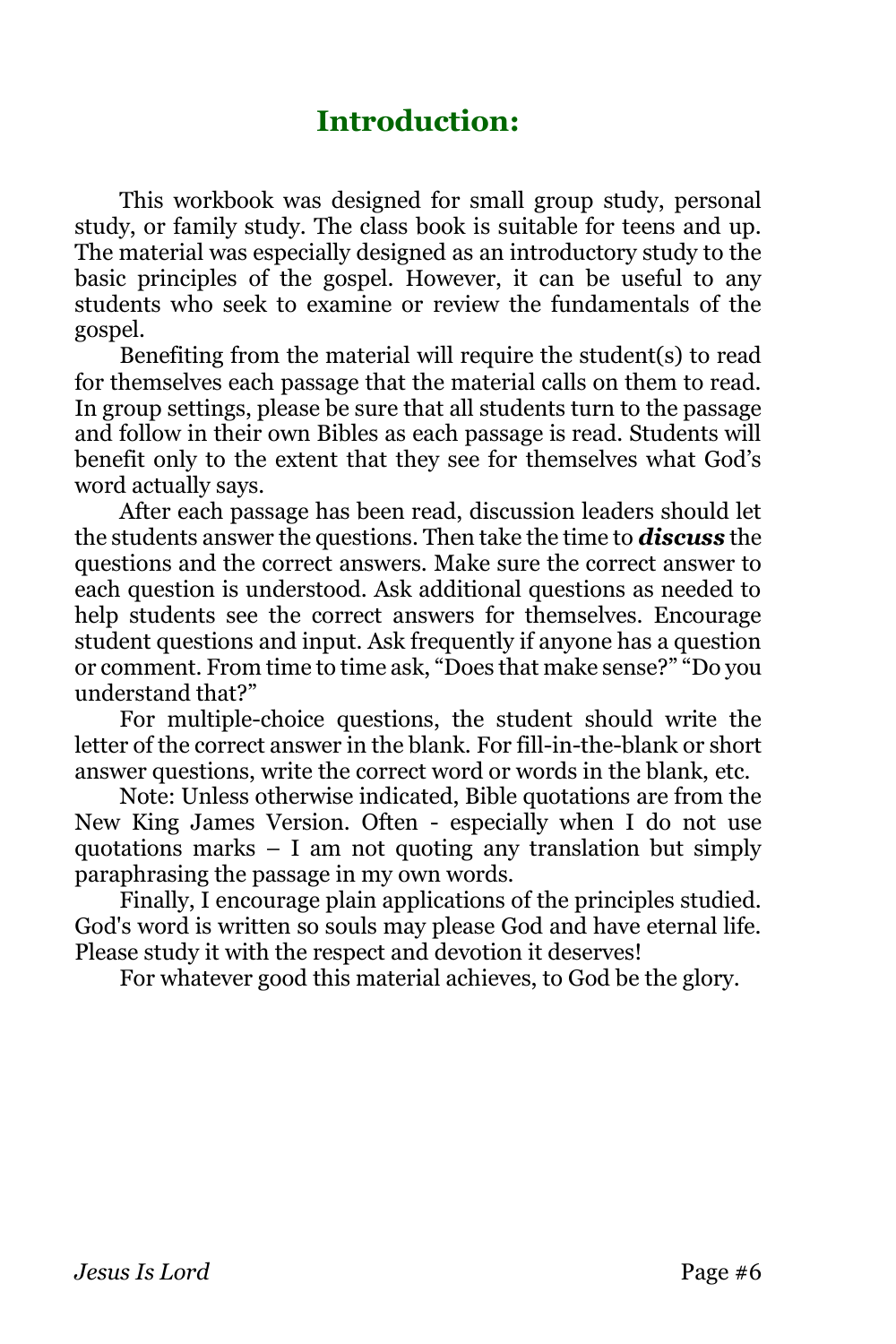# <span id="page-6-0"></span>**Why Should You Believe in God, Jesus, and the Bible?**

#### *Introduction:*

Have you ever wondered whether God exists, whether Jesus really is God's Son, or whether the Bible is really true? If not, you are an unusual person. All people ask these questions at times. The purpose of this study is to examine the evidence for some of the most basic claims of the Bible.

# **What Claims Does the Bible Make?**

#### *1. The Bible claims that God does exist.*

#### **>>> Read HEBREWS 11:6. <<<**

\*1\* To please God, what must we believe? (a) whatever our parents taught us, (b) whatever our preacher says, (c) that God exists and rewards those who diligently seek Him. Answer (**write** the letter of the correct answer in the blank):

"In the beginning God created the heavens and the earth" (Gen. 1:1).

#### *2. The Bible claims to be an infallible revelation of God's will.*

## **>>> Read 2 TIMOTHY 3:16,17. <<<**

\*2\* Where did the Scriptures come from? (a) they are inspired by God, (b) they express the opinions of men, (c) they are ancient legends of unknown origin. Answer: \_\_\_\_\_\_.

"...The things that I write unto you are the commandments of the Lord" (1 Corinthians 14:37). [See Eph. 3:3-5; 2 Pet. 1:21; 1 Thess. 2:13.]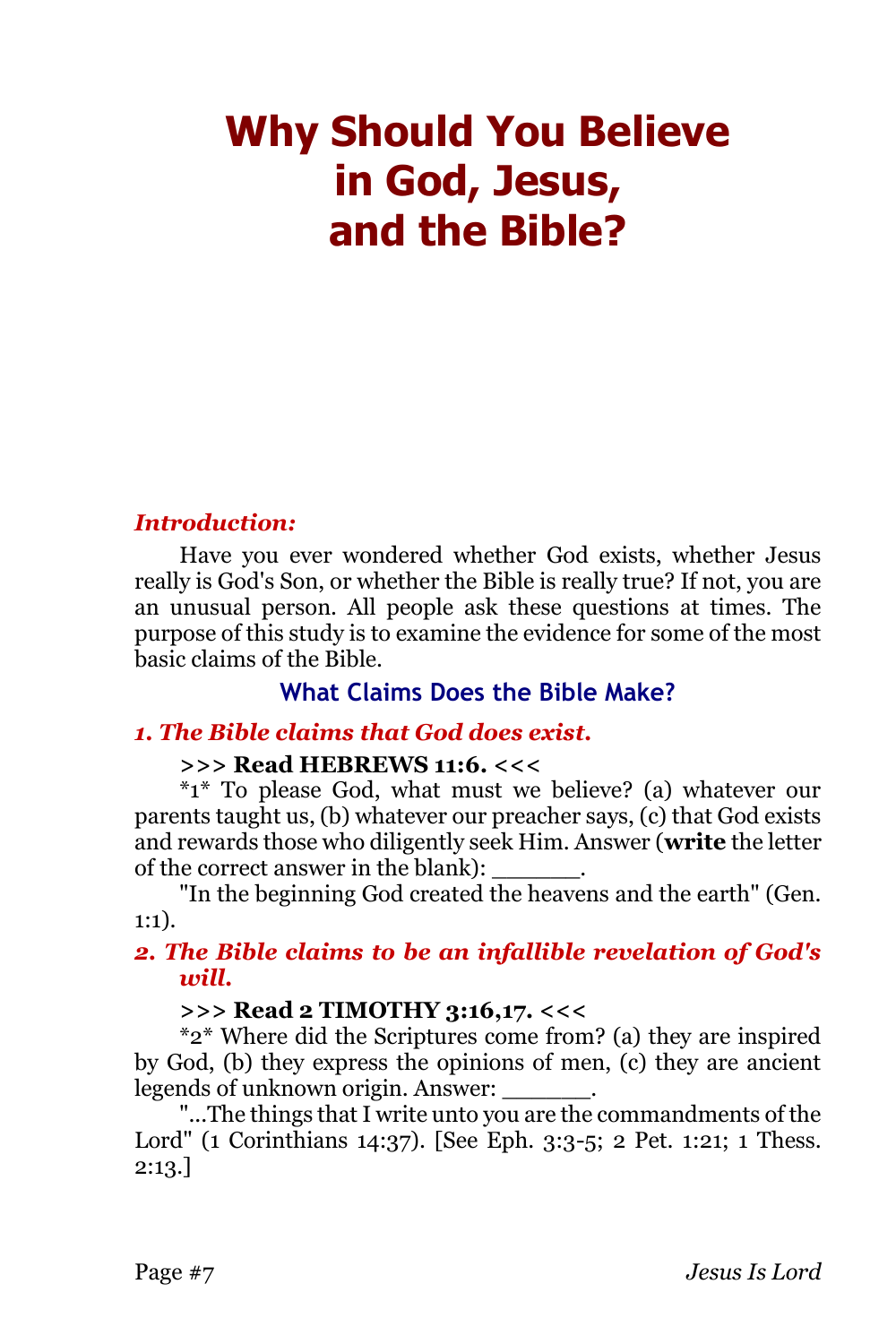## *3. The Bible claims that Jesus is God's Son.*

#### **>>> Read JOHN 20:26-31. <<<**

\*3&4\* What did Thomas call Jesus? Answer (write the correct word[s] in each blank): My \_\_\_\_\_\_\_\_\_\_\_ and my

\_\_\_\_\_\_\_\_\_\_\_\_. \*5&6\* What must we believe in order to have eternal life? Answer: Jesus is the the son of \_\_\_\_\_\_\_\_\_\_\_\_\_.

"...we have heard for ourselves and know that this is indeed the Christ, the Savior of the world" (John 4:42). [See also John 8:24; Luke 19:10; Matt. 16:15-18; 10:37; John 1:1,14.]

Note: these claims do not permit compromise. We cannot say, "The Bible is just a good book," or "Jesus was just a great man." The Bible claims it is God's word, and Jesus claimed to be God in the flesh. If these claims are not true, then Jesus is a liar and the Bible is a fraud!

## **What Kind of Evidence Will We Study?**

God the Father is invisible (1 John 4:12). We cannot perform laboratory experiments to determine if He exists, but this does not mean we must accept "blind faith" without evidence. Jesus claimed to be God in the flesh. His life can be investigated like any other historical fact. Likewise, many other claims of the Bible can be investigated by logical and historical evidence.

In our daily lives, all of us determine our beliefs on the basis of this kind of evidence. For example, a hunter may not see an animal, but from its footprints he knows it exists and he knows much about its nature. In the same way, God has left "footprints on the sands of time."

A judge and jury do not physically observe a crime, yet they reach a verdict about what happened by the testimony of witnesses.

#### **>>> Read ACTS 14:17. <<<**

\*7\* God did not leave Himself without what? (a) people, (b) witness,  $(c)$  time,  $(d)$  money. Answer:

Let us call God's "witnesses," and you be the judge. Weigh the testimony honestly, then reach a verdict (Rom. 10:17), but remember that you are not determining the guilt or innocence of someone else. Rather, your verdict will determine your own eternal destiny!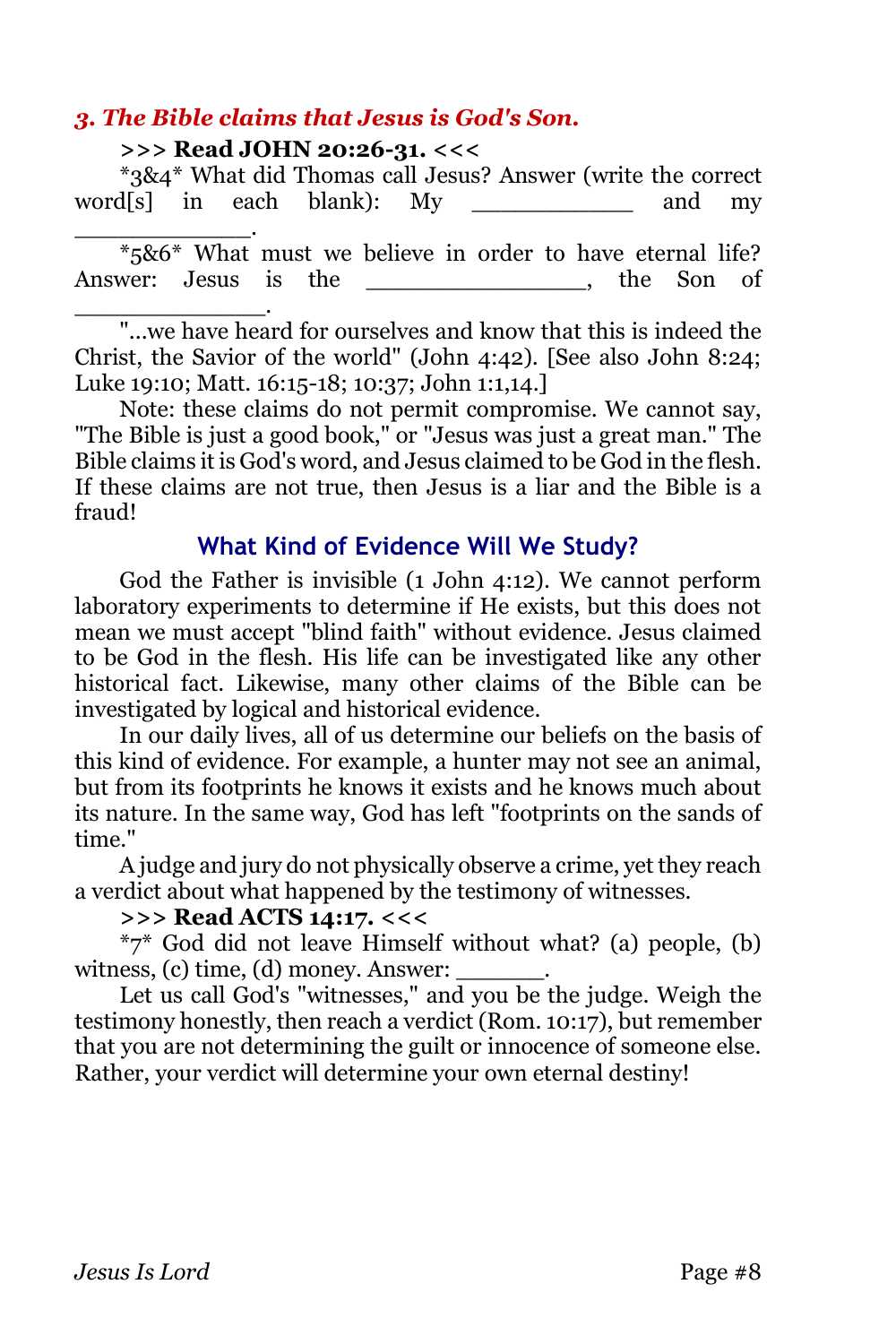# **Witness #1: The Existence of the Universe**

No one can deny the existence of the universe. The question is: what is the *origin* of the universe?

Only two explanations are available: (1) there is an all-wise, allpowerful God who *created* it; or (2) matter is eternal and, beginning from an original simple life form, all living things developed gradually over millions of years by process of *evolution*. Consider which of these two views best fits the evidence.

## **Life Comes Only from Life.**

#### **>>> Read ACTS 17:24-28. <<<**

\*8\* What does this verse say is the origin of life? (a) life on earth has always existed, (b) an unplanned accident of nature produced the first primitive life by spontaneous generation in an ancient swamp, (c) life on earth was created by a living, wise, powerful God. Answer:

\_\_\_\_\_\_. One of the most firmly established laws of science is the Law of Biogenesis, which says that life comes only from living things. There is no evidence that dead matter can spontaneously generate life.

The Bible agrees with scientific fact, for it says that life came from the eternal, living Creator (cf. Acts 14:15). However, evolution contradicts scientific proof, since it requires that dead matter sometime spontaneously came to life. Which view best fits the evidence?

# **Living Things Reproduce after Their Own Kind.**

#### **>>> Read GENESIS 1:11,21,24,25. <<<**

\*9\* What kind of offspring do living things have? (a) the same kind as the parents, (b) with enough time, entirely different things may evolve, (c) you never know. Answer:

Every year millions of living things reproduce, and the offspring is always the same kind as the parent. This is exactly what the Bible says. The offspring of dogs will be other dogs, not fish, birds, or people!

Evolution, however, teaches that all the present kinds are the offspring of previous different kinds, all the way back to one original life form. But there is no convincing evidence for this. Living things adapt to their environment, but where is the proof that they produce totally *different* kinds of living things (fish to reptile to bird, etc.)?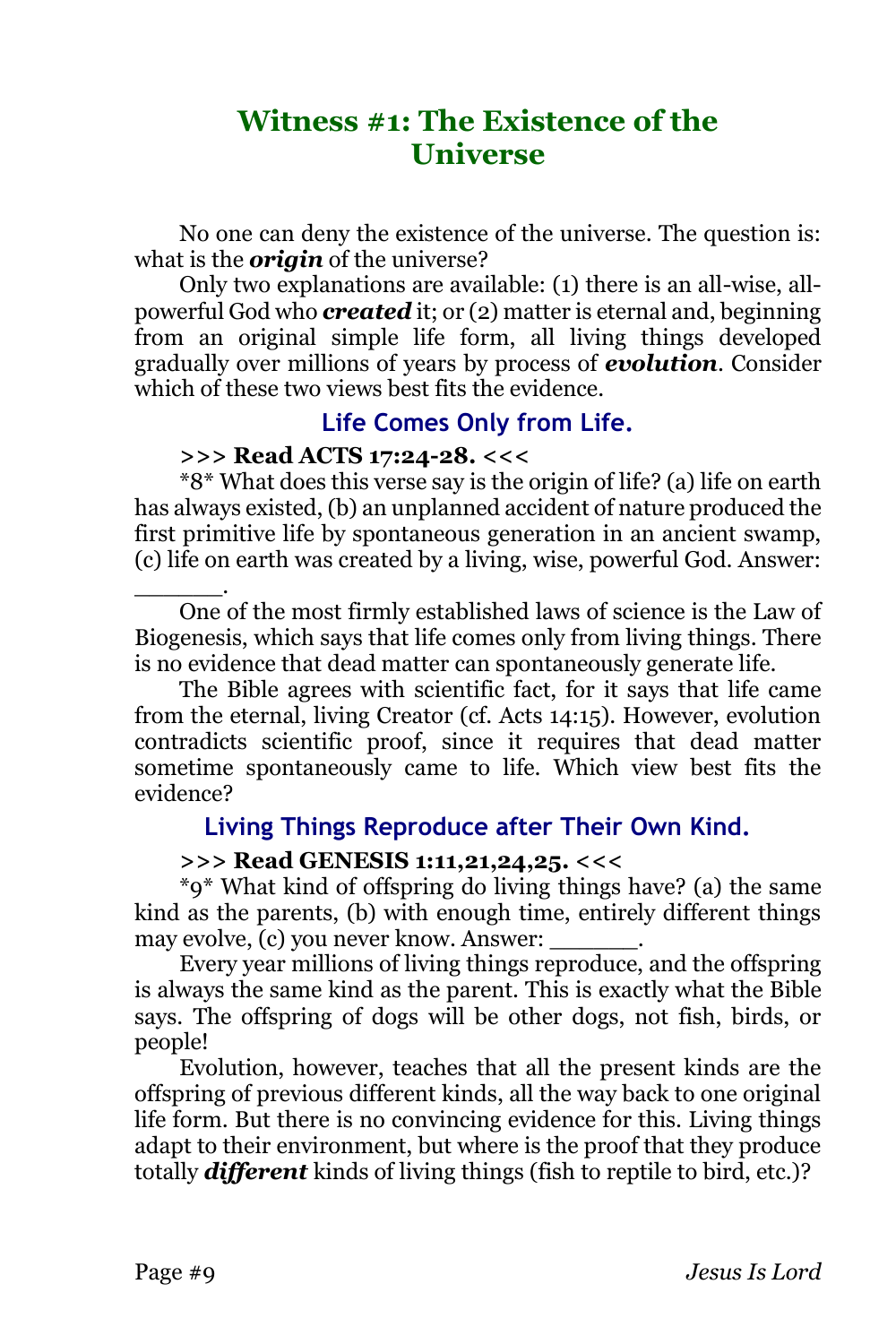If evolution was true, there should be many fossils of intermediate "links" between present kinds of living things. However, the "links" are still missing!

## **The Human Race Is Unique.**

### **>>> Read GENESIS 1:26-28. <<<**

\*10\* Man is created in whose image? Answer: In the image of

\_\_\_\_\_\_\_\_\_\_. \*11\* Man has dominion over what? (a) fish, (b) birds, (c) animals,  $(d)$  earth,  $(e)$  all the preceding. Answer:

Simple observation shows that man is far above the animals.

*Only man has rational intelligence.* What animal uses abstract symbols (letters and numbers) to speak, write, or do mathematical calculations? What animal invents new tools and machines, trains animals, uses fire, or records wisdom to pass on to future generations?

Among animals there are many shades of intelligence. If man evolved from animals, why are there no animals with shades of intelligence right up to ours, instead of so vast a gulf?

*Only man creates new beauty to appreciate* in the form of music, art, poetry, humor, etc.

*Only man has a conscience and sense of religious values.* What animal by nature feels a sense of guilt or seeks to find and worship the cause of its existence?

If man evolved from animals, how do we explain these vast differences? If we develop new characteristics according to "survival of the fittest," how does appreciation of art, etc., make us more fit to survive?

The Bible, however, easily explains all these differences. Man shares these characteristics in common, not with the animals, but with God in whose image we were made.

# **Design Must Come from a Designer.**

#### **>>> Read ROMANS 1:20. <<<**

\*12\* How can we see the power and Deity (Godhead) of God? Answer: We see them by the things God  $\Box$ 

**>>> Read PSALMS 19:1. <<<**

\*13\* What do the heavens declare? Answer: The heavens declare the of God.

# *Intelligent beings can recognize the work of another intelligent being.*

When an intelligent being designs something to accomplish some purpose, that thing bears the marks of intelligence - it is intelligible. Other intelligent beings can study how it works, etc. Even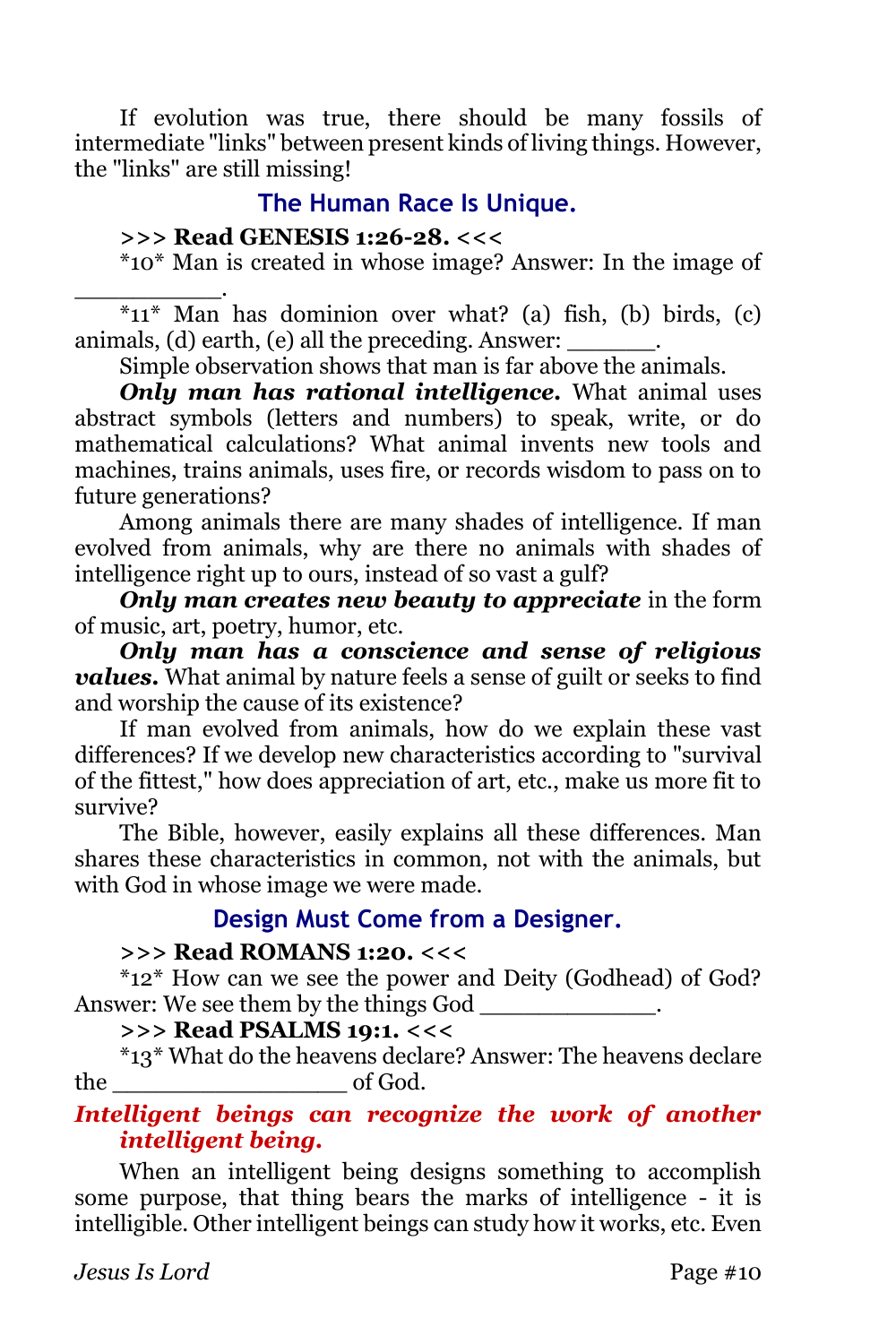if we have never met the maker, we know he must exist and we can appreciate the degree of his intelligence.

To confirm this concept to yourself, take this test. Try to name one thing that has these characteristics: (1) It appeals to your intelligence - it "makes sense" as a logical, reasonable way to accomplish some purpose. But, (2) you know it did *not* originate as the effort of some intelligent being - it "just happened" by blind chance. Can you name any such thing? A car? house? bridge?

## *The universe bears countless marks of being designed by an intelligent Being.*

*Cameras* are designed by intelligent beings, but no camera can match the overall performance of the *human eye*. Where did your eyes come from?

*Computers* are made by intelligent beings, but the *human brain* can surpass computers in many ways. Where did your brain come from?

*Factories* are made by intelligent beings to manufacture a product. But who made the *human reproductive system*?

**>>> Read HEBREWS 3:4. <<<**

\*14\* As a house must have a maker, who ultimately built all things? Answer: The ultimate maker of all things is \_\_\_\_\_\_\_\_\_.

When you consider all the organs of the human body, then all the other plants and animals, the heavenly bodies, and all the complex laws of nature, is it reasonable to argue that all this came without intelligent planning?

Science is founded on the conviction that the universe is *intelligible* - it is so orderly and systematic that the human intelligence is able to grasp much about its working. Doesn't this, of itself, prove that an intelligent Being invented it? And doesn't the fact that much of its working is beyond our ability to understand and to duplicate, prove that the intelligent Being who made it is far superior to us?

Every effect must have an adequate cause! Evolution says that life began by *blind chance* and then random mutations produced all advanced life forms. The Bible, however, says that the all-wise, allpowerful, living God intentionally planned and created the universe and all the life forms in it. As you reach your verdict, you must determine which view is more reasonable and best fits the evidence.

\*15\* Every effect must have an adequate what? Answer:

\_\_\_\_\_\_\_\_\_\_\_\_\_\_\_\_.

**For more information about evolution vs. creation, see our web site at [www.gospelway.com/instruct/instruct.](http://www.gospelway.com/)**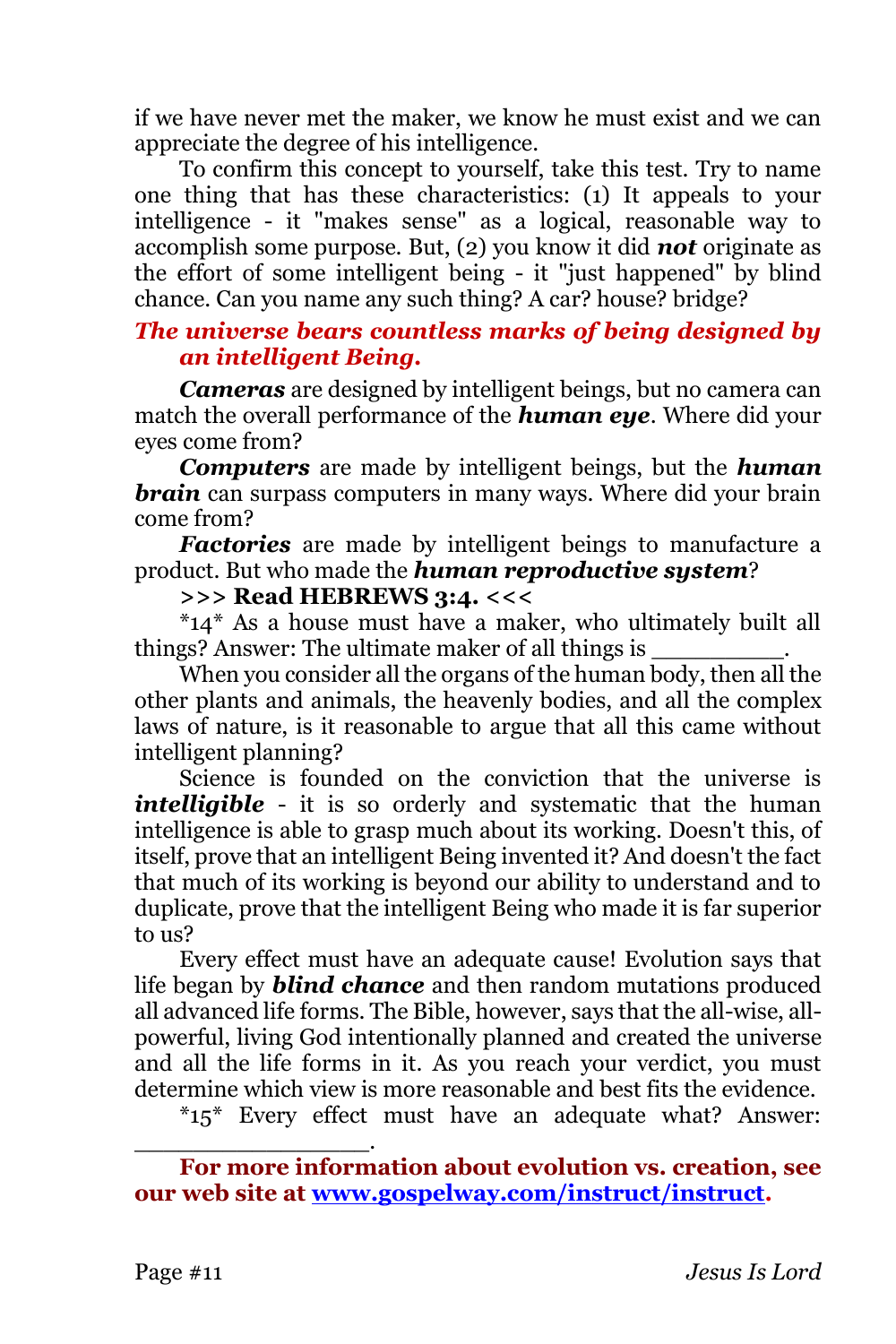# **Witness #2: The Accuracy of the Bible**

Although the Bible is a textbook on religion, it often touches on other subjects such as history, geography, or science. It was written 2000-3500 years ago, when scientific error abounded. Skeptics have searched it mercilessly to disprove it. But if, despite this, we find that it contains none of the common errors of its day - if it actually speaks truths that were unknown to scientists till centuries later - then this should strengthen our confidence that it is not from men but from God.

Consider the following examples in which the Bible has been proved to be accurate, even when "scholars" disagreed with it.

## **History and Geography**

#### *The Hittite nation*

#### **>>> Read 2 SAMUEL 11:3. <<<**

\*16\* Uriah was of what nationality? Answer: Uriah was a \_\_\_\_\_\_\_\_\_\_\_\_\_\_.

The Bible often mentions Hittites (Gen. 15:19-21; Num. 13:29; Josh. 3:10), but for years skeptics said the Bible was wrong. Then in 1906, Hugo Winckler excavated Hattusa, the Hittite capital. We now know that, at its height, the Hittite civilization rivaled Egypt and Assyria in glory! (See *Biblical World*, pp. 290ff.)

## *Pithom and Raamses*

#### **>>> Read EXODUS 1:11. <<<**

\*17&18\* Name the two cities the Israelites built in Egypt. Answer: They built and and

The Bible says that Israelite slaves built these cities using bricks of clay mixed with straw, then clay and stubble, then clay alone (Exodus 5:10-21). In 1883, Naville examined the ruins of Pithom and found all three types of brick. (See *Biblical World*, pp. 458,459.)

#### *The Book of Acts*

Sir William Ramsay was a skeptic who sought to disprove Acts by tracing Paul's journeys. Instead, his studies converted him! The turning point came when he proved that, contrary to accepted views, the Bible was right when it implied Iconium was in a different region from Lystra and Derbe (Acts 14:6). (See *Archaeology and Bible History*, Free, p. 317.)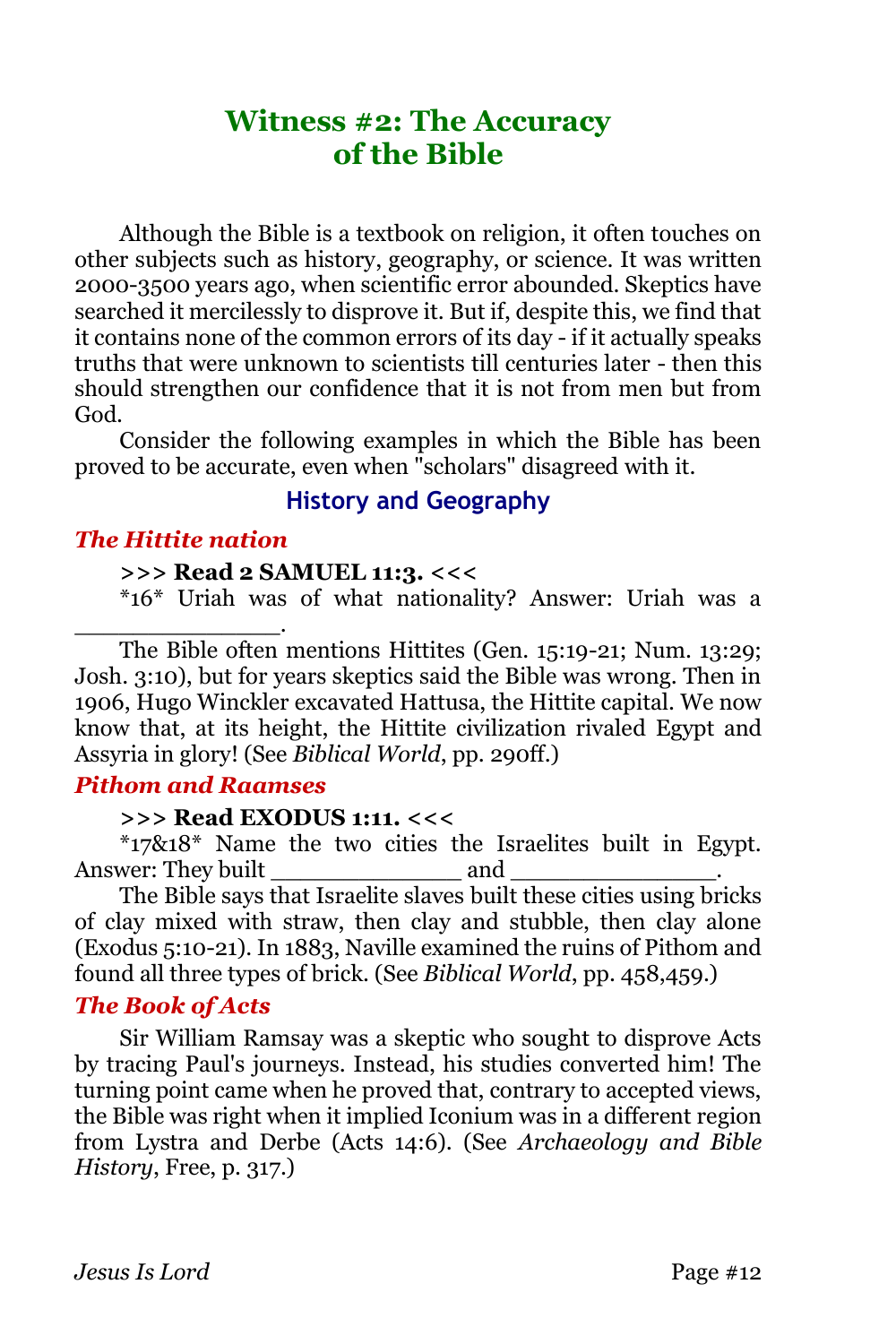#### *Consider quotations from prominent archeologists:*

"...it may be stated categorically that no archaeological discovery has ever controverted a Biblical reference. Scores of archaeological findings have been made which confirm in clear outline or in exact detail historical statements in the Bible. And, by the same token, proper evaluation of Biblical descriptions has often led to amazing discoveries." - Dr. Nelson Glueck (*Rivers in the Desert*, p. 31)

"...archaeology has confirmed countless passages which have been rejected by critics as unhistorical or contradictory to known facts ... Yet archaeological discoveries have shown that these critical charges ... are wrong and that the Bible is trustworthy in the very statements which have been set aside as untrustworthy ... We do not know of any cases where the Bible has been proved wrong." - Dr. Joseph P. Free (*Archaeology and Bible History*, pp. 1,2,134)

#### **Science**

#### **>>> Read ISAIAH 40:22. <<<**

 $*19*$  What is the shape of the earth? (a) circle, (b) flat, (c) cylinder. Answer: \_\_\_\_\_\_.

Isaiah wrote this when men thought the earth was flat ("circle" = "a circle, sphere" - Gesenius). Today we have pictures taken from space to show the earth's shape, but how did Isaiah know?

#### **>>> Read JOB 26:7. <<<**

\_\_\_\_\_\_\_\_\_\_\_\_\_\_\_\_.

\*20\* How is the earth held up? Answer: The earth hangs on

Ancient men believed many errors. How did Job know the truth? **>>> Read PSALM 8:8. <<<**

\*21\* Fish pass through what in the seas? Answer: They swim or pass through the seas.

Men knew of no paths in the sea until Matthew Maury read this verse. He searched till he discovered the ocean currents, and became known as the Father of Oceanography. (*Impact*, 9/91, pp. 3,4).

#### **>>> Read ECCLESIASTES 1:7. <<<**

\*22\* What does this verse tell us about rivers? (a) rivers run to the sea, (b) the sea does not get fuller, (c) rivers go back where they were before, (d) all the preceding. Answer:

Today we understand how this happens by the water cycle and evaporation. How did Solomon know?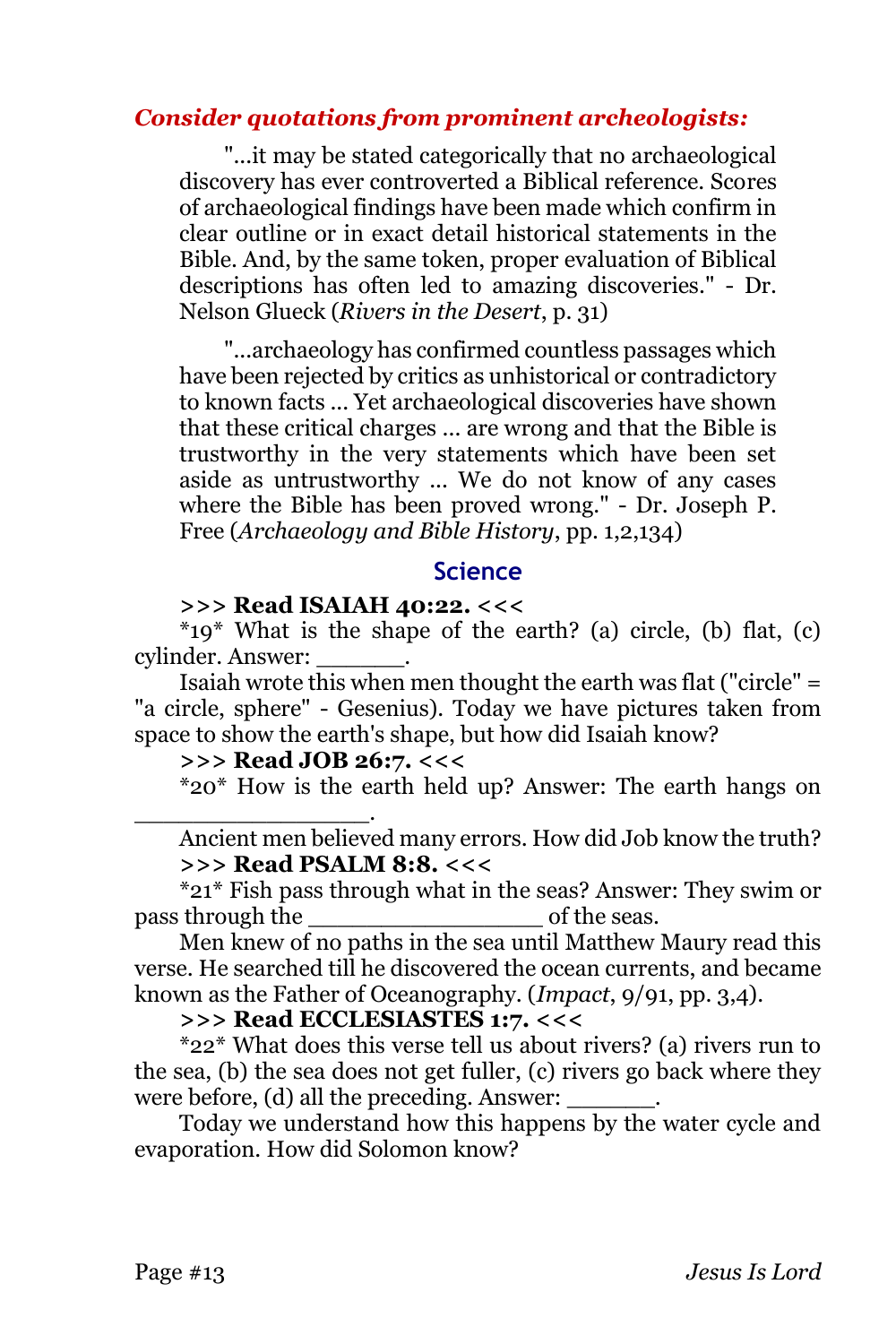The Bible has contradicted unproved theories, but properly understood it has never contradicted any proved scientific fact. Yet it has often stated scientific truths centuries before men knew them.

While the Bible has been repeatedly proved accurate, those who criticize the Bible have been consistently unable to disprove it. This surely strengthens our faith in other Bible teachings.

# **Witness #3: The Unity of the Bible**

#### *The Bible includes 66 books written by 40 different men over 1500 years.*

These were men of widely different generations, localities and backgrounds. There were kings, shepherds, fisherman, physicians, etc. They lived in Israel, Babylon, Rome, etc., from 1400 BC to 100 AD.

#### *But their writings, when collected, show no contradictions.*

Paul does not disagree with Moses, John does not argue with David, etc., though they wrote on the most controversial subjects known to man. Instead, their teachings strengthen and support one another.

Some skeptics claim contradictions exist in the Bible, but ask them to produce one. Most will not even try! Usually they have never really studied the Bible, but are taking someone else's word about it. Proper study can reconcile any supposed contradictions that are suggested.

#### *Mere human wisdom could never achieve such unity.*

\*23\* Consider religious teachers who write by *human* wisdom. How often do you find them completely agreeing among themselves? (a) they always agree on everything, (b) they usually agree, (c) complete agreement is rare. Answer: \_\_\_\_\_\_.

 $*$ 24 $*$  If the 40 Bible writers, having such different backgrounds, do agree completely, what would this indicate? (a) they were not writing by their own wisdom, (b) the Bible must be the product of one supreme Mind, (c) God exists, (d) the Bible is God's word, (e) all the preceding. Answer: \_\_\_\_\_\_.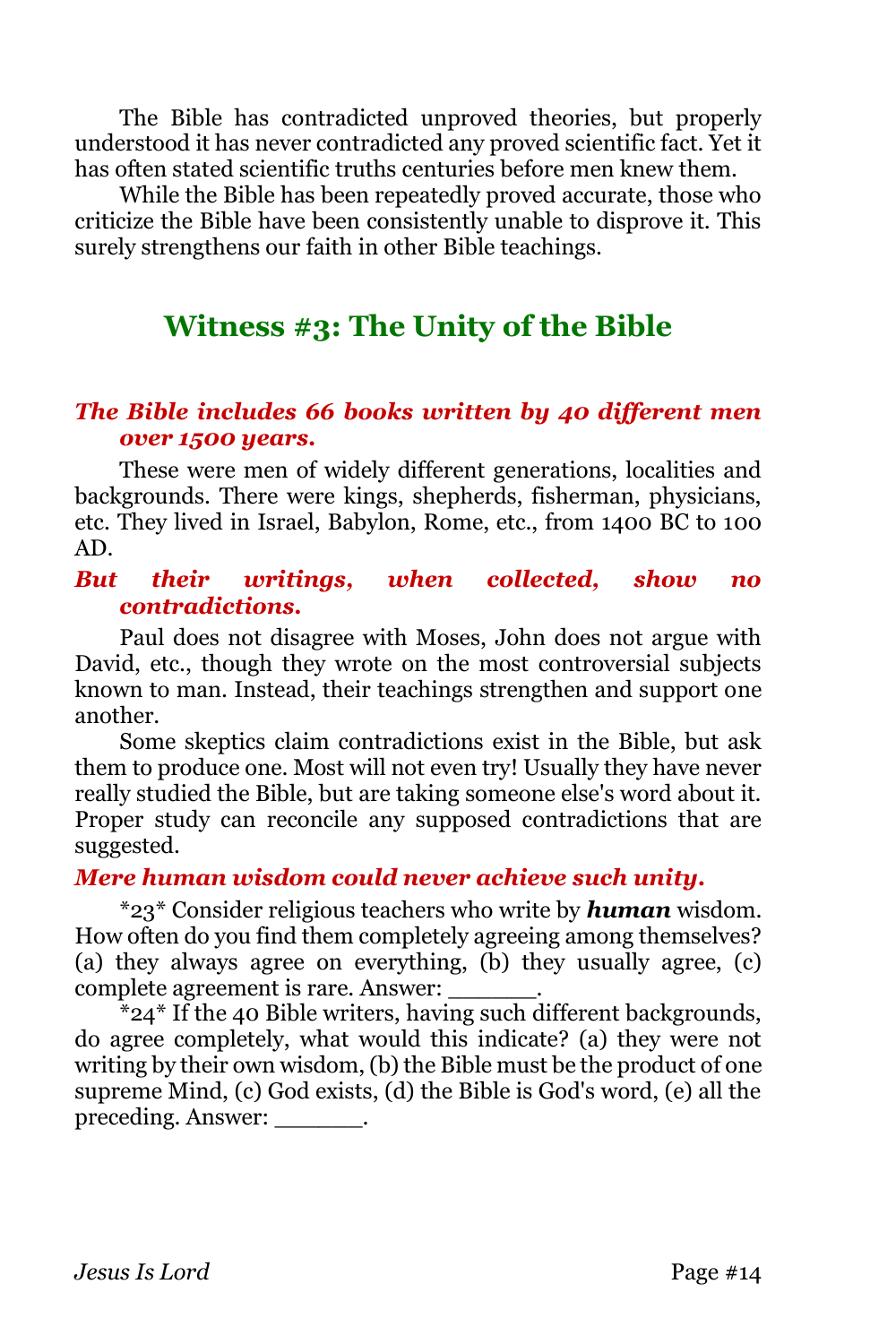# **Witness #4: Fulfilled Prophecy**

## **The Purpose of Prophecy**

#### *Prophecy proves that the true God exists.*

#### **>>> Read JAMES 4:14. <<<**

\*25\* Can men consistently predict the future? (yes or no) Answer: \_\_\_\_\_\_.

#### **>>> Read ISAIAH 41:21-23; 42:8,9. <<<**

\*26\* What can God do that false gods cannot do? Answer: God can predict the

 $*27*$  God refused to allow His praise to be given to whom? Answer: \_\_\_\_\_\_\_\_\_\_\_\_\_\_\_\_.

Only a Supreme Being can foretell the future accurately. If the God of the Bible can do this, then He must exist and must be the true God.

#### *Prophecy shows which men were spokesmen for God.*

#### **>>> Read DEUTERONOMY 18:20-22. <<<**

\*28\* If a man tries to predict the future and fails, what can we know? Answer: We can know that what he speaks is not from

If the Bible writers could infallibly predict the future, surely this would indicate God was working through them. [See also Jer. 28:9.]

#### *Prophecy proves that Jesus was God's Son.*

#### **>>> Read LUKE 24:25-27,44. <<<**

\_\_\_\_\_\_\_\_\_\_\_\_\_\_\_\_.

\*29\* What did Jesus say about Old Testament Scriptures? (a) they no longer have any value, (b) He was unable to understand them, (c) they spoke about Him and He fulfilled them, (d) all the preceding. Answer:

Jesus' disciples often quoted Old Testament prophecy to prove that Jesus was the Messiah and that His claims must be true [cf. John 5:39; Acts 2:25-36; 3:18- 26; 10:43; 13:27-39].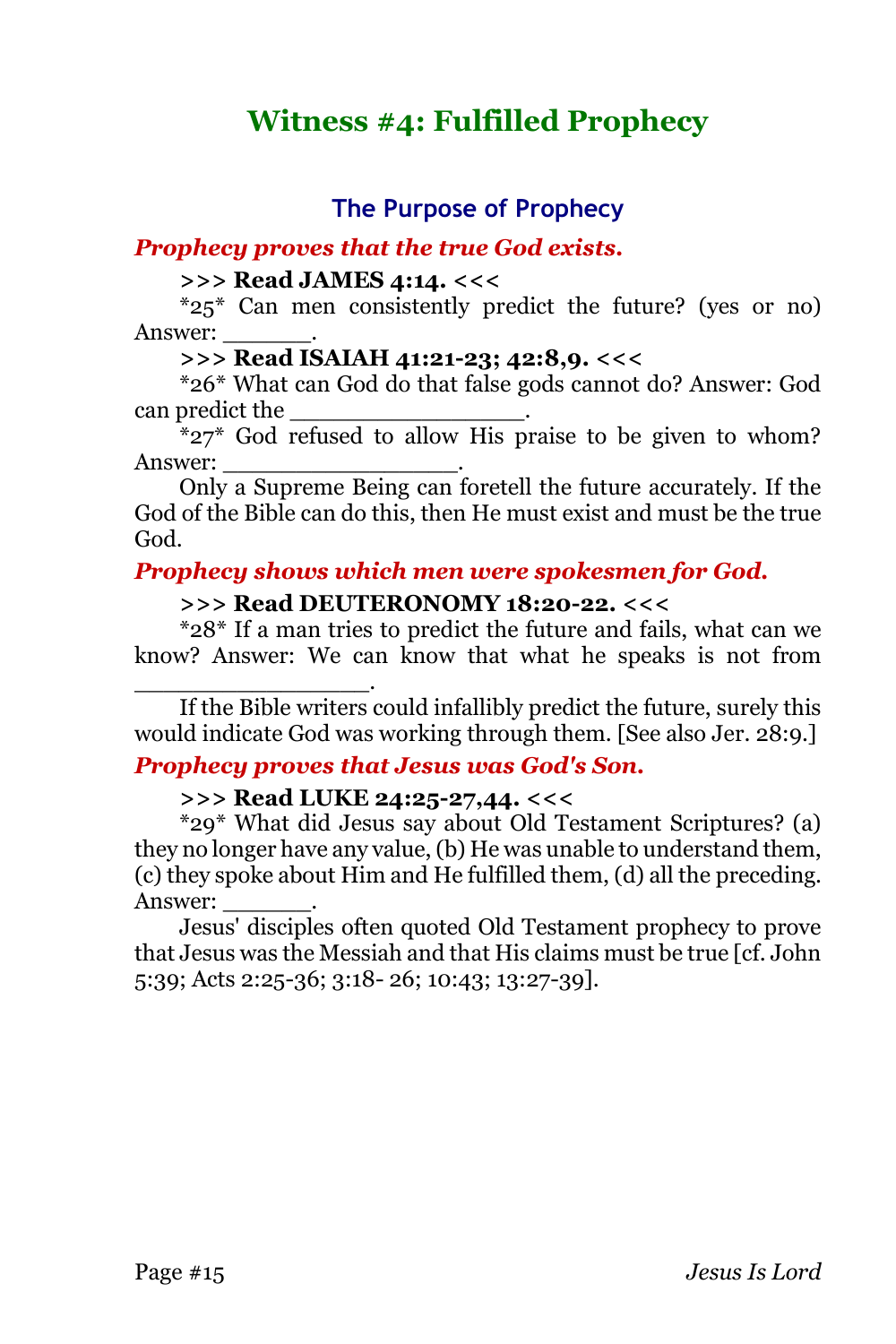# **Examples of Fulfilled Prophecy**

Here are just a few of the hundreds of prophecies Jesus fulfilled:

| <b>Subject</b>                      | <b>Prophecy</b>                 | <b>Fulfillment</b>                |
|-------------------------------------|---------------------------------|-----------------------------------|
| Place of birth:<br><b>Bethlehem</b> | Micah $5:2$                     | Matthew 2:1-6                     |
| Lineage: Seed of David              | Jeremiah 23:5                   | Acts 13:22,23                     |
| Virgin Birth                        | Isaiah $7:14$                   | Matthew 1:18-25                   |
| Prophet, priest, and king           | Deut. 18:17-19<br>Psalm 110:1-4 | Acts 3:20-23<br>Hebrews 7:17; 8:1 |
| Fore-runner: John<br><b>Baptist</b> | Isaiah $40:3,4$                 | Luke $3:2-5$                      |
| Triumphal entry                     | Zechariah 9:9                   | Matthew 21:1-9                    |
| Death by crucifixion                | Psalm 22:16-18;<br>34:20        | John 19:18-37                     |
| Died for others' guilt              | Isaiah 53:4-12                  | 1 Peter 2:21-25                   |
| Buried in rich man's<br>tomb        | Isaiah $53:9$                   | Matthew $27:57-60$                |
| Resurrection                        | Psalm 16:10                     | Acts 2:24-32                      |

Though a man might fulfill one or two of these by coincidence, to fulfill all of them would be impossible except by plan of God.

In addition, the Bible often accurately predicted the future of nations and cities such as Israel (Deut. 28:15-64), Tyre (Ezek. 26:3- 14), Nineveh (Zeph. 2:13-15), and Babylon (Isa. 13:19-21; Jer. 51:37- 58).

Mere men, writing by their own human wisdom, could never have predicted the future like this, but the Bible writers did so time and again. This witness testifies that God exists and that He spoke through these men. Since Jesus fulfilled these prophecies, He must be the Messiah, the King, the Prophet, and Savior God sent into the world.

# **Witness #5: Miracles**

# **Examples of Miracles**

A miracle, according to the Bible, is not just any unusual event, nor would an event be called a miracle just because God caused it. A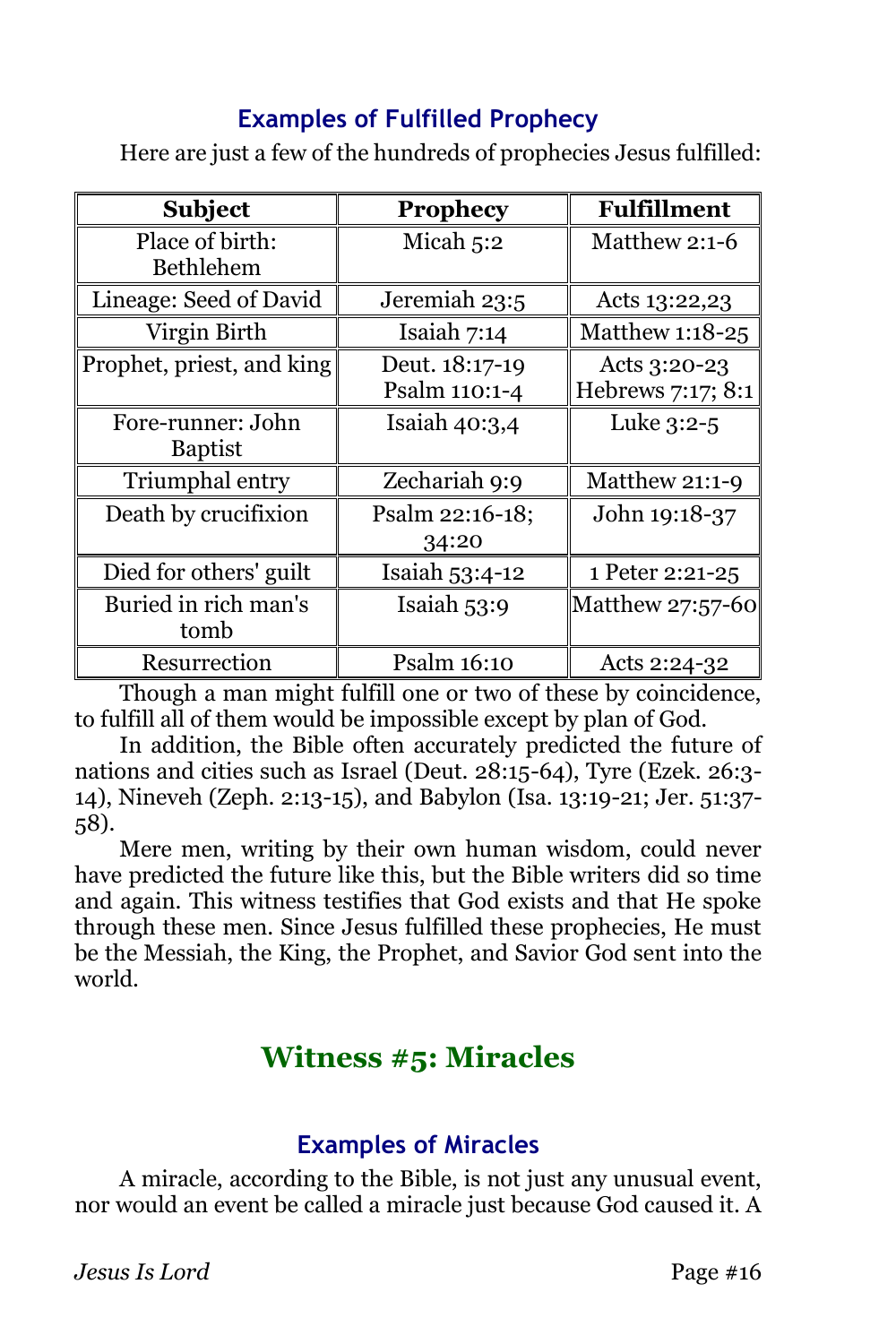miracle is an event that is *impossible* by natural law, but is brought to pass by the supernatural power of God. For each passage below, state in the answer blank what miraculous event occurred.

**>>> Read JOHN 11:38-44** (cf. Acts 9:36ff).

\*30\* The miracle was: Jesus raised a man from the \_\_\_\_\_\_\_\_\_\_\_\_\_.

#### **>>> Read MATTHEW 14:22-33** (cf. 8:23-27).

 $*31\&32*$  The miracle was: Jesus  $\qquad \qquad$  on the

#### \_\_\_\_\_\_\_\_\_\_\_\_\_\_\_. **>>> Read MATTHEW 14:14-21** (cf. 15:32-38).

\*33\* The miracle was: Jesus fed (give a number) \_\_\_\_\_\_\_\_\_\_ men with five loaves and two fish.

Jesus also instantaneously and completely healed all kinds of diseases such as leprosy, blindness, deafness, lameness, withered hands, etc. (John 4:46-54; 5:1-9; 9:1-11,30-38; Acts 3:1-20; 4:22; 14:8-10; 5:12-16; 19:11,12; 9:32-35; Mk. 2:1-12, etc.).

# **The Purpose of Miracles**

## **>>>Read JOHN 5:36. <<<**

\*34\* What did Jesus say His works proved? (a) that the Father sent Him, (b) that He was a skilled magician, (c) that God will do miracles today for anyone who loves Him. Answer: \_\_\_\_\_\_\_.

#### **>>>Read ACTS 14:3. <<<**

\*35\* What purpose was served by the miracles done through Paul? (a) they made Paul wealthy, (b) they proved the Lord spoke through Paul, (c) they proved everybody can do miracles, (d) all the preceding. Answer: \_\_\_\_\_\_.

People need a way to distinguish God's true spokesmen from false teachers. This was the purpose of miracles - they "confirmed the word" (Mark 16:20). If men claimed to be directly guided by God and they could do works that could occur only by the power of God, then people would know God was working in those men and they would believe their message (Heb. 2:3,4; Acts 2:22; John 20:30,31; 4:48; 2 Cor. 12:12).

# **Evidence that Miracles Occurred**

Since Jesus and His apostles are not personally in our presence, how can we today reach a verdict whether or not miracles were really performed? We must call the witnesses.

*1. The Bible contains testimony from many eyewitnesses to confirm that miracles occurred* (John 20:30,31 - note the many examples listed above). Remember that the Bible has been proved to be historically trustworthy.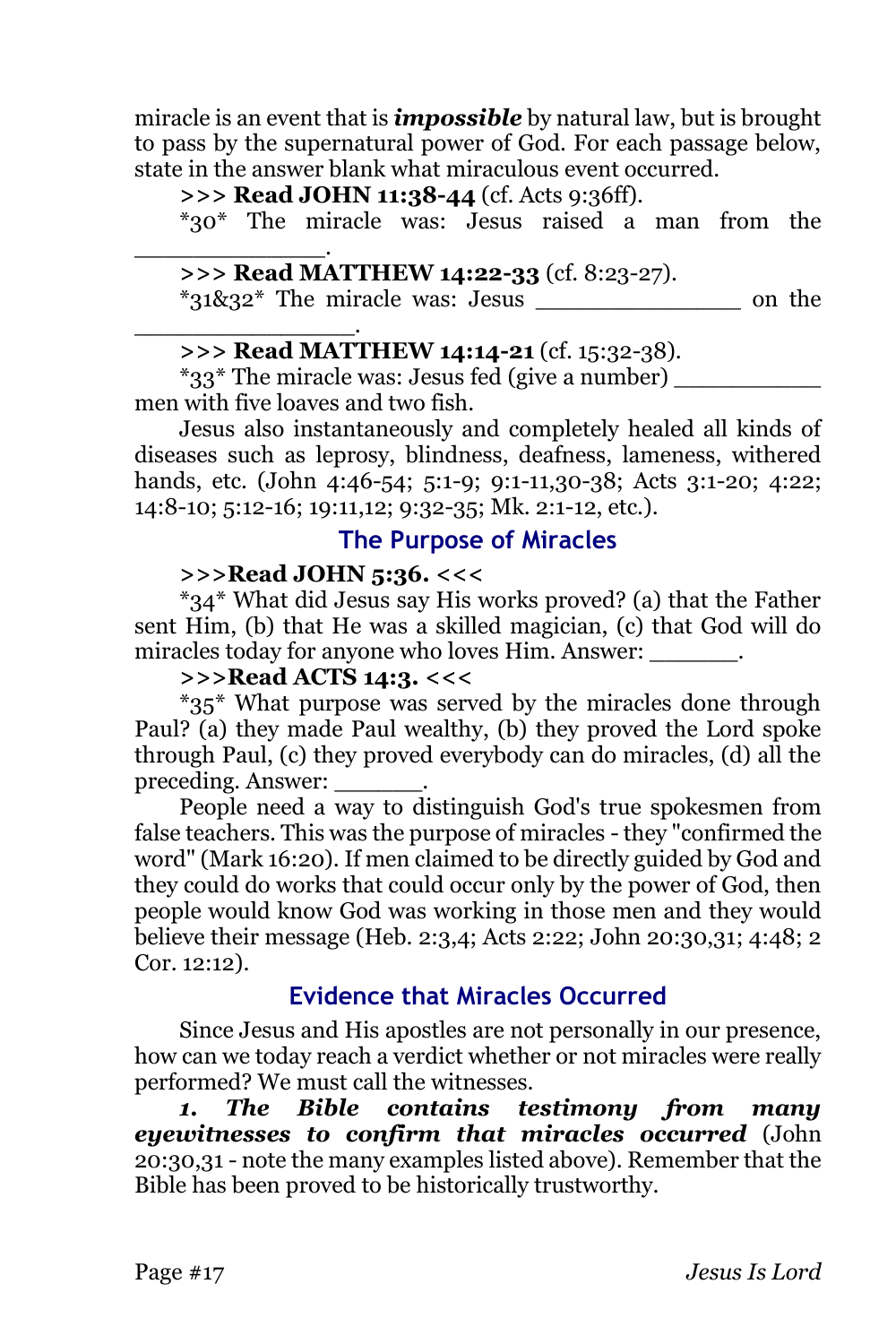### *2. Even the enemies of the gospel testified that Jesus and His apostles did miracles.*

#### **>>>Read ACTS 4:16.**

\*36\* What did the rulers say Peter and John had done? Answer: They had done a great \_\_\_\_\_\_\_\_\_\_\_\_\_\_\_\_.

# **>>> Read JOHN 11:47. <<<**

\*37\* What did the rulers say Jesus did? Answer: They said He did many \_\_\_\_\_\_\_\_\_\_\_\_\_\_\_\_.

Whether friend or foe, no one who really saw the works of Jesus and His apostles could deny that miracles were done. Their testimony becomes evidence on which we can base our faith (cf. Matt. 12:22-24; Acts 8:5-13; 13:10-13; Ex. 8:17-19; 1 Kings 18:17-39).

Miracles are God's stamp of approval on the teaching of Jesus and the Bible writers. This witness testifies that there is a God who possesses supernatural power. Since Bible writers did miracles, they must have been guided by God's power. And since Jesus did miracles, His claims also must be valid: He was the Son of God.

# **Witness #6: The Resurrection**

#### **>>> Read ROMANS 1:4. <<<**

\*38&39\* The resurrection declared Jesus to be who? Answer: He was declared to be the  $\qquad \qquad$  of  $\qquad \qquad$  by the resurrection from the dead.

The resurrection is God's proof that Jesus is His Son. It is the greatest of all miracles in that, if we accept it, all other Bible miracles are easy to accept. Yet if we reject the resurrection, the other miracles will not matter, since we cannot be saved if we reject the resurrection (cf. Rom. 10:9,10; John 20:28-31).

# **The Facts Surrounding Jesus' Death**

#### **>>>Read 1 CORINTHIANS 15:3-8. <<<**

\*40,41,&42\* List in historical order three facts Paul preached about Jesus in verses 3,4. Answers: Jesus \_\_\_\_\_\_\_\_\_\_\_\_\_, He was \_\_\_\_\_\_\_\_\_\_\_\_\_, and He \_\_\_\_\_\_\_\_\_\_\_\_\_on the third day.

\*43\* Verses 5-8 list how many *times* that Jesus appeared to people after His resurrection? Answer: (give a number) *times*. *Note carefully:* The question asks how many *times* Jesus appeared according to the list, not how many people He appeared to.

The four gospel accounts confirm the following facts. Remember that the Bible is historically trustworthy. Virtually everyone concedes these events to be true:

*Jesus Is Lord* Page #18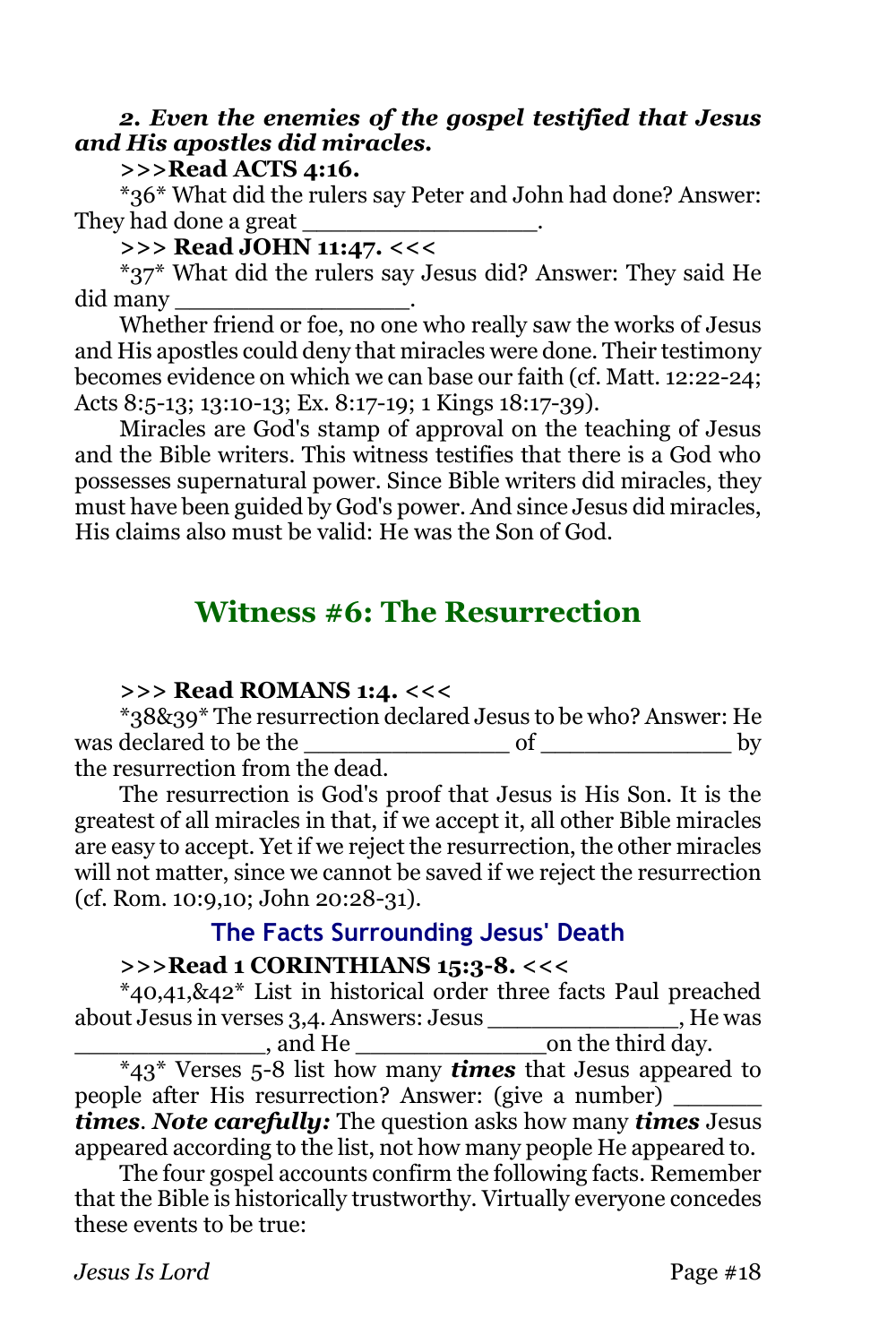1. Jesus was beaten, nailed to the cross, and pierced by a spear.

2. Roman soldiers examined His body to be sure He was dead.

3. His disciples prepared His body for burial and placed it in the tomb of Joseph of Arimathea.

4. Jews sealed the tomb and placed soldiers to guard it.

5. On the third day afterwards, the body was gone. Many people claimed they had seen Jesus alive again.

7. The disciples began to preach that His resurrection proved He was Christ (Acts 1:3; 2:24-36; 3:15, etc.).

Any explanation offered for these events must account for all the facts. Especially one must explain the *empty tomb* and the *eyewitness testimony of those who claimed to see Jesus alive*. (Note the accounts in Matt. 27 and 28; Mark 15 and 16; Luke 23 and 24; John 18-21; and Acts 1.)

# **Possible Explanations for the Evidence**

# *1. The theory that the disciples stole the body.*

The soldiers were paid to say this (Matt. 28:11-15), but consider:

\* This involves men testifying about what happened while they slept! Should we accept this as valid testimony?

\* How did the disciples evade the guards who were there to prevent the theft of the body? Note: the punishment for losing a prisoner, especially while sleeping on duty, was death (cf. Acts 12:19; 16:27). If this really had happened, would the soldiers admit it?

\* What motive would the disciples have for this? They were persecuted and most died for preaching the resurrection. None gained power, riches, or pleasure. Yet none ever denied his testimony regarding the resurrection. Why do this if they knew it was a lie?

\* How would this explain the personal appearances of the body, especially to foes and doubters like Saul of Tarsus (Acts 9) and Thomas (John 20:26ff)?

## *2. The theory that Jesus did not really die but only "swooned" on the cross and then later recovered in the tomb.*

\* How can this explain the testimony of the Roman soldiers, the centurion, and the disciples who embalmed Jesus, all of whom said He was dead (John 19:32-34,38-42; Mk. 15:44,45)?

\* Jesus had been scourged, crucified, and pierced by a spear. He was three days in the tomb without food, water, or medication. How could He revive, roll away the huge stone, evade the guards, walk the length of Palestine, and still appear healthy enough to convince the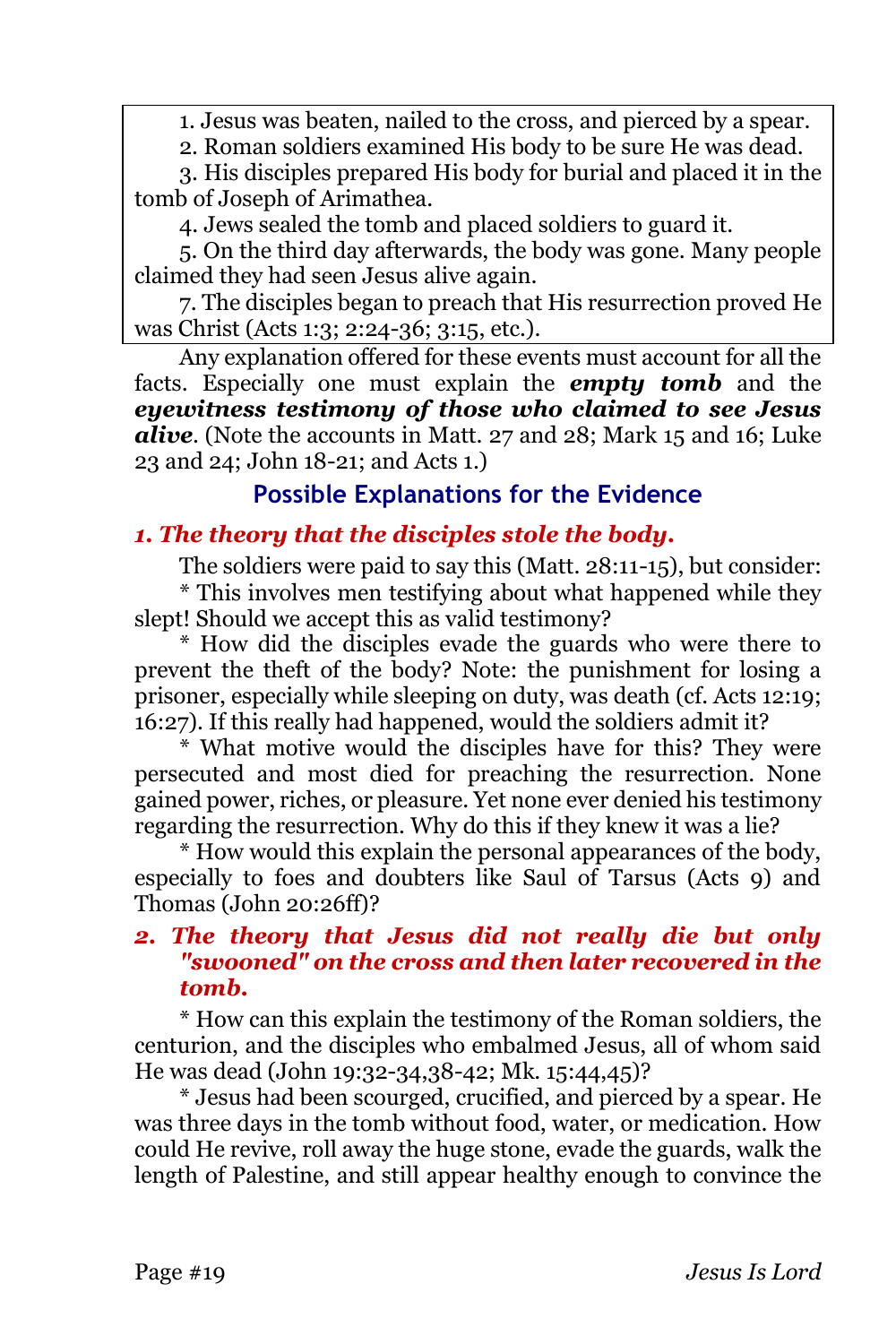skeptical disciples that He was resurrected? This would be a miracle almost as great as the resurrection!

\* Would the character of Jesus allow this? Remember, this would make Him a liar and blasphemer.

# *3. The theory that the disciples had "hallucinations" and only imagined they saw Jesus alive after the crucifixion.*

\* What happened to the *body*? This theory would mean it would still be in the tomb where the enemies could bring it forth to disprove the claims of a resurrection.

\* Were the disciples in a state of mind to hallucinate? People who hallucinate see what they expect to see, but the disciples did not expect to see Jesus alive again. They did not even believe when they did see (Mark 16:11-14; Luke 24:11). Did doubting Thomas and unbelieving Saul hallucinate too?

\* How does this explain the number and nature of the appearances? How could so many people have the same hallucination, many of them at the same time? The tone is factual and historical. The witnesses saw, heard, and handled the body (Luke 24:39; John 20:26-29).

None of these theories fit the evidence. The only reasonable verdict is that Jesus presented Himself alive "by many infallible proofs" (Acts 1:3). He truly was raised from the dead. Therefore, He truly is the Divine Son of God, just as He claimed.

#### **Conclusion**

The witnesses have now testified, and you must reach your verdict. Remember that the verdict *other* people reach is not nearly so important to you as the verdict *you* reach. *Your eternal destiny depends on your decision***.** In order to conclude honestly that God does *not* exist, the Bible is *not* God's word, and Jesus is *not*  God's Son, here is what you must do:

1. Explain the existence of the universe without God to create it. What reasonable explanation is there?

2. Disprove the accuracy of the Bible. Skeptics have tried this for centuries without success.

3. Disprove the unity of the Bible. Again, this has been tried repeatedly and unsuccessfully.

4. Explain the fulfilled prophecies. What explanation can there be, other than that the writers were inspired by God?

5. Disprove the miracles. But even Jesus' enemies in the first century could not do this!

6. Disprove the resurrection. What explanation can you give?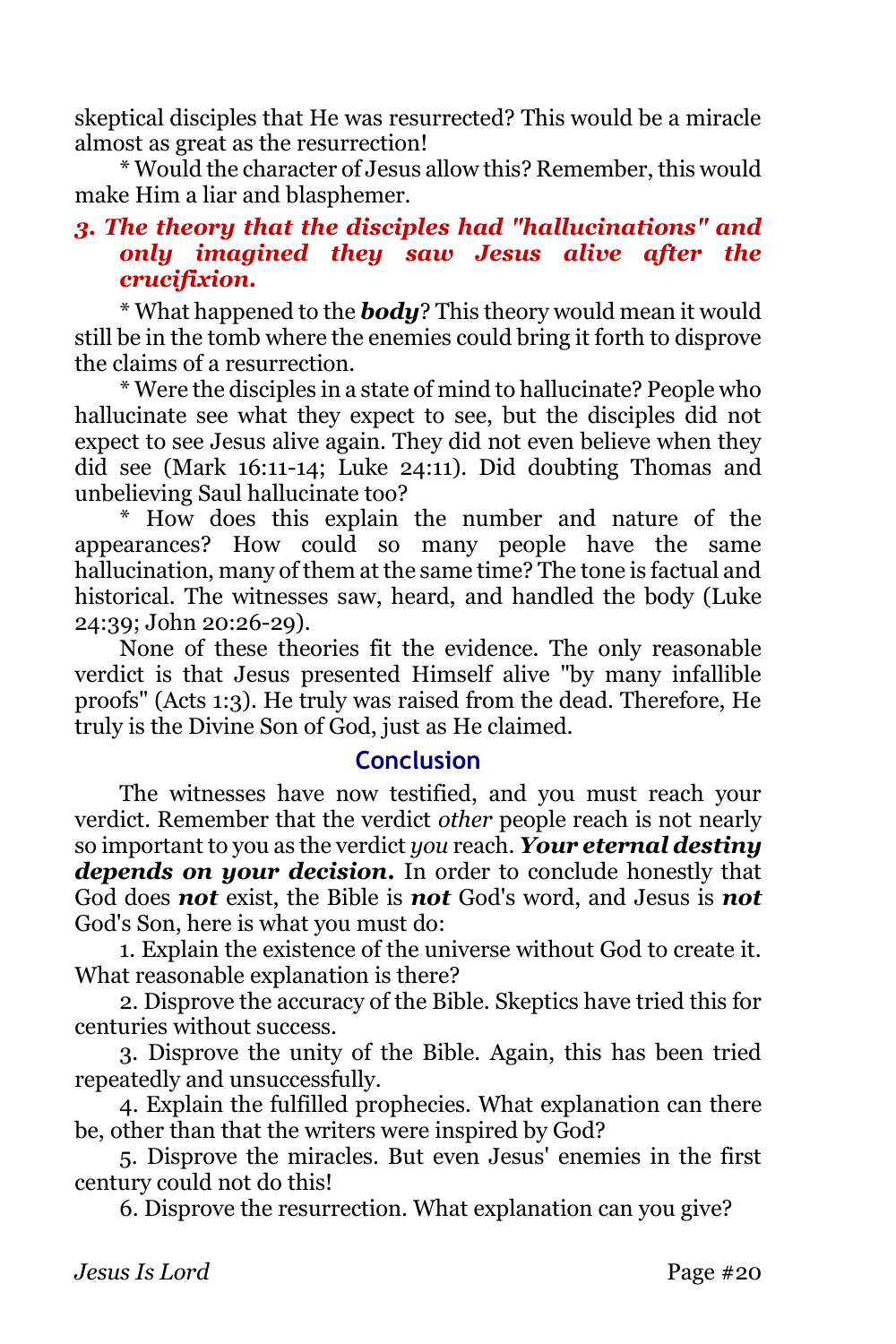#### What verdict will you reach? *Do you believe God exists, the Bible is God's word, and Jesus Christ is the divine Son of God?*

## *Personal application questions:*

\_\_\_\_\_\_\_\_\_\_\_\_\_\_\_\_\_\_\_

\_\_\_\_\_\_\_\_\_\_\_\_\_\_\_\_\_\_\_

\_\_\_\_\_\_\_\_\_\_\_\_\_\_\_\_\_\_\_

Do you believe that the hypothesis of evolution agrees with the Bible?

What is your reaction to the evidence in the lesson showing the accuracy of the Bible in history, geography, and science?

Which view do you believe agrees best with what we observe in nature: evolution or creation?

How convincing do you find the evidence we presented regarding the existence of God?

If Jesus was not the Son of God as he claimed to be, do you believe He could have fulfilled prophecy and done miracles as the Bible says He did?

Can you think of an alternative explanation that would fit the facts following Jesus' death without His being resurrected?

State what you believe about the inspiration of the Bible.

#### **Resources**

The following books were especially helpful in preparing this study and will be helpful to you in further study:

*Indestructible Foundations*, by Peter Wilson.

*Internal Evidences of Christianity*, by Homer Hailey.

*Introduction to Christian Evidences*, by Ferrell Jenkins.

*Twilight of Evolution*, by Henry M. Morris.

See also *Biblical World*, edited by Charles W. Pfieffer, distributed by Baker Book House, Grand Rapids, MI, 1966.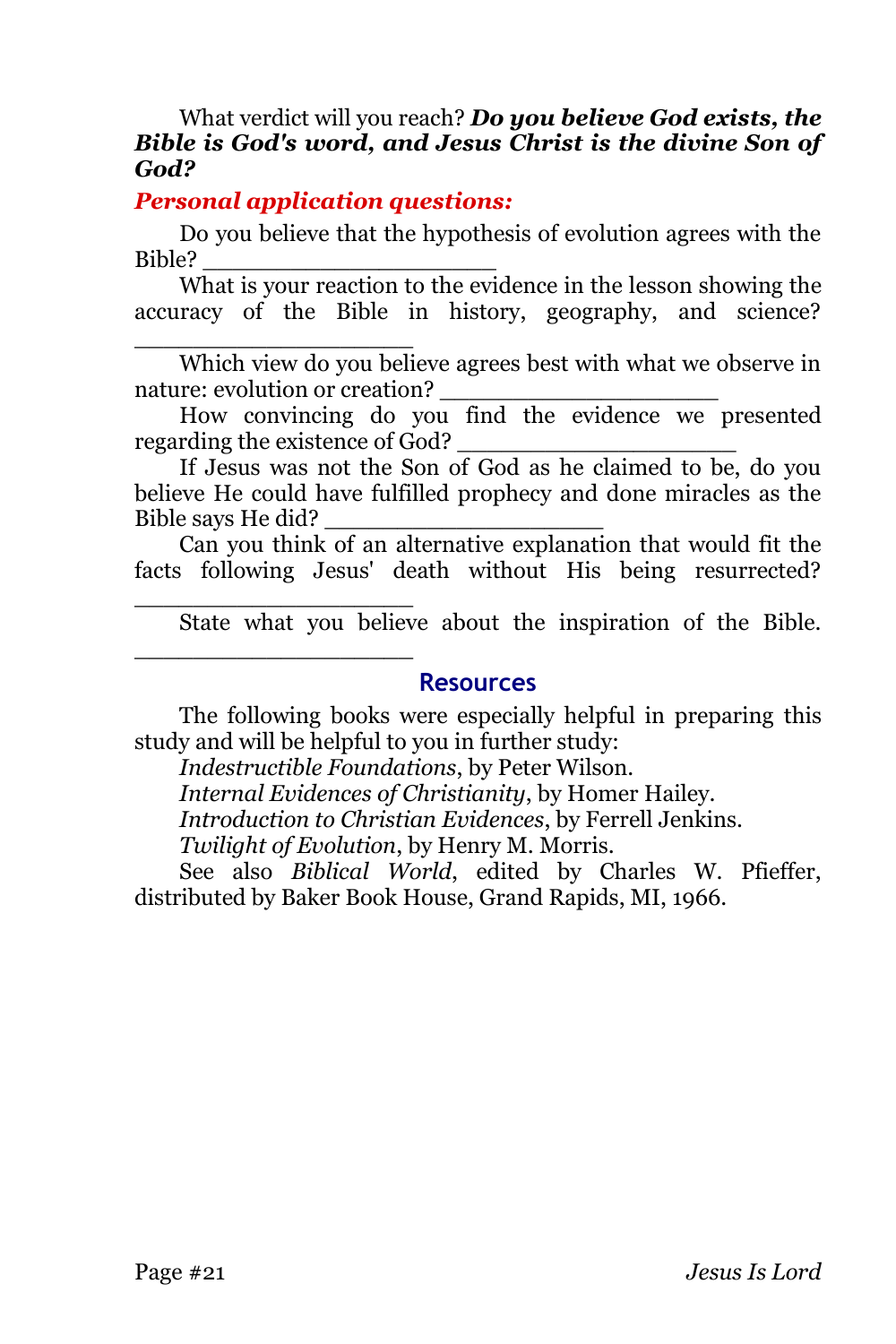# <span id="page-21-0"></span>**Is Jesus Really Your Lord?**

#### *Introduction:*

No one greater than Jesus of Nazareth ever lived on earth.

- \* Millions of people have claimed Him as their Master.
- \* All history is measured from the time of His birth.
- \* He revealed the highest moral standard ever known.

\* The Bible, which records His words, has been the best-known and most influential book in civilized countries for nearly 2000 years.

Surely Jesus deserves our careful attention. The purpose of this study is to consider why we ought to honor Jesus as Lord, and what it really means to be His disciple. We begin with some definitions.

"Lord" means a person who has authority over others: a master, chief, or ruler. [Matt. 28:18- 20; Eph. 1:19-23; Luke 6:46]

"Disciple" means a follower, pupil, student, learner: one who adheres to the teachings of the master. [Matt. 10:24,25; 16:24]

# **Why Should Jesus Be Lord of Your Life?**

Why should you follow Jesus rather than someone else?

# **Jesus Is Our Savior**

"He will save His people from their sins" (Matthew 1:21). Sin is disobedience to God's law (1 John 3:4). Note how Jesus saves people.

# **>>> Read ROMANS 3:23. <<<**

\*1\* How many people commit sin? Answer: \_\_\_\_\_\_ have sinned.

**>>> Read ROMANS 6:23. <<<**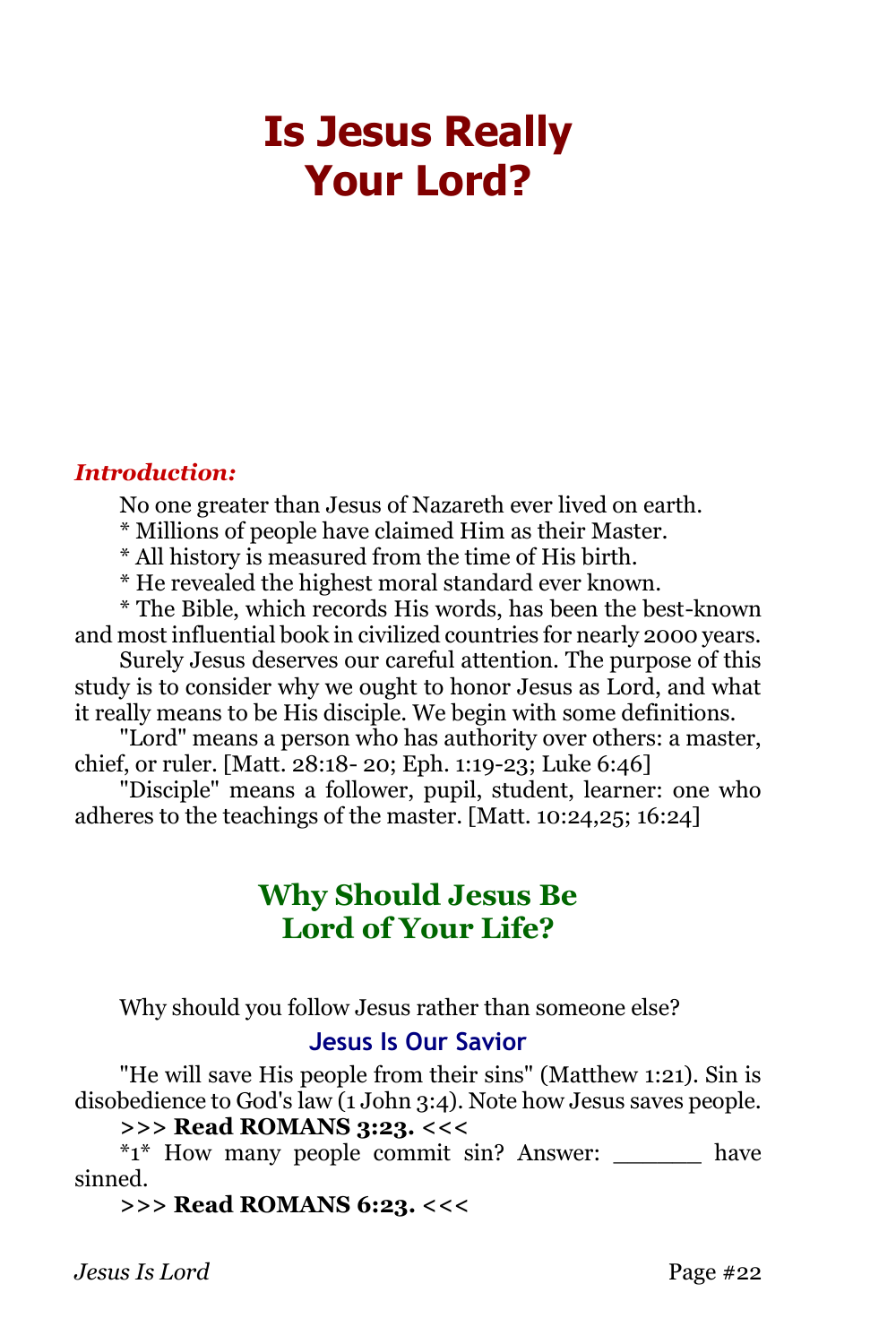\*2\* What is the consequence of sin? Answer: The wages of sin is

\*3\* Through whom can we receive eternal life? (a) Mohammed, (b) Jesus, (c) our parents,  $(d)$  no one. Answer:

All of us ought to be punished eternally, because we have disobeyed God. This punishment is what we need to be saved from. Jesus is our Savior because He can give us eternal life in spite of our sins.

### **>>> Read ROMANS 5:6-9. <<<**

\_\_\_\_\_\_\_\_\_\_\_\_\_\_\_\_.

\*4\* What did Jesus do to save us? Answer: He  $_{\rm for\, ns.}$ 

\*5\* What characteristic of God does this demonstrate? Answer: It demonstrates God's for us.

\*6\* When Jesus died, was He dying for *you*? Answer ("Yes" or "no"):

Jesus "bore our sins in His own body on the tree" (1 Peter 2:24). We sinned, so we deserve to be punished, but Jesus, who did not sin, died in our place so we can be forgiven and receive eternal life.

# **>>> Read MATTHEW 27:22-35,50-54. <<<**

\*7\* When Jesus suffered, whose sins was He suffering for? (a) His own sins, (b) sins of other people, including you and me. Answer:

\_\_\_\_\_\_. "There is no other name under heaven given among men by which we must be saved" (Acts 4:12). No one but Jesus can tell how to receive eternal life. [See also John 3:16; 6:68; 14:6; 4:42; Eph. 1:7].

#### **Jesus Is the Divine Son of God**

The Father said about Jesus, "This is My beloved Son, in whom I am well pleased. Hear Him!" (Matthew 17:5). [Heb. 1:1,2; 2:1ff]

#### **>>> Read JOHN 20:26-31. <<<**

\*8\* How did Thomas know Jesus had been raised? (a) he saw and touched Him, (b) he just heard about it, (c) he dreamed about it. Answer:

\*9&10\* Whom did Thomas confess Jesus to be? Answer: My and my  $\_$ 

\*11\* How can we believe Jesus is Lord and God even though we have not seen Him? (a) by guessing, (b) by examining the evidence in the Bible, (c) by taking a preacher's word for it. Answer: \_\_\_\_\_\_.

\*12\* What blessing can we have if we believe? Answer: We can have  $\qquad \qquad$  in His name.

Though Jesus died, He was raised from the dead. His resurrection, along with His other miracles and the prophecies He fulfilled, prove that He is God's Son (Cf. Acts 2:22-36; Rom. 1:4; 1) Cor. 15:1-8). Because He is God's Son, He possesses "all authority in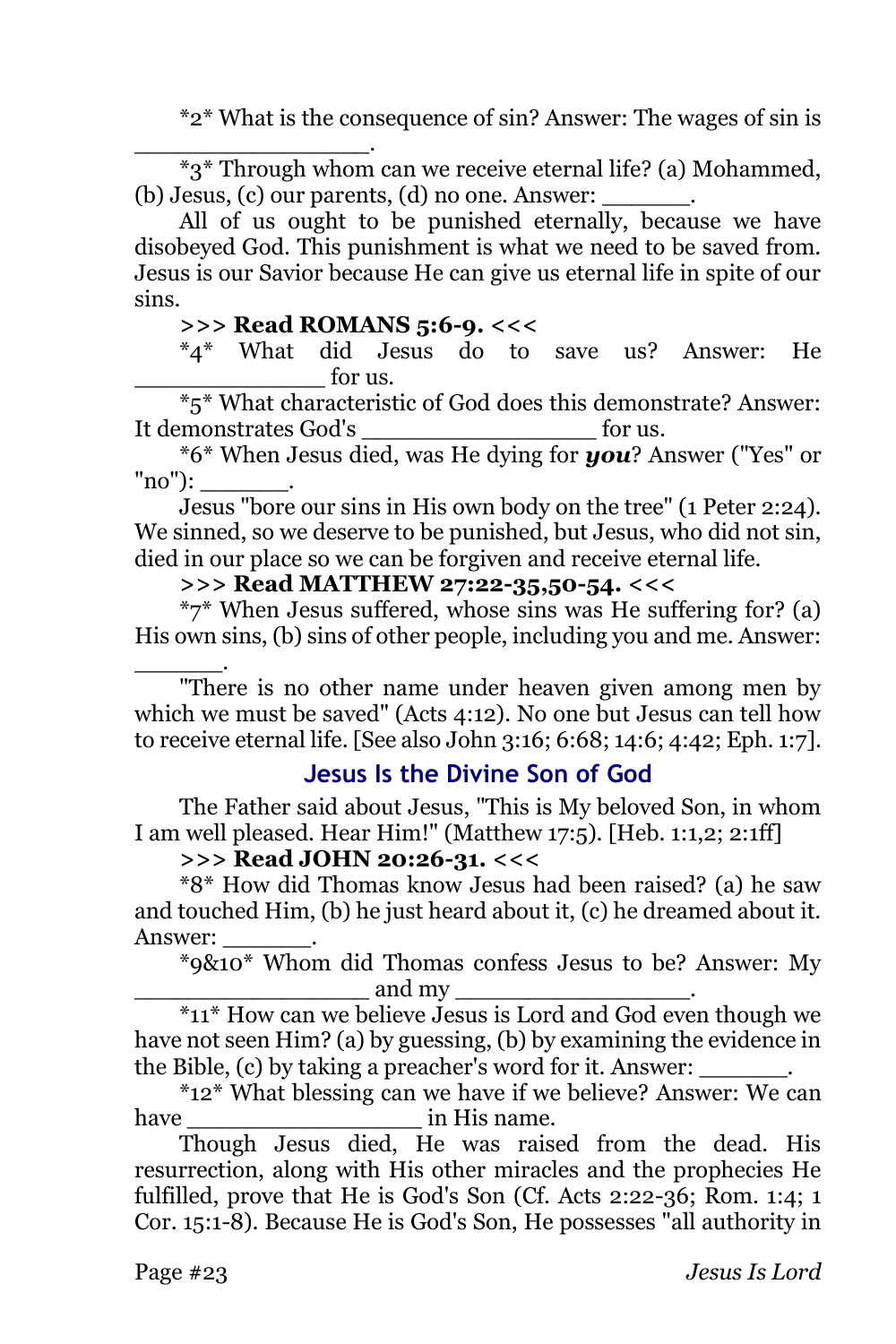heaven and on earth," so we should obey all His commands (Matthew 28:18-20).

# **Jesus Will Be Our Judge.**

Jesus will someday come again and judge all people.

# **>>> Read 2 CORINTHIANS 5:10. <<<**

\*13\* How many people will be judged? Answer: We must \_\_\_\_\_\_ appear before the judgment seat.

 $\overline{*}_{14}$  who will judge us? (a) our priest, (b) Buddha, (c) Jesus. Answer:

\*15\* On what basis will Jesus decide our reward? (a) what our parents did, (b) what Adam did, (c) what we did, (d) all the preceding. Answer:

Jesus' words will judge us in the last day (John 12:48). We need to learn His will and follow it so we can be prepared. [See also Acts 17:30,31; Matt. 25:31-46; Rev. 20:11-15.]

#### **>>> Read MATTHEW 7:13-15,21-27. <<<**

\*16\* What final destinies face us? (a) either eternal life or eternal destruction, (b) all go to heaven, (c) death is the end of our existence. Answer:

\*17\* How many follow the broad road? Answer: \_\_\_\_\_\_\_\_\_\_\_\_ enter the broad way.

\*18\* How many follow the narrow way? Answer: find the narrow way.

\*19\* What must we do to enter the kingdom of heaven? (a) just have faith, (b) call Jesus "Lord," (c) do God's will, (d) just be religious. Answer:

We must hear Jesus in everything He teaches or we will be destroyed (Acts 3:22,23). In religion, as in many areas of life, there are truth and error, right and wrong. For example,  $2 + 2 = 4$ , red light means stop, etc. Other answers to these questions would be error. So in religion Jesus' teachings are truth, and anything different is error. [See also 1 John 4:1,6; 2 Tim. 4:2-4; 2 Cor. 11:13-15; 2 Thess. 1:6-9.]

# **How Should Jesus' Lordship Affect Your Life?**

Many people say Jesus is Lord, yet this does not seem to affect the way they live. Some groups even teach that Jesus will save people if they just believe He is the Savior, even if they do not obey Him.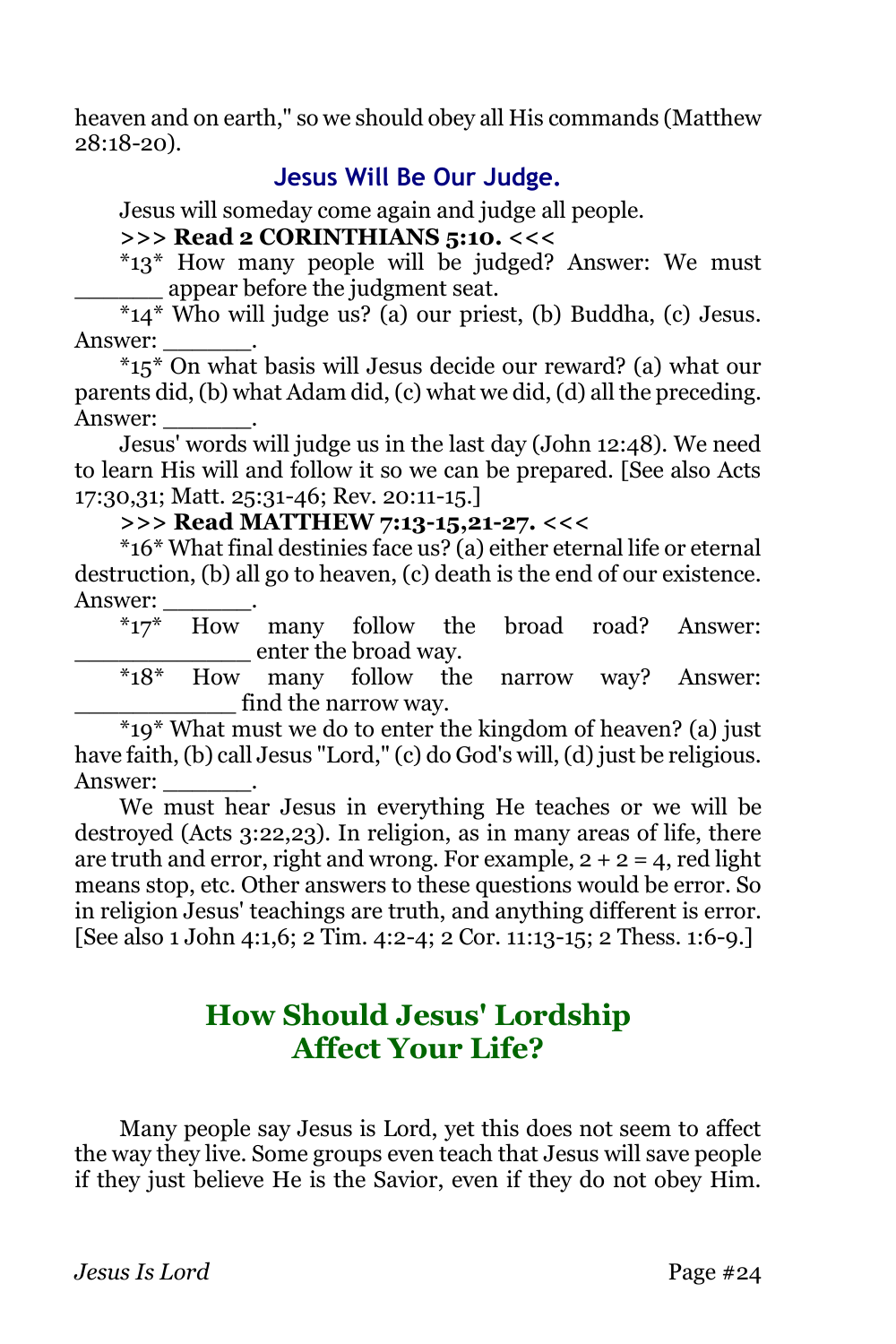What does it really mean to follow Jesus as Lord? How will it change your outlook on life? Can a person be saved without obeying Jesus?

# **A Disciple Must Learn and Obey the Lord's Will.**

A person cannot possibly earn salvation, yet there are conditions one must meet in order to become and remain Jesus' disciple.

#### **>>> Read JOHN 8:31,32. <<<**

\*20\* To be Jesus' disciple, what must we do? (a) just believe in Him, (b) just learn His will, (c) learn His will and obey it (abide in it)? Answer:

\*21\* If we know and abide in Jesus' word, what will it do for us? Answer: Make us \_\_\_\_\_\_\_\_\_\_\_\_\_\_\_\_ from sin (see v34).

To be freed from sin, we must obey Jesus from the heart (Romans 6:16-18). Truly a disciple must believe in his master, but the only kind of faith that God rewards is obedient faith (Hebrews 10:39; 11:6-8,30). [See also Gal. 5:6; James 2:14-26; John 12:42,43; etc.]

#### **>>> Read LUKE 6:46. <<<**

\*22\* Do we respect our Lord if we do not obey Him? Answer: (Yes or no):

\*23\* If we have been practicing some activity that is nowhere taught in the Scriptures, what should we do? (a) quit serving God, (b) find a preacher who justifies the practice, (c) quit participating in it. Answer:

We purify our souls in obeying the truth (1 Peter 1:22-25). Jesus is the "author of eternal salvation to all who obey Him" (Hebrews 5:9). To be forgiven of sins and become a disciple we must: believe in Jesus, repent of sins, confess Christ, and be baptized (Mark 16:15,16; Acts 2:38; 22:16; 17:30; Romans 10:9,10; 6:3,4; etc.) Then we must continue to serve Jesus faithfully throughout life.

[See also Acts 10:34,35; James 1:21-25; Matt. 7:21-27; Rom. 2:5- 11.]

# **A Disciple Must Imitate His Lord.**

#### **>>> Read LUKE 6:40. <<<**

\*24\* What is the goal of a disciple or servant? Answer: The disciple's goal is to be like his \_\_\_\_\_\_\_\_\_\_\_\_\_\_\_\_.

To be Jesus' disciple, we must deny self and follow Him (Matthew 16:24,25). Often people want forgiveness and the blessings of discipleship, but they do not want to give up their own desires and live according to Jesus' teachings. This is not true discipleship.

#### **>>> Read 1 PETER 2:21-24. <<<**

\*25&26\* What did Jesus leave for us? Answer: Jesus left an so we should follow in His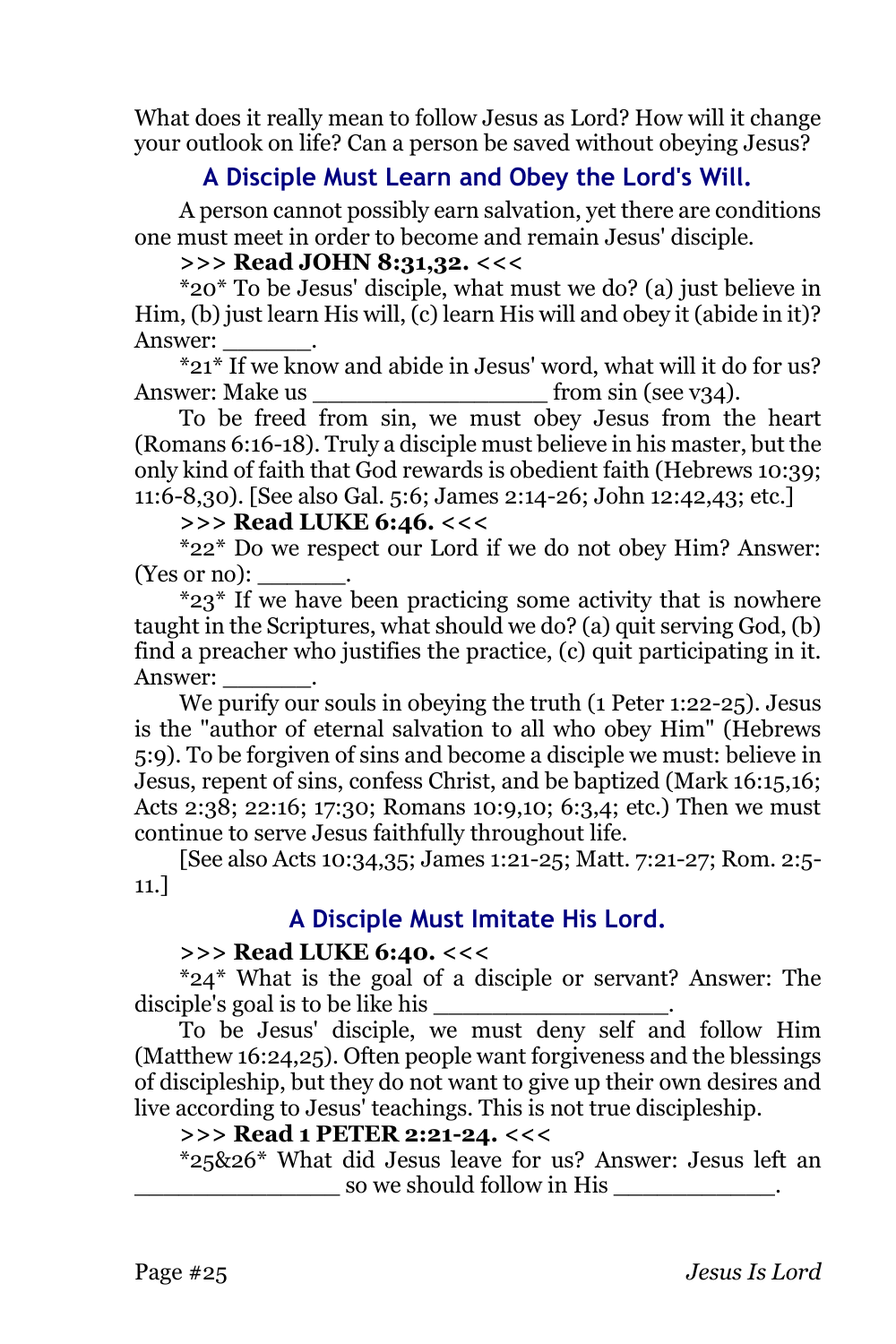\*27\* How did Jesus live? Answer: Jesus lived without committing \_\_\_\_\_\_\_\_\_\_\_\_\_\_\_\_.

Jesus died so that we should no longer live for ourselves, "but for Him who died" and rose again (2 Corinthians 5:15). Jesus gave His life so we could receive eternal life instead of eternal punishment. The least we can do is to love Him enough to follow His example. In every circumstance we should ask, "What would Jesus do in this situation?" Then do as He would do. [See also Gal. 2:20; 1 Cor. 11:1.]

# **A Disciple Must Put His Lord's Will First.**

Choices in life often consist of setting priorities. What will I do with my time, abilities, money, etc.? For a disciple of Jesus, *top* priority must always be serving Jesus and doing His will. One who is not willing to make this sacrifice, cannot be Jesus' disciple.

**>>> Read LUKE 14:26-33. <<<** (cf. Matthew 10:34-38).

\*28\* What must a person be willing to give up to be Jesus' disciple (a) loved ones, (b) possessions, (c) his life, (d) all the preceding. Answer:

We should present our bodies "a living sacrifice, holy, acceptable to God ... And do not be conformed to this world, but be transformed by the renewing of your mind..." (Romans 12:1,2). Discipleship is total sacrifice, total transformation of self, total lifetime commitment. Jesus must take precedence over everything else. When we realize what Jesus has done for us, such demands are not unreasonable.

**>>> Read MATTHEW 6:24,33. <<<** 

\*29\* How many spiritual masters (lords) can a person serve? Answer: You can have only **Master**.

\*30&31\* What should be our greatest concern in life? Answer: Seek first the **Seek first** the second of God and His \_\_\_\_\_\_\_\_\_\_\_\_\_\_\_\_\_.

"Therefore, if anyone is in Christ, he is a new creation; old things have passed away; behold, all things have become new" (2 Corinthians 5:17). The decision to become a disciple of Jesus is the most important decision in life. It will profoundly impact your whole outlook and every aspect of your life. Anything less is not true discipleship.

[See also Mark 10:28-30; Rev. 2:10; 1 Cor. 6:19,20; 15:58; 2 Cor. 8:5; Rom. chap. 6; Col. chap. 3; John 15:8.]

**For further information about the importance of obedience, see our web site at [www.gospelway.com/instruct/instruct](http://www.gospelway.com/)**.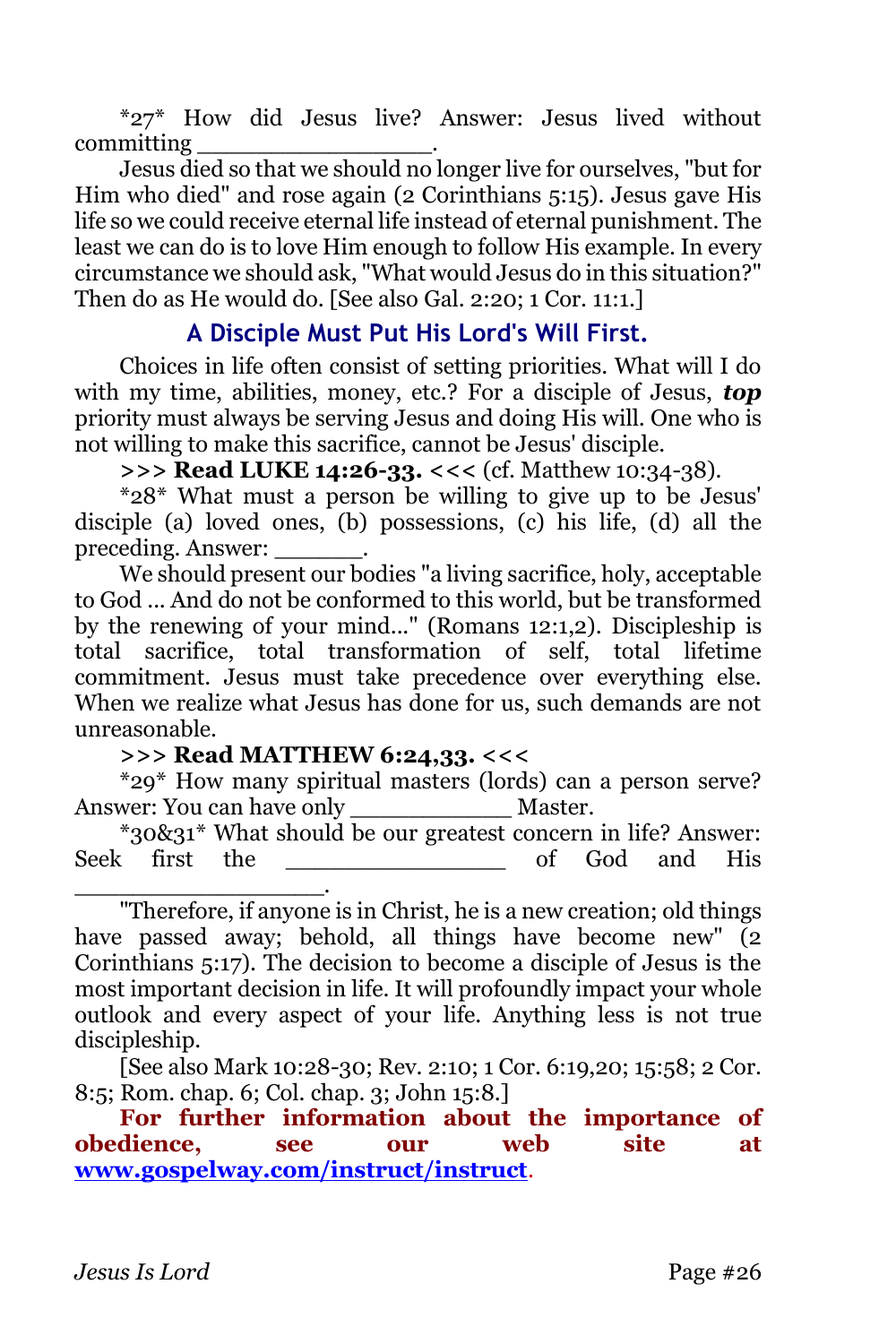# **Could a Disciple of Jesus Ever Be Lost?**

We have learned that a disciple of Jesus must obey Jesus' teaching. But what happens if a disciple ceases to serve Christ and goes back into sin? Some religious people teach that, once a person becomes a child of God, he can never so sin as to be eternally lost. Is this teaching in harmony with the teaching of the Lord Himself and His apostles?

## **Warnings of the Danger of Falling**

#### **>>> Read JOHN 15:1-6. <<<**

Disciples are here described as branches "in Christ" (vv 2,5, etc.) who have been cleansed by His word  $(v_3)$ .

\*32&33\* If disciples don't bear fruit and abide in Christ (v2,4-6), what happens to them? Answer: They are picked up and thrown into the and are  $\Box$ 

(Note that abiding in Jesus and bearing fruit requires obedience - 1 John 3:6,24; John 15:10; Gal. 5:19ff; etc.)

#### **>>> Read 1 CORINTHIANS 9:27 and 10:12. <<<**

This letter was written by the apostle Paul to saints in the church (1:1,2). They were striving to gain the imperishable crown (9:25). To do so Paul said he had to bring his body into subjection (v27). Israel is an example to us (10:6,11) showing we should not commit sins (idolatry, fornication, etc. - vv. 7,8).

\*34\* Though Paul was an apostle who had preached to others, what concern did he have? (a) he might be disqualified or rejected, (b) some babies might not be baptized, (c) he might be among the elect. Answer:

\*35\* One who thinks he stands must take heed for what (10:12)? Answer: Take heed lest he

If a person believes he cannot possibly be lost, note that this passage shows that he is one of the very people who are in the greatest danger of falling!

# **Disciples Who Lost Their Faith**

#### **>>> Read HEBREWS 3:12-14. <<<**

This is addressed to "holy brethren, partakers of the heavenly calling" (3:1). It describes how Old Testament Israel failed to enter God's rest because they lacked faith and obedience.

\*36\* We too must guard against what? (a) an evil heart of unbelief, (b) departing from God, (c) being hardened through the deceitfulness of sin, (d) all the preceding. Answer: \_\_\_\_\_\_\_\_.

Page #27 *Jesus Is Lord*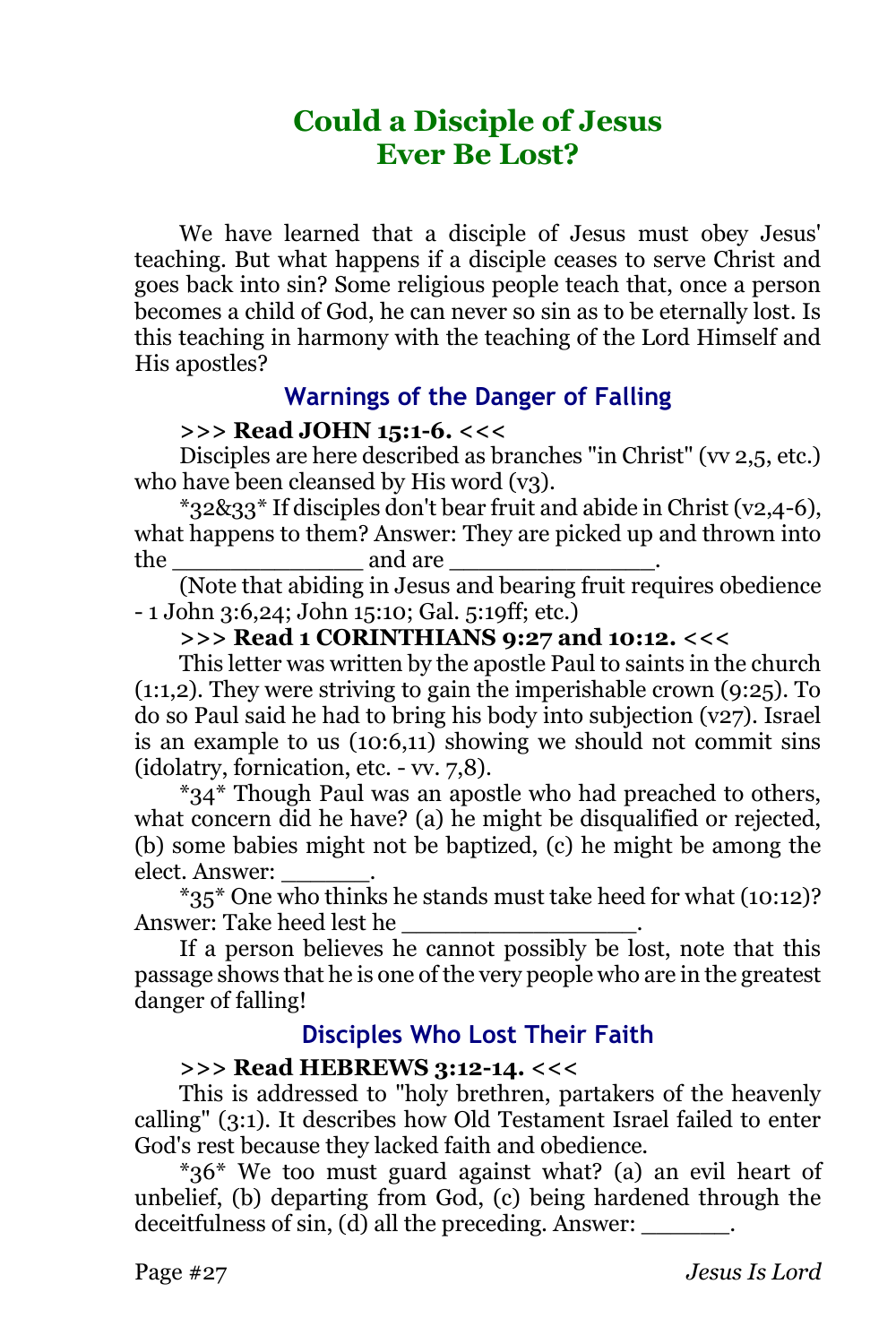\*37\* To partake with Christ, what must we do? Answer: We must hold our confidence (faith) steadfast to the

Note: V12 warns that God's people may develop a heart of *unbelief,* like the people of Israel did. Many New Testament examples describe disciples to whom this very thing happened. Note 2 Tim. 2:16-18; 1 Tim. 1:18-20; 5:8. [See also 1 Tim. 6:9,10,20,21; Psa. 106:12,13,21,24; 1 Tim. 5:11,12; Luke 22:31,32]

\*38\* Can a person please God and be saved eternally if he does not have faith (Hebrews 11:6; Revelation 21:8)? Answer: ("Yes" or  $"no."$ 

Faith is essential to salvation. Those who lose it are no better off than those who never had it.

# **Examples of Disciples Who Fell Away**

#### *Simon the Sorcerer*

#### **>>> Read ACTS 8:12-24. <<<**

Simon believed and was baptized (v13). This is what Jesus said one must do to be saved (Mark 16:16). This is what the other Samaritans did (v12). Simon did "*also*" the same things the others did. If they were saved, he was saved. But Simon later sinned.

\*39\* What was Simon's condition after he sinned again (see vv  $(20-23)$ ? (a) his heart was not right, (b) he was guilty of wickedness, (c) he was in the gall of bitterness and the bond of iniquity, (d) he would perish if he did not repent and pray, (e) all the preceding. Answer: \_\_\_\_\_\_.

# *The Galatians*

#### **>>> Read GALATIANS 5:1-4. <<<**

These people were children of God (3:26; cf. 1:2-4; 4:6), who had been set free by Christ  $(5:1)$ . They had been in grace  $(5:4)$ . They were in danger of sinning by going back to the Old Testament (5:1) and binding circumcision (5:3,4).

\*40\* What would be their condition if they went back to the Old Testament practice of binding circumcision? (a) Christ would profit them nothing, (b) they would be severed from Christ, (c) they would be fallen from grace,  $(d)$  all the preceding. Answer:

Can one receive eternal life if he is severed from Christ (Eph. 1:3- 7) and fallen from the grace that saves (Eph. 2:8)?

[See also 2 Peter 1:8-11; 2:20-22; Galatians 6:7-9; Romans 6:12- 18; 8:12-17; Hebrews 6:4-8]

This does not mean that serving Christ is impossible. In fact Jesus promises that we can overcome temptation and be victorious (1 Cor. 10:13; Eph. 6:10-18; Phil. 4:13). The point of these verses is to show that being a disciple of Christ is a serious matter. We should not

*Jesus Is Lord* Page #28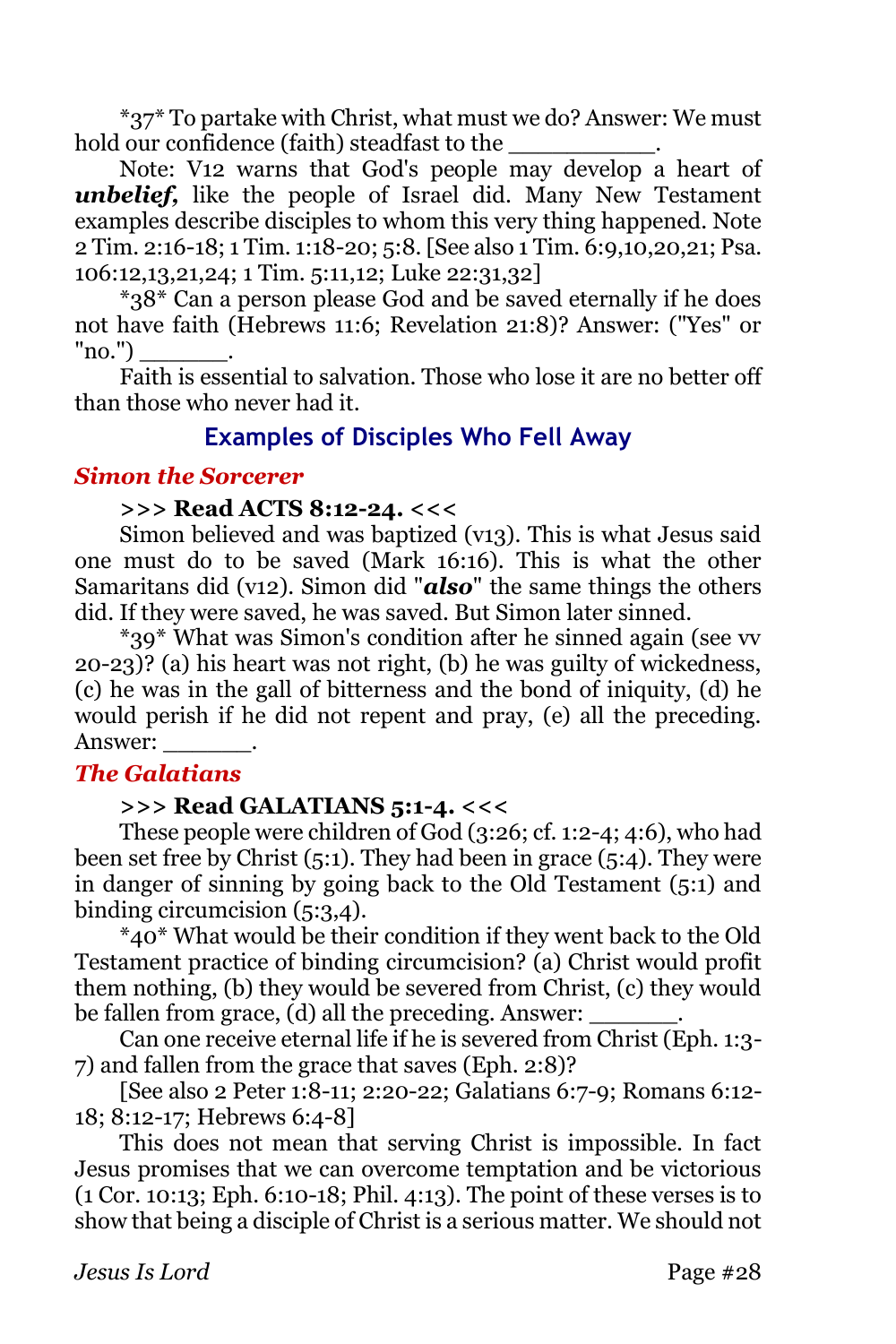take it lightly. We need to begin serving Christ, but we also need to continue steadfastly in His work (1 Cor. 15:58; Rom. 2:6,7).

**For further information about whether or not a child of God can be lost, see our web site at [www.gospelway.com/instruct](http://www.gospelway.com/)**.

## **Conclusion**

Disciples of Christ have a great reward waiting for them (1 Peter 1:3,4). Serving Christ is not easy, but it will be worth every sacrifice we make (Rom. 8:18; 2 Cor. 4:16-18).

#### *Personal application questions:*

\_\_\_\_\_\_\_\_\_\_\_\_\_\_\_\_\_\_\_\_\_\_\_\_\_\_\_\_\_\_\_

Briefly state what you believe about who Jesus is?

Do you believe it is possible for a child of God to so sin that he/she will be lost in eternity?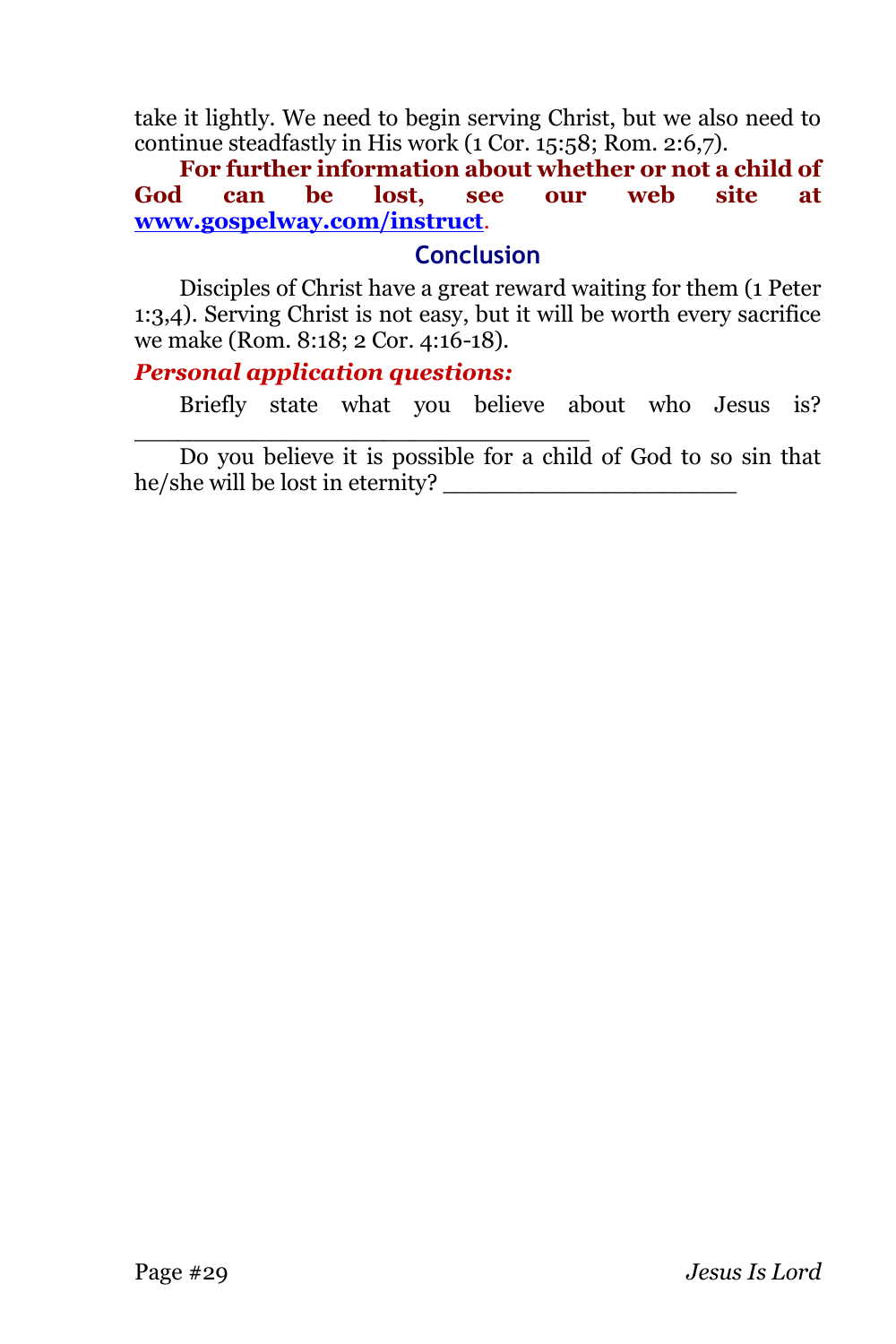# <span id="page-29-0"></span>**How Can We Learn Jesus' Will?**

#### *Introduction:*

In our last lesson we learned that we should honor Jesus as the Lord of our lives. He is the Son of God who died to save us from our sins, and He will one day return to judge us. We should obey His will, imitate the principles He lived by, and serve Him as our highest priority.

However, Jesus is no longer on earth to personally teach us. Where can we go to learn His will today? This is the theme of this lesson.

# **Jesus' Teachings Are Recorded in the Bible.**

Jesus knew that He would leave earth and return to heaven, so during His lifetime He carefully gave instructions to His apostles. After He left, He sent the Holy Spirit to guide the apostles to write His instructions in the New Testament Scriptures.

#### **>>> Read JOHN 16:13. <<<**

\*1&2\* What did Jesus say the Spirit of truth would do for the apostles? Answer: The Spirit would \_\_\_\_\_\_\_\_\_\_\_\_\_ them into \_\_\_\_\_\_\_\_\_\_\_\_\_ truth.

# **>>> Read JOHN 20:29-31. <<<**

\*3\* How can people believe in Jesus even when they have not seen Him? (a) they can't believe, (b) they need a modern-day prophet, (c) they can believe by reading what the inspired men wrote in the Bible. Answer:  $\qquad \qquad$ .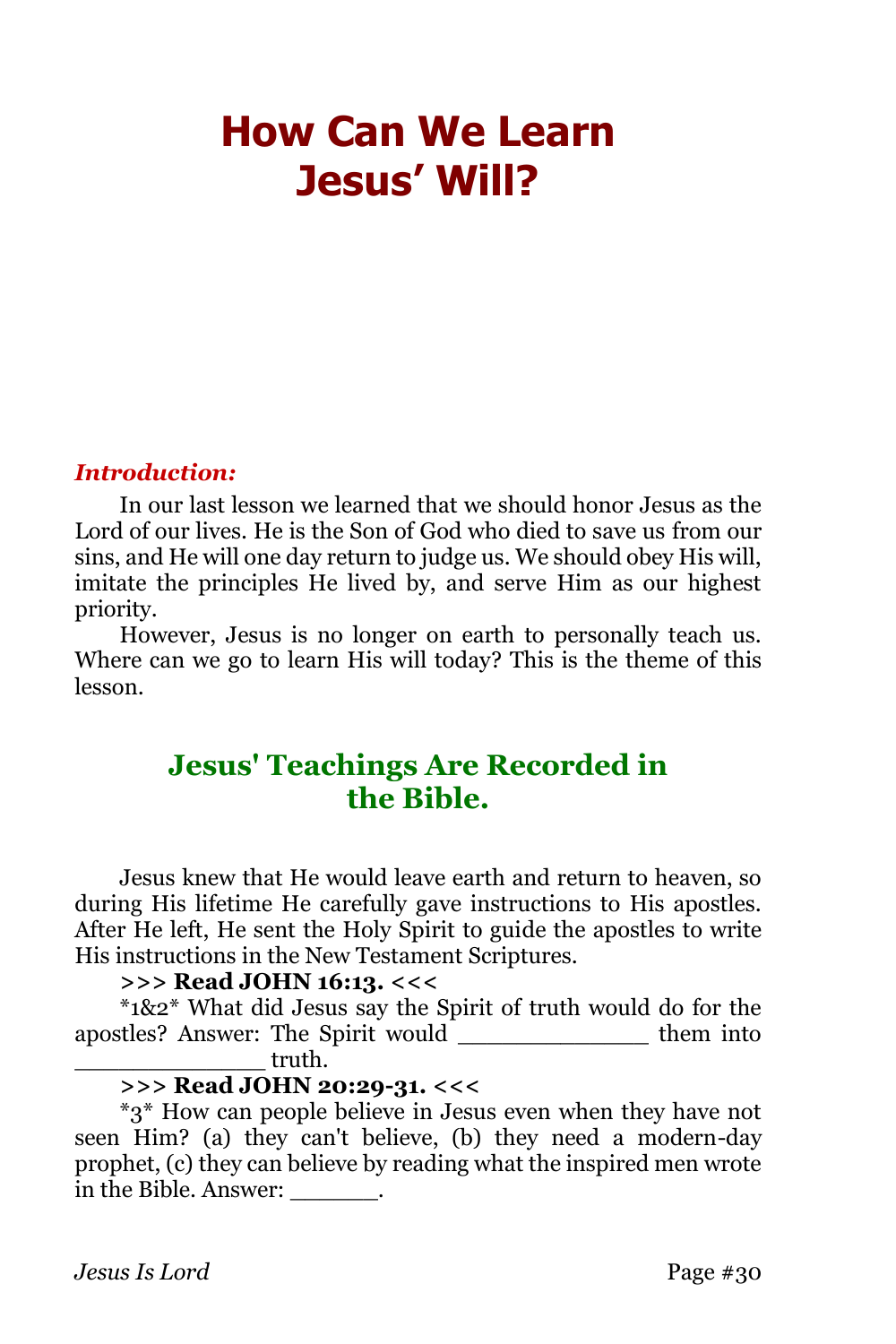\*4\* What blessing can people receive if they believe what is written? Answer: By believing we can have  $\overline{\phantom{a}}$  in His name.

### **>>> Read EPHESIANS 3:3-5. <<<**

\*5\* What did Paul do with the knowledge revealed to him? (a) he wrote it down, (b) he kept it a secret, (c) it is still an unknown mystery. Answer: \_\_\_\_\_\_.

\*6\* How can other people learn what Paul knew? Answer: We can understand when we \_\_\_\_\_\_\_\_\_\_\_\_\_\_\_\_\_\_\_\_ what he wrote.

Note that, although the gospel message had been unknown (a mystery) in the past, it was revealed or "made known" to the New Testament apostles and prophets. Now we can know it by reading what they wrote.

#### **>>> Read 1 CORINTHIANS 14:37. <<<**

\*7\* Whose commands did Paul write? Answer: Paul wrote the commands of the \_\_\_\_\_\_\_\_\_\_\_\_\_\_\_\_.

You and I today can know the teachings of the Lord Jesus by reading **the New Testament Scriptures written by His inspired prophets.**

**For more information about the importance of the Bible, see our web site at [www.gospelway.com/instruct.](http://www.gospelway.com/)**

[See also Matt. 10:19f; Luke 10:16; John 14:26; 1 Cor. 2:10-14; 11:23; 15:3; Gal. 1:11,12; 2 Peter 1:12-15,21; 3:1,2; 1 John 1:1-4; 2:1-17; Rev. 1:11.]

# **The Gospel Is a Perfect Revelation.**

Sometimes people wonder how adequately the Scriptures reveal the teachings of Jesus for us today. Do they contain all we need to know, or are there teachings that we need but do not have? Can we understand what is taught? Has the message been lost or perverted over the years, so that we today no longer have the true and complete will of Jesus?

# **The Scriptures Reveal** *All* **God's Will for Us.**

Remember, Jesus promised that the apostles would receive "all truth" (John 16:13), and they wrote down what they received.

#### **>>> Read ACTS 20:20,27. <<<**

\*8\* How much of God's will did Paul teach to others? (a) he kept back parts that were needed, (b) he preached the whole counsel of God, (c) there were important truths that he never even received. Answer: \_\_\_\_\_\_.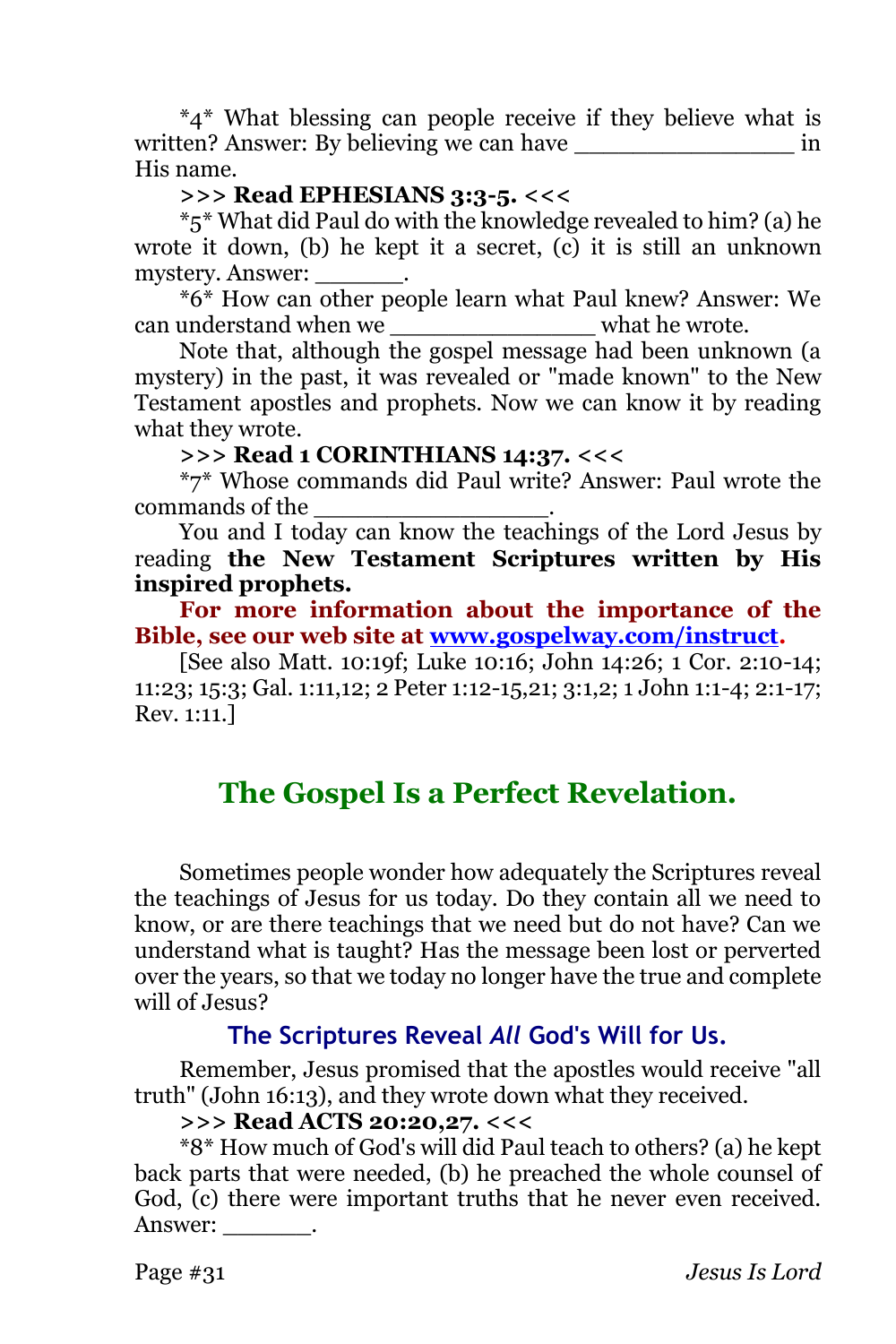#### **>>> Read 2 PETER 1:3. <<<**

\*9\* How much of God's will had people in Peter's lifetime received? Answer: They received things pertaining to life and godliness.

# **>>> Read 2 TIMOTHY 3:16,17. <<<**

\*10\* For what purposes are the Scriptures profitable? (a) teaching and instructing us in righteousness, (b) reproving and correcting us, (c) completely providing all good works, (d) all the preceding. Answer:

\*11\* If the Scriptures provide us to all good works, then do we need some standard of religious authority in addition to the Bible? (yes or no) Answer:

The gospel is the perfect law of liberty, which is able to save our souls (James 1:21,25). We need no further revelation because the Bible completely reveals all God's will for man. It teaches everything we need to know to be saved. *Since the first-century apostles and prophets received all truth, it follows that any doctrine taught today, which they did not record in the Bible, must not be true.*

[See also Matt. 28:20; Col. 4:12; Heb. 13:20,21.]

# **The Scriptures Are Understandable.**

Remember that the apostles wrote down what had been revealed to them, so that others could understand the message (Ephesians 3:3-5).

#### **>>> Read MARK 7:14. <<<**

\*12\* What did Jesus expect his hearers to do? Answer: They were supposed to hear and

Notice that Jesus spoke here to the "multitude" of common people and He required "everyone" of them to understand what He taught.

# **>>> Read ACTS 17:11. <<<**

\*13\* How did these people determine whether or not the things they heard were true? (a) they searched the Scriptures daily, (b) they needed a college education, (c) they needed a priest to explain it to them. Answer: \_\_\_\_\_\_.

Could they do this if the Scriptures are impossible to understand? If people cannot understand the Bible, why did God give it to us?

# **>>> Read 1 CORINTHIANS 14:33. <<<**

\*14\* God is not the author (or cause) of what? Answer:

\_\_\_\_\_\_\_\_\_\_\_\_\_\_\_\_. God *is* the author of the Scriptures. Now if the Bible has been written in such a way that it is impossible for men to study and understand it, then God would be the author of confusion. Since He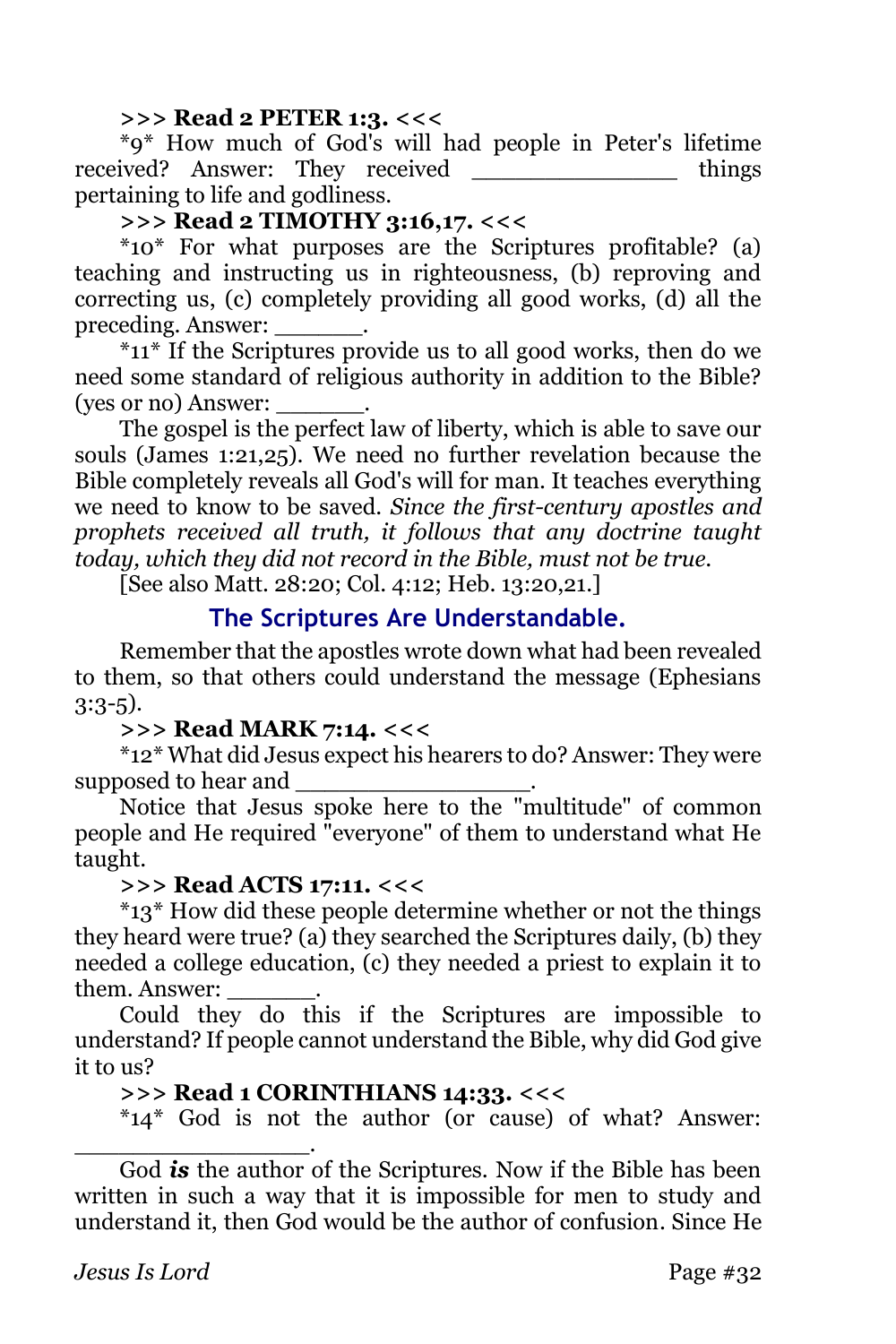is not the author of confusion, then the Bible must be a book that we can understand.

Remember that the Scriptures are profitable to teach, reprove, instruct, and supply us completely to all good works (2 Timothy 3:15- 17). They are able to make one wise to salvation. But if we could not understand the Scriptures, then they would not profit in any of these things.

God revealed the Scriptures so men could understand His will. Anyone who believes God is all-wise and all-powerful, must also believe the Bible is a book that can be understood.

[See also 2 Tim. 2:15; Eph. 5:17; Isa. 55:11; Psalm 119:104,105,130.]

# **The Scriptures Have Been Accurately Preserved.**

The Holy Spirit guided the New Testament writers to record Jesus' teachings so those teachings could guide future generations. In order for the Scriptures to accomplish this, God would have to preserve them.

#### **>>> Read 2 PETER 1:12-15; 3:1,2. <<<**

\*15\* Peter was writing so that people would have a record of his teachings after he died. What would this message do for them? Answer: It would \_\_\_\_\_\_\_\_\_\_\_\_\_\_\_\_\_\_\_\_\_\_\_\_ them of the apostles' commands.

#### **>>> Read JOHN 12:48. <<<**

\*16\* By what standard will men be judged? (a) by their own consciences, (b) by the teachings of their priests, (c) by Jesus' words. Answer:

Jesus' words will judge men at the last day. This means that Jesus' words must endure till the judgment and must be available to men, so we can know what to do to prepare for the judgment. Jesus' words are preserved for us in the written word of the Scriptures.

#### **>>> Read 1 PETER 1:22-25. <<<**

\*17\* What is the seed by which we are born again? Answer: We are born again by the incorruptible seed, which is the \_\_\_\_\_\_\_\_\_\_\_\_\_\_ of God.

\*18\* How long will God's word endure? (a) forever, (b) 2 generations, (c) like a plant that grows then dies, it was lost in the middle ages. Answer:

#### **>>> Read 2 JOHN 2. <<<**

\*19\* How long will the truth be with us? Answer: The truth will be with us \_\_\_\_\_\_\_\_\_\_\_\_\_\_\_\_.

God intended for the faith to be delivered to His people only "once" (Jude 3). He delivered it in the first century, then He preserved it through the centuries till today. We today have the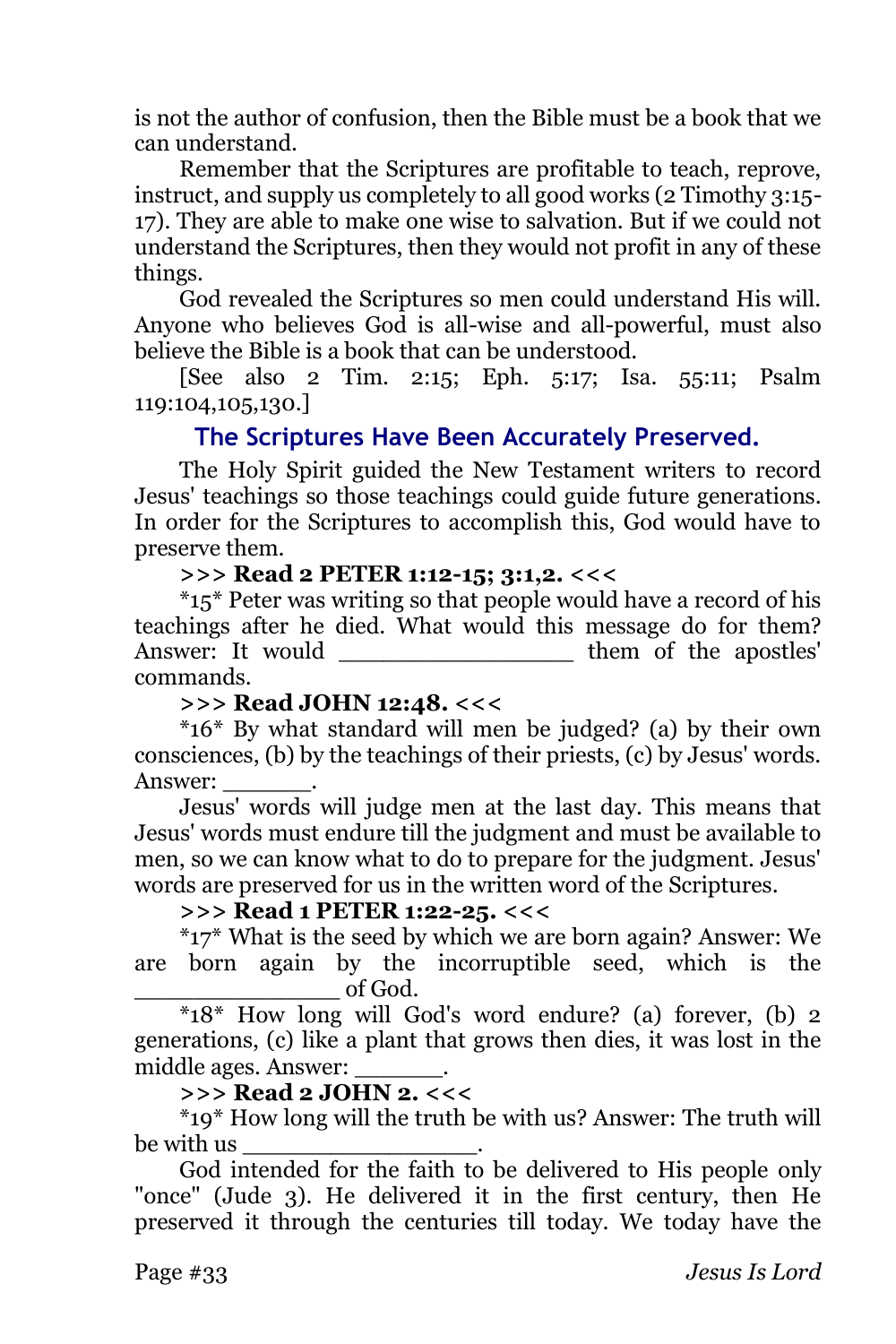perfect and complete teachings of Jesus in a form we can understand in the Scriptures.

**For more information about the preservation of the Bible, see our web site at [www.gospelway.com/instruct.](http://www.gospelway.com/)**

[See also Psa. 12:6,7; Heb. 13:20; Isa. 30:8; 59:20,21; Matt. 24:35.]

# **Jesus' Instructions for Today Are Found in the New Testament, Not the Old.**

Some people believe that we today need a special priesthood or should rest on the seventh day of the week because the Old Testament law required this. Others claim that God never changes His law, so if He ever commanded anything, then everyone must always keep that command. But God once commanded a man to build an ark and another man to sacrifice his son (Gen. 6:13-7:5; 22:1-19). Must we do these today?

God Himself says He has changed His laws about circumcision (cf. Gen. 17:9-14 to 1 Cor. 7:18-20; Gal. 5:1-8; 6:12-16), the Levitical priesthood (cf. Ex. 40:12-16; 29:1-9 to Heb. 7:11-18; 1 Pet. 2:5,9), and animal sacrifices (cf. Num. 15:1-6 to Heb. 10:1-18), just to name a few examples.

These Scriptures clearly prove that God has made changes in his laws. Some commands were intended just for certain specific people, not for all people everywhere. Other commands served a temporary purpose. When they fulfilled their purpose, they were no longer needed, so God removed them.

What about the Old Testament laws, including the laws given through Moses? Are they still in effect today, or do we follow only the teachings of the New Testament?

**>>> Read ROMANS 7:2-6. <<<** 

\*20\* When is a woman free from her husband? (a) when she divorces him, (b) when she becomes a Christian, (c) when he dies. Answer:

 $*21*$  What is our relation to the law? (a) we are subject to it, (b) we are freed from it and joined to Christ, (c) we should still keep parts of it. Answer: \_\_\_\_\_\_.

## **>>> Read HEBREWS 10:9,10. <<<**

Hebrews is a lengthy comparison of the "first" or "old covenant" compared to the "second" or "new covenant." The first covenant

*Jesus Is Lord* Page #34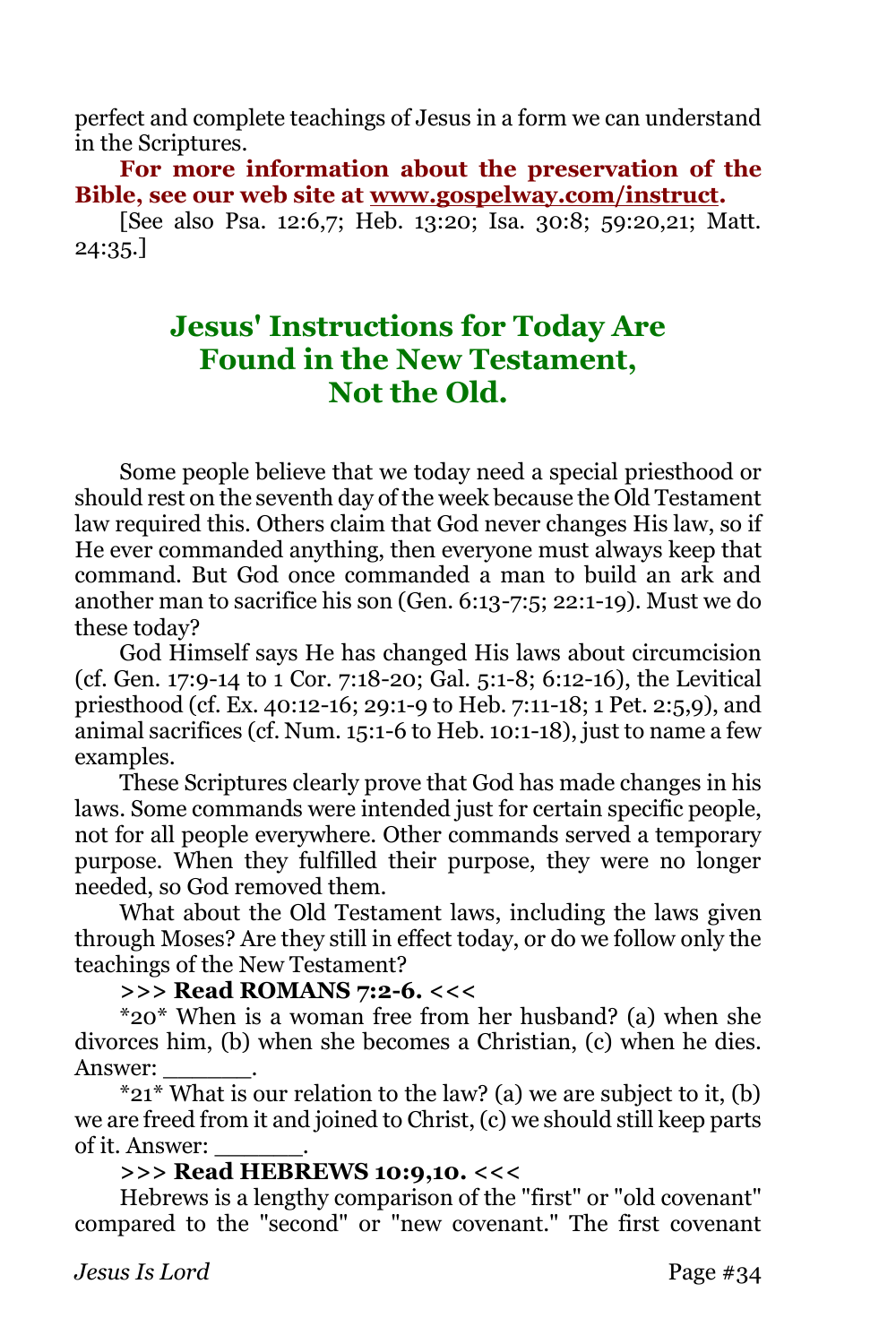included the animal sacrifices, the Levitical priesthood, the tabernacle, and the "tables of the covenant" or the 10 Commands (see 7:11-14; 9:1-5; 10:1-8). In fact it included "every precept" given through Moses (9:18-21).

\*22&23\* What did Jesus do to these two covenants? Answer: He the first that He may the second.

Because of what Jesus did, "the law" (first covenant) was changed or annulled (7:12,18). It was made old, so it vanished away (8:6-13). All this was done in harmony with God's will, not contrary to it.

#### **>>> Read COLOSSIANS 2:14,16. <<<**

\*24&25\* What did Christ do to the handwriting of ordinances? Answer: He took it a nailing it to His \_\_\_\_\_\_\_\_\_\_\_.

\*26\* Should we let people judge us for not keeping the Sabbath? (yes or no) Answer: \_\_\_\_\_\_\_\_.

The Old Testament law, given through Moses, applied only to the nation of Israel and only till Jesus died. The teaching of Jesus for people today is recorded in the New Testament, the gospel. It is the "power of God unto salvation" (Romans 1:16).

**For more information about the Old Testament law, see our web site at [www.gospelway.com/instruct.](http://www.gospelway.com/)** 

# **We Should Reject Man-Made Doctrines.**

Many people today claim to follow Jesus, but they participate in religious practices and organizations that are not authorized in the gospel. Yet the New Testament provides us to *all* good works, so other practices cannot be from Jesus. They are human in origin [cf. Matt. 21:25].

#### **What Does Jesus Think of Man-Made Doctrines?**

#### **>>> Read MATTHEW 15:9,13,14. <<<**

\*27\* How does Jesus describe our worship if it is based on human doctrine (v9)? (a) it is vain, (b) it is acceptable, (c) it doesn't matter. Answer:

Fallible men cannot know what pleases God without revelation from God. The "way of man is not in himself; It is not in man who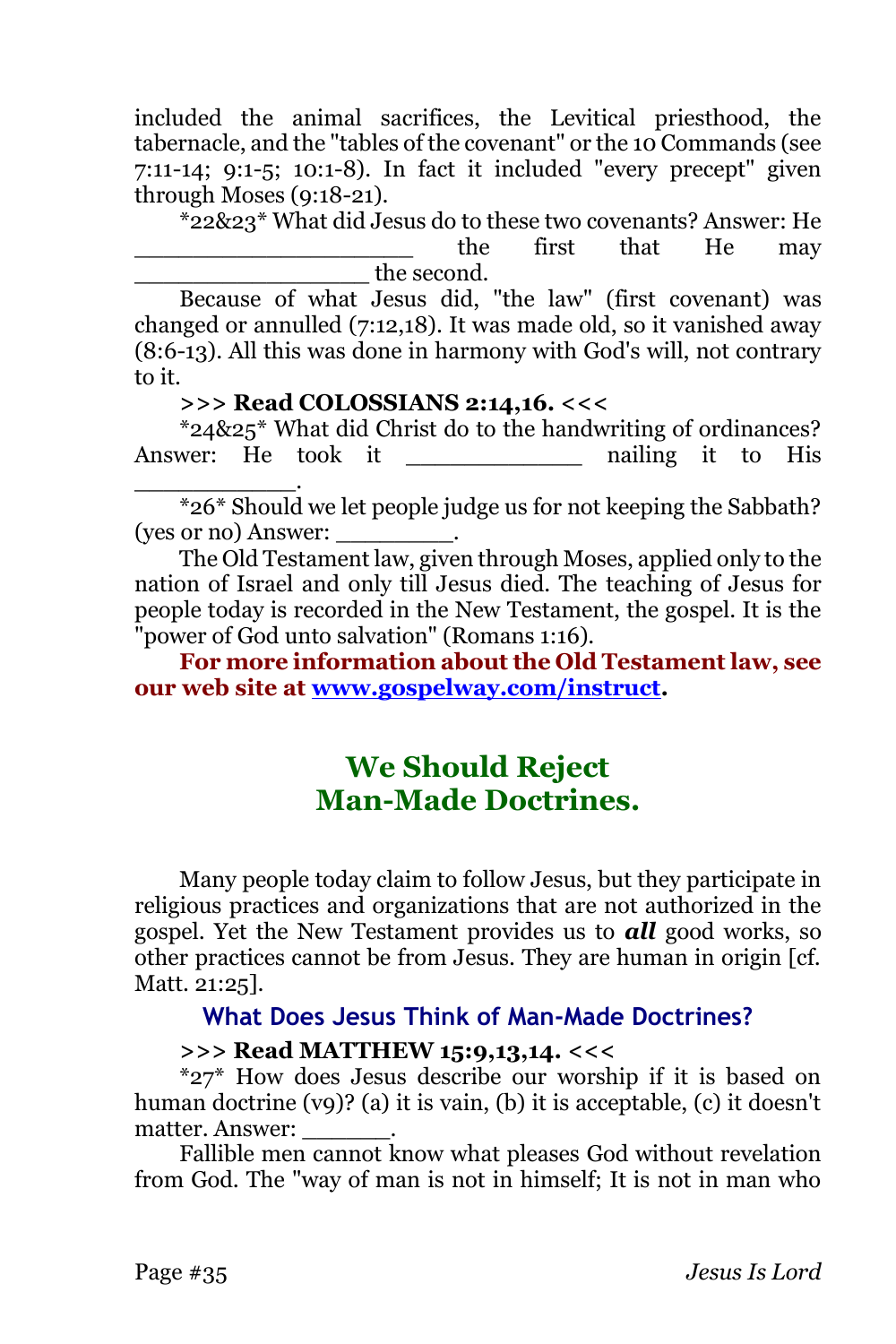walks to direct his own steps" (Jeremiah 10:23). Only by following the teaching of Jesus can we know what is pleasing to God.

### **>>> Read GALATIANS 1:8,9. <<<**

\*28\* What is the condition of one who preaches a different gospel? Answer: He is \_\_\_\_\_\_\_\_\_\_\_\_\_\_\_\_.

"There is a way which seems right to a man, but its end is the way of death" (Proverbs 14:12).

**>>> Read 2 JOHN 9. <<<**

\_\_\_\_\_\_\_\_\_\_\_\_\_\_\_\_.

\*29\* What happens to someone who teaches things not found in the teachings that come from Jesus? Answer: He does not have

Remember that all Jesus' teachings were recorded in the New Testament by the original apostles and prophets. To follow Jesus, we must do *only* the things taught in His word. If we follow practices He has not authorized, then we are following *men* instead of following Jesus.

Even if no passage specifically *forbids* a certain practice, that does not mean the practice is acceptable. Instead, we should ask, "Where did Jesus say we *should* do this?" If a practice is not authorized in His word, we should avoid it.

[See also Rev. 22:18,19; Col. 3:17; Prov. 3:5,6; 2 Cor. 10:12,18.]

# **Some Examples of Human Authority in Religion**

People often accept man-made religious practices without realizing *why* they accept them. Often they are following human authorities such as those we are about to consider. (Note that some of these things do have a right to exist. The danger comes when they are viewed as authority which people follow to determine what they believe or practice.)

# *Family Religion*

Some people think, "It was good enough for my mother (or wife, etc.), so it's good enough for me." This makes the family our authority, instead of Jesus. We should be glad if our families follow the Bible, but most people's families are in error (Matthew 7:13,14). Most Christians in the New Testament had to leave their family religion.

\*30\* If our family is involved in practices not found in the gospel, should we still practice as they do? (yes or no) Answer:

[Note Matt. 10:34-37; Acts 5:29; Gal. 1:13,14.]

# *Conscience, feelings, sincerity*

We need sincerity and a good conscience, but these become the standard for some people. "Just let your conscience be your guide. It doesn't matter what you believe as long as you're sincere."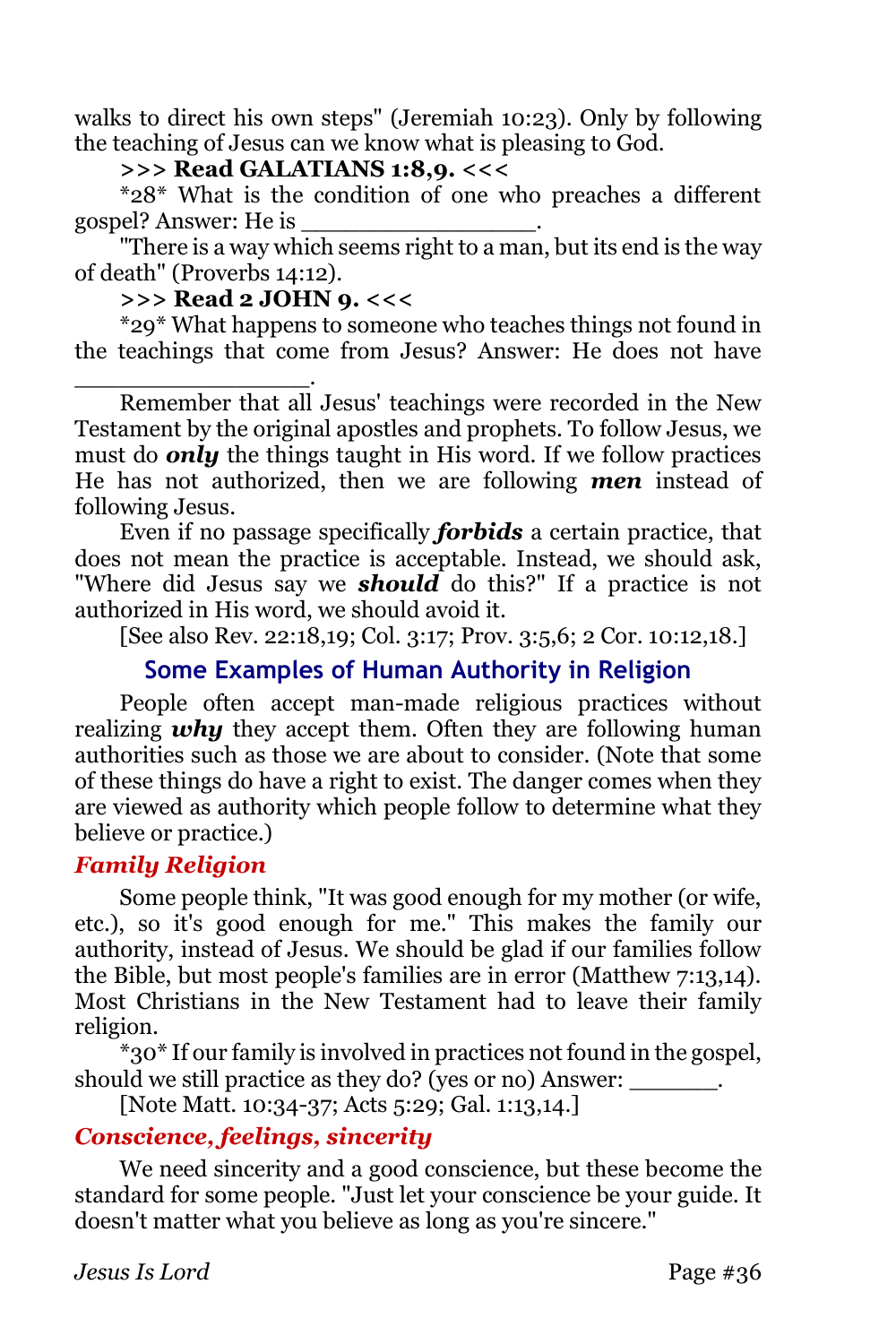#### **>>> Read ACTS 23:1; 26:9. <<<**

\*31\* Even before his conversion, Paul was sincere and had a good conscience. At that time was he (a) right, (b) wrong, (c) it didn't matter? Answer:

One can be sincere and have a good conscience, yet be the chief of sinners (1 Timothy 1:13-15). Your conscience only tells you whether or not you are doing what you believe to be right. Like a clock, it will not be reliable unless it has been set properly.

[See also Prov. 14:12; 28:26; Matt. 7:21-23; 2 Cor. 10:18.]

#### *Preachers*

Some people just accept whatever their preacher says. "My preacher is well educated, and he would not mislead me." Preachers can help us learn Jesus' will, but they must not become the standard of authority. Preachers are wrong when they differ from what Jesus said. [See also Acts 17:11; 20:29,30; Matt. 7:15; 15:14; 1 John 4:1,6; 2 Cor. 11:13-15.]

\*32\* Should we accept what our preacher says if he cannot show it in the Bible? (yes or no) Answer:

# *Church creeds, traditions, and decrees of councils*

Many denominations write books that the group follows as authority or doctrinal standards. Any creed that contains more than the Bible contains too much. Any creed that contains less than the Bible contains too little. All human creeds and church laws are made on the assumption that fallible humans can write a better standard than the Bible!

#### **For more information about man-made doctrines and religious confusion, see our web site at [www.gospelway.com/instruct.](http://www.gospelway.com/)**

# **Conclusion**

"And by this we know that we know Him, if we keep His commandments" (1 John 2:3-6). A true disciple devotes his lifetime to serving his Master's will. During your lifetime you must choose whether or not you will serve Jesus. "If you love Me, keep My commandments" (John 14:15; cf. 1 John 5:3). Do you follow Jesus or do you follow men?

# *Personal application questions:*

\_\_\_\_\_\_\_\_\_\_\_\_\_\_\_\_\_\_\_\_

Do you believe we need any source of religious authority other than the Bible?

What conclusion do you believe we should reach about religious doctrines or practices that are not found in the Bible?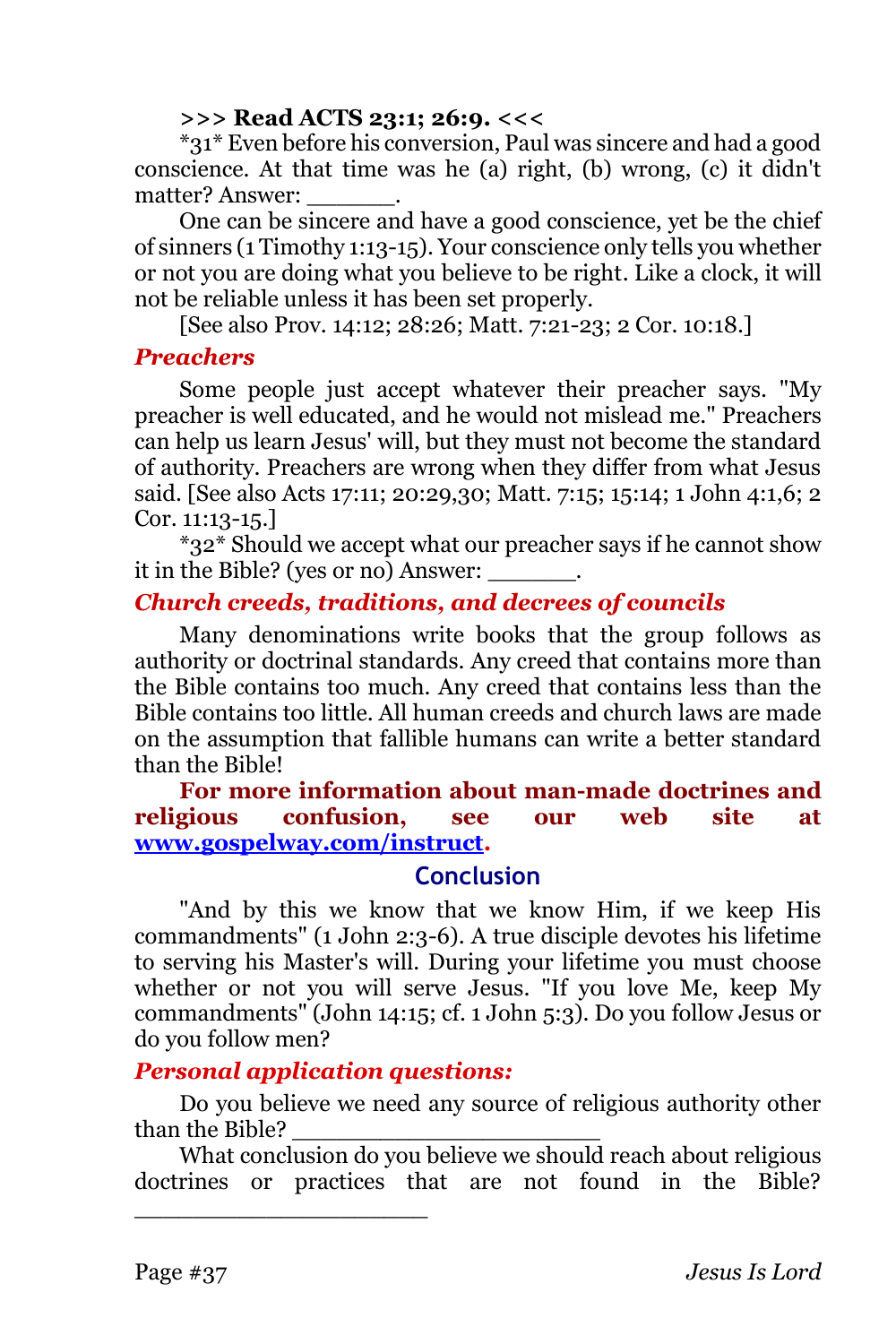What do you believe about Old Testament practices that are not included in the New Testament? \_\_\_\_\_\_\_\_\_\_\_\_\_\_\_\_

\_\_\_\_\_\_\_\_\_\_\_\_\_\_\_\_\_\_\_\_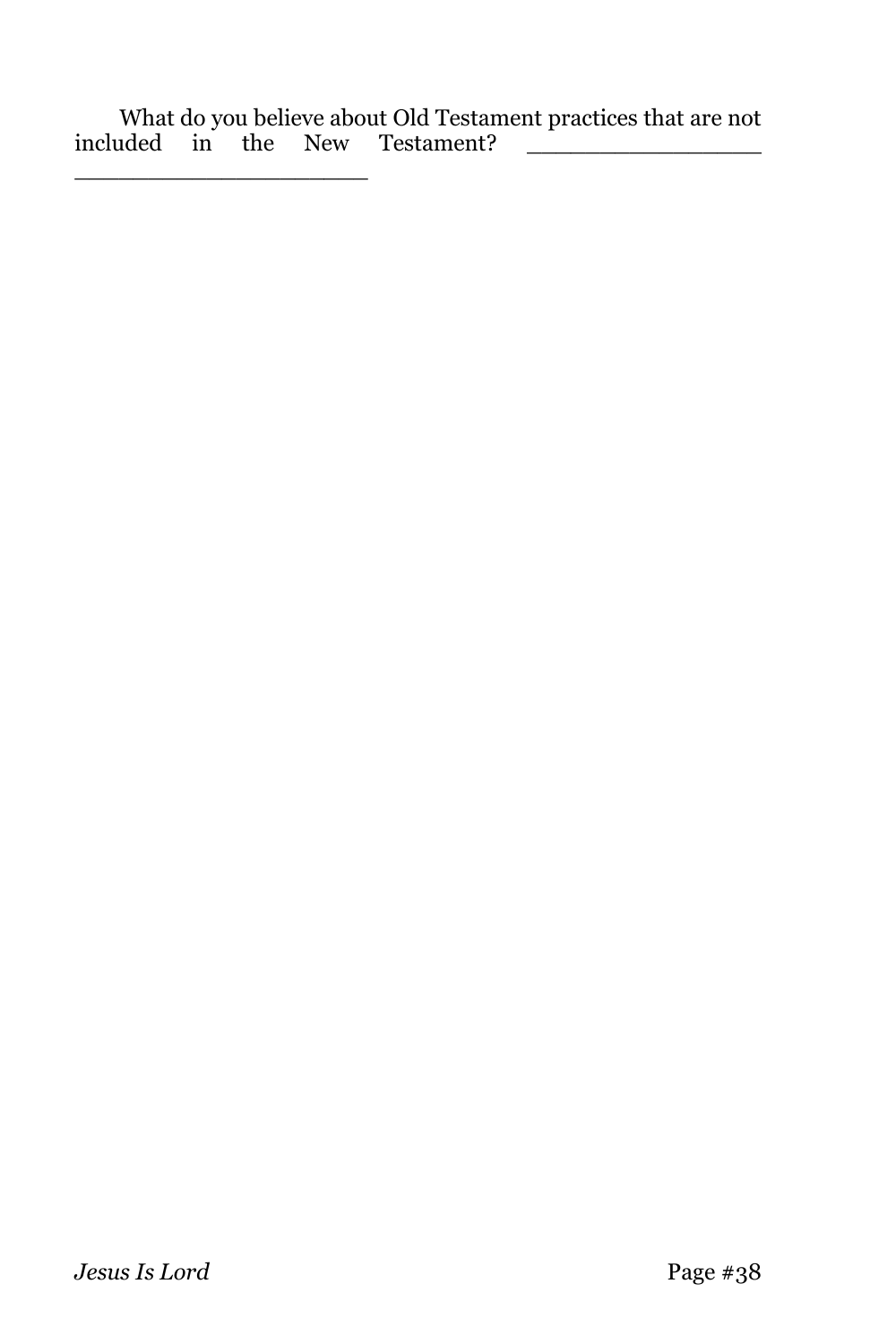# **How Can You Be Sure Jesus Has Forgiven Your Sins?**

#### *Introduction:*

To receive eternal life according to the gospel of Christ, a person must be forgiven of sins by Jesus' blood (Ephesians 1:7; Matthew 26:28; 1 Peter 2:24). But many people are unsure about whether or not they have been forgiven. Others may think that they have been forgiven, but would be surprised to learn that Jesus does not agree.

Matthew 7:21-23 - Many people, who believe in the Lord, will expect Jesus to accept them at the judgment. Instead He will reject them because they have not done the will of the Father.

Acts 23:1; 26:9 - Saul was a Jew who opposed Jesus in all good conscience, doing what he sincerely believed he should do. Yet he was the chief of sinners (1 Timothy 1:12-15). Clearly he had been misled.

What about you and me? Is it possible we have been misled like these people? Surely this matter deserves our careful investigation.

**This study is designed to help you be sure about salvation.** 

Please begin with a brief self-examination to show where you are now (2 Cor. 13:5). Then we will study what the Bible says about salvation, and you can compare your case to Jesus' teaching.

\*A\* Have you made a personal commitment to serve Jesus? (Yes or no) Answer: \_\_\_\_\_\_

\*B1\* Have you been baptized? (Yes or no) (If not, skip to question  $\#3$ .) Answer:

\*B2\* If so, about how old were you? Answer: \_\_\_\_\_\_\_\_\_\_

\*B3\* How were you baptized (sprinkling, pouring, or immersion)? Answer: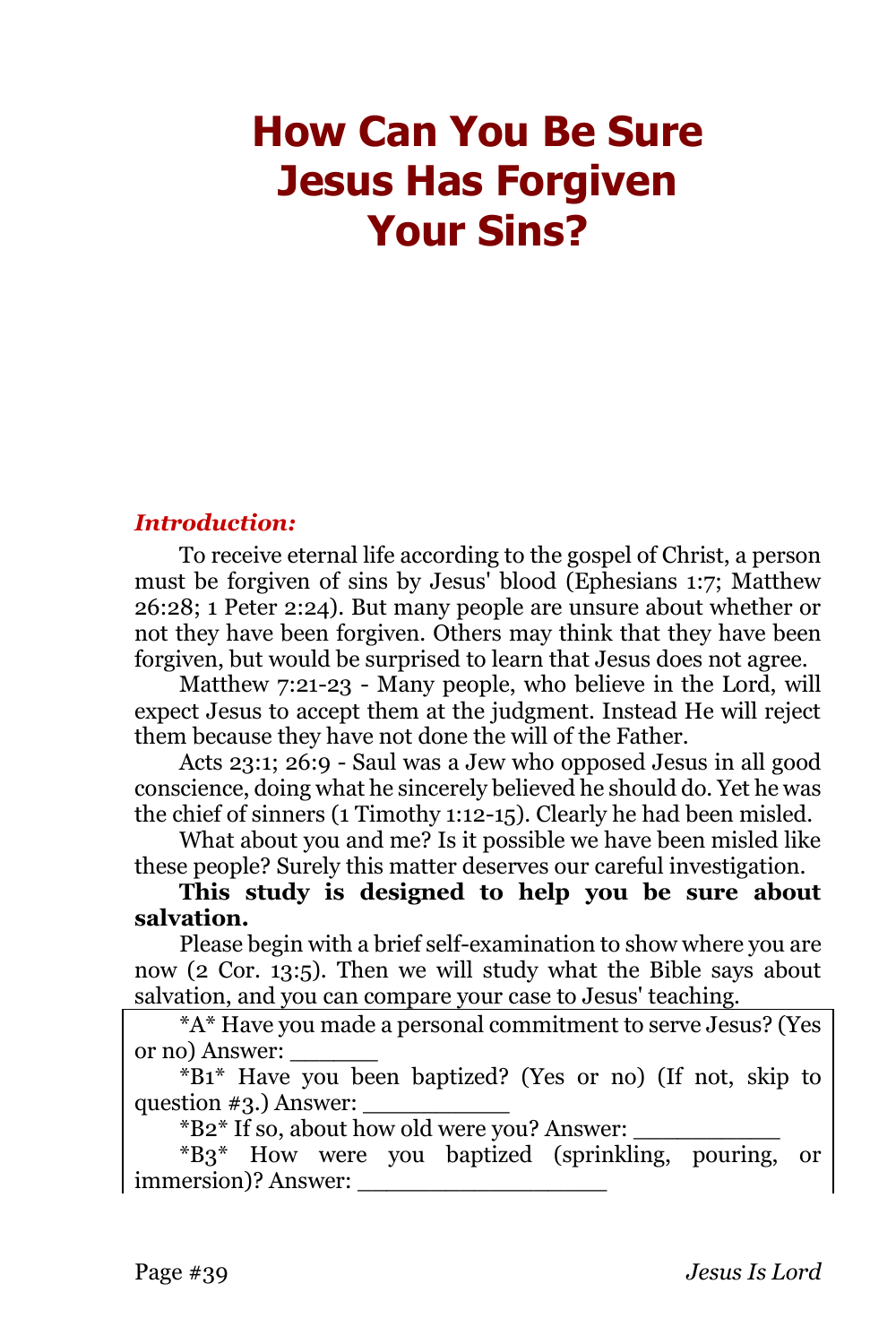\*B4\* Why were you baptized? (a) to please loved ones, (b) as a sign I had been saved, (c) to receive forgiveness of sins, (d) because others were doing it, (e) to join a denomination, (f) other (write your reason in the blank). (You may give more than one reason.) Answer:

 $\overline{\phantom{a}}$  . The contract of the contract of the contract of the contract of the contract of the contract of the contract of the contract of the contract of the contract of the contract of the contract of the contract of \*B5\* After you repented of sin and determined to live for God, about how long was it till you were baptized? Answer:

\*C\* Suppose a person sincerely does the following things. At what point do you believe his sins would be washed away? When he (a) hears the gospel, (b) believes, (c) repents, (d) confesses Jesus, (e) prays for forgiveness, (f) is baptized,  $(g)$  I don't know, (h) other (write in the blank the point at which you think sins are washed away). Answer: \_\_\_\_\_\_\_\_\_

# **The Nature of Sin**

Some churches teach that people inherit guilt from Adam through their parents. They conclude that little babies are born guilty of sin. What does Jesus teach? Remember that His teaching is found in the Bible.

# **Sin Is Committed, Not Inherited.**

# **>>> Read 1 JOHN 3:4. <<<**

\*1\* What is sin? Sin is: (a) breaking social customs, (b) displeasing other people, (c) violating human tradition, (d) transgression or breaking of God's law (lawlessness). Answer:

\_\_\_\_\_\_. \*2\* Sin is something a person: (a) commits (practices), (b) inherits. Answer: \_\_\_\_\_\_.

### **>>> Read ROMANS 6:16 and John 8:34. <<<**

\*3\* How do people become slaves of sin? (a) they inherit a corrupt nature from Adam, (b) everyone is born a slave of sin, (c) whoever commits sin (presents himself to obey sin) is a slave of sin. Answer:

We may sin in word, deed, or thought, but our own conduct is what makes us sinners.

#### **>>> Read 1 PETER 2:22. <<<**

\*4\* What sins was Jesus guilty of? (a) He was born a sinner, (b) He was guilty of Adam's sin, (c) He was guilty of no sins because He committed no sins. Answer: \_\_\_\_\_\_.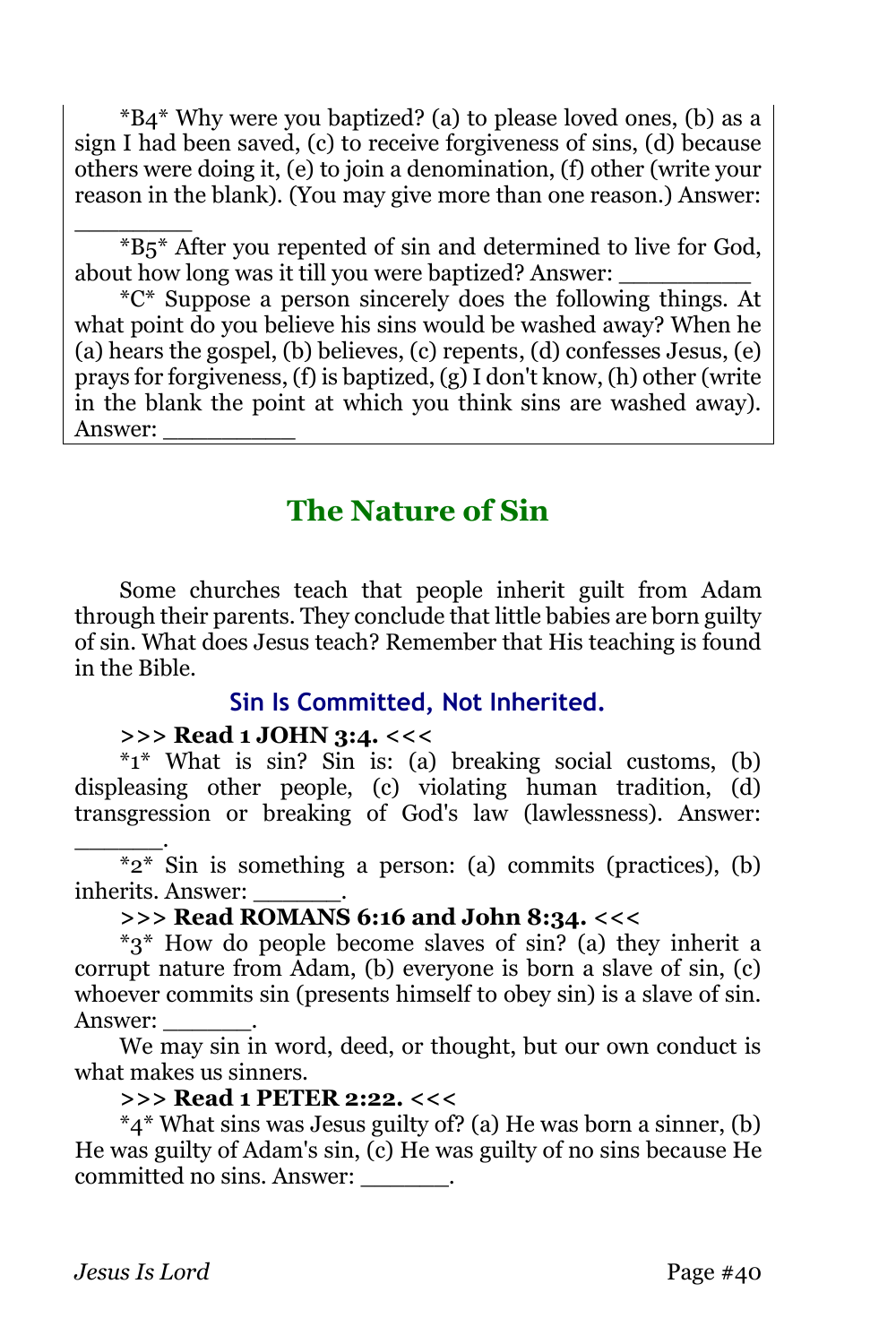Note that Jesus was a descendant of Adam, born of woman (Luke 3:38; Galatians 4:4). He shared in flesh and blood, being made in *all things* like us (Hebrews 2:14,17). If people inherit Adam's sin, then Jesus must have been guilty of sin. Yet in Him there was no sin, because He *did* no sin (2 Corinthians 5:21; 1 John 3:5; Hebrews 4:15). Therefore guilt is not inherited. People are guilty of sin when they *commit* sin.

#### **>>> Read EZEKIEL 18:20. <<<**

\*5\* Who bears the guilt of a person's sins? Answer: The wickedness of the wicked will be upon (charged against)

\_\_\_\_\_\_\_\_\_\_\_\_\_\_\_\_. \*6\* What sins are we guilty of? (a) just the ones we commit, (b) our father's, (c) Adam's. Answer:

Sin is doing, practicing, committing things that are not in harmony with God's will. When the Bible says people are "in sin," "slaves of sin," or "under sin," it refers to the guilt and consequences a person experiences because of his own sinful conduct.

We may sometimes suffer in this life because of something our ancestors did (such as a child who suffers because his parent is an alcoholic). But guilt itself cannot be inherited through our parents. None of Adam's descendants bear the guilt of his sin. Adam's sin is upon Adam alone. If you are guilty of sin, it is because of what *you* have done.

[See also Mark 7:20-23; Romans 3:9-18,23; 1 Timothy 6:10; James 1:14,15; 2:10,11.]

# **Each Person Will Be Judged for His Own Life.**

Each person's eternal destiny is determined by his/her own conduct, and it is determined individually. Each person is held accountable for what he did, not for what his ancestors did.

#### **>>> Read MATTHEW 7:21,23. <<<**

\*7\* Who will enter the kingdom of heaven (v21)? Answer: He who the will of the Father.

\*8\* Jesus will reject those who work (practice/do) what (v23)? Answer: \_\_\_\_\_\_\_\_\_\_\_\_\_\_\_\_.

#### **>>> Read ROMANS 2:6-10. <<<**

\*9\* To receive eternal life, what must we do (vv 7,10)? Answer: We must continue in

 $*10\&11*$  Who will receive tribulation and anguish (vv 8,9)? Answer: Those who reject (do not obey) the but obey (follow) \_\_\_\_\_\_\_\_\_\_\_\_\_\_\_\_.

Note that, at judgment, *each* will be rewarded according to *his works or deeds* (v6).

#### **>>> Read 2 CORINTHIANS 5:10. <<<**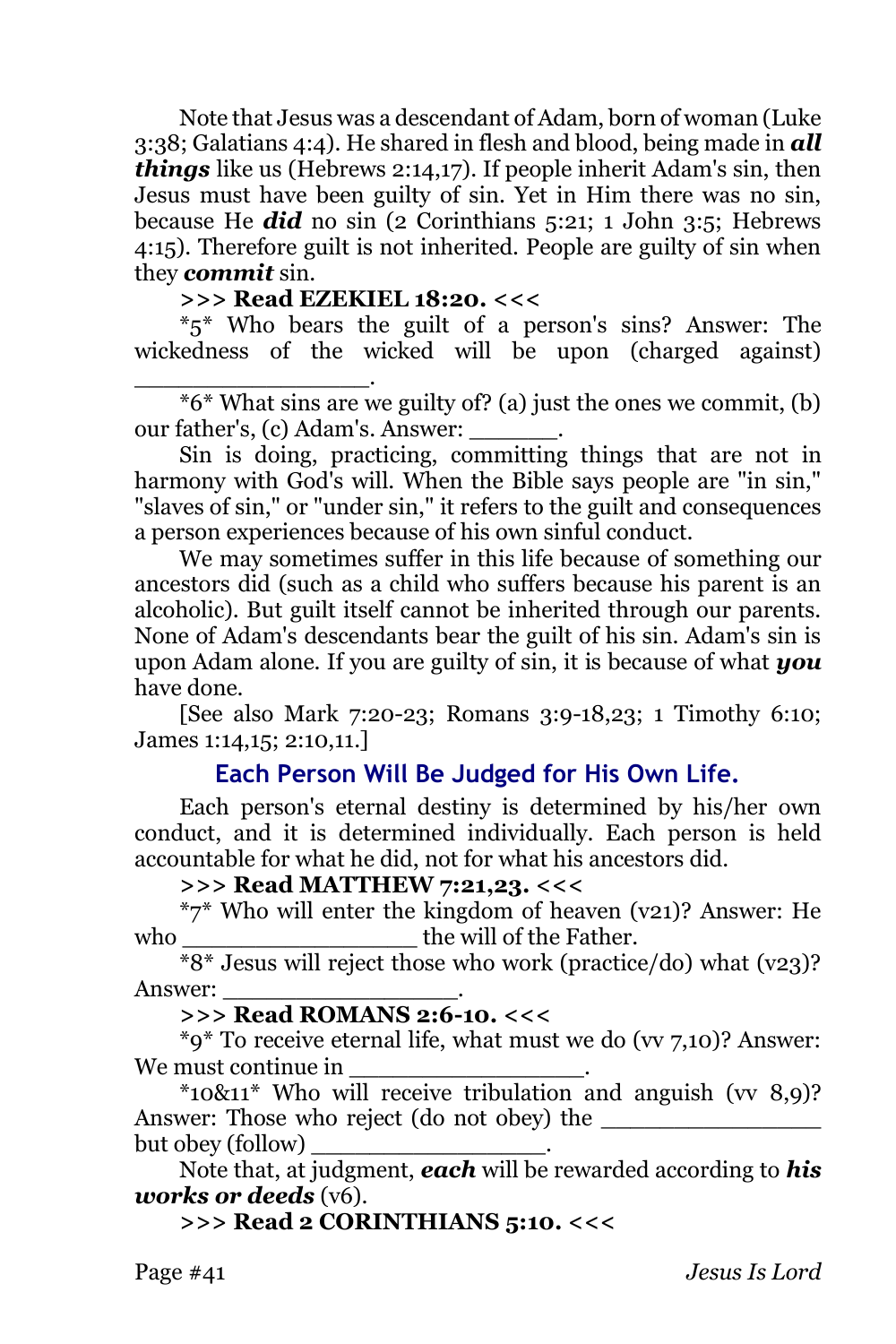\*12\* How many people must appear before Jesus' judgment seat? Answer:

\*13\* On what basis will each one be judged? (a) what his parents did, (b) what he has done in the body, (c) what Adam did. Answer: \_\_\_\_\_\_.

Note again that the above passages all show that sin is something a person does, works, or practices. Folks who believe in original sin teach that every person is *passive* in becoming a sinner and *passive* in being saved from sin. He is a sinner before he *does* anything and saved without *doing* anything. Jesus' teaching says man is *active* both in sin and in salvation. He becomes a sinner because of what he *does*, and we will see that he must choose to *act* in order to receive God's offer of salvation.

[See also Rom. 1:32; 14:12; Matt. 16:27; Rev. 20:12,13; 22:12.]

## **Babies Are Innocent, not Guilty.**

If original sin is true, then babies are born guilty of sin, totally depraved, destined for eternal punishment. But note what Jesus' word says.

# **>>> Read PSALM 106:37,38. <<<**

\*14\* When people sacrificed their babies to idols, what kind of blood did they shed? Answer: They shed \_\_\_\_\_\_\_\_\_\_\_\_\_\_\_\_ blood.

If babies inherited Adam's sin, they would be guilty; but God's word says they are innocent. [Cf. Jer. 19:4,5.]

# **>>> Read HEBREWS 12:9. <<<**

\*15\* God is the Father of what? Answer: Our \_\_\_\_\_\_\_\_\_\_\_\_\_\_.

Our fleshly nature comes through our earthly fathers (like Adam). But God is the Father of our spirits. He gives the spirit and forms it within man (cf. Zech. 12:1; Ecc. 12:7). If our spirits come from God, not from earthly parents, how can our spirits inherit sin from our parents?

The doctrine of original sin says man is born with a soul that is "wholly defiled." Does the sinless Father in heaven give us spirits that are wholly defiled?

#### **>>> Read MATTHEW 18:3 and 19:14. <<<**

\*16\* What is taught about little children? (a) they inherit the sin of Adam, (b) we must be converted and become like little children to enter the kingdom of God, (c) they are sinners. Answer:

If little children are guilty of sin and wholly defiled, why should we want to become like them? Does conversion make us like sinners? Does the kingdom consist of those who are wholly defiled?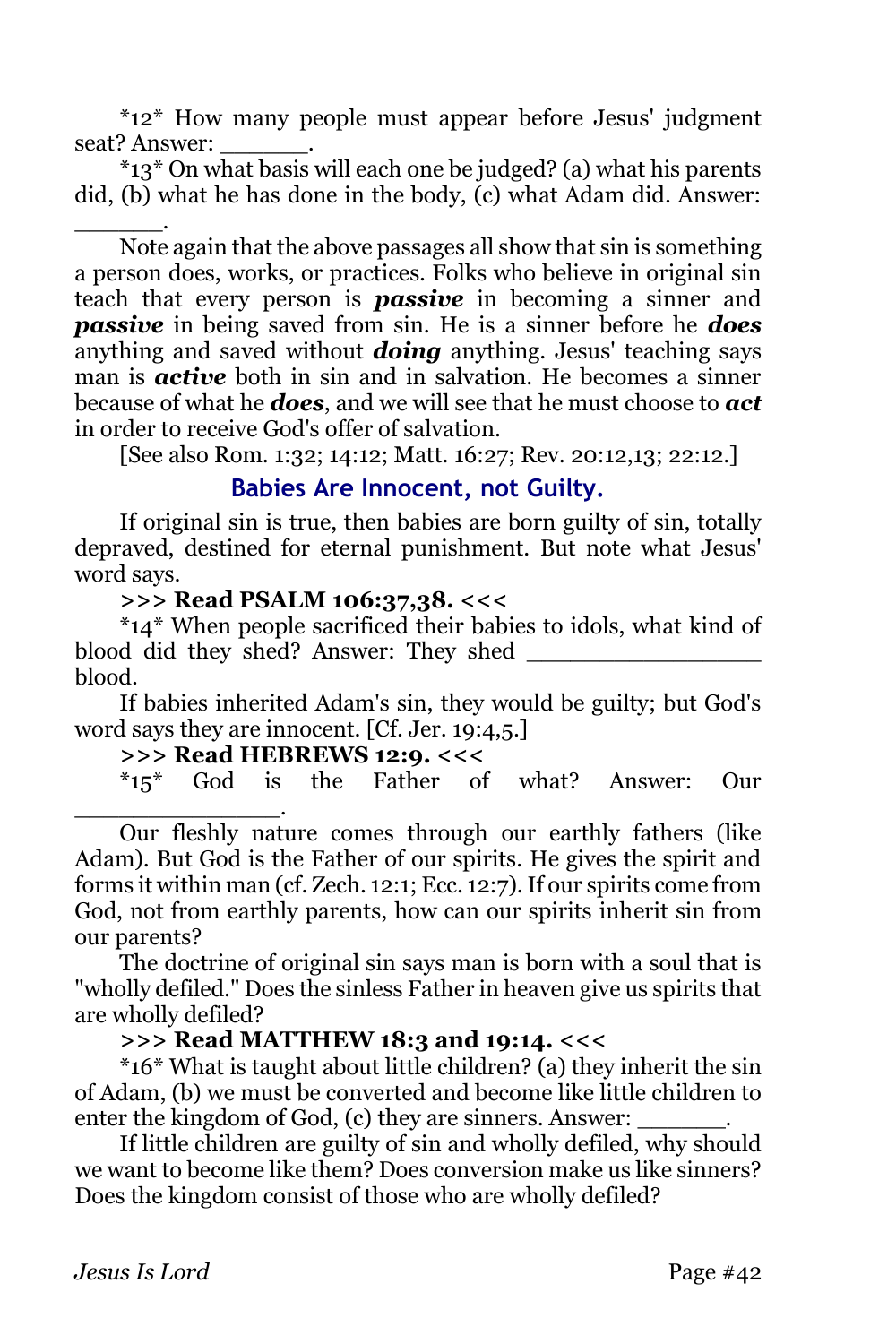Jesus considered little children to be acceptable to Him just as they were. He did not require them to be forgiven of sins. Rather, He taught those who are sinners to be converted and become like little children.

No passage of Scripture anywhere teaches that little children are born sinners. Sin is not inherited. God does not hold children accountable for their conduct till they are old enough to understand His will and accept the responsibility to serve Him. Then they become sinners when they themselves participate in sinful conduct. Eventually, we all become guilty and need forgiveness (Romans 3:23).

**For more information about inherited guilt and original sin, see our web site at [www.gospelway.com/instruct.](http://www.gospelway.com/)** 

# **Some New Testament Examples of Conversion**

People need forgiveness when they themselves commit sin. That forgiveness comes only through Jesus' blood. Jesus died to offer forgiveness to everyone, yet not everyone will receive forgiveness. How can you and I be sure we have been forgiven by Jesus' blood?

The book of Acts contains many examples of people who received forgiveness. Since God is no respecter of persons, we can be saved only if we do as these people did (Acts 10:34; Romans 2:11). Consider a few of these Bible examples. (Note: As you study, please consider the chart at the end of this section.)

#### **The Jews on Pentecost**

On a Jewish feast day called Pentecost, Jews came to Jerusalem from all over the Roman Empire. The Holy Spirit empowered the apostles to preach to the people (Acts 2:14-36).

**>>> Read ACTS 2:36-41. <<<**

 $*_{17}$  What did Peter tell the people to believe (v36)? (a) Jesus is Lord and Christ, (b) people can save themselves without Jesus, (c) it does not matter what we believe if we are sincere, (d) all the preceding. Answer:

\*18&19\* What did Peter command them to do (v38)? Answer: and be

\*20\* For what purpose were they to do this (v38)? Answer: For the of sins.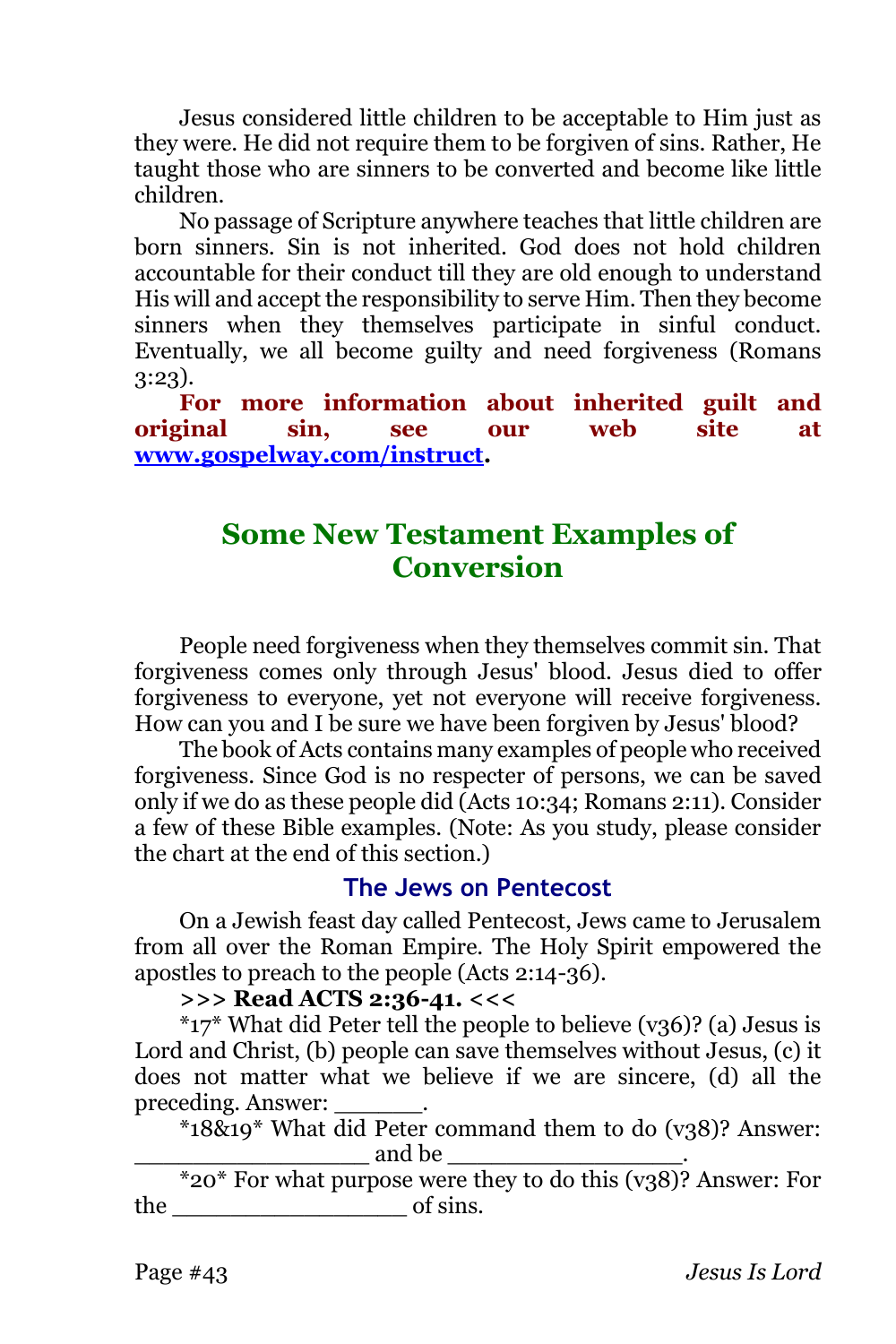Three thousand people heard, believed, repented, and were baptized. As a result, they were forgiven of sins. (See the chart.)

Please note that Peter said these same blessings are available to all people everywhere, as many as hear the gospel, including future generations (v39). This includes you, me, and all people today.

# **The Ethiopian Treasurer**

The treasurer of the queen of Ethiopia had come to Jerusalem to worship. He was returning home riding in his chariot, reading from Isaiah. Then a preacher named Philip approached (Acts 8:26-34).

#### **>>> Read ACTS 8:35-39. <<<**

\*21\* As Philip taught about Jesus, what did the eunuch want (v36)? (a) baptism, (b) money, (c) a direct revelation from the Holy Spirit. Answer: \_\_\_\_\_\_.

\*22\* What did the eunuch have to do first (v37)? (a) pray for forgiveness, (b) tell Philip that he believed in Jesus, (c) pay a fee. Answer:

The treasurer heard about Jesus, believed in him, confessed his faith, and was baptized. (See the chart.) Would you and I receive the same blessings he received, if we do the same things he did?

#### **Saul of Tarsus**

Saul was an unbelieving Jew who was traveling to Damascus to persecute Christians (Acts  $\overline{8:3}$ ; 9:1-3). On the road, Jesus appeared to him.

#### **>>> Read ACTS 9:3-6,18; 22:16. <<<**

\*23\* What did the Lord tell Saul to do (v6)? (a) wait in the city to be told what he must do, (b) pray through at the mourner's bench, (c) send a financial contribution. Answer: \_\_\_\_\_\_.

\*24&25\* What did Ananias tell him he must do (22:16)? Answer: He said to be \_\_\_\_\_\_\_\_\_\_\_\_\_\_\_\_\_\_\_\_\_\_\_\_ and wash away his \_\_\_\_\_\_\_\_\_\_\_.

Saul learned about Jesus, was told what he must do, and was baptized to wash away his sins.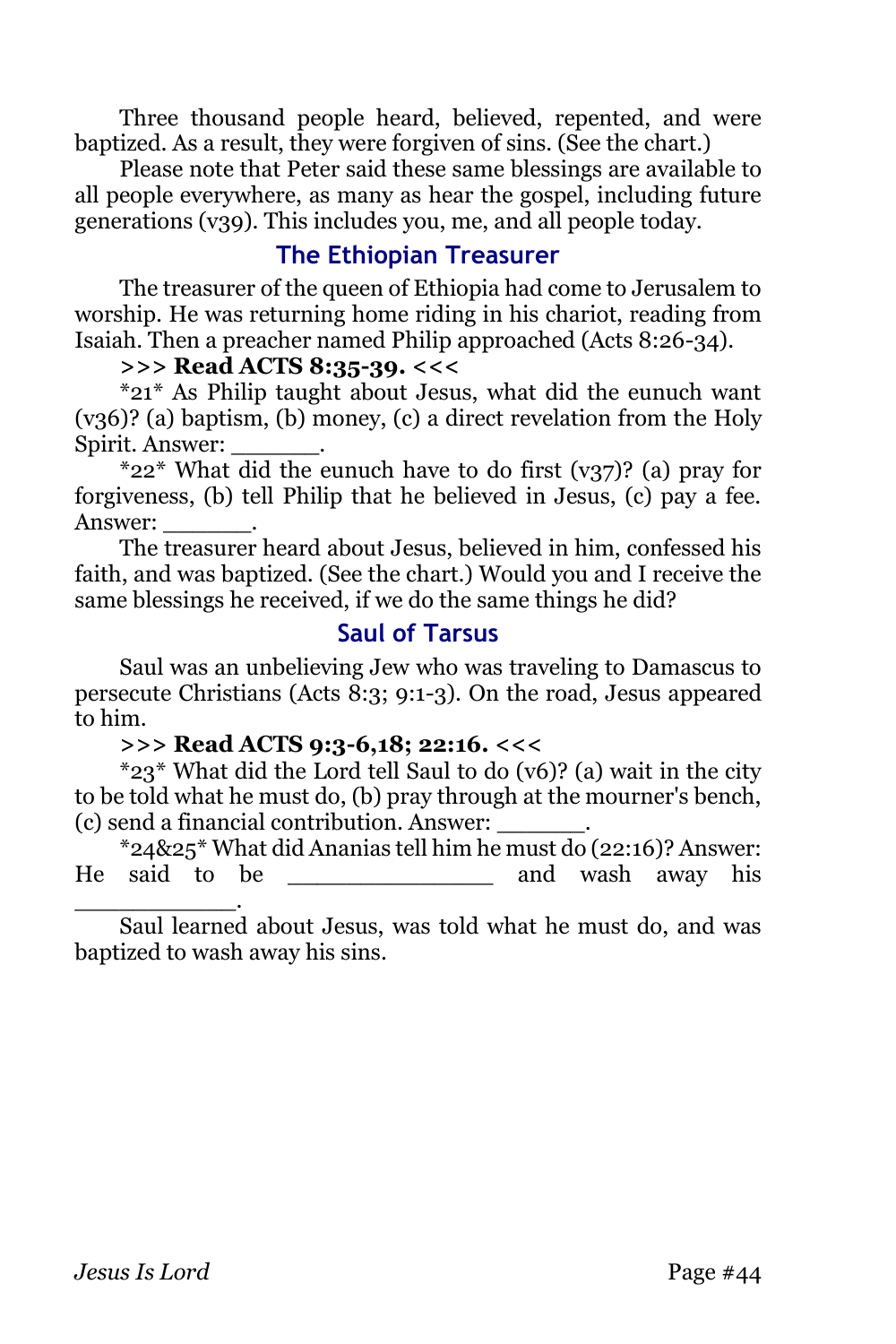|                                 |     |       |     |     | People   Hear   Believe   Repent   Confess   Baptized | <b>Result</b>                     |
|---------------------------------|-----|-------|-----|-----|-------------------------------------------------------|-----------------------------------|
| Jews<br>(Acts 2) $\vert$ V14-41 |     | (v36) | v38 |     | v38,41                                                | Remission<br>(v38)                |
| Eunuch<br>(Acts 8)              | v35 | v37   |     | v37 | vv 38,39                                              | Rejoicing<br>(v39)                |
| Saul<br>(Acts<br>9,22)          | 9:6 |       |     |     | 9:18<br>22:16                                         | Sins<br>washed<br>away<br>(22:16) |

# **A Summary of Examples of Conversions**

Have *you* done what these people did?

# **A Summary of the Steps to Forgiveness**

By taking all that God's word says in these examples (Acts 3:22,23), we see that people heard the gospel, believed it, repented of sin, confessed Christ, and were baptized. Notice each of these steps more closely.

# **Hearing**

# **>>> Read JOHN 6:44,45. <<<**

\*26\* What must one do to come to Jesus? (a) see a vision, (b) learn the word of God, (c) pray for a direct message from the Spirit. Answer:

\*27\* Can one be saved without hearing the gospel? (yes or no) Answer: \_\_\_\_\_\_.

"You shall know the truth, and the truth shall make you free" - John 8:32.

[See also John 6:63,68; 12:48; Acts 11:14; Romans 10:14-17.]

# **Faith**

# **>>> Read ROMANS 1:16. <<<**

\*28\* What is the power of God to salvation? (a) human wisdom,  $(b)$  the gospel,  $(c)$  man-made creeds. Answer:

 $*29*$  Who can be saved by the gospel? (a) all who truly believe, (b) anyone who has a good conscience, (c) anyone who is sincere. Answer: \_\_\_\_\_\_\_\_.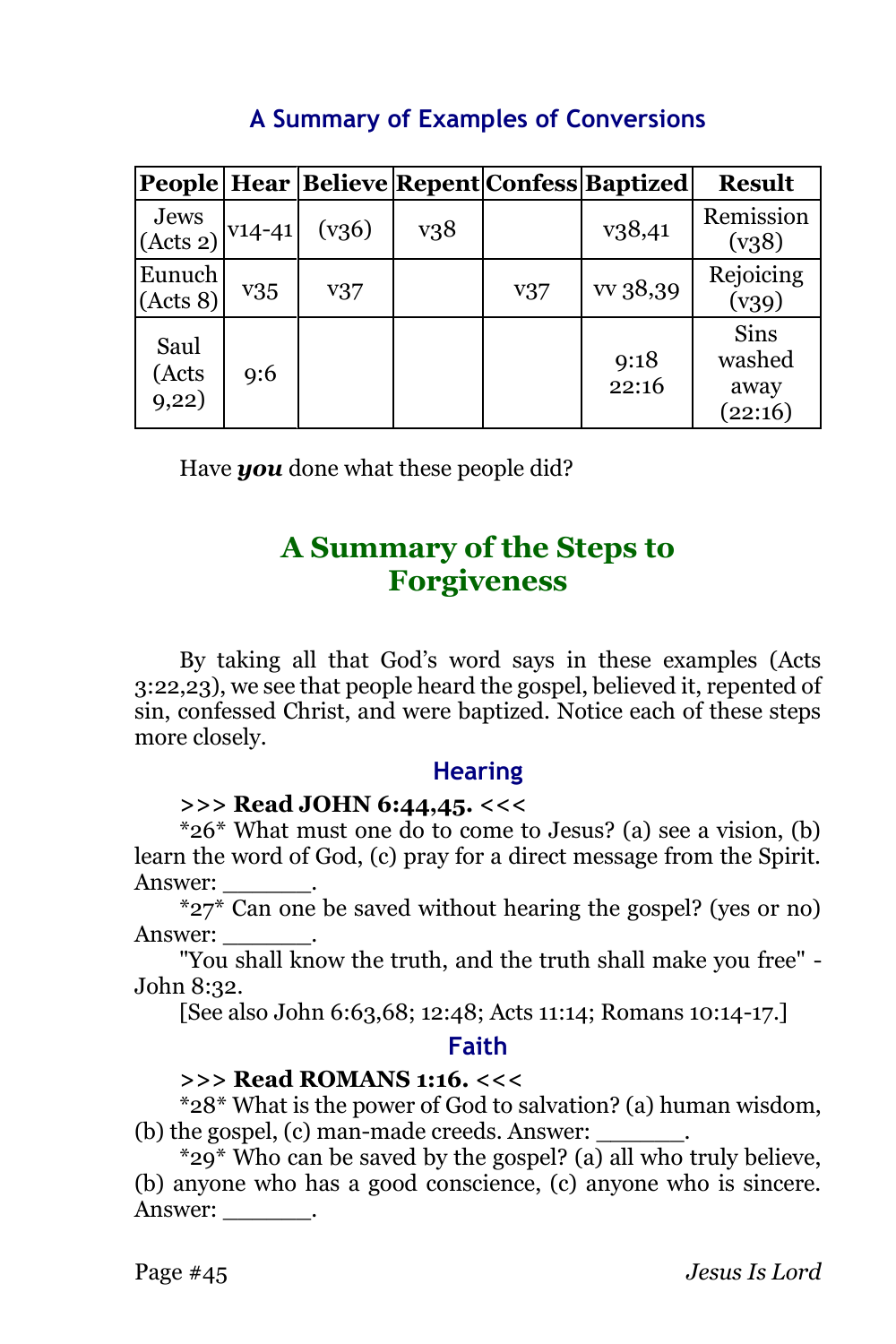"Without faith it is impossible to please Him" - Hebrews 11:6. Note that believing alone does not make one a child of God, but only gives him the right to *become* a child of God - John 1:12.

[See also John 8:24; 20:30,31; Romans 5:1,2.]

#### **Repentance**

#### **>>> Read ACTS 17:30,31. <<<**

\*30\* What does God command men to do? Answer: \_\_\_\_\_\_\_\_\_\_\_\_\_\_\_\_.

\*31\* How many people must do this? (a) some, (b) all, (c) none. Answer:

\*32\* What is repentance (note Matthew 21:28,29)? (a) never committing sin, (b) not getting caught, (c) changing our minds about our sins. Answer:

"God is longsuffering to us-ward, not willing that any should perish, but that all should come to repentance" - 2 Peter 3:9. All people are guilty of sin (Romans 3:23) and must repent to be forgiven. We must change our minds about sin and decide to do God's will always.

[See also Acts 2:38; 3:19; 2 Corinthians 7:10.]

#### **Confession**

### **>>> Read ROMANS 10:9,10. <<<**

\*33\* Besides believing, what else must we do to be saved? (a) confess Jesus, (b) believe what our parents did, (c) obey the 10 commands. Answer: \_\_\_\_\_\_.

"And Simon Peter answered and said, 'Thou art the Christ, the Son of the living God'" - Matthew 16:16.

[See also Acts 8:37; Matthew 10:32; John 12:42.]

#### **Baptism**

Many Scriptures show that all people become guilty of sin because of their own conduct. Bible examples show that, to be forgiven, people must hear the gospel, believe in Jesus, repent of sins, confess Christ, and be baptized for the remission of sins.

The last step in all these examples of conversion was *baptism*. Because this is such a controversial yet important step, our next lesson will look at it more closely.

#### *Personal application questions:*

What do you believe about the doctrine that we inherit the guilt of Adam's sin?

Have you repented of your sins and determined to live your life according to Jesus' teachings?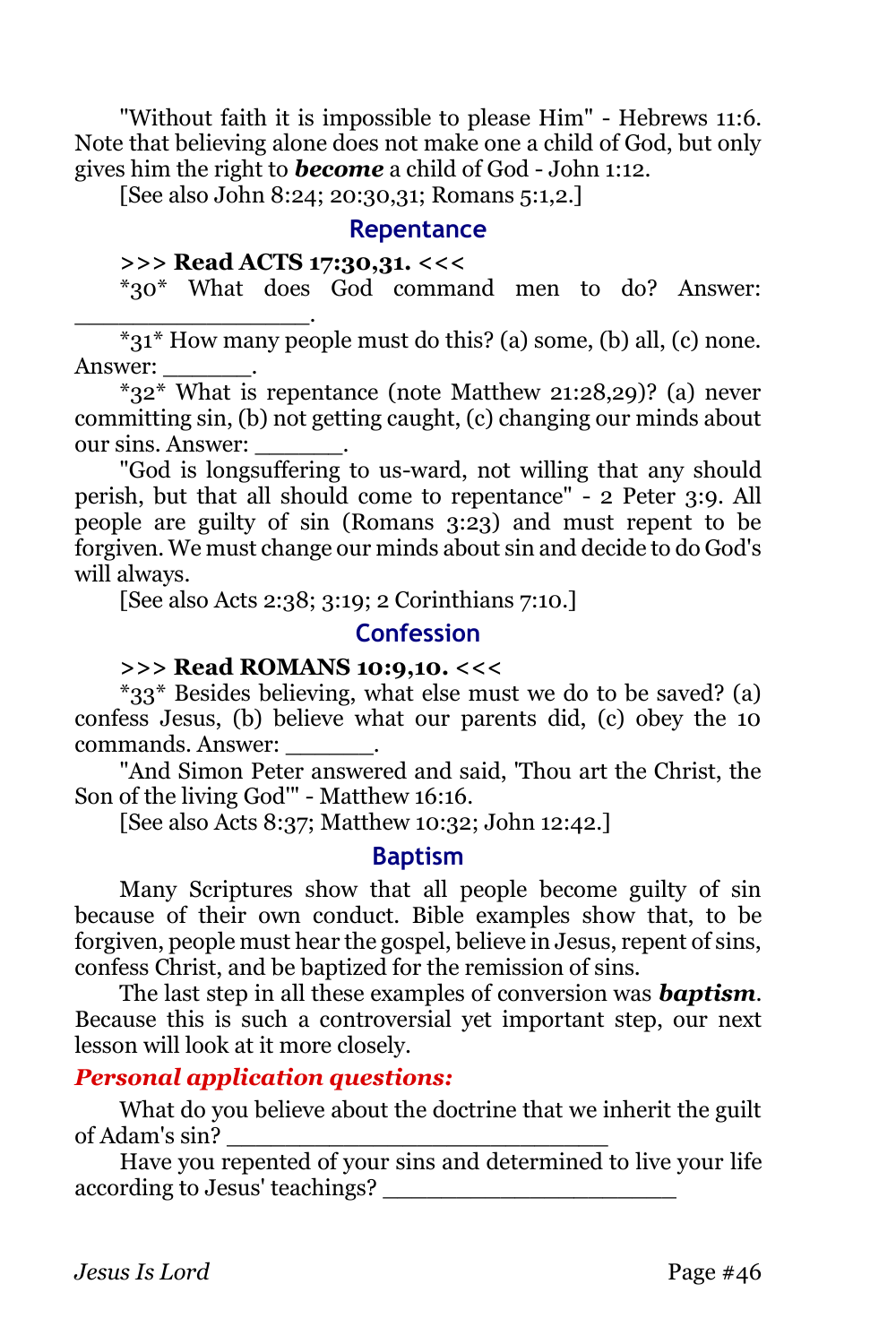# **What Does Jesus Teach About Obedience and Baptism?**

#### *Introduction:*

In our last lesson we learned that people become guilty of sin when they disobey God's commands. To be forgiven, their sins must be washed away by the blood of Jesus. The teaching of Jesus in the Bible shows that, in order to receive this forgiveness, people must hear the gospel, believe, repent, confess Christ, and be baptized. This lesson continues our study of forgiveness, taking a closer look at obedience, especially baptism.

# **A Closer Look at Obedience**

Many denominations teach that people do not need to obey any commands in order to receive forgiveness. They claim salvation is by "faith alone," so the sinner does not need to do anything to be saved.

Surely it is true that faith is essential to salvation, and that no amount of obedience can *earn or merit* salvation. But what does Jesus' word say about obedience. Can we receive eternal life without it?

#### **Accepting Jesus As Lord And Savior Requires Obedience.**

## **>>> Read ACTS 10:34,35. <<<**

\*1\* Who is acceptable to God? (a) one who just fears him, (b) one who calls Jesus "Lord," (c) one who fears Him and works righteousness. Answer: \_\_\_\_\_\_.

# **>>> Read HEBREWS 5:9. <<<**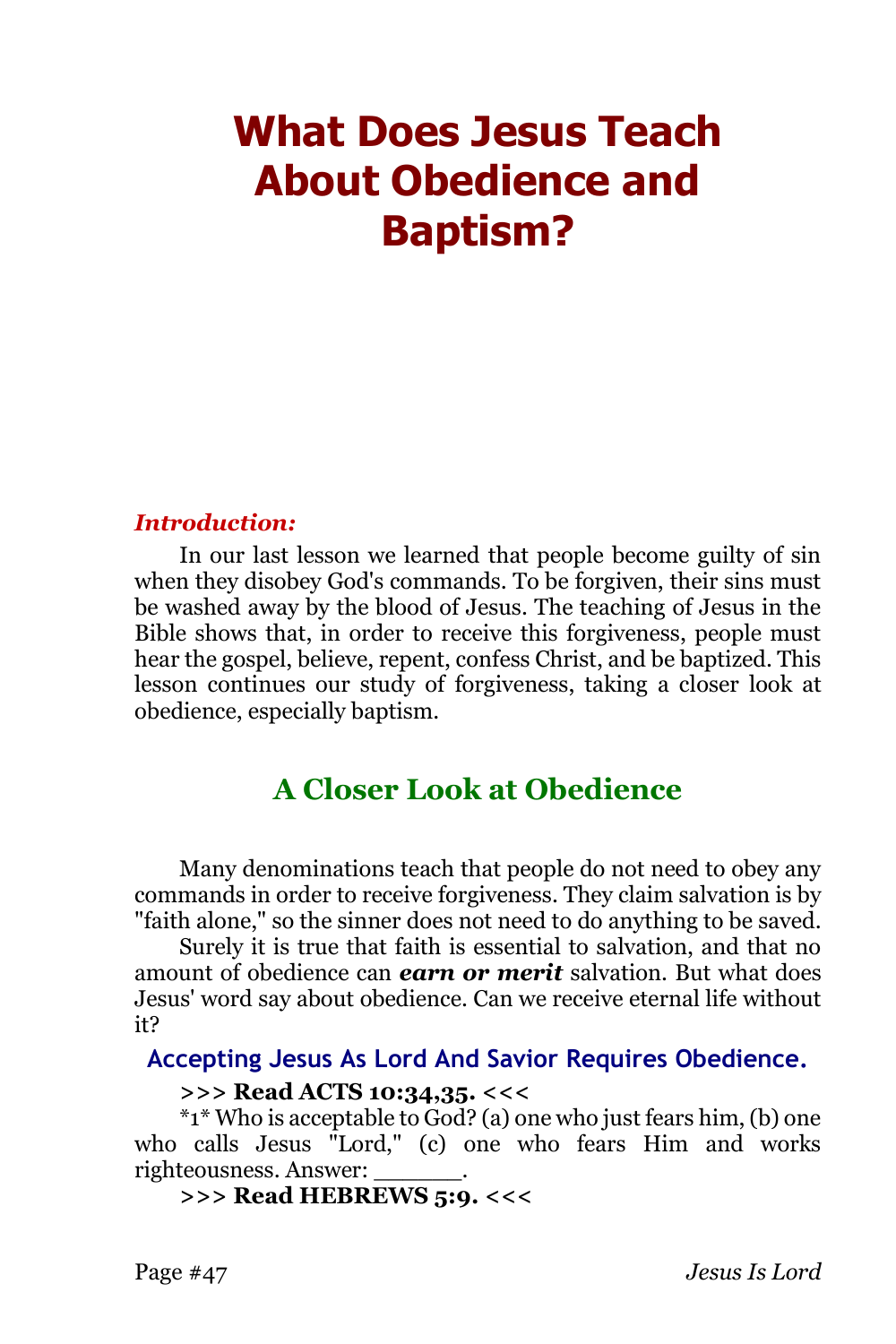\*2\* Jesus is author (source) of salvation to whom? Answer: To all who **health** Him.

Jesus is the Savior. But He says He will save those who obey Him. **>>> Read ROMANS 6:17,18. <<<**

\*3\* To be set free from sin, what must people do? Answer: They must must from the heart the doctrine delivered.

Only Jesus can free men from sin. But to be set free we must obey.

**>>> Read 1 PETER 1:22,23. <<<**

\*4\* We purify our souls in doing what? (a) in simply believing in Jesus, (b) in obeying the truth, (c) in praying for forgiveness. Answer:

\_\_\_\_\_\_. It is not enough to just recognize Jesus as "Lord." One must *do* the will of the Father - Matthew 7:21-23. Your Lord is whomever you obey (Luke 6:46; Rom. 6:16; Matt. 6:24). If you don't obey, He's not really your Lord (cf. Matthew 7:24-27).

If Jesus is the Savior, then *He* must determine *whom* He will save. If He is the Lord, then we must accept what He says about salvation. He says that, in order to purify our souls, be saved, and enter the kingdom of heaven, we must obey Him, do the Father's will, and work righteousness.

[See also James 1:21-25; Acts 9:6.]

# **Love for Jesus Requires Obedience.**

All people recognize the importance of love. 1 Corinthians 16:22 - If anyone does not love the Lord Jesus Christ, let him be accursed." (Cf. Matt. 22:36-39; 1 Cor. 13:1-3.)

Some people say, "As long as you really *love* God, what you *do* doesn't really matter." But if we don't obey Him, do we really have a proper love for Him?

# **>>> Read JOHN 14:15; 1 JOHN 5:3. <<<**

\*5\* If we love Him, what will we do? Answer: We will keep (obey)  $His \qquad \qquad \qquad \qquad$ 

Love must show itself in *actions* - obedience. If we don't obey, we don't really love. So love is essential to salvation, but obedience is essential to love. Therefore, obedience is essential to salvation.

Instead of proving that obedience is not required, the Bible doctrine of love proves just the opposite: obedience *is* required.

[See also 2 John 6; 1 John 3:18; 2:3-6; Rom. 13:8-10; Rev. 2:4,5.]

# **Faith in Jesus Requires Obedience.**

We have already learned that faith is essential to salvation (Heb. 11:6; Mark 16:16; John 8:24 etc.). But some claim we are saved by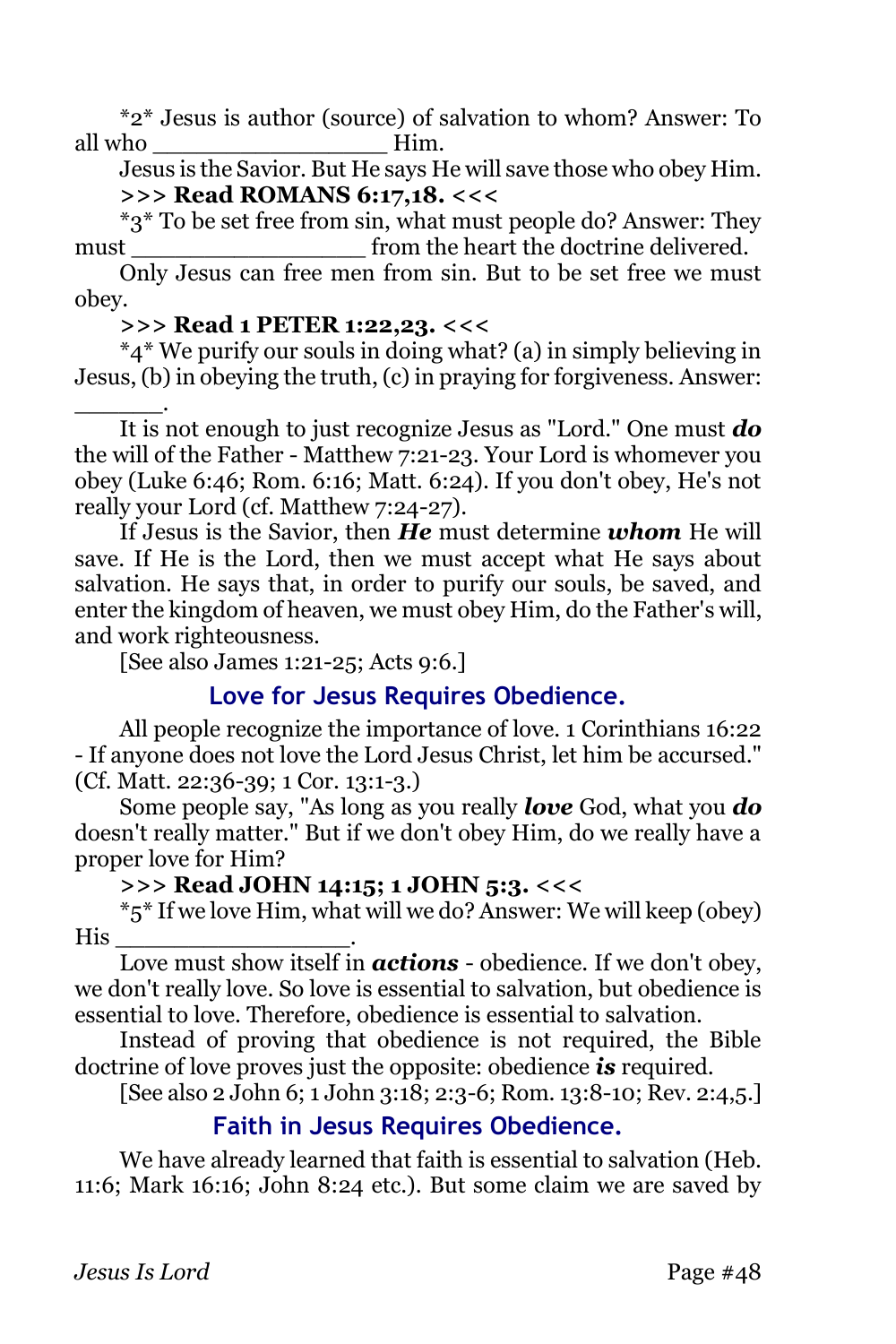"faith only," so if we have faith then obedience is unnecessary. Is this true?

#### **>>> Read GALATIANS 5:6. <<<**

\*6\* What avails in Christ? Answer: What avails is faith through love.

Can faith avail anything if it does not work?

#### **>>> Read JAMES 2:14-26. <<<**

 $*7*$  What is the condition of faith without works (v17,20,26)? (a) it is dead (barren), (b) it saves us, (c) it is like the faith of Abraham. Answer:

\*8\* We are justified by works and not by what (v24)? Answer: We are not justified by

Note that the context is discussing whether or not we can be saved by a faith that does not work (v14). Faith is necessary to salvation, but some kinds of faith do not save. Demons believe in God (v19), but they don't obey. Are they saved? Both faith and obedience are necessary.

Bible examples teach us the *kind* of faith we must have to be saved. Notice Hebrews 10:39; 11:8,30, etc. The examples show that people received God's rewards only *after* their faith led them to *obey* His commands. Faith that does not obey is faith that cannot save. Neither faith alone nor obedience alone can please God. (Cf. v7,33,4,17,24f.)

Neither the Bible doctrine of faith nor the Bible doctrine of love proves that we are saved without obedience. Instead, both doctrines prove that obedience is necessary. Faith will not save until it moves us to obey. Obedience is included in justification by faith.

[See also 1 John 3:23; John 6:28,29; Rom. 1:5; 16:26; 2 Thess. 1:11.]

# **Repentance Requires Obedience.**

We have already learned that repentance is necessary to receive salvation (2 Corinthians 7:10; Acts 17:30; 2:38; Matt. 21:28-32; 2 Peter 3:9). But repentance involves a commitment to quit participating in sin.

#### **>>> Read ACTS 26:20. <<<**

\*9\* One who has repented should do what? (a) live like before, (b) teach that works do not matter, (c) do works worthy of repentance. Answer:

\*10\* Which of the following must one give up? (a) stealing, (b) homosexuality, (c) drunkenness, (d) an adulterous remarriage, (e) all the preceding. (See also 1 Cor. 6:9-11; Gal. 5:19-21; Matt. 19:9; Luke 3:8-14.) Answer: .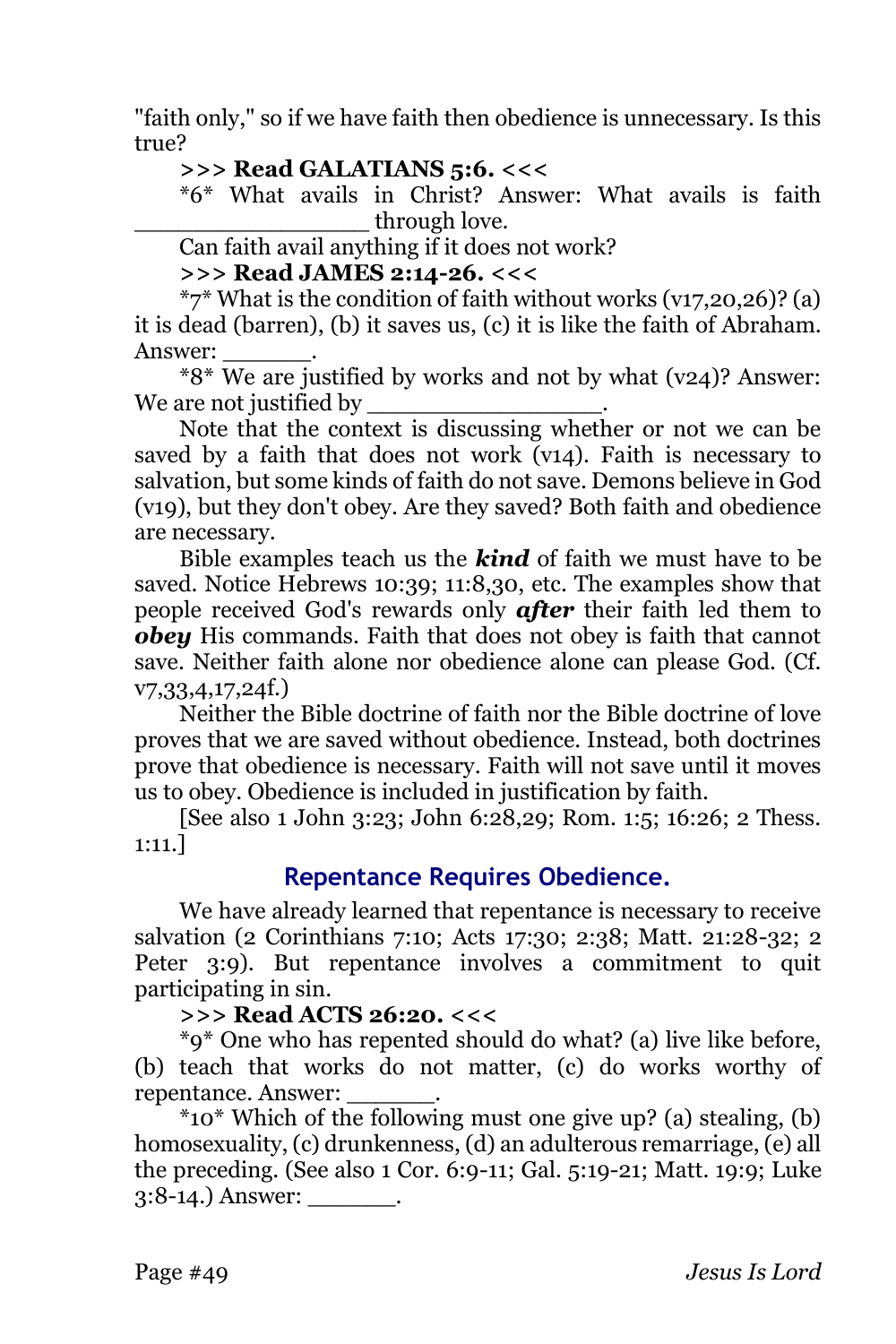**For more information about repentance of sexual sins and unscriptural divorces, see our web site at [www.gospelway.com/instruct.](http://www.gospelway.com/)** 

#### **Receiving Eternal Life Requires Obedience.**

#### **>>> Read ROMANS 2:5-10. <<<**

\*11\* God will reward each one according to what (v6)? Answer: According to his

 $*12*$  Eternal life will be given to whom (vv 7,10)? (a) those who continue patiently in well-doing and who work good, (b) those who just believe, (c) those who have godly relatives. Answer:

 $*13*$  Tribulation and anguish will be given to whom (vv 8,9)? Answer: Those who \_\_\_\_\_\_\_\_\_\_\_\_\_\_\_\_ the truth but work (do) evil.

Should men teach that we are saved without obeying, when the Bible says our eternal destinies will be determined by what we do?

[See also 2 Cor. 5:10; Rev. 20:12,13; 22:12; Matt. 25:31-46; 1 John 2:17; Acts 17:30,31; John 5:28,29; Matt. 16:27; 1 Peter 1:17; Rev. 2:23.]

#### **>>> Read 2 THESSALONIANS 1:8,9. <<<**

\*14\* Flaming fire and everlasting destruction await whom? (a) those who know not God, (b) those who obey not the gospel, (c) both of these. Answer:

Surely faith is necessary to salvation, but so are hearing the gospel, repentance, love, confession of Christ, and obedience. We are not saved by any one thing alone. All these are required to please God, including obedience. Obedience cannot *earn* salvation, any more than faith or repentance can. But all are necessary conditions in order for God by His grace to be willing to grant forgiveness to any individual.

**For more information about the importance of obedience, see our web site at [www.gospelway.com/instruct.](http://www.gospelway.com/)** 

# **A Closer Look at Baptism**

In all the examples of conversion that we studied, people were baptized. What does Jesus want us to teach and practice about baptism?

#### **>>> Read EPHESIANS 4:3-6. <<<**

\*15\* How many true Heavenly Fathers are there? Answer (give a number):

*Jesus Is Lord* Page #50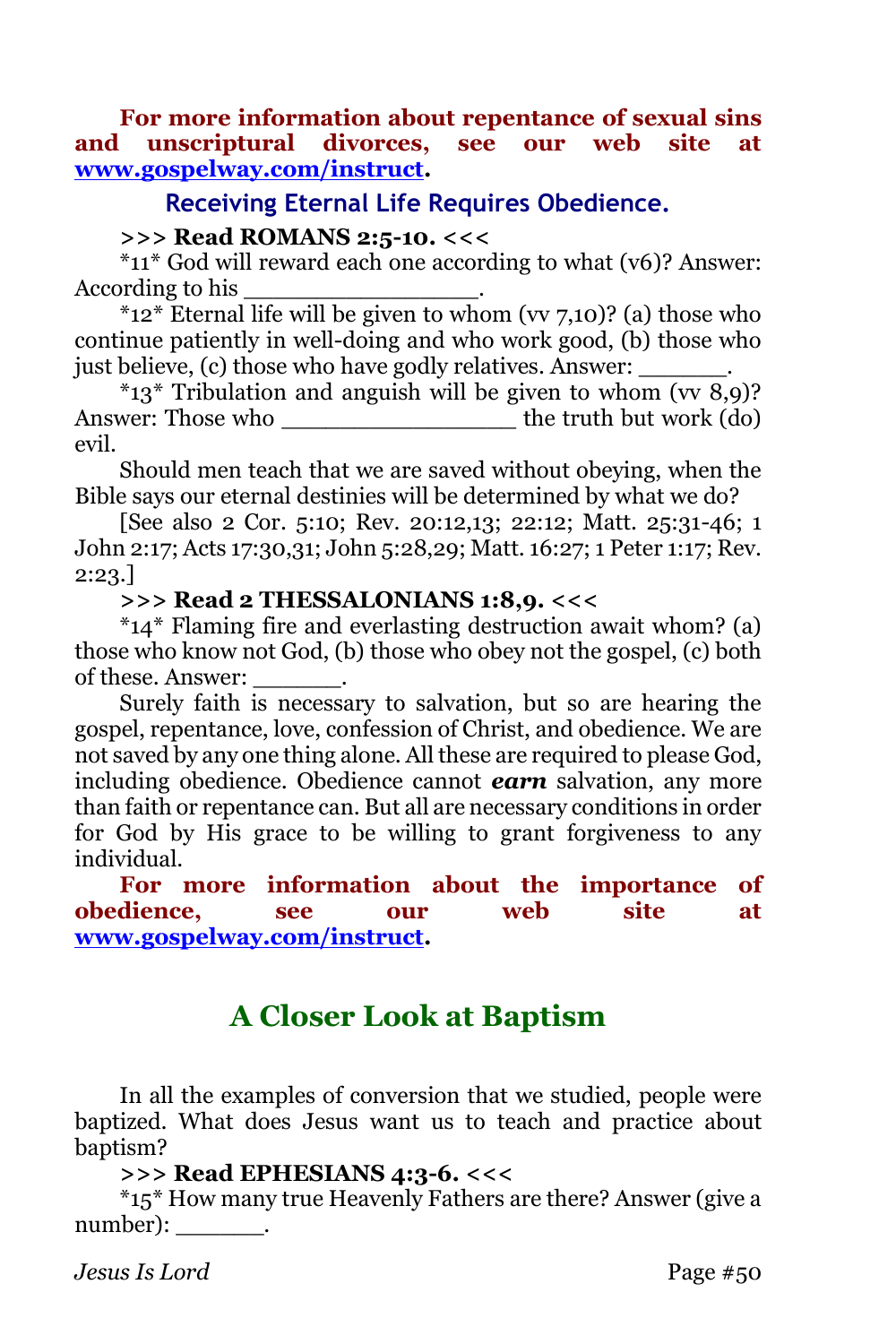\*16\* How many true baptisms are there? Answer (give a number):

Just as there is only one true God, so there is only one true baptism today. Yet denominations practice many different kinds of baptism. What is the true baptism, and why is it important?

# **The Proper Purpose of Baptism**

Why should a person be baptized? Are sins forgiven before baptism or as a result of it? Some groups say baptism is essential to receive forgiveness. Others say sins are forgiven before baptism, but one should be baptized to join a denomination or as an outward sign he has already been saved. What does the gospel of Christ say?

#### **>>> Read ACTS 22:16. <<<**

\*17\* When were Saul's sins washed away? (a) on the road to Damascus, (b) before he was baptized, (c) as a result of his baptism. Answer:

\*18\* Note that Saul had previously believed in Jesus and had been praying (9:1-6,11). Most churches would say he was already saved before baptism. But was he? Answer (Yes or No):

One who believes in Jesus must be baptized to wash away sins.

#### **>>> Read ROMANS 6:3,4. <<<**

\*19\* Into what are we baptized? (a) Jesus and His death, (b) a particular denomination, (c) a social club. Answer:

\*20\* According to what we have earlier learned, can a person be saved outside Jesus and without His blood? Answer (Yes or No): \_\_\_\_\_\_.

In Jesus we can find forgiveness (Ephesians 1:7), freedom from condemnation (Romans 8:1), salvation (2 Timothy 2:10), and eternal life (1 John 5:11,12). But to come into Jesus, we must be *baptized*.

Illustration: Before the ceremony, a couple takes several steps toward marriage, but they enter the blessings and privileges of matrimony at the point of the wedding ceremony, not before. So faith, repentance, etc., are essential steps toward salvation; but only at the point of baptism does one contact Jesus' blood.

Note also that, as a result of baptism, we "walk in newness of life" (we are "born again"). We cannot be born again without baptism (see also 1 Peter 1:22,23; 2 Corinthians 5:17; John 3:3,5).

**>>> Read ACTS 2:38. <<<**

 $\overline{21^*}$  For each person there must be a point at which he first receives forgiveness. He is in sin before that point, but afterwards, he is forgiven. At what point does this occur? (a) the moment we believe, (b) when we pray for forgiveness, (c) when we are baptized. (See also Galatians 3:27.) Answer: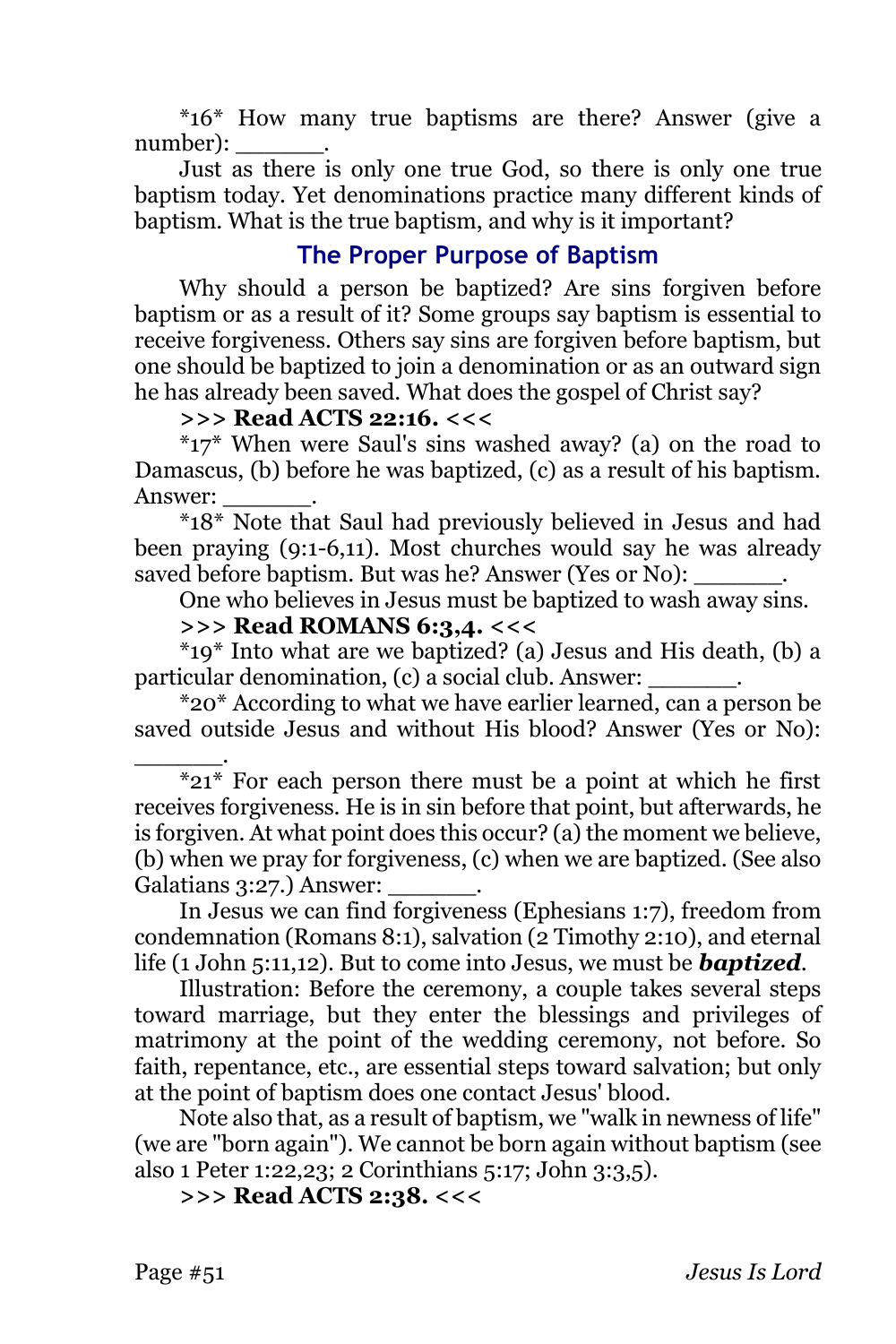\*22\* When does remission of sins come? (a) before one repents and is baptized, (b) as a result of repenting and being baptized. Answer:

\*23\* Can one be saved without repentance? Answer (Yes or No): \_\_\_\_\_\_.

 $*_{24}*$  Can one be saved without baptism? Answer (Yes or No):

\_\_\_\_\_\_. As in the Lord's Supper, baptism involves both an outer action and an inner meaning (1 Corinthians 11:23-29). If a person did the outer act but did not understand the inner meaning or did it for the wrong reason, how could his baptism be valid?

#### **>>> Read MARK 16:15,16. <<<**

\*25\* What must one do to be saved? Answer: He who believes and is  $\omega$  will be saved.

 $*_{26}$ <sup>\*</sup> When is one saved? (a) before baptism, (b) as a result of baptism. Answer: \_\_\_\_\_\_.

Just as  $1 + 1 = 2$ , so faith + baptism = salvation. Take away faith or baptism, and you no longer have salvation.

"...Baptism doth also now save us..." - 1 Peter 3:21. The power to forgive is in Jesus' death and resurrection, not in the water. But we receive that power when our faith leads us to be baptized, not before.

**For more information about the purpose of baptism, see our web site at [www.gospelway.com/instruct.](http://www.gospelway.com/)** 

# **The Proper Action of Baptism**

Does baptism involve sprinkling, pouring, or immersion?

#### **>>> Read ROMANS 6:4 and COLOSSIANS 2:12. <<<**

\*27\* How is baptism described? (a) sprinkling, (b) pouring, (c) burial and resurrection, (d) all the preceding. Answer:

When Jesus was buried, was a little dirt sprinkled or poured on Him, or was He was completely surrounded in the earth, then came out from it (compare Matthew 12:40; 27:60)?

#### **>>> Read ACTS 8:38,39. <<<**

\*28\* How is the eunuch's baptism described? (a) he was sprinkled, (b) water was poured on him, (c) he went down into the water and came up out of it. Answer:

\*29\* When denominations sprinkle or pour, does the person "go down into" the water and "come up out of it"? Answer (Yes or No):

\_\_\_\_\_\_. In the gospel, baptism is always a complete immersion. In fact, the original word meant to dip, immerse, etc. (See the *Greek derivation* of the word according to English dictionaries.)

[See also Mark 1:9,10; Hebrews 10:22; John 3:23.]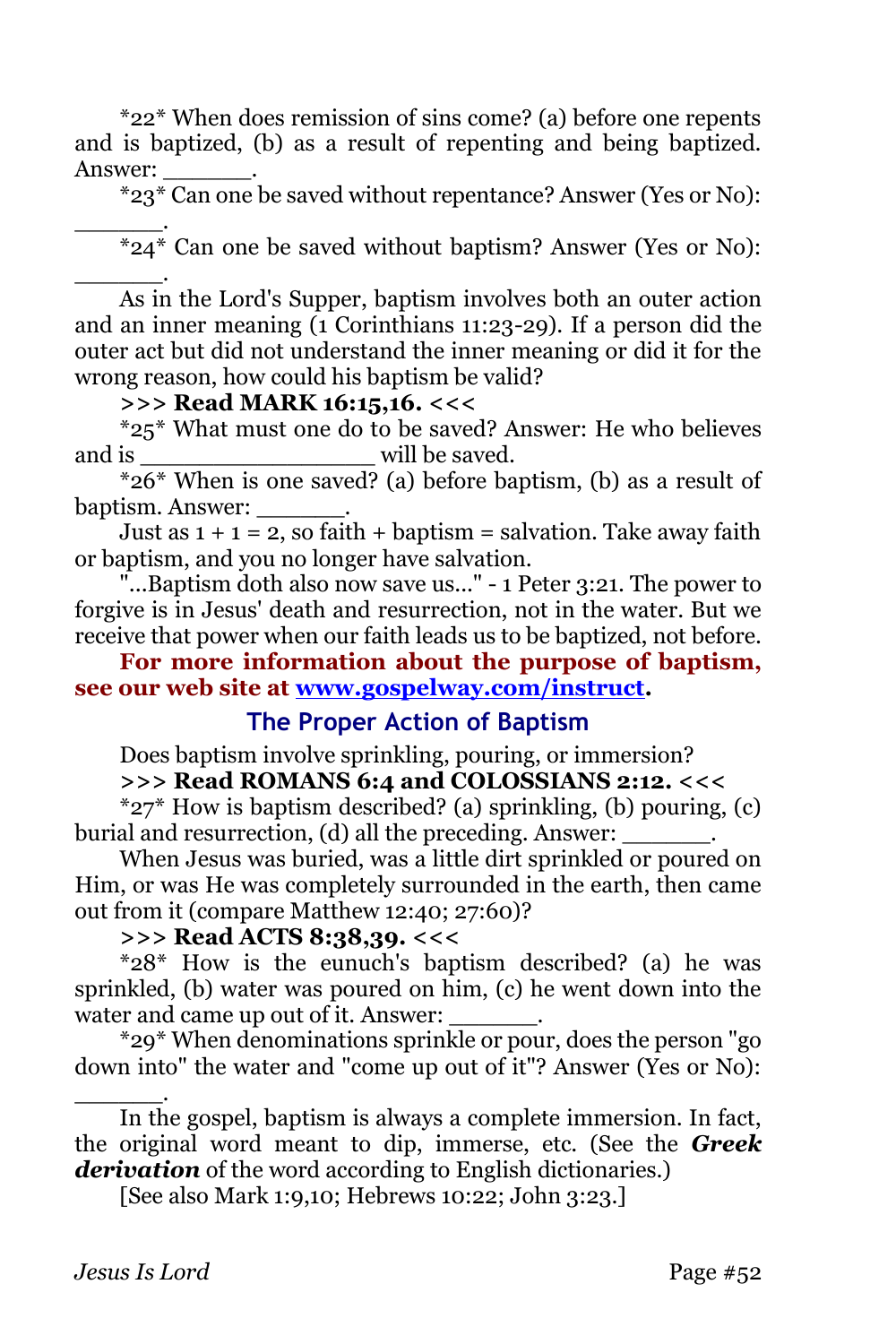#### **For more information about the action of baptism, see our web site at [www.gospelway.com/instruct.](http://www.gospelway.com/)**

# **The Proper Subject of Baptism**

Should babies be baptized, or should people wait until they are old enough to understand the commitment and decide for themselves?

\*30\* Before one can be baptized, he must understand the gospel (John 6:44,45), believe (Mark 16:15,16; Acts 8:12), repent (Acts 2:38), and confess (Romans 10:9,10). Can babies do all these things? Answer (Yes or No):

\*31\* Baptized people are members of the church and must participate in its work and worship (1 Corinthians 12:13,25,26; 10:16,17; 11:23-29; Ephesians 4:16). Can babies do these things? Answer (Yes or No):

In our last lesson we learned that sin is not inherited, and therefore little children are innocent of sin. To enter the kingdom of heaven, sinners must be converted and become like little children. (See Psalm 106:38; Matthew 18:3; 19:14; Ezekiel 18:20; 2 Corinthians 5:10.)

Since baptism is for the remission of sins (Acts 2:38), and since babies have no sin, it follows that they do not need to be baptized. The command to be baptized is addressed to people old enough to make their own choice with understanding. To baptize babies would be to obey the teachings of men, not Jesus (Matthew 15:9; Galatians 1:8,9; etc.).

In the Bible, when people understood, believed, and repented, they were baptized without delay (Acts 2:41; 8:35-39; 22:16; 16:23- 34). Many churches today postpone baptism until a "baptismal service" days or weeks later. This shows they misunderstand the purpose of it. If you understand, you should not delay, but obey today.

#### **For more information about infant baptism, see our web site at [www.gospelway.com/instruct.](http://www.gospelway.com/)**

#### **Conclusion**

To be sure your sins are forgiven, you must *obey* the teachings of Jesus the Lord, not human doctrines. In our last lesson, you summarized your own relationship to Jesus. Please go back and compare what you have done in the past to what you now know the Bible teaches.

Perhaps you are one of the many people who thought you were forgiven, but now you realize you were misled. What should you do? You should realize that you simply have never completed your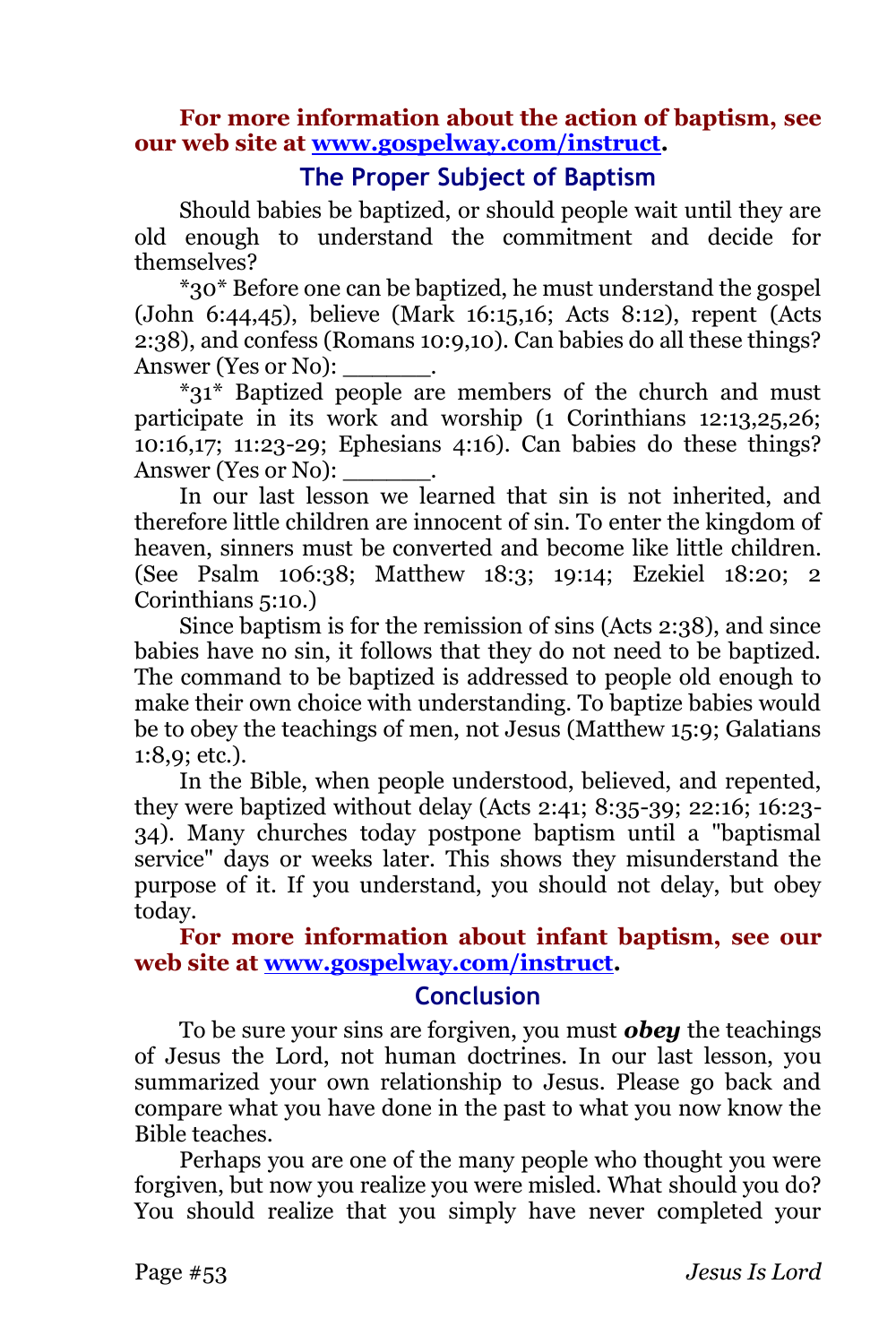obedience to the gospel, and you should now determine to complete it.

In particular, if a person realizes that his "baptism" was not Scriptural, what should he do? Acts 19:1-7 shows that people with this problem needed to be baptized properly. Remember, there are many false baptisms, but only one true baptism (Ephesians 4:3-6).

"Be ye doers of the word, and not hearers only" - James 1:22.

"If you love Me, keep my commandments" - John 14:15.

#### *Personal application questions:*

What is your belief about the importance of obedience in salvation?

Have you *believed* in Jesus as your Savior who died for your sins, and have you *repented* and determined to dedicate your whole life to serving God?

Have you *confessed* Jesus as your Lord and been Scripturally **baptized** - completely immersed, based on your own personal conviction, for the purpose of receiving forgiveness of sins by the blood of Jesus? \_\_\_\_\_\_\_\_\_\_\_\_\_\_\_\_\_\_\_\_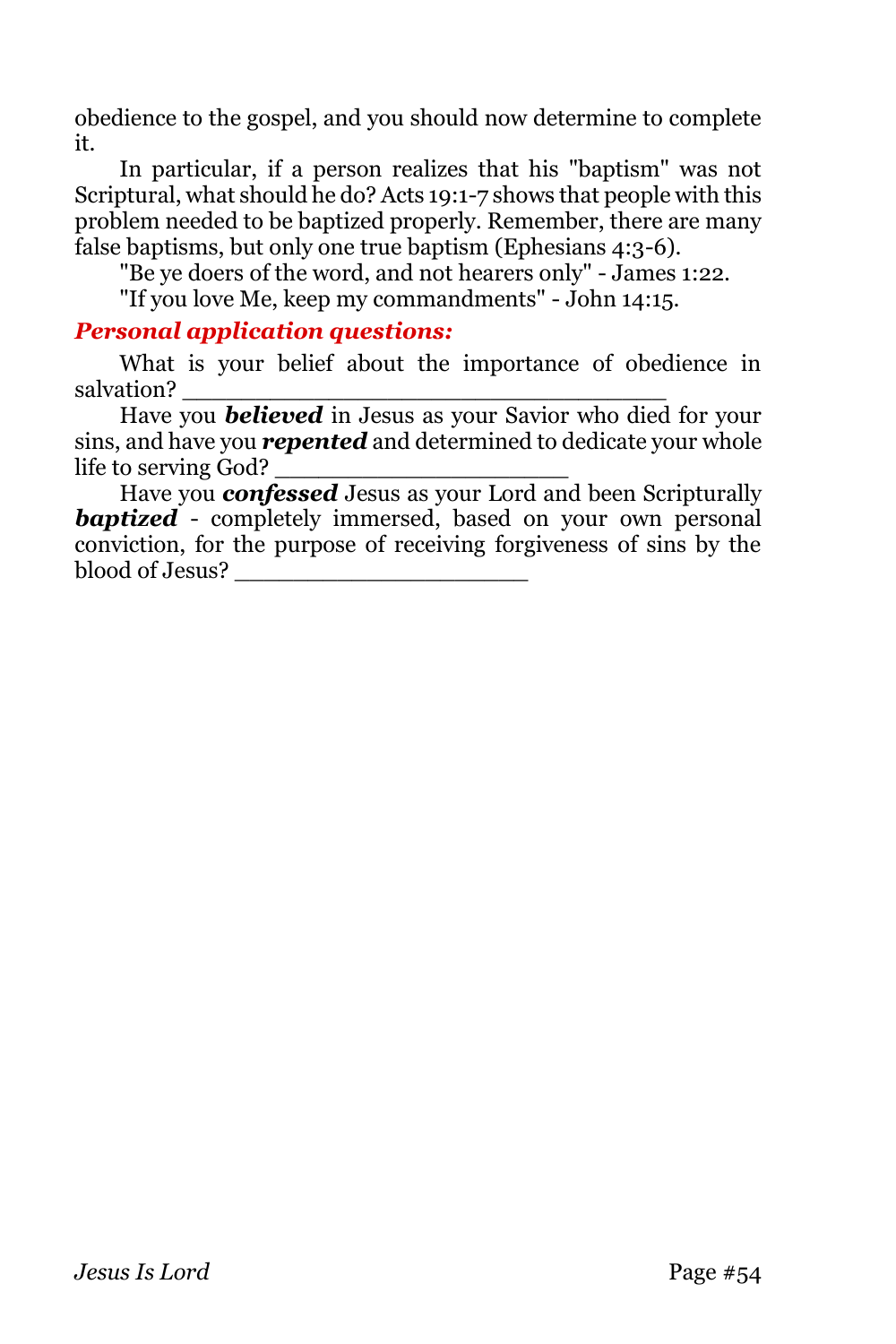# **Where Can You Find the Church That Belongs to Jesus?**

#### *Introduction:*

Jesus built His church in the first century (Matthew 16:18). All serious Bible students agree that He built only one church, and all saved people then were in that one church. But today there are hundreds of denominations, differing from one another in name, worship, organization, plan of salvation, etc. Yet all claim to follow Jesus and to please God.

*The purpose of this study is to determine what Jesus wants us to practice regarding church membership.* What was Jesus' church like in the first century? Does the church that Jesus built still exist today? If so, how can we find it and become members of it? What does God think about all the many different modern churches?

#### *How Important is Jesus' Church?*

Why should we study about Jesus' church? Some people think the church has nothing to do with salvation, so people can be saved outside the church. How important is the church to Jesus the Lord?

#### **>>> Read ACTS 20:28. <<**

\*1\* How did Jesus make the church His? Answer: He purchased the church with His \_\_\_\_\_\_\_\_\_\_\_\_\_\_\_\_.

\*2\* Can we be saved without Jesus' blood? Answer (yes or no):

\_\_\_\_\_\_.  $*3*$  Then can we be saved outside Jesus' church? Answer (yes or no):  $\overline{\phantom{a}}$ 

Jesus shed His blood to save us from sin (Ephesians 1:7; Revelation 1:5; Romans 5:6-9). But the people who have been saved and purchased by that blood are the people who are in the church!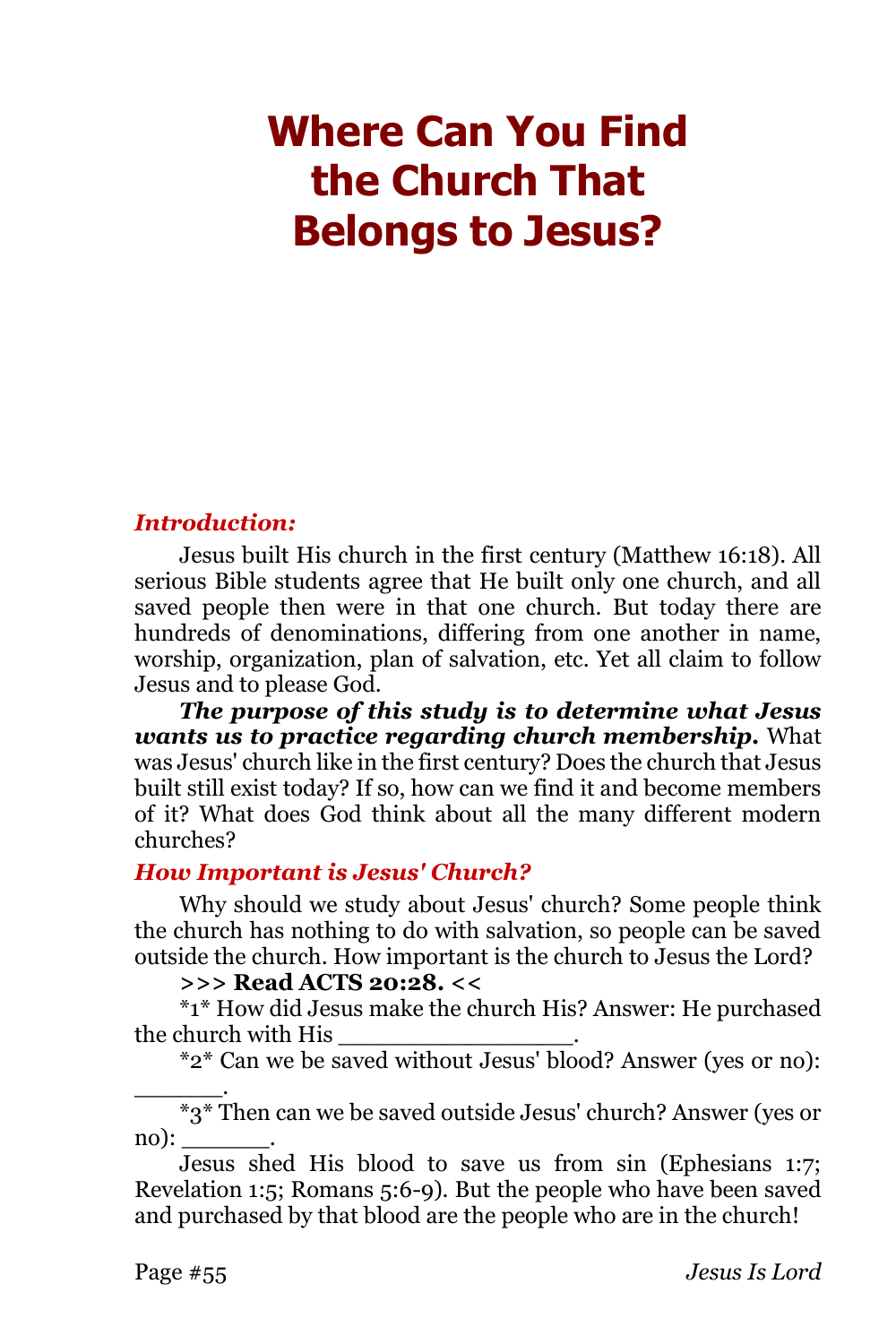### **>>> Read EPHESIANS 5:23,25. <<<**

\*4\* For whom is Christ the Savior? (a) the nation of Israel only, (b) the body (church),  $(c)$  all people will be saved. Answer:

Salvation can be obtained only through Jesus' death (Acts 4:12; John 14:6; Hebrews 5:9; 7:25). But Jesus died to save the *church*. If the church has nothing to do with our salvation, why did the Lord die for it?

The Lord adds to the church those who should be saved - Acts 2:47. Christ is the Savior, but all those whose sins He has forgiven are in the church. Those outside the church are yet in their sins. This is why it is vitally important for us to learn about Jesus' church. (See also Ephesians 3:10,11; Colossians 1:12-14; Hebrews 10:25; etc.)

**For more information about the importance of the church, see our web site at [www.gospelway.com/instruct.](http://www.gospelway.com/)**  *The Word "Church" Has Different Meanings.* 

In the Bible, the "church" always refers to a group of *people*, never to a physical *building*. The word has two primary uses:

1. The church *universally* - the body of all saved people everywhere (Matthew 16:18; Ephesians 5:22-25; Acts 2:47).

2. The church *locally* - a congregation of saved people in a certain area who meet, work, and worship together (Jerusalem, Corinth, etc. - Acts 8:1; 13:1; 1 Corinthians 1:2; Galatians 1:2; Revelation 1:4).

We will study many examples of this word as we proceed.

First let us study the characteristics of the New Testament church, then we will study the origin of the modern denominations.

# **Part I: What Should Jesus' Church Be Like?**

If the police were searching for a missing person, how would they identify the correct person? They would need a *description* or list of identifying characteristics: age, name, height, weight, etc. Likewise, if Jesus' church exists today, how could we identify it?

**>>> Read MATTHEW 7:15-21. <<<**

\*5\* How can false teachers be identified? (a) by their outward appearance, (b) by their unkind manners, (c) by their fruits. Answer: \_\_\_\_\_\_.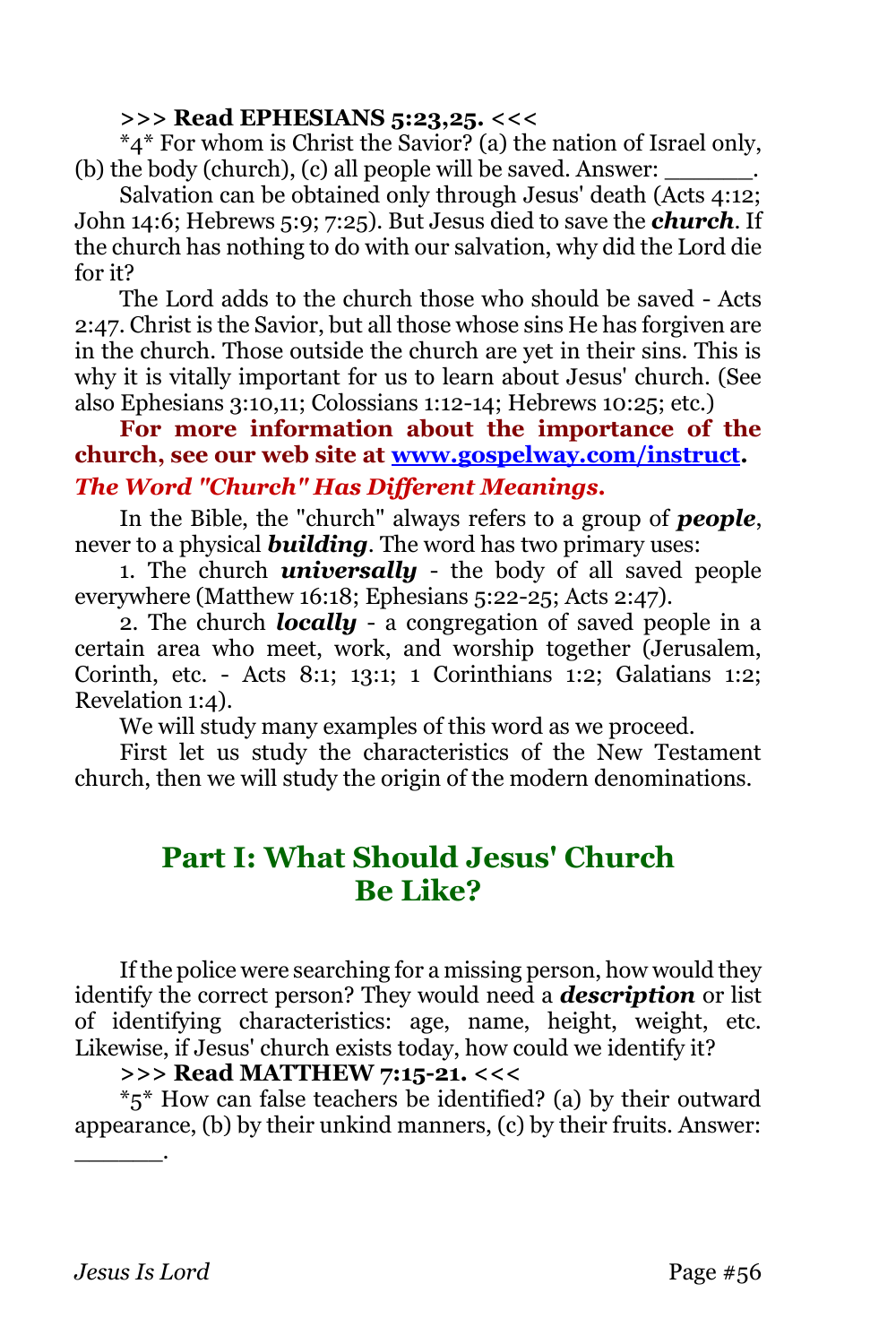\*6\* What are the "fruits" of God's followers? (a) they do the will of the Father, (b) they just call Jesus "Lord," (c) they just believe. Answer:

The true church can be identified because it teaches and practices the will of God. By learning Jesus' will for His church, we can know the identifying marks of His church. Consider these characteristics:

# **The Doctrinal Standard of the Church**

#### *What law or rules should the church follow to determine what it believes, teaches, and practices?*

#### **>>> Read EPHESIANS 1:22,23. <<<**

\*7\* Who is Head over all things to the church? (a) John the Baptist, (b) Peter, (c) Jesus, (d) Mohammed, (e) a human headquarters. Answer:  $\qquad \qquad$ .

\*8\* Whose control, then, should the church submit to? Answer: The control of \_\_\_\_\_\_\_\_\_\_\_\_\_\_\_\_.

# **>>> Read COLOSSIANS 3:17. <<<**

\*9\* What must be done in Jesus' name (by His authority)? Answer: we do, in word or deed.

Since Jesus built and purchased the church, it must follow His directions. Remember, His will is revealed in the New Testament.

(See also Ephesians 5:23; John 12:48; Acts 3:22,23; Matthew 28:18-20; Luke 6:46; Colossians 1:18; 2:19; Hebrews 5:9; 1 Corinthians 14:37.)

#### *May the church follow man-made laws?*

**>>> Read 2 JOHN 9. <<<**

\*10\* What happens if we do not abide in the teachings of Jesus? Answer: We do not have

#### **>>> Read MATTHEW 15:9. <<<**

\*11\* What does God think of worship that is based on man-made teachings? (a) it is vain, (b) He encourages it, (c) it doesn't matter. Answer:

#### **>>> Read GALATIANS 1:8,9. <<<**

\*12\* What happens if we preach a different gospel? Answer: We are \_\_\_\_\_\_\_\_\_\_\_\_\_\_\_\_.

\*13\* Would a church be honoring Jesus as Lord if it follows doctrines or practices not found in the Bible? Answer (yes or no): \_\_\_\_\_\_.

If Jesus' church exists today, it must strive to listen to all His teachings and must avoid practices not found in His teachings.

(See Revelation 22:18,19; Proverbs 14:12; 3:5,6; Jeremiah 10:23.)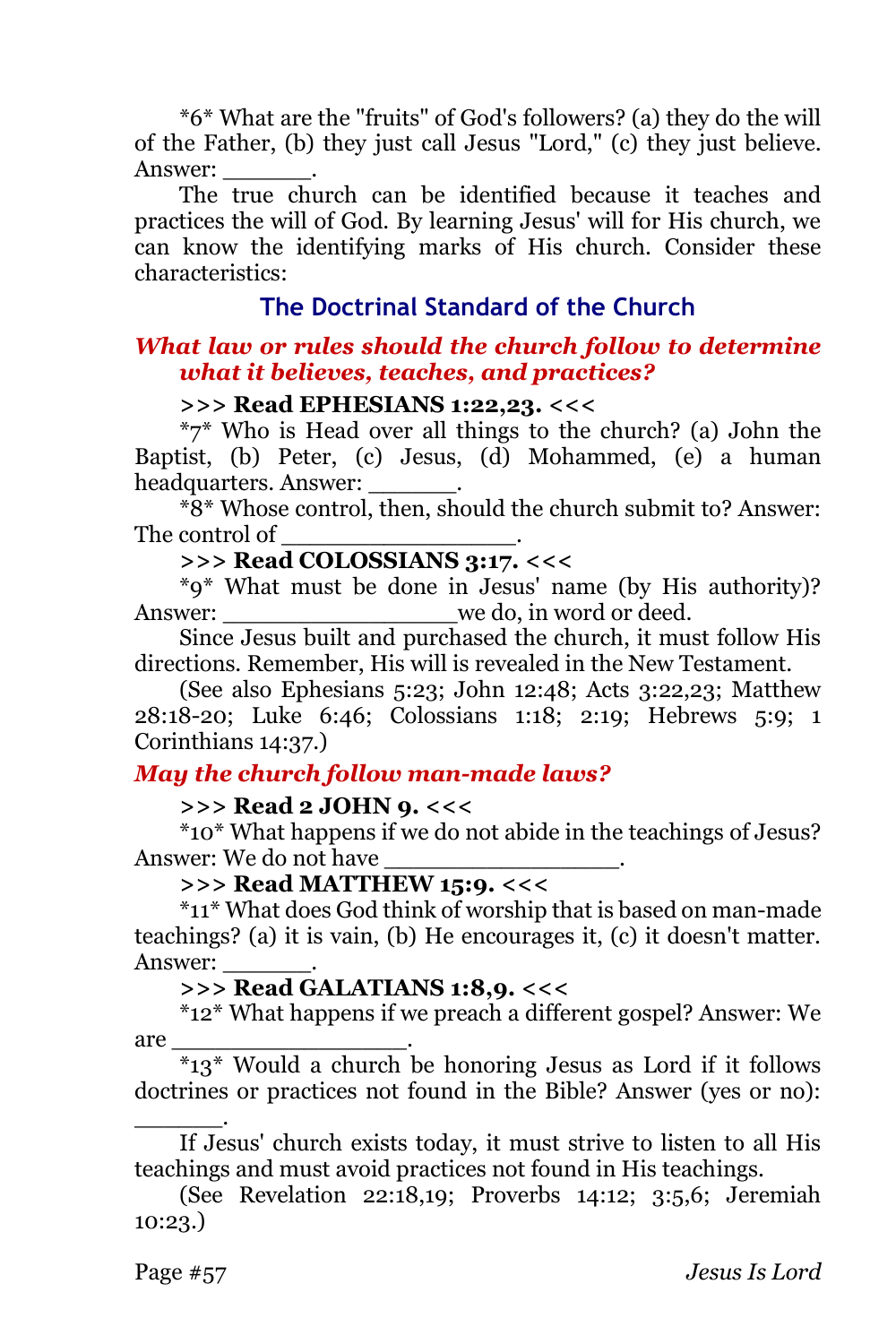**If you would like to learn more about what authority the church should follow, see our web site at [www.gospelway.com/instruct.](http://www.gospelway.com/)** 

## **The Origin or Beginning of the Church**

### **>>> Read MATTHEW 16:15-18. <<<**

\*14\* What did Jesus promise to build? (a) a social club, (b) an entertainment, recreational club, (c) His church, (d) all the preceding. Answer: \_\_\_\_\_\_.

 $*15*$  Did the church exist when Jesus said this? Answer (yes or  $\text{no):}$ 

\*16\* How many churches did Jesus promise to build? (a) one, (b) ten, (c) hundreds. Answer:

This passage and all passages before Acts 2 speak of the church as coming in the future (see also Isaiah 2:2,3; Daniel 2:44; Mark 1:15; 9:1; Acts 1:4-8).

**>>> Read ACTS 2:47. <<<**

\*17\* Who was adding people to His body (the church)? (Cf. vv 38,41.) Answer: The

Many other passages after Acts 2 speak of the church as being in existence (see Acts 5:11; 8:1-3; 11:22,26; Colossians 1:13; etc.).

So the church that belongs to Jesus began in Jerusalem on Pentecost after Jesus' ascension.

\*18\* Suppose men begin a church at a place and time other than Jerusalem on Pentecost. Would it be Jesus' church? Answer (yes or  $\text{no):}$ 

If Jesus' church exists today, it must be the church that He began on Pentecost in Jerusalem.

# **The Names or Designations of the Church**

Names are important to God. He sometimes named people before they were born, or changed their names later (Genesis 17:5,15,19; 32:27,28; Luke 1:13; Matt. 1:21; Isaiah 62:2; etc.). What terms or phrases does the Lord want people to use to refer to the church and its members?

# *Terms used for the church:*

The *church* of Christ or of God (Matthew 16:18; Romans 16:16; 1 Corinthians 1:2; etc.).

The *house* or family of God (1 Timothy 3:15; Ephesians 2:16,19; Galatians 6:10).

The *kingdom* of Christ (Colossians 1:13; Matthew 16:18,19; Revelation 1:9; Hebrews 12:28).

The *body* of Christ (Ephesians 1:22,23; 4:4-6; Colossians 1:18).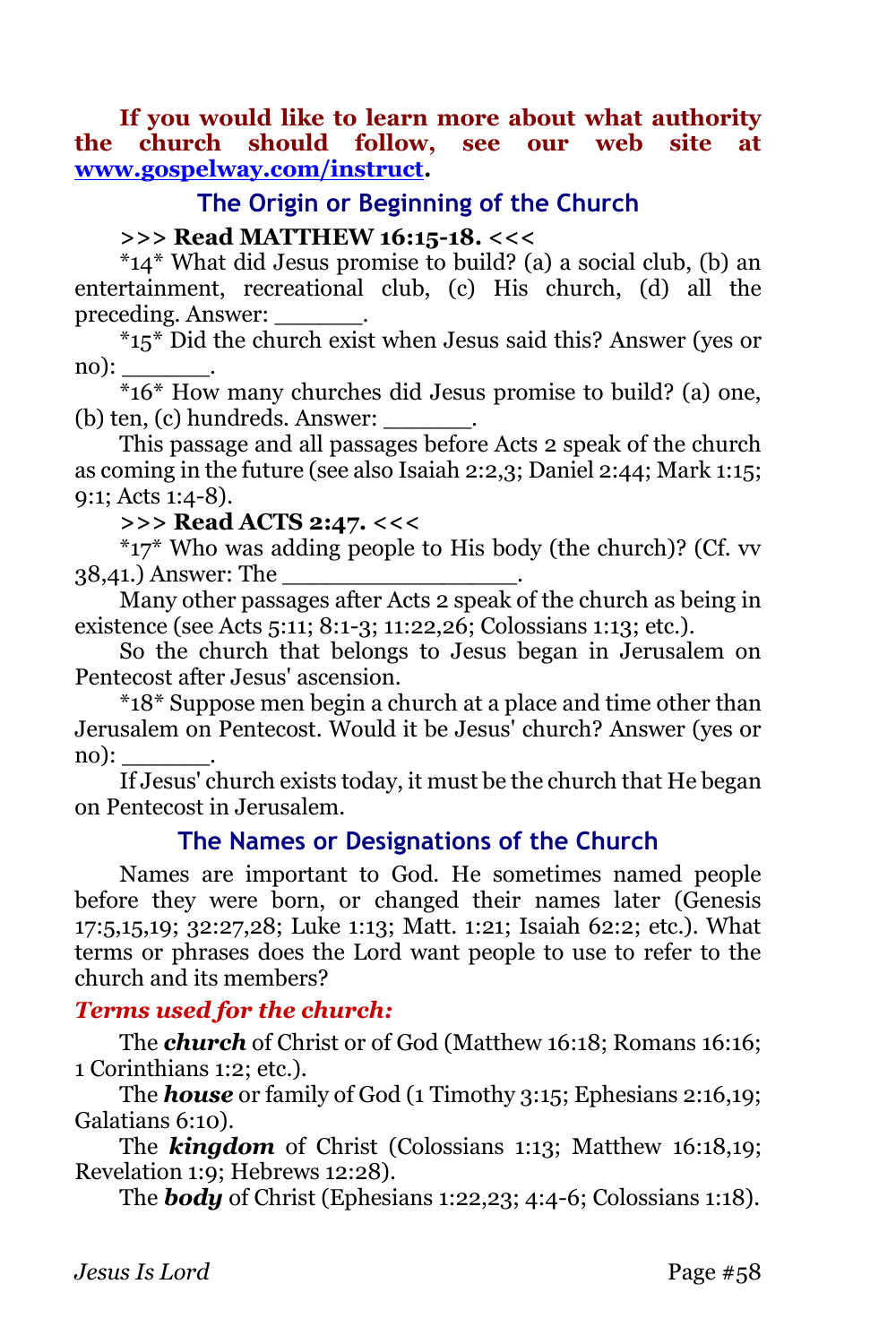Note that all these terms give honor to God the Father or the Son, and show our relationship to them.

# *Terms used for individual members of the church:*

*Disciples* (Acts 11:26; 20:7; 8:3; 9:1). *Children* of God (2 Corinthians 6:16-18; 1 John 3:2). *Christians* (Acts 11:26; 26:28; 1 Peter 4:16). **>>> Read 1 CORINTHIANS 1:10-13. <<<**

\*19\* What sin occurred at Corinth? (a) groups were named after men, (b) men were exalted instead of Jesus, (c) division, (d) all the preceding. Answer: \_\_\_\_\_\_.

Naming the church after a particular doctrine likewise violates the principles of this passage, promotes division, and fails to exalt God.

One of the fruits of Jesus' church was that it wore names that glorify God and Christ. It never wore names that honored men, were invented by men, or exalted some particular Bible doctrine.

# **The Steps to Enter the Church**

Some churches teach that there are things a person must do to be saved, and then afterward there are other things he must do to join the church. But the church is the body of all saved people (Ephesians 5:23,25; Acts 20:28; Colossians 1:13). Therefore, whenever one receives the forgiveness of his sins, he automatically becomes a member of the church at the same time and by the same steps.

You cannot be voted into the Lord's church, you cannot purchase membership in it, and you cannot "join" it. You simply obey the gospel and let God add you (Acts 2:47).

To be forgiven of sins, one must take the following steps:

- *\* Believe* it (Romans 1:16; Hebrews 11:6;John 8:24).
- *\* Repent* (Acts 17:30; 2 Corinthians 7:10; 2 Peter 3:9).

*\* Confess* Christ (Romans 10:9,10; Acts 8:37).

\* Be *baptized* (immersed) for the purpose of receiving forgiveness (Acts 2:38; 22:16; Mark 16:16; Romans 6:3,4; 1 Peter

3:21).

At baptism, one's sins are forgiven and the Lord then adds him to the church (Acts 2:38,47; 1 Corinthians 12:13).

\*20\* Suppose a church teaches some other way for people to be saved. Would it be honoring Jesus as Lord, and would the people who believed the doctrine of that church really be saved? Answer (yes or no):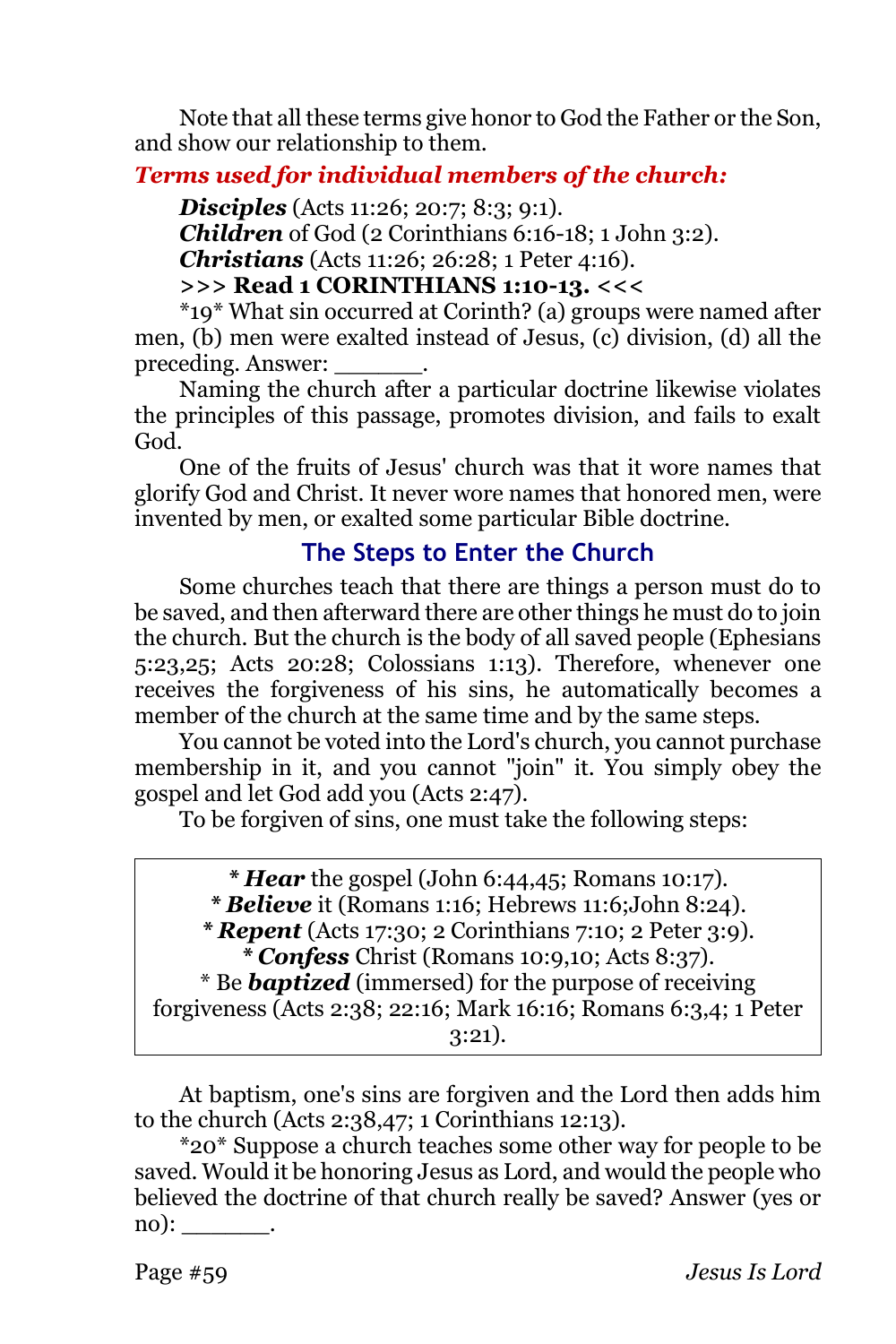If Jesus' church exists today, it must still teach just what the gospel says about salvation.

# **The Worship Offered in Church Assemblies**

The Lord taught His church to do five things when they meet.

# *1. Teaching*

## **>>>Read ACTS 2:42. <<<**

\*21\* In what activities did these disciples continue steadfastly? (a) the apostles' doctrine, (b) prayer, (c) breaking of bread, (d) all the preceding. Answer:

We should teach only God's word. (Cf. Acts 20:7; 11:26; Heb. 10:25.)

# *2. Prayer (see Acts 2:42 above)*

In Bible study, God talks to us. In prayer, we talk to God. (Cf. 1 Corinthians 14:15; Philippians 4:6; Acts 4:23-31.)

Note that Jesus is the only Mediator between God and man (1 Timothy 2:5). We should pray to God in the name of Jesus, not through saints or Mary.

# *3. Giving*

## **>>>Read 1 CORINTHIANS 16:1,2. <<<**

\*22\* How did the church obtain financial income? (a) raffles and bingo, (b) bake sales and rummages, (c) collections, (d) all the preceding. Answer: \_\_\_\_\_\_.

 $*23*$  When were the collections taken up? (a) on the seventh day of the week, (b) on the first day of the week, (c) as often as possible. Answer:

\*24\* How did the members decide how much to give? Answer: Each one gave as he had

The church took up collections from the members on the first day of the week. Each member gave generously according to prosperity. The church never used tithing (requiring 10%), nor manmade fund-raising methods like bingo, raffles, rummages, etc. (Cf. 2 Cor. 8:1-5; 9:6,7.)

# *4. Lord's Supper (communion or breaking of bread)*

# **>>> Read 1 CORINTHIANS 11:23-26. <<<**

\*25&26\* What do the bread and cup remind us of? Answer: The bread reminds us of Jesus' The cup reminds us of Jesus' \_\_\_\_\_\_\_\_\_\_\_\_\_\_\_\_.

\*27\* May we use bacon and eggs on the Lord's table? Answer  $ives or no):$ 

We should eat the bread and drink the fruit of the vine in memory of Jesus' body and blood. (Cf. Matthew 26:17-30; Acts 2:42.)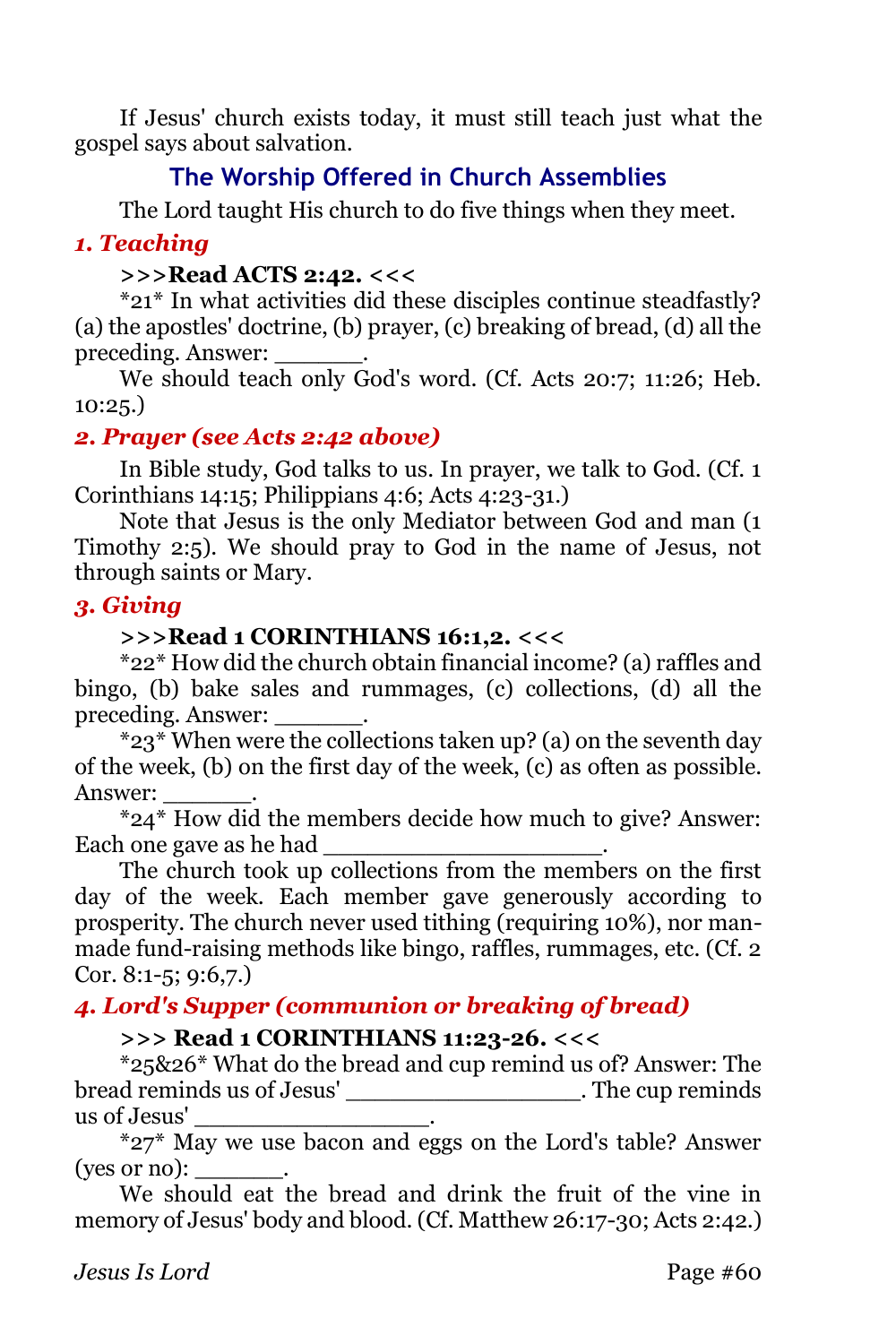#### **>>> Read ACTS 20:7. <<<**

\*28\* When did the disciples break bread? (a) at Easter and Christmas, (b) on the last day of the week, (c) on the first day of the week. Answer:

\*29\* How often does the first day of the week occur? Answer (give a number): The first day of the week comes (give a number) time each week.

When God specified memorial feasts, He always told people when to do them. If He said to do it on a certain day of a certain month of the year, it would be an *annual* feast (Ex. 12:6,14,24ff; Lev. 23:24,27). If He said to do it on a certain day of the month, it would be a *monthly* observance (Ezek. 46:1,6,7). If He said to do it on a certain day of the week, then it would be observed *weekly* (like the Sabbath - Ex. 20:8-11).

Likewise, God has revealed that disciples had the Lord's Supper on the first day of the week, so we should do it as often as that day occurs. The collection and communion occurred on the same day. When churches today practice annual or monthly communion, do they also take up collections only annually or monthly?

**For more information about when to have the Lord's Supper, see our web site at [www.gospelway.com/instruct.](http://www.gospelway.com/)**  *5. Singing*

#### **>>> Read EPHESIANS 5:19. <<<**

\*30\* What act of worship is commanded here? Answer: The verse instructs us to \_\_\_\_\_\_\_\_\_\_\_\_\_\_\_\_ and make melody in our hearts to the Lord.

\*31\* What purpose(s) are accomplished by singing? (a) praising God and teaching others, (b) showing off musical ability, (c) entertainment to draw big crowds, (d) all the preceding. Answer:

Every New Testament passage that mentions music in worship specifies **singing** (Colossians 3:16; 1 Corinthians 14:15; Romans 15:9; Hebrews 2:12; James 5:13). There are two kinds of music singing (vocal) and playing (instrumental).

\*32\* Since Jesus expressly says to "*sing*," are we honoring Jesus if we add another kind of music (playing on instruments)? Answer (yes or no):

To use instruments of music in worship is to follow human authority. It fails to honor Jesus just like bacon and eggs on the Lord's Table.

**For more information about instrumental music in worship, see our web site at [www.gospelway.com/instruct.](http://www.gospelway.com/) >>> Read HEBREWS 10:25. <<<**

\_\_\_\_\_\_.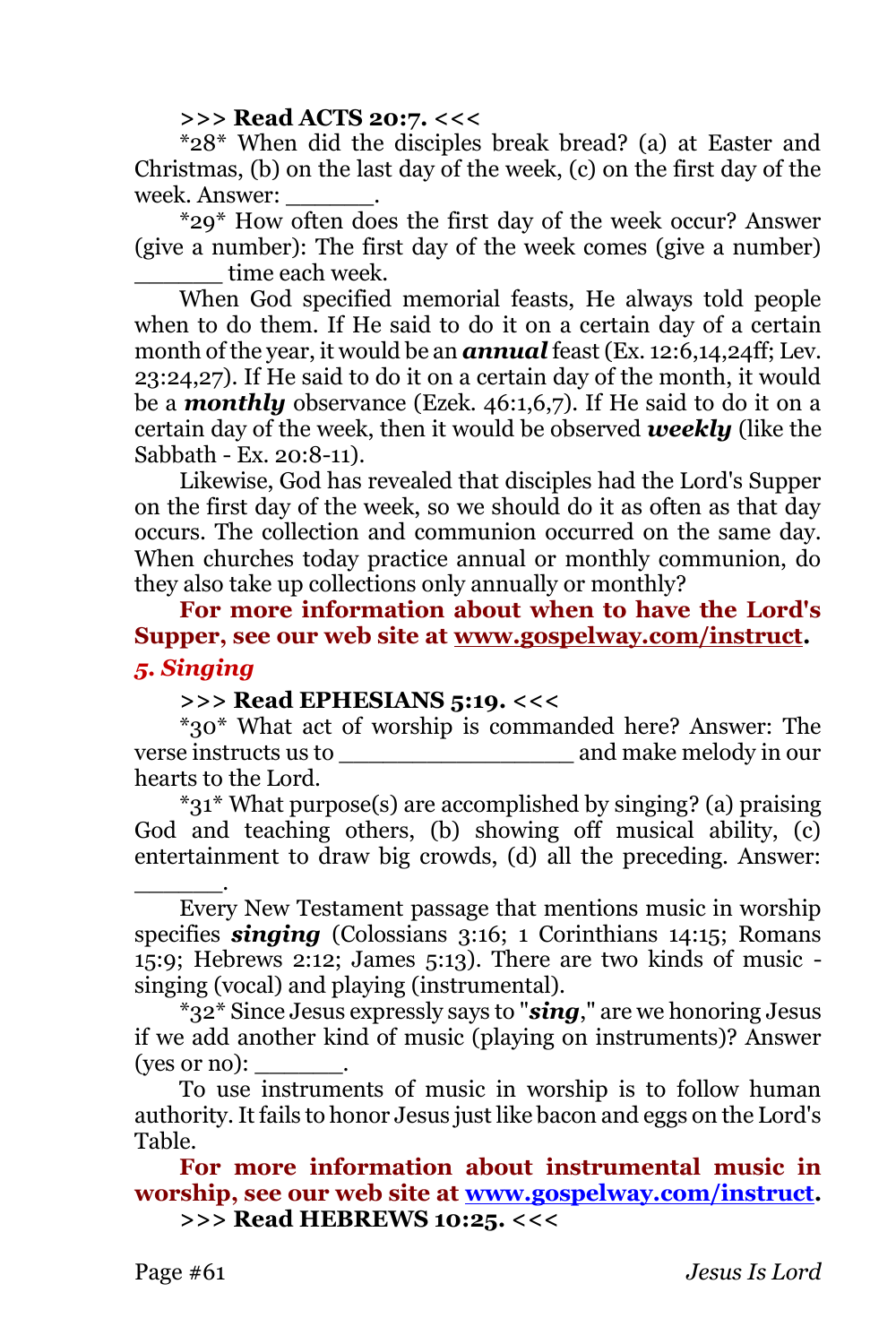\*33\* What error should Christians avoid? Answer: We should not forsake the  $\qquad \qquad$  of ourselves together.

\*34\* Would a church be following Jesus as Lord if it worshipped in ways that are not found in the gospel? Answer (yes or no): \_\_\_\_\_\_.

If Jesus' church exists today, it must worship by this same pattern.

# **The Work or Mission of the Church**

## **>>> Read ACTS 11:26. <<<**

\*35\* What work did the church in Antioch accomplish? Answer: The church assembled so people could be

The church is the "pillar and ground of the truth" - 1 Timothy 3:15. It teaches the gospel to the lost and edifies the members (see also Acts 11:22; 20:7; Hebrews 10:24,25; Ephesians 4:11-16; Philippians 4:14-18). The church also cares for its own physically needy members (Acts 4:32-35; 6:1-6; 1 Corinthians 16:1,2; 2 Corinthians 8 and 9; 1 Timothy 5:16).

The primary work of the church is *spiritual.* It helps people be right with God so they can receive eternal life. Jesus' church is not a social or recreational club nor a general welfare society. Any church that does these other works fails to honor the Lord. (See also John 18:36; 6:63,27; 2 Corinthians 10:3-5.)

# **The Organization of the Church**

# *Universal Church Government*

# **>>> Read EPHESIANS 1:22,23. <<<**

\*36\* Jesus is head over how many things to the church? Answer: Jesus is Head over \_\_\_\_\_\_\_\_\_\_\_ things to the church.

\*37\* What is left for men to be head over in the church? (a) church laws,  $(b)$  things on earth,  $(c)$  nothing. Answer:

\*38\* Where is Jesus now (Hebrews 8:1; 1 Peter 3:22; Eph. 1:20)? Answer: Jesus is in \_\_\_\_\_\_\_\_\_\_\_\_\_\_\_\_.

\*39\* Then where is the headquarters of Jesus church? (a) heaven, (b) Rome, (c) Salt Lake City. Answer:

Jesus' church has no earthly headquarters or governing body. No man or group of men may make laws for the church.

# *Local Church Organization*

# **>>> Read ACTS 20:17,28 and 1 PETER 5:1-3. <<<**

\*40\* What is the work of elders? (a) feed (shepherd) the flock, (b) oversee the church, (c) set a good example, (d) all the preceding. Answer: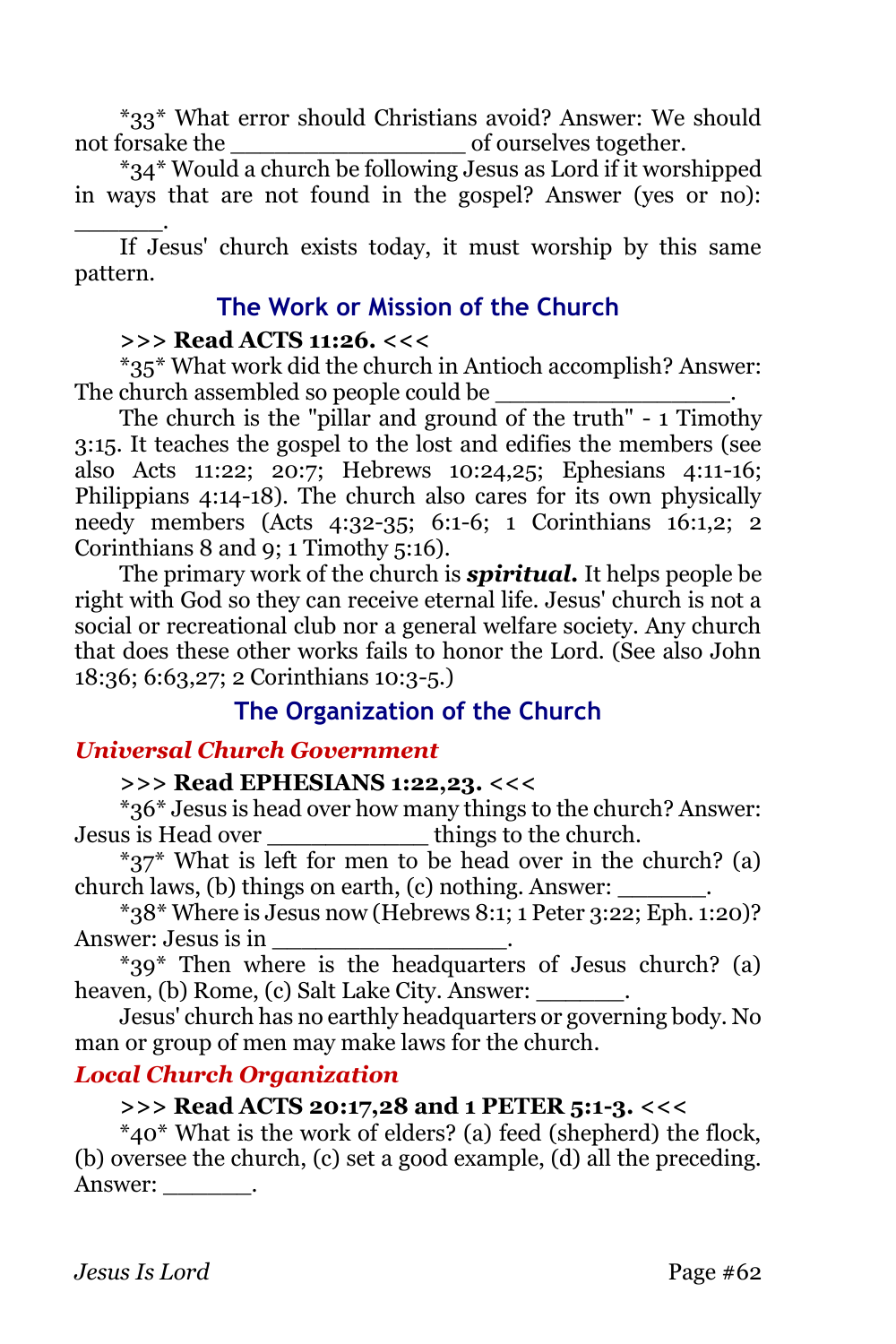\*41\* An eldership should have oversight of the work of how many churches? (a) two,  $(b)$  every one in the diocese,  $(c)$  the one among them. Answer:

Note: Reading the above verses closely will show that "elder" is just another name for an overseer or "bishop" and a shepherd or "pastor."

Each local church must work to appoint a *plurality* of elders (Acts 14:23). To be appointed, these men must possess certain qualifications (1 Timothy 3:1-7; Titus 1:5-9). When they have been appointed, they guide the local church in obeying God's word. The oversight of each eldership is limited to the *one* local church where they have been appointed.

Jesus' church has no earthly headquarters or centralized institutions. Each congregation functions independently under its own officers.

#### **>>> Please read 1 TIMOTHY 2:11,12. <<<**

\*42\* What must women do in spiritual teaching? (a) be in subjection, (b) not teach over men, (c) not have authority over men, (d) all the preceding. Answer:

Elders (bishops) in the church must be men ("husband of one wife" – 1 Timothy 3:2). All apostles were men (Acts 1:13,21,22). Women are forbidden to lead men in the church or even to speak in congregational assemblies (1 Corinthians 14:34-37).

\*43\* If a church changes this pattern, would it be honoring Jesus? Answer (yes or no): \_\_\_\_\_\_.

We have now studied the "fruits" or characteristics of Jesus' church. Since God is no respecter of persons, He still requires His church to possess these same characteristics today. Any church that does not have these characteristics, cannot be the church Jesus built.

**For more information about church organization and work, please see our web site at [www.gospelway.com/instruct.](http://www.gospelway.com/)**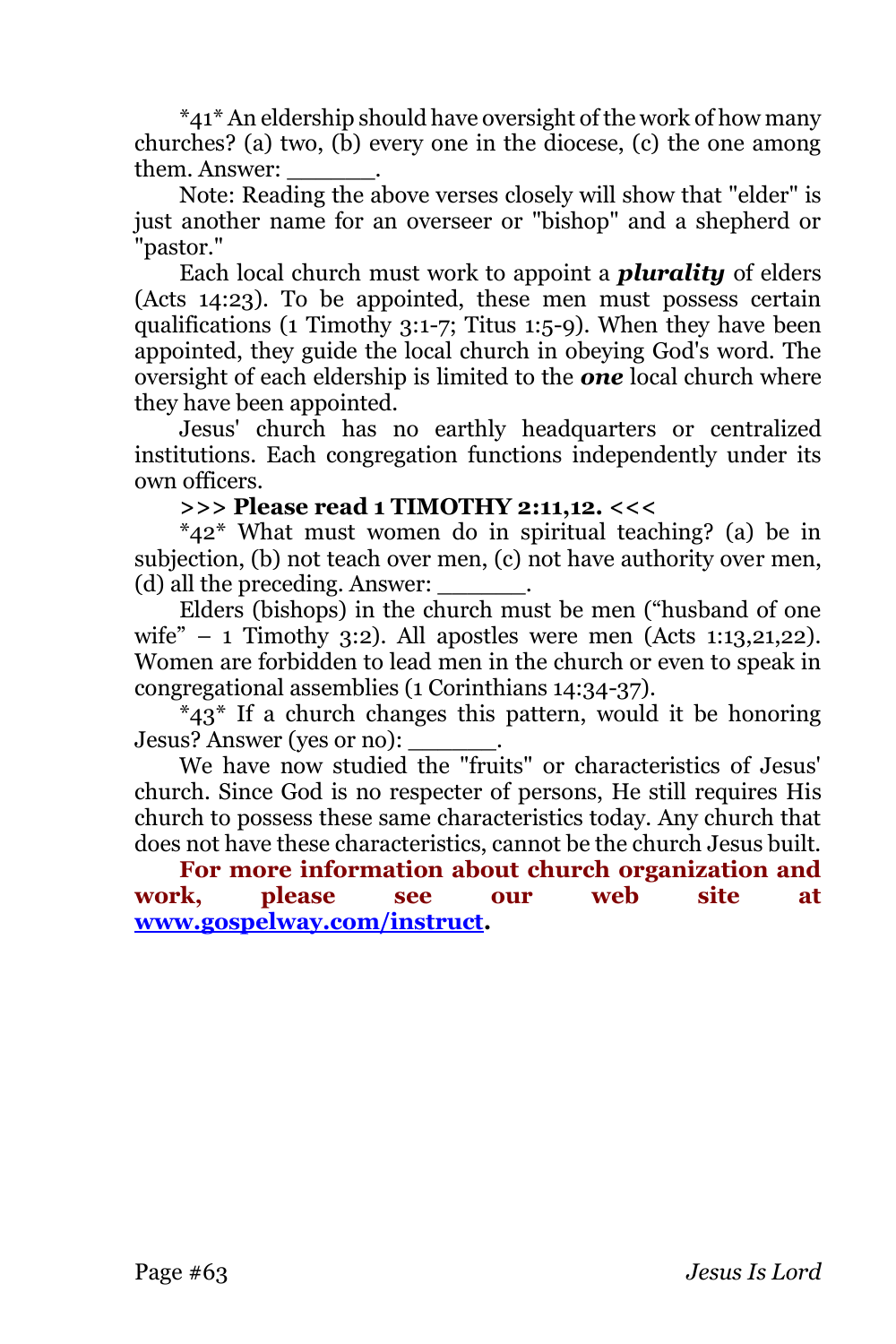# **Part II. How Did Modern Denominations Begin?**

Jesus built one church, and the Bible tells us what it should be like. Today there are many different denominations. Is God pleased by their existence? Where did they come from?

# **Warnings of Departure from the Gospel**

#### **>>> Read ACTS 20:28-30. <<<**

\*44\* What danger does Paul warn about? Answer: Elders might draw away \_\_\_\_\_\_\_\_\_\_\_\_\_\_\_\_ after themselves.

\*45\* Can religious leaders lead people into error? Answer (yes or  $\text{no}:$ 

#### **>>> Read 2 TIMOTHY 4:2-4. <<<**

\*46\* What error will people be guilty of? Answer: They may turn from the and follow fables.

# **>>> Read 1 TIMOTHY 4:1-3. <<<**

\*47\* What does the Spirit predict will happen? Answer: Some will \_\_\_\_\_\_\_\_\_\_\_\_\_\_\_\_ from the faith.

\*48\* What particular doctrines will be taught? (a) some food (meat) should not be eaten, (b) some people should not marry, (c) both of these. Answer: \_\_\_\_\_\_.

Many false teachers have come among God's people. In particular, Jesus warned that error would enter among the elders, and some would forbid marriage and command to abstain from meats. God's true people must reject these false teachings. (See also Matthew 7:15-23; 15:14; Galatians 1:6-10; 1 John 4:1,6; 2 Corinthians 11:13-15; 2 John 9-11; Eph. 5:11.)

# **The Beginning of the Catholic Church**

(Note that we do not seek to hurt people in any particular religious group. We present these facts so people can know the truth and honor Jesus as their Lord - Luke 6:46; Rev. 3:19.)

Jesus is the only head of His church. It has no man-made laws or earthly headquarters. No officers oversee more than one local church.

However, after the church began, departure occurred just as the Scriptures predicted. Certain congregations began to exalt one elder above the others. This exalted "bishop" would assume the oversight of several churches in a region called a "diocese."

Soon, bishops met in councils to issue "church laws." The first universal council, to which all churches were invited to send representatives, was in Nicea in 325 AD. Later, discussion arose

*Jesus Is Lord* Page #64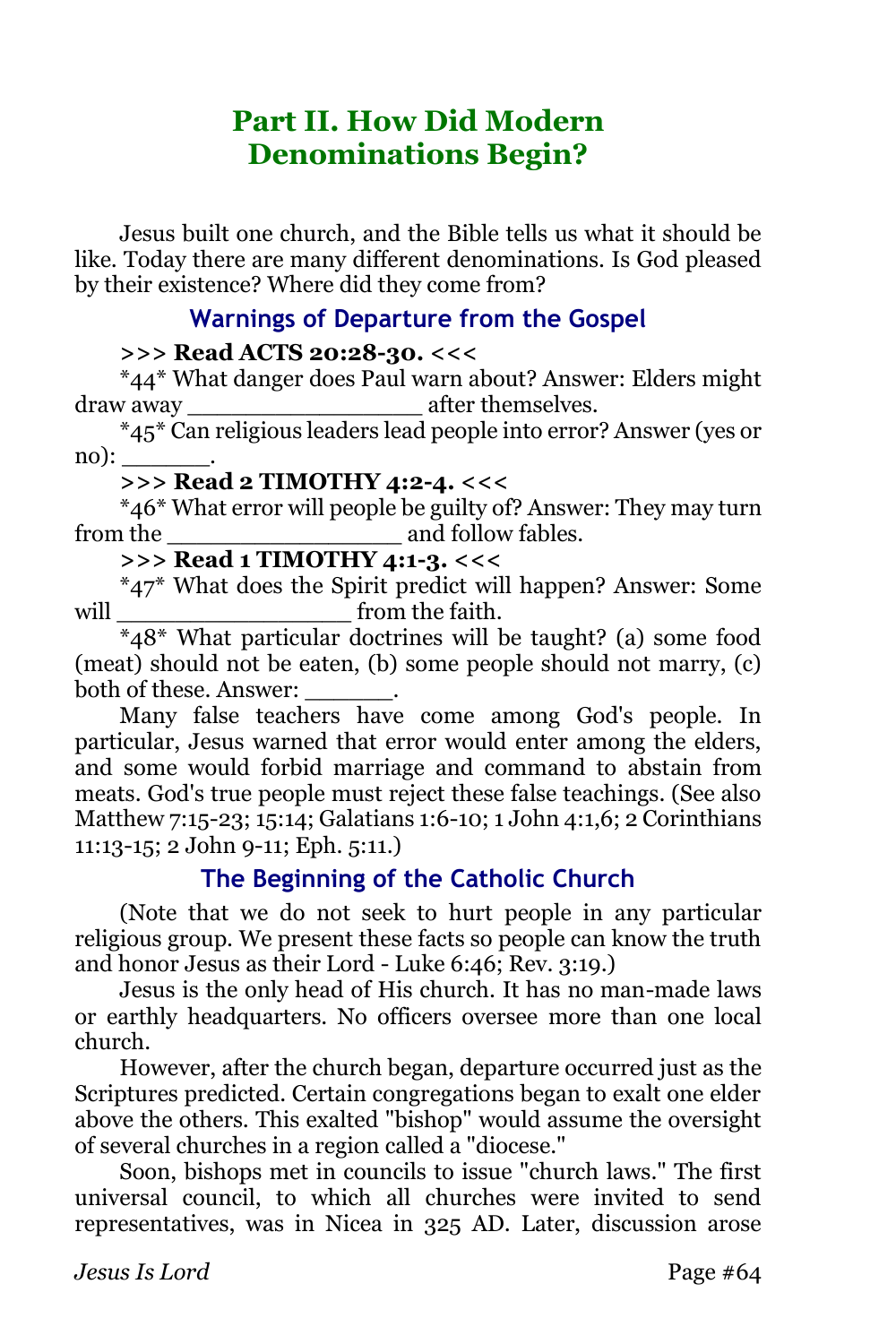regarding who would be the earthly head of the whole church. Finally, in the sixth or seventh century AD, the Bishop of Rome was generally recognized as "Pope." Clearly, this is a departure from Jesus' plan for church organization.

Meanwhile, the church was adopting other new practices. Listed below are the approximate dates when many of the practices came to be generally accepted. (Note: This historical information can be documented by checking encyclopedias or church history books.)

| <b>Practice</b>                 | Date         |  |
|---------------------------------|--------------|--|
| Use of images in worship        | 4th century  |  |
| Infant baptism                  | 4th century  |  |
| Celibacy of priests             | 4th century  |  |
| Purgatory                       | 6th century  |  |
| Instrumental music (first used) | 7th century  |  |
| Confession to priest            | 9th century  |  |
| Indulgences                     | 12th century |  |
| Sprinkling for baptism          | 1311         |  |
| Cup withheld from laity         | 1416         |  |
| Infallibility of the Pope       | 1870         |  |

Note especially *celibacy*, which forbids priests to marry. The Catholic Church has also commanded members to abstain from meats on Fridays during Lent. This expressly fulfills 1 Timothy 4:1-3.

The changes we have described resulted in the Roman Catholic Church. Does the Catholic Church show the fruits of being Jesus' church? Contrary to its claims, the Catholic Church is not truly "the first church," but is rather the first major *apostasy* from the true church. If we wish to find Jesus' church, we must look elsewhere.

**For more information about Catholicism, see our web site at [www.gospelway.com/instruct.](http://www.gospelway.com/)** 

# **The Beginning of Protestant Denominations**

As Rome moved further from God's word, many Catholics began to object. In the 1400's and 1500's the church allowed only Latin translations of the Bible, which the common people could not understand. Then, men like John Wycliffe and William Tyndale translated the Bible into English. For this, the church burned Wycliffe's bones and made a martyr of Tyndale!

In 1517, a Catholic monk named Martin Luther nailed his "95 Theses" (or points of disagreement) to the door of a church building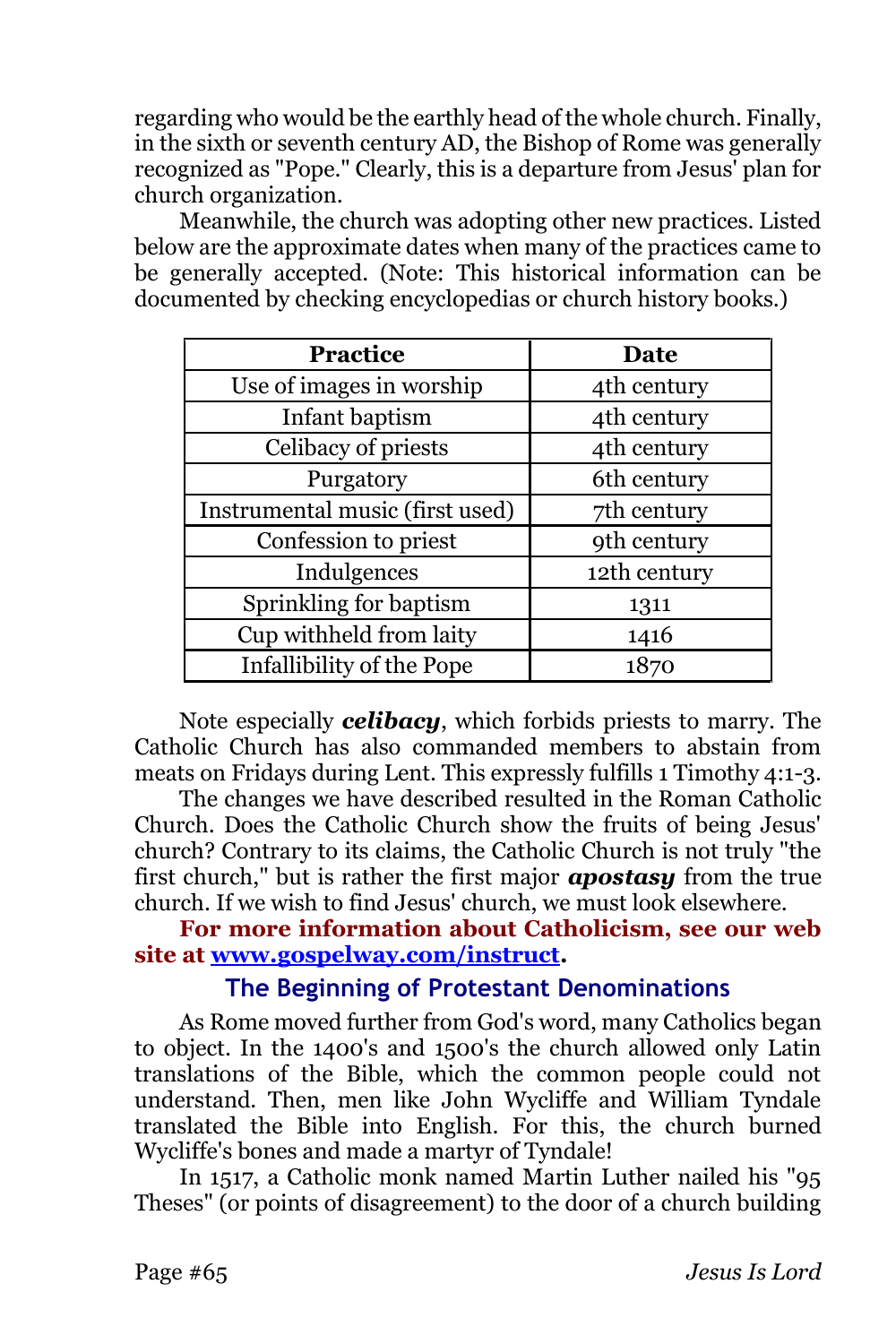in Wittenburg, Germany. Other men like Zwingli and Calvin joined the movement of "protest," not to start a new church, but to "reform" the Catholic Church. Instead, however, the followers of these men eventually began new churches separate from Rome and from one another.

| <b>Name</b>            | <b>Date</b> | <b>Place</b>             | Founder          |
|------------------------|-------------|--------------------------|------------------|
| Lutheran               | 1530        | Germany                  | Martin<br>Luther |
| Church of England      | 1533        | England                  | Henry VIII       |
| Presbyterian           | 1536/1560   | Switzerland<br>'Scotland | Calvin/Knox      |
| <b>Baptist</b>         | 1609        | Holland                  | John Smyth       |
| Methodist              | 1739        | England                  | John Wesley      |
| Mormon                 | 1829        | America                  | Joseph<br>Smith  |
| 7th Day Adventist      | 1846/1863   | America                  | Miller/White     |
| Jehovah's<br>Witnesses | 1872        | America                  | C. Russell       |

Here are some examples:

(Again, this information can be verified in a good encyclopedia or church history. Note that some dates are approximate.)

Now let us compare the fruits of these denominations to the characteristics of Jesus' church.

*Authority* - Most denominations follow man-made creeds as law in addition to the Bible.

*Origin* - No Protestant denomination existed as an organized, functioning body, separate from the Catholic Church, prior to 1500 AD. They were all begun by men in times and places other the day of Pentecost in Jerusalem (Acts 2).

*Name* - Nearly all have names invented by men and not found in the gospel. Many names honor men and doctrines, not God and Christ.

*Salvation* - Most have infant baptism, sprinkling and pouring. Most teach "faith only" (baptism is not necessary to salvation).

*Worship* - Most have annual or monthly communion, instrumental music, holy days, tithing, and man-made fund-raising methods.

*Work* - Most denominations practice the "Social Gospel" church-sponsored recreation, entertainment, etc.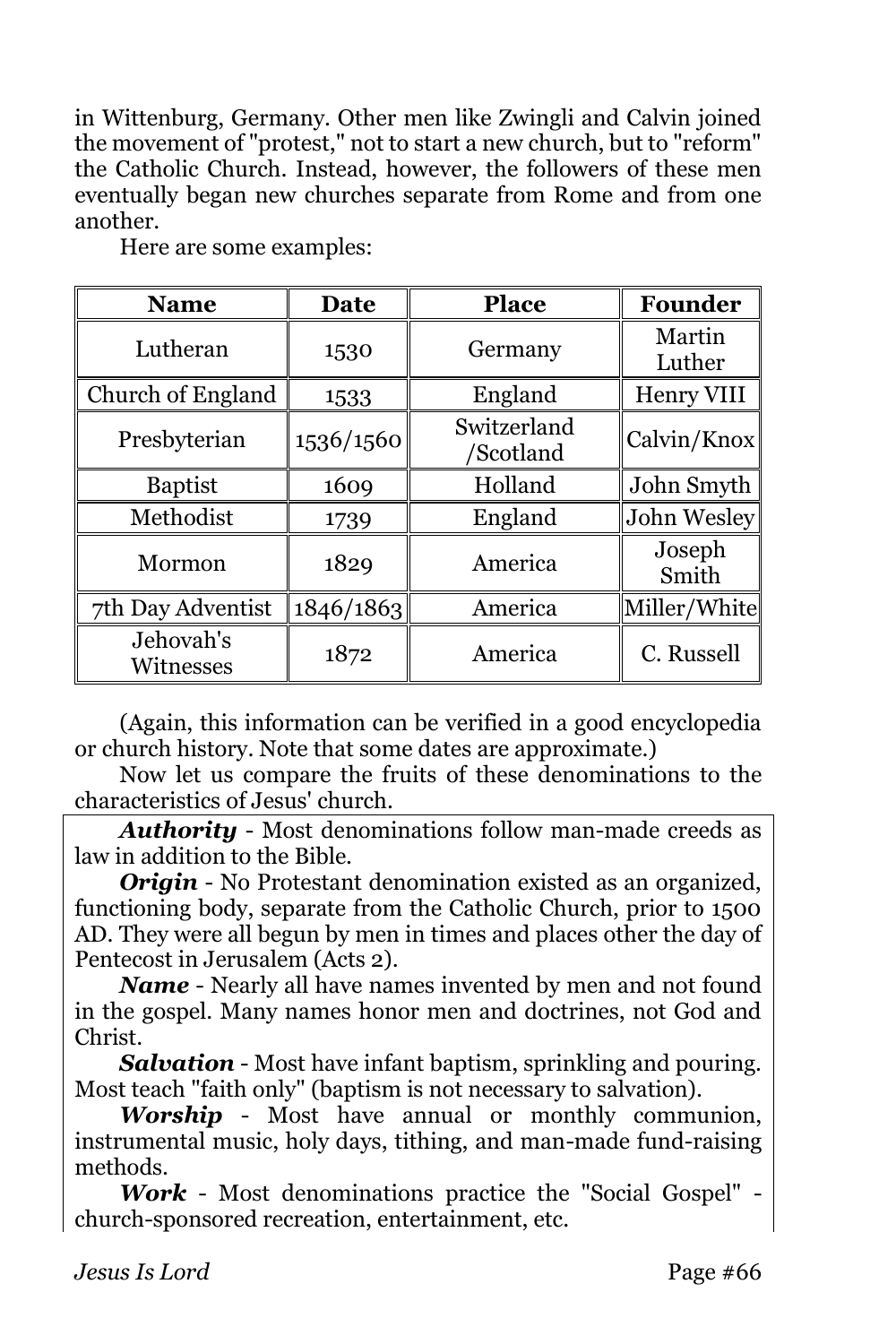*Organization* - Nearly all denominations have earthly headquarters, central governing bodies, boards and institutions of all kinds that centralize the work and government of the church.

Protestant leaders had some admirable goals, but all of them (or their followers) clung to basic errors of Catholicism and even added some new ones. Every Protestant denomination differs from the church of Christ on many or all of the above points. Again, if we wish to find the church belonging to Jesus, we must look elsewhere.

# **God's Attitude Toward Religious Division**

Denominations contradict and disagree with one another. Yet people often say, "All the churches are following Jesus. It doesn't matter where you attend, or what you believe, as long as you worship the true God. Just join the church of your choice." What does Jesus say?

#### **>>> Read JOHN 17:20-22. <<<**

\*49\* In what way should we be like the Father and the Son? Answer: We should be \_\_\_\_\_\_\_\_\_\_\_\_\_\_ as the Father and Son are.

\*50\* In what ways do the Father and Son contradict one another? (a) about how to worship, (b) about how to be saved, (c) about what church to attend, (d) none of the preceding. (See also John 12:49,50.) Answer: \_\_\_\_\_\_.

The existence of denominations contradicts Jesus' prayer for unity.

#### **>>> Read 1 CORINTHIANS 1:10,13. <<<**

\*51\* What does God say about division? Answer: There should be no contract among us.

\*52\* Is Christ divided? Does He contradict Himself? Answer (yes or no):

\*53\* Jesus does not contradict Himself, but churches do contradict one another. So are "all the churches following Jesus"? Answer (yes or no):

When a preacher knowingly contradicts himself, we call him a *hypocrite*. But denominations contradict one another, yet they all say they get their teaching from Jesus. What would that make Jesus? Denominationalism violates God's law against division (Galatians 5:19-21).

#### **>>> Read 1 CORINTHIANS 14:33. <<<**

\*54\* What is God's relationship to confusion? Answer: God is not the author (cause) of

 $*_{55}$ \* Is the existence of many churches confusing? Answer (yes or no):  $\_\_$ .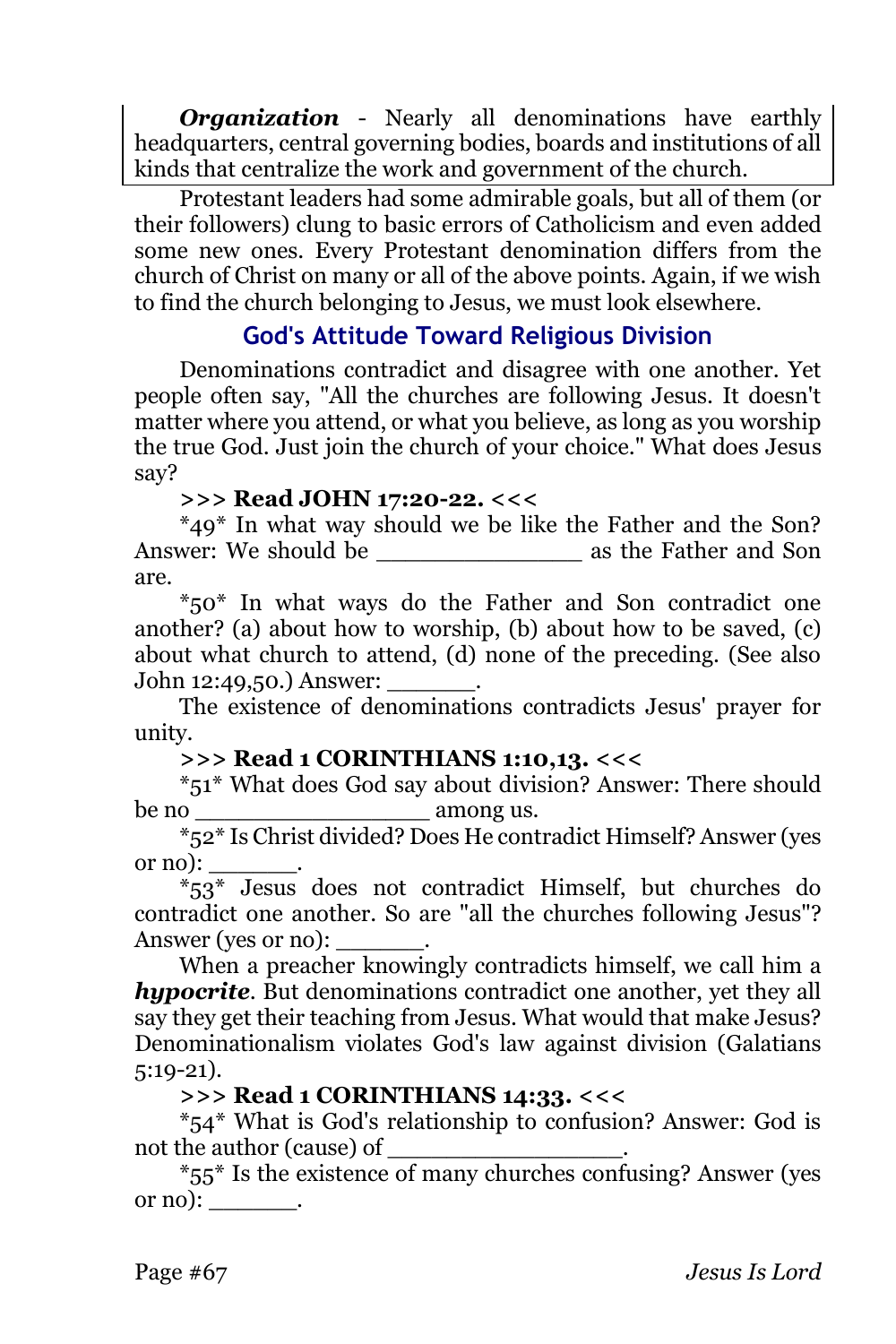\*56\* Is God the source of all the denominations? Answer (yes or no)

God did not create the modern denominations, so they must have been begun by *men*. They are not in the Bible, therefore they exist contrary to God's authority. When churches disagree, one may be right and the others wrong, or they may all be wrong, but they cannot all be right!

**>>> Read EPHESIANS 4:3-6. <<<**

We must strive to keep the unity of the Spirit in the bond of peace.

\*57\* How many true "God and Fathers" are there? Answer (give a number): There is \_\_\_\_\_\_\_\_\_\_\_\_ God and Father.

\*58\* Can we please God if we think there are many acceptable gods, and we may just worship the god of our choice? Answer (yes or  $\text{no):}$ 

\*59&60\* How many "bodies" and "faiths" are there? Answer (give a number): There is \_\_\_\_\_\_\_\_\_\_\_\_ body and \_\_\_\_\_\_\_\_\_\_\_\_\_ faith.

\*61\* Can we please God if we think there are hundreds of acceptable bodies and faiths, so we can just take our choice? Answer (yes or no):

There may be many *false* gods, but there is only *one true* God. In the same way, there is only one true *body* (church) and only one true *faith*. All others are *false*. [Cf. 1 Corinthians 12:12-20.]

#### **>>> Read 2 CORINTHIANS 6:17-7:1. <<<**

\*61\* To be God's true children, what must we do about practices and churches that God has not authorized? Answer: We must come out from among them and be

The Lord established *one* church, not many denominations. He condemned division. He requires us to follow His true gospel pattern, but Catholic and Protestant churches are departures from His pattern. Therefore, we must not be members of any of these groups. Are you a member of a man-made church? [Cf. 2 John 9-11; Eph. 5:11; Matt. 15:14]

**For more information about denominationalism and modern religious confusion and division, see our web site at [www.gospelway.com/instruct.](http://www.gospelway.com/)** 

## **The Existence of Jesus' True Church Today**

If neither the Catholic nor the Protestant churches are Jesus' church, where can we find it? Does it exist? Since we must be members of His church to be saved, how can people today be saved?

**>>> Read 1 PETER 1:22-25. <<<**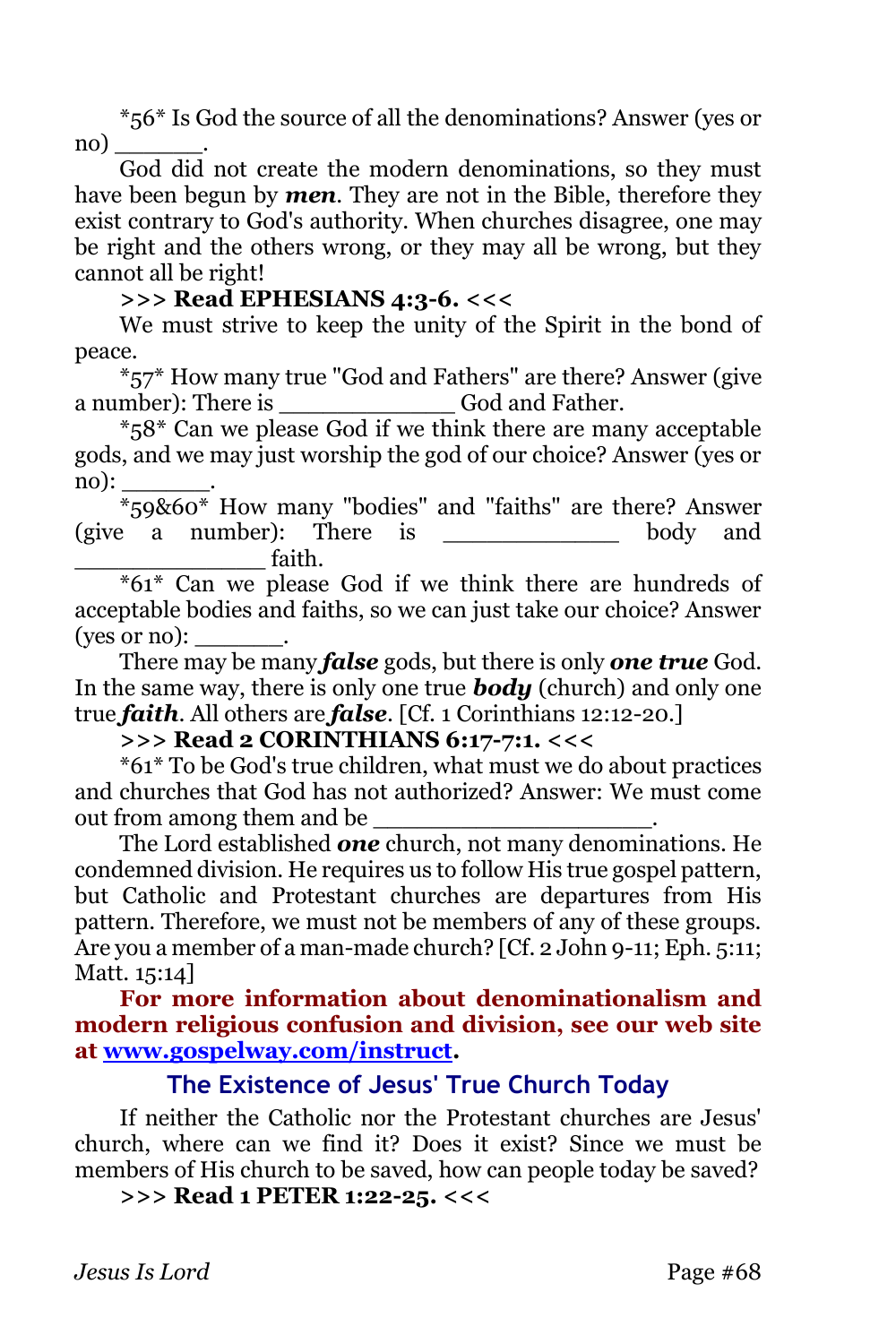\*63\* How do we purify our souls? Answer: We purify our souls in obeving the

\*64\* What is the seed by which we are born again? Answer: We are born again by God's \_\_\_\_\_\_\_\_\_\_\_\_\_\_\_\_.

\*65\* How long will this seed endure? Answer: \_\_\_\_\_\_\_\_\_\_\_\_\_\_\_\_.

"The seed is the word of God" - Luke 8:11. God's creations, including the church, reproduce by means of seed. When men hear the gospel with receptive hearts, they will believe and obey. As a result, they are "born again" into God's family, the church. (See James 1:18; Luke 8:15; Romans 1:16; 10:17; Mark 16:15,16; John 3:3- 5.)

#### **>>> Read GALATIANS 6:7. <<<**

\*66\* How does the seed relate to the harvest? Answer: Whatever a man sows, that is what he will

At any time or place, the same seed always produces the same kind of living thing. Like seed, doctrines reproduce after their own kind. To get the right "fruit," we must plant the right "seed." Denominations do not produce the right *fruit,* because they plant the wrong *seed*.

\*67\* Suppose you believed and obeyed Buddhist doctrine. What would that make you? (a) a Christian, (b) a Hindu, (c) a Buddhist. Answer:

Man-made doctrines reproduce after their own kind and make people members of man-made religious groups.

\*68\* In the first century, when people obeyed Jesus' gospel, what kind of Christians did they become and what church did they become members of? (a) Lutherans, (b) Catholics, (c) just Christians, members of Jesus' church. Answer:

\*69\* If you were to obey simply the gospel today, without any man-made changes, what kind of Christian would you become and what church would that make you a member of? (a) the same as in the first century, (b) a modern denomination, (c) no one knows. Answer:

Anytime and anyplace, when a person obeys only the gospel, he becomes a *Christian*, exactly like people were in the first century. They were not members of any of the modern denominations and neither should people today be. The Lord will add people today to *His* church, just as He did in the first century (Acts 2:47). These saved people must then work and worship with a faithful local church.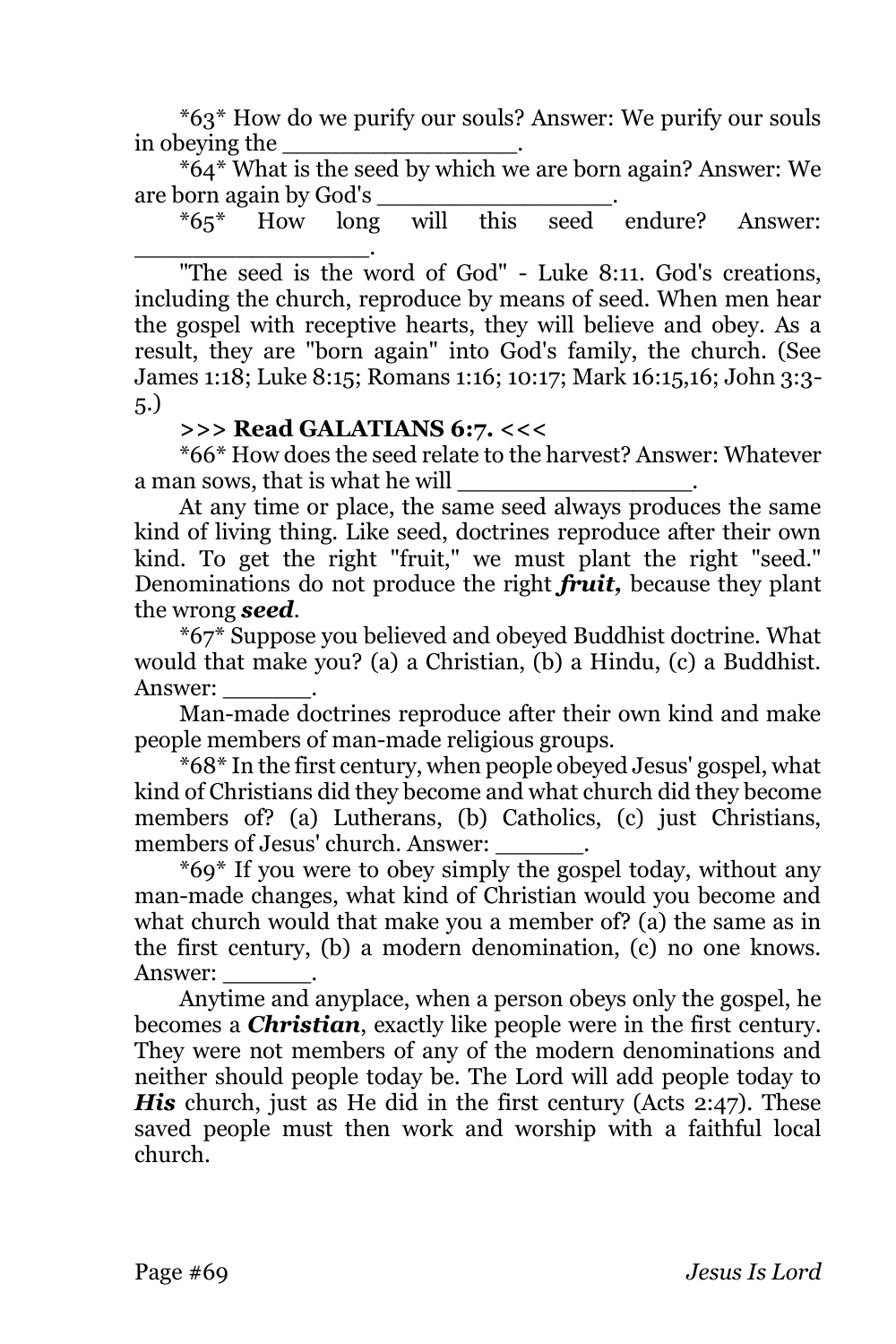# **Conclusion**

People who wish to be saved must be members of the Lord's one true church. Since salvation is free to all, *you too* can obey the gospel and enter Jesus' true church (Matthew 28:18-20; Romans 1:16; Acts 2:39; Titus 2:11,12; 2 Peter 3:9). Have you obeyed Jesus? Are you part of His one true church? If not, why not obey Him today?

#### *Personal application questions:*

\_\_\_\_\_\_\_\_\_\_\_\_\_\_\_\_\_\_\_\_\_\_\_\_\_\_

\_\_\_\_\_\_\_\_\_\_\_\_\_\_\_\_\_\_\_\_\_\_\_\_\_\_

\_\_\_\_\_\_\_\_\_\_\_\_\_\_\_\_\_\_\_\_

What church have you been a member of in the past?

Does that church properly teach people how to be saved from sin as taught in the gospel?

Does that church teach the gospel truth about how to worship God, what the church should be called, etc.?

What conclusions do you reach regarding what the Bible teaches about the existence of Catholic and Protestant denominations?

How can a person be faithful to the Lord today in an age with so much religious error and confusion?

\_\_\_\_\_\_\_\_\_\_\_\_\_\_\_\_\_\_\_ If you have been part of a church, is that church following Jesus' true pattern for His church, or is it a group that has departed from His way?

While you have been studying this course, have you made any significant changes in your faith, spiritual conduct, church membership, or relationship with God? If so, please explain.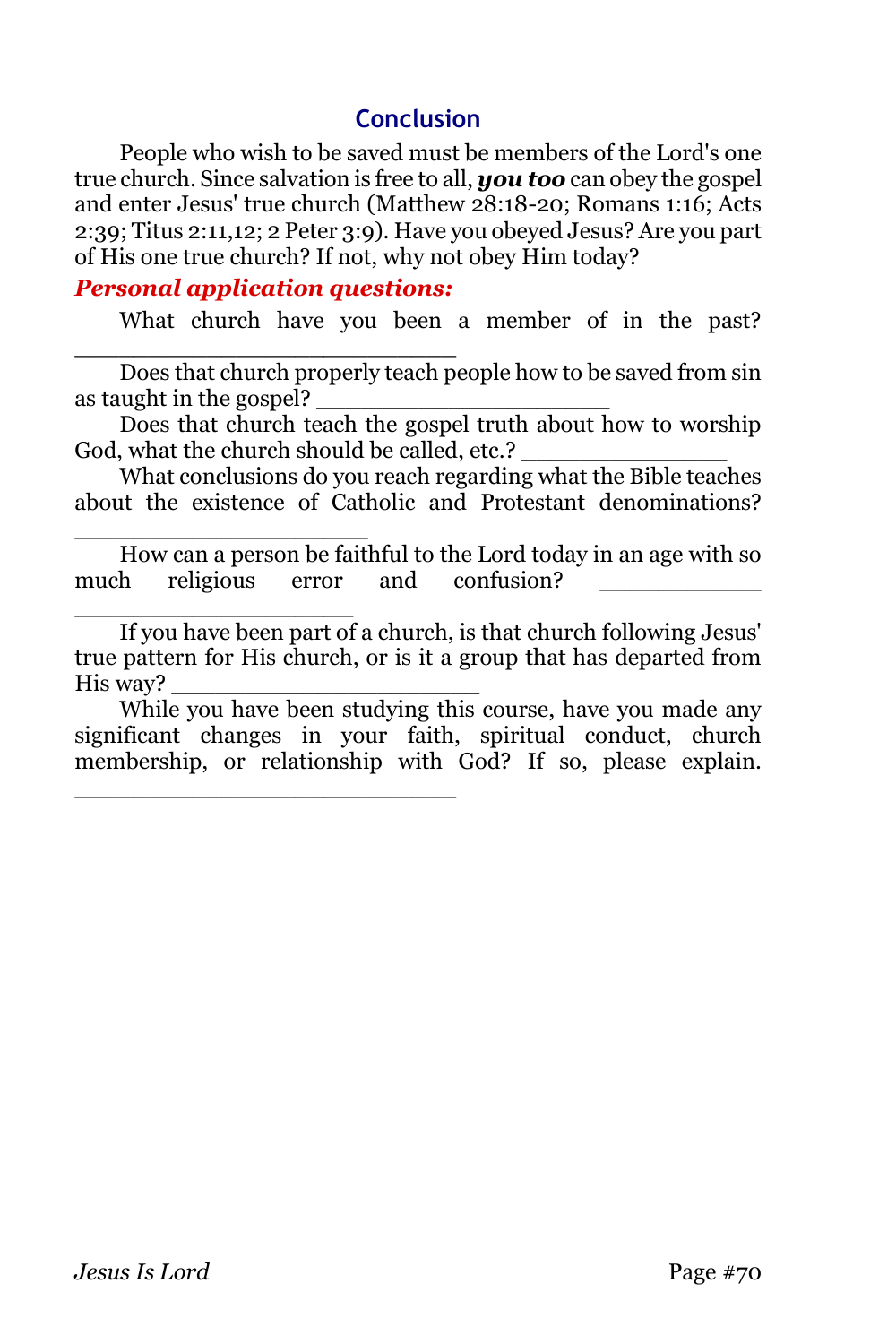# **Answers to the Questions**

Note that we have attempted to list correct answers, but these answers may be worded in other ways, especially when students use other translations. Any answers that mean the same would likewise be correct, but we cannot list all possible variations here.

### **Why Should You Believe in God, Jesus, and the Bible?**

\*1\* To please God, what must we believe? (a) whatever our parents taught us, (b) whatever our preacher says, (c) that God exists and rewards those who diligently seek Him. Answer: c.

\*2\* Where did the Scriptures come from? (a) they are inspired by God, (b) they express the opinions of men, (c) they are ancient legends of unknown origin. Answer: a.

\*3&4\* What did Thomas call Jesus? Answer: My *Lord* and my *God*.

\*5&6\* What must we believe in order to have eternal life? Answer: Jesus is the *Christ*, the Son of *God (the living God)*.

\*7\* God did not leave Himself without what? (a) people, (b) witness, (c) time, (d) money. Answer: b.

\*8\* What does this verse say is the origin of life? (a) life on earth has always existed, (b) an unplanned accident of nature produced the first primitive life by spontaneous generation in an ancient swamp, (c) life on earth was created by a living, wise, powerful God. Answer: c.

\*9\* What kind of offspring do living things have? (a) the same kind as the parents, (b) with enough time, entirely different things may evolve, (c) you never know. Answer: a.

\*10\* Man is created in whose image? Answer: In the image of *God*.

\*11\* Man has dominion over what? (a) fish, (b) birds, (c) animals, (d) earth, (e) all the preceding. Answer: e.

\*12\* How can we see the power and Deity (Godhead) of God? Answer: We see them by the things God *made (created)*.

\*13\* What do the heavens declare? Answer: The heavens declare the *glory* (majesty, greatness) of God.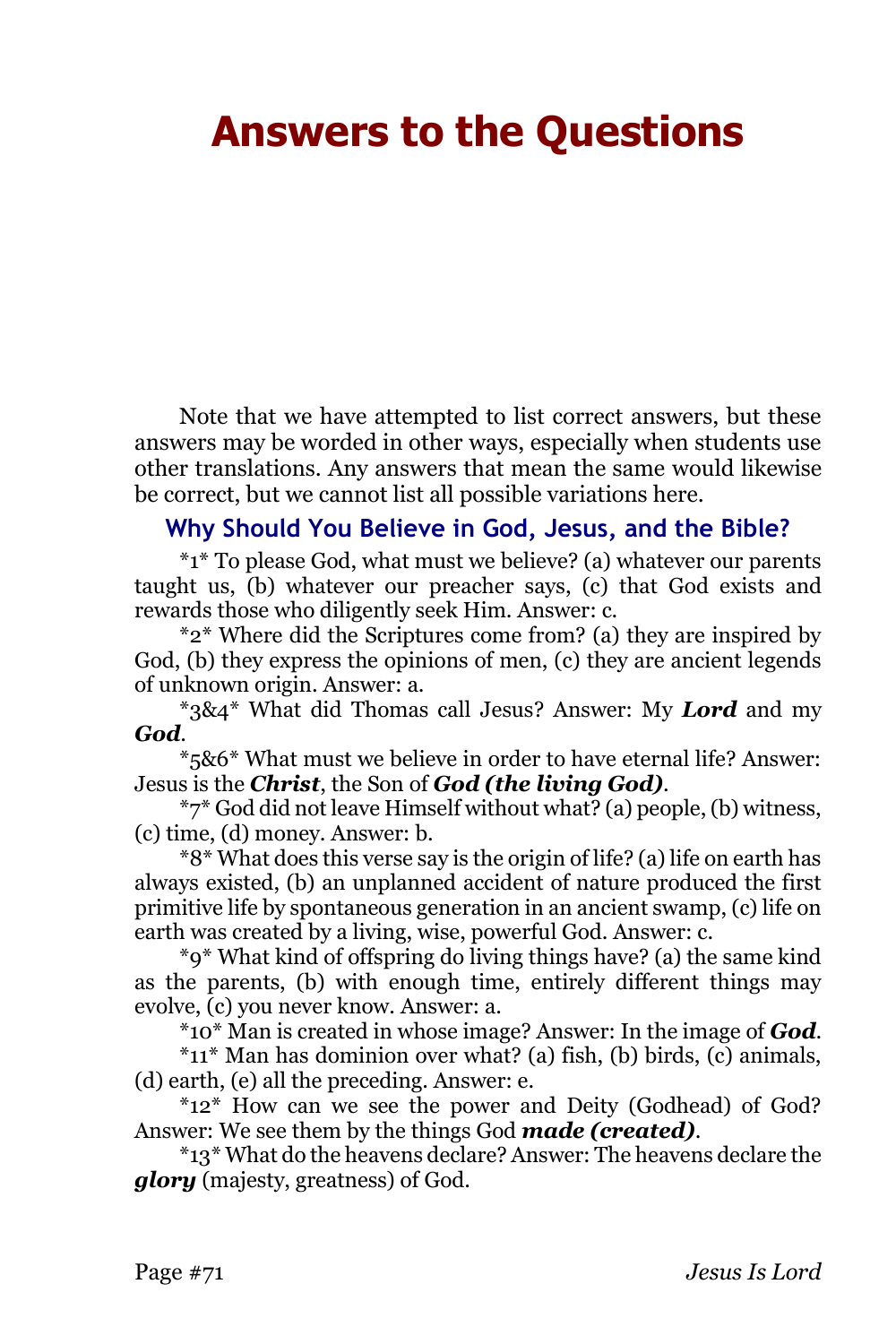\*14\* As a house must have a maker, who ultimately built all things? Answer: The ultimate maker of all things is *God*.

\*15\* Every effect must have an adequate what? Answer: *cause (source, origin)*.

\*16\* Uriah was of what nationality? Answer: Uriah was a *Hittite*.

\*17&18\* Name the two cities the Israelites built in Egypt. Answer: They built *Pithom* and *Raamses (Rameses)*.

\*19\* What is the shape of the earth? (a) circle, (b) flat, (c) cylinder. Answer: a.

\*20\* How is the earth held up? Answer: The earth hangs on *nothing*.

\*21\* Fish pass through what in the seas? Answer: They swim or pass through the *paths (lanes)* of the seas.

 $*22*$  What does this verse tell us about rivers? (a) rivers run to the sea, (b) the sea does not get fuller, (c) rivers go back where they were before, (d) all the preceding. Answer: d.

\*23\* Consider religious teachers who write by *human* wisdom. How often do you find them completely agreeing among themselves? (a) they always agree on everything, (b) they usually agree, (c) complete agreement is rare. Answer: c.

\*24\* If the 40 Bible writers, having such different backgrounds, do agree completely, what would this indicate? (a) they were not writing by their own wisdom, (b) the Bible must be the product of one supreme Mind, (c) God exists, (d) the Bible is God's word, (e) all the preceding. Answer: e.

\*25\* Can men consistently predict the future? (yes or no) Answer: no.

\*26\* What can God do that false gods cannot do? Answer: God can predict the *future* (things to come).

\*27\* God refused to allow His praise to be given to whom? Answer: *idols* (graven images, carved images).

\*28\* If a man tries to predict the future and fails, what can we know? Answer: We can know that what he speaks is not from *God (the Lord)*.

\*29\* What did Jesus say about Old Testament Scriptures? (a) they no longer have any value, (b) He was unable to understand them, (c) they spoke about Him and He fulfilled them, (d) all the preceding. Answer: c.

\*30\* The miracle was: Jesus raised a man from the *dead (grave, tomb)* .

\*31&32\* The miracle was: Jesus *walked* on the *water* (sea, lake).

\*33\* The miracle was: Jesus fed (give a number) *5000 (five thousand, 5,000)* men with five loaves and two fish.

\*34\* What did Jesus say His works proved? (a) that the Father sent Him, (b) that He was a skilled magician, (c) that God will do miracles today for anyone who loves Him. Answer: a.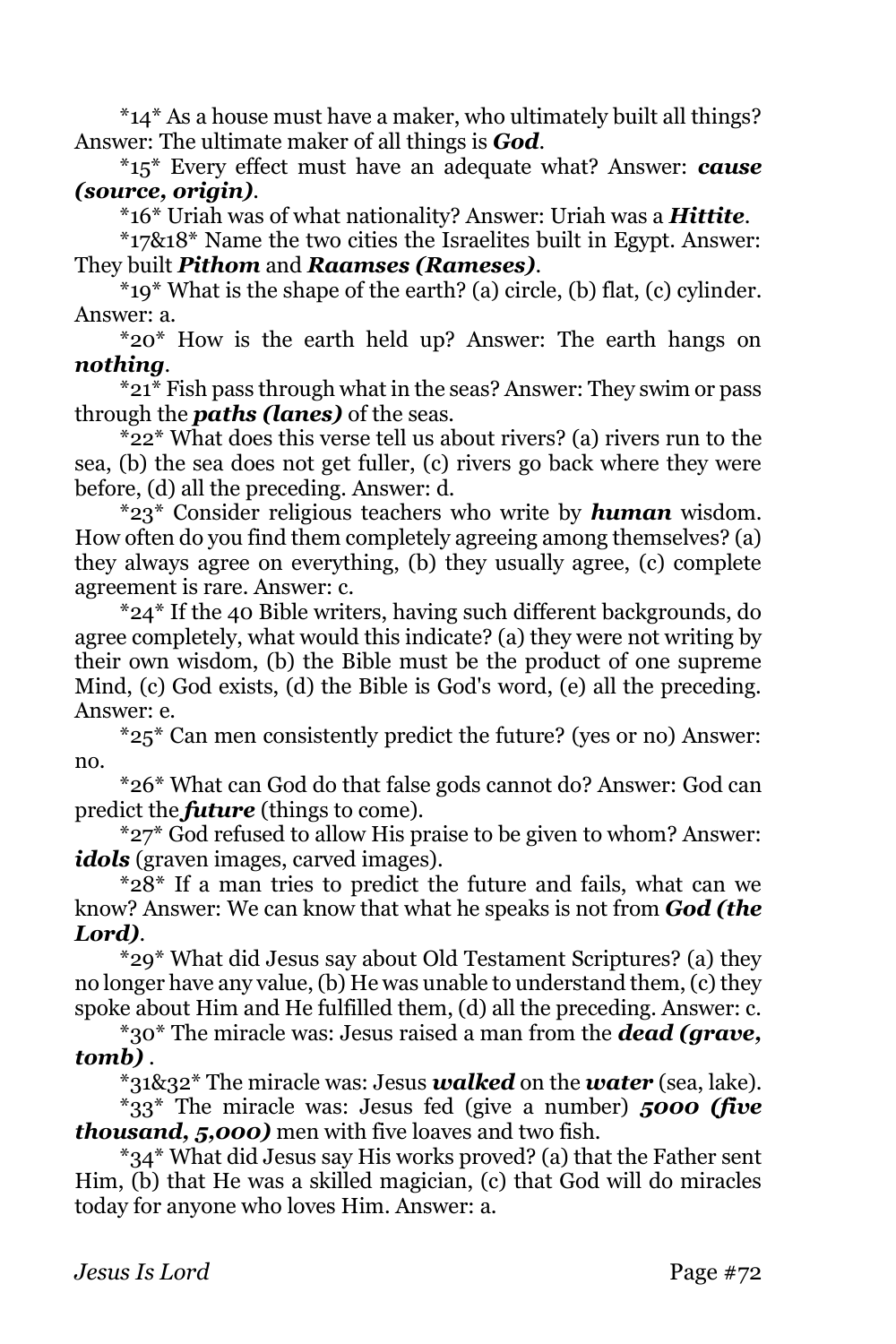\*35\* What purpose was served by the miracles done through Paul? (a) they made Paul wealthy, (b) they proved the Lord spoke through Paul, (c) they proved everybody can do miracles, (d) all the preceding. Answer: b.

\*36\* What did the rulers say Peter and John had done? Answer: They had done a great *miracle (sign, wonder)*.

\*37\* What did the rulers say Jesus did? Answer: They said He did many *signs (wonders, miracles)*.

\*38&39\* The resurrection declared Jesus to be who? Answer: He was declared to be the *Son* of *God (the Father)* by the resurrection from the dead.

\*40,41,&42\* List in historical order three facts Paul preached about Jesus in verses 3,4. Answers: Jesus *died*, He was *buried*, and He *arose (rose again, was raised)* on the third day.

\*43\* Verses 5-8 list how many times that Jesus appeared to people after His resurrection? Answer: (give a number) *six (6)* times. (Note: The six times are: Cephas, the 12, 500 brethren, James, all the apostles, and Paul.)

### **Is Jesus Really Your Lord?**

\*1\* How many people commit sin? Answer: *All (everyone)* have sinned.

\*2\* What is the consequence of sin? Answer: The wages of sin is *death*.

\*3\* Through whom can we receive eternal life? (a) Mohammed, (b) Jesus, (c) our parents, (d) no one. Answer: b.

\*4\* What did Jesus do to save us? Answer: He *died* (gave His life, was crucified) for us.

\*5\* What characteristic of God does this demonstrate? Answer: It demonstrates God's *love* for us.

\*6\* When Jesus died, was He dying for *you*? Answer ("Yes" or "no"): *yes*.

\*7\* When Jesus suffered, whose sins was He suffering for? (a) His own sins, (b) sins of other people, including you and me. Answer: b.

\*8\* How did Thomas know Jesus had been raised? (a) he saw and touched Him, (b) he just heard about it, (c) he dreamed about it. Answer: a.

\*9&10\* Whom did Thomas confess Jesus to be? Answer: My *Lord* and my *God*.

\*11\* How can we believe Jesus is Lord and God even though we have not seen Him? (a) by guessing, (b) by examining the evidence in the Bible, (c) by taking a preacher's word for it. Answer: b.

\*12\* What blessing can we have if we believe? Answer: We can have *life (eternal life)* in His name.

\*13\* How many people will be judged? Answer: We must *all (everyone)* appear before the judgment seat.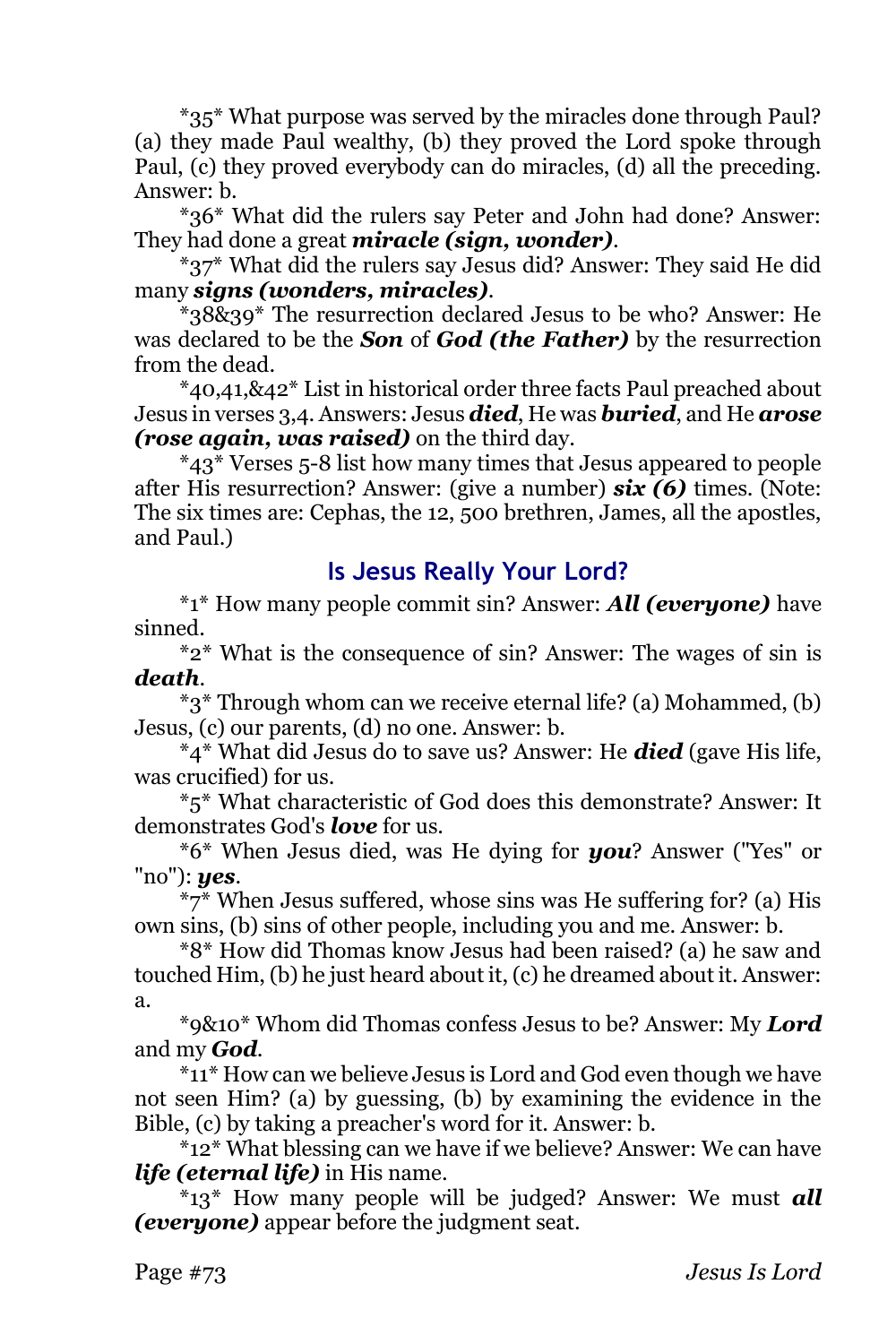\*14\* Who will judge us? (a) our priest, (b) Buddha, (c) Jesus. Answer: c.

\*15\* On what basis will Jesus decide our reward? (a) what our parents did, (b) what Adam did, (c) what we did, (d) all the preceding. Answer: c.

\*16\* What final destinies face us? (a) either eternal life or eternal destruction, (b) all go to heaven, (c) death is the end of our existence. Answer: a.

\*17\* How many follow the broad road? Answer: *Many* enter the broad way.

\*18\* How many follow the narrow way? Answer: *Few* find the narrow way.

\*19\* What must we do to enter the kingdom of heaven? (a) just have faith, (b) call Jesus "Lord," (c) do God's will, (d) just be religious. Answer: c.

\*20\* To be Jesus' disciple, what must we do? (a) just believe in Him, (b) just learn His will, (c) learn His will and obey it (abide in it)? Answer: c.

\*21\* If we know and abide in Jesus' word, what will it do for us? Answer: Make us **free** from sin (see v34).

\*22\* Do we respect our Lord if we do not obey Him? Answer: (Yes or no): *no*.

\*23\* If we have been practicing some activity that is nowhere taught in the Scriptures, what should we do? (a) quit serving God, (b) find a preacher who justifies the practice, (c) quit participating in it. Answer: c.

\*24\* What is the goal of a disciple or servant? Answer: The disciple's goal is to be like his *teacher (master, lord, ruler, instructor)*.

\*25&26\* What did Jesus leave for us? Answer: Jesus left an *example (pattern)* so we should follow in His *steps*.

 $*27*$  How did Jesus live? Answer: Jesus lived without committing *sin (evil, wickedness)* .

\*28\* What must a person be willing to give up to be Jesus' disciple (a) loved ones, (b) possessions, (c) his life, (d) all the preceding. Answer: d.

\*29\* How many spiritual masters (lords) can a person serve? Answer: You can have only *one (1)* Master.

\*30&31\* What should be our greatest concern in life? Answer: Seek first the *kingdom* of God and His *righteousness*.

\*32&33\* If disciples don't bear fruit and abide in Christ (v2,4-6), what happens to them? Answer: They are picked up and thrown into the *fire* (flame) and are *burned (burned up, consumed)*.

\*34\* Though Paul was an apostle who had preached to others, what concern did he have? (a) he might be disqualified or rejected, (b) some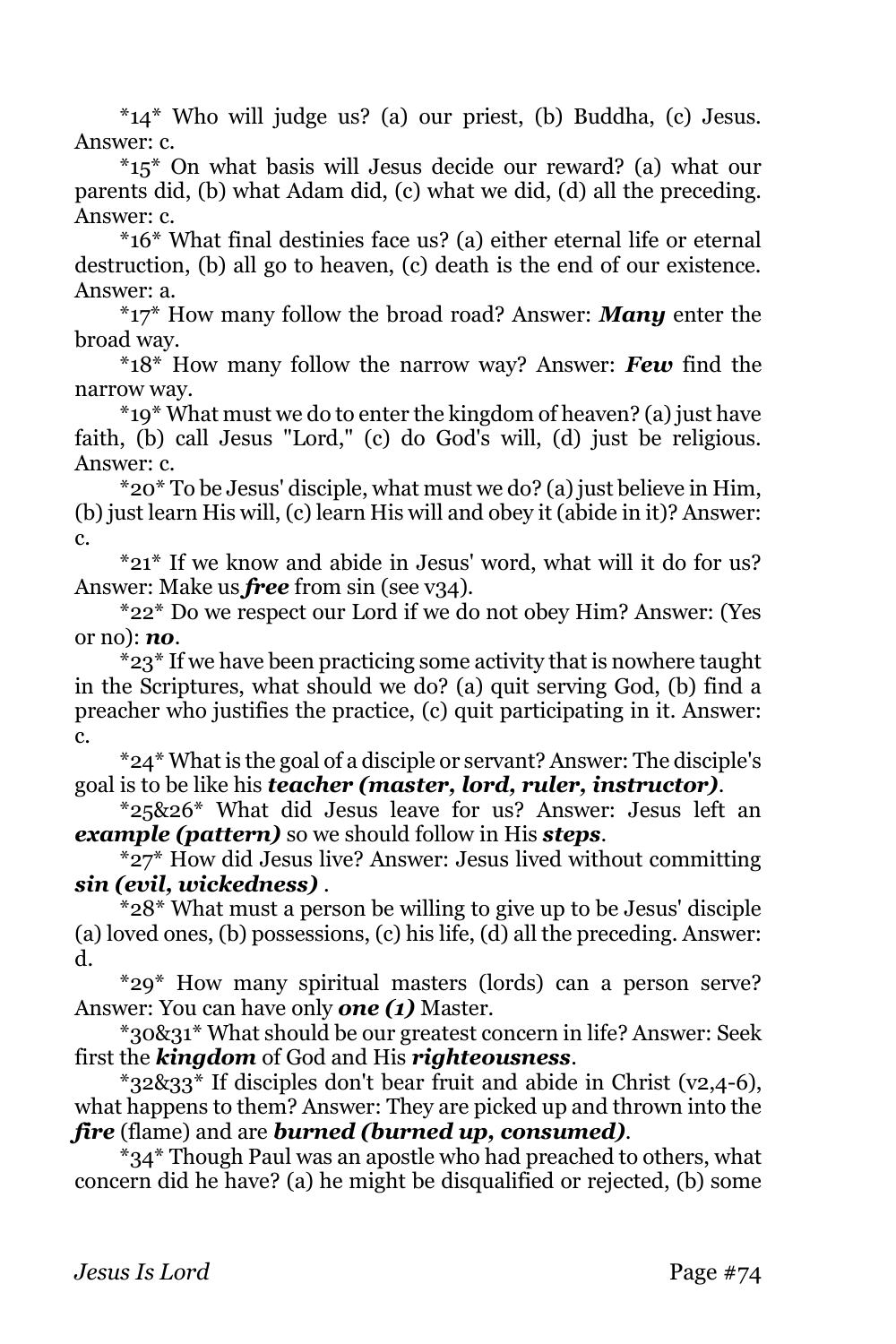babies might not be baptized, (c) he might be among the elect. Answer: a.

\*35\* One who thinks he stands must take heed for what (10:12)? Answer: Take heed lest he *fall*.

\*36\* We too must guard against what? (a) an evil heart of unbelief, (b) departing from God, (c) being hardened through the deceitfulness of sin, (d) all the preceding. Answer: d.

\*37\* To partake with Christ, what must we do? Answer: We must hold our confidence (faith) steadfast to the *end*.

\*38\* Can a person please God and be saved eternally if he does not have faith (Hebrews 11:6; Revelation 21:8)? Answer: ("Yes" or "no.") *no*.

\*39\* What was Simon's condition after he sinned again (see vv. 20- 23)? (a) his heart was not right, (b) he was guilty of wickedness, (c) he was in the gall of bitterness and the bond of iniquity, (d) he would perish if he did not repent and pray, (e) all the preceding. Answer: e.

\*40\* What would be their condition if they went back to the Old Testament practice of binding circumcision? (a) Christ would profit them nothing, (b) they would be severed from Christ, (c) they would be fallen from grace, (d) all the preceding. Answer: d.

# **How Can We Learn Jesus' Will?**

\*1&2\* What did Jesus say the Spirit of truth would do for the apostles? Answer: The Spirit would *guide* them into *all* truth.

\*3\* How can people believe in Jesus even when they have not seen Him? (a) they can't believe, (b) they need a modern-day prophet, (c) they can believe by reading what the inspired men wrote in the Bible. Answer: c.

\*4\* What blessing can people receive if they believe what is written? Answer: By believing we can have *life (eternal life, everlasting life)*  in His name.

\*5\* What did Paul do with the knowledge revealed to him? (a) he wrote it down, (b) he kept it a secret, (c) it is still an unknown mystery. Answer: a

\*6\* How can other people learn what Paul knew? Answer: We can understand when we *read* what he wrote.

\*7\* Whose commands did Paul write? Answer: Paul wrote the commands of the *Lord* (God, Jesus, Christ).

\*8\* How much of God's will did Paul teach to others? (a) he kept back parts that were needed, (b) he preached the whole counsel of God, (c) there were important truths that he never even received. Answer: b

\*9\* How much of God's will had people in Peter's lifetime received? Answer: They received *all* things pertaining to life and godliness.

\*10\* For what purposes are the Scriptures profitable? (a) teaching and instructing us in righteousness, (b) reproving and correcting us, (c) completely providing all good works, (d) all the preceding. Answer: d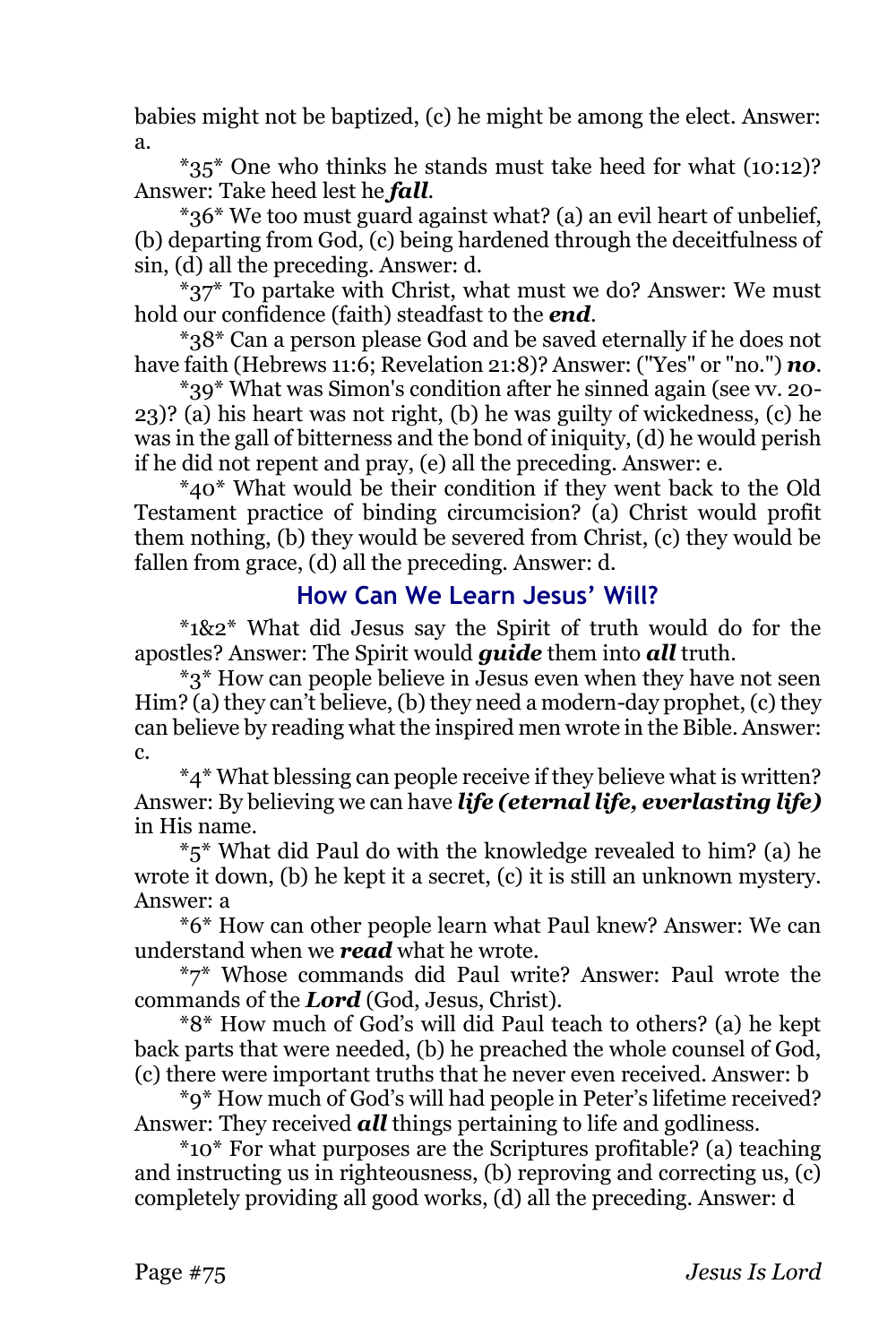\*11\* If the Scriptures provide us to all good works, then do we need some standard of religious authority in addition to the Bible? (yes or no) Answer: *no.*

\*12\* What did Jesus expect his hearers to do? Answer: They were supposed to hear and *understand*.

\*13\* How did these people determine whether or not the things they heard were true? (a) they searched the Scriptures daily, (b) they needed a college education, (c) they needed a priest to explain it to them. Answer: a

\*14\* God is not the author of what? Answer: *confusion* (disorder).

\*15\* Peter was writing so that people would have a record of his teachings after he died. What would this message do for them? Answer: It would *remind (put them in mind)* them of the apostles' commands.

\*16\* By what standard will men be judged? (a) by their own consciences, (b) by the teachings of their priests, (c) by Jesus' words. Answer: c

\*17\* What is the seed by which we are born again? Answer: We are born again by the incorruptible seed, which is the *word (gospel)* of God.

\*18\* How long will God's word endure? (a) forever, (b) 2 generations, (c) like a plant that grows then dies, it was lost in the middle ages. Answer: a

\*19\* How long will the truth be with us? Answer: The truth will be with us *forever (always)*.

\*20\* When is a woman free from her husband? (a) when she divorces him, (b) when she becomes a Christian, (c) when he dies. Answer: c

 $*21*$  What is our relation to the law? (a) we are subject to it, (b) we are freed from it and joined to Christ, (c) we should still keep parts of it. Answer: b

\*22&23\* What did Jesus do to these two covenants? Answer: He *took away (removed, set aside, taketh away)* the first and *established* (instituted, inaugurated) the second.

\*24&25\* What did Christ do to the handwriting of ordinances? Answer: He took it *away (out of the way, aside)* nailing it to His *cross*.

\*26\* Should we let people judge us for not keeping the sabbath? (yes or no) Answer: *no*

\*27\* How does Jesus describe our worship if it is based on human doctrine  $(vq)$  ? (a) it is vain, (b) it is acceptable, (c) it doesn't matter. Answer: a

\*28\* What is the condition of one who preaches a different gospel? Answer: He is *accursed (anathema, eternally condemned).*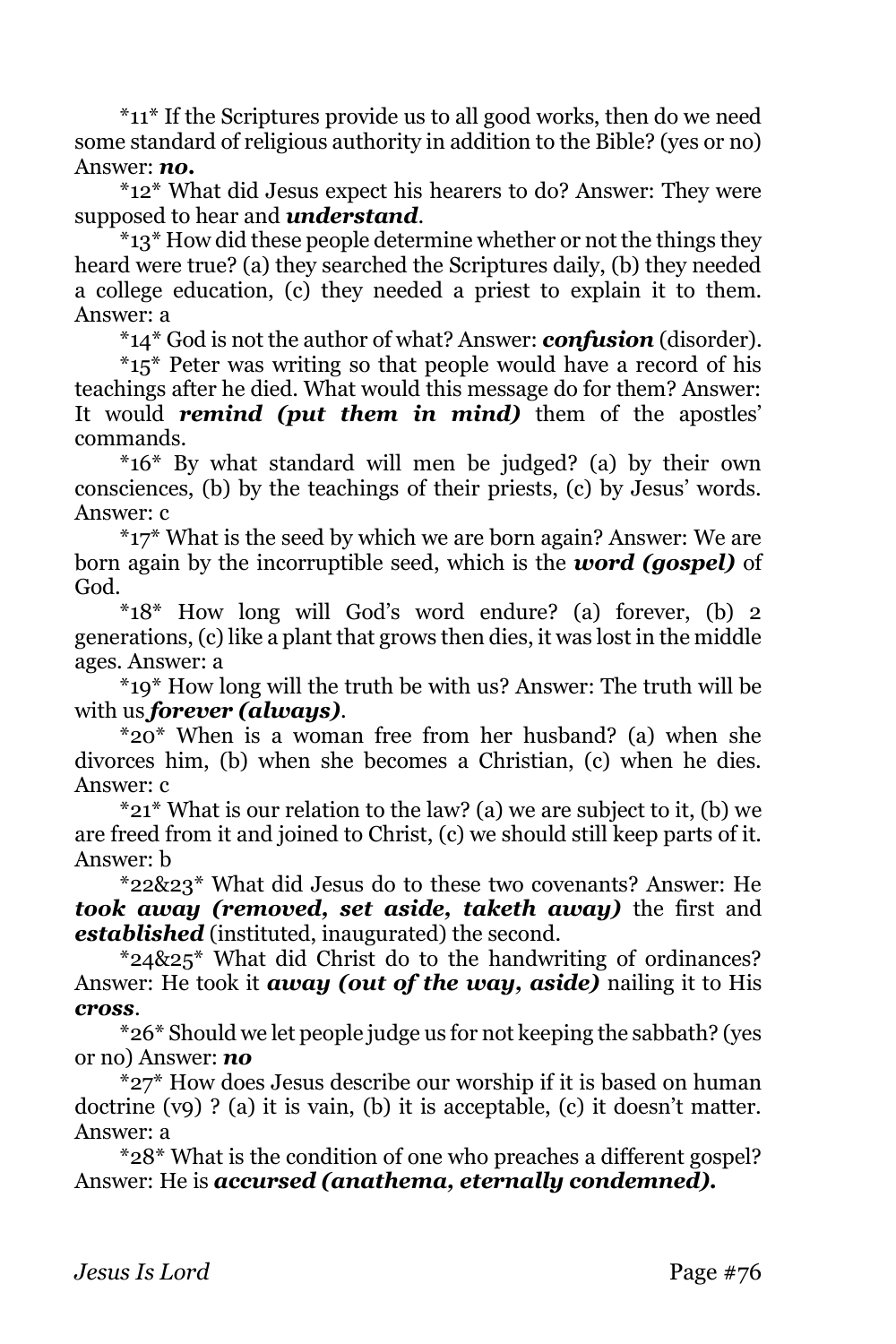\*29\* What happens to someone who teaches things not found in the teachings that come from Jesus? Answer: He does not have *God* (the Father, the Son).

\*30\* If our family is involved in practices not found in the gospel, should we still practice as they do? (yes or no) Answer: *no*

\*31\* Even before his conversion, Paul was sincere and had a good conscience. At that time was he (a) right, (b) wrong, (c) it didn't matter? Answer: b

\*32\* Should we accept what our preacher says if he cannot show it in the Bible? (yes or no) Answer: *no*

#### **How Can You Be Sure Jesus Has Forgiven Your Sins?**

\*1\* What is sin? Sin is: (a) breaking social customs, (b) displeasing other people, (c) violating human tradition, (d) transgression or breaking of God's law (lawlessness). Answer: d.

\*2\* Sin is something a person: (a) commits (practices), (b) inherits. Answer: a.

\*3\* How do people become slaves of sin? (a) they inherit a corrupt nature from Adam, (b) everyone is born a slave of sin, (c) whoever commits sin (presents himself to obey sin) is a slave of sin. Answer: c.

\*4\* What sins was Jesus guilty of? (a) He was born a sinner, (b) He was guilty of Adam's sin, (c) He was guilty of no sins because He committed no sins. Answer: c.

\*5\* Who bears the guilt of a person's sins? Answer: The wickedness of the wicked will be upon (charged against) *himself (the wicked person, the sinner)*.

\*6\* What sins are we guilty of? (a) just the ones we commit, (b) our father's, (c) Adam's. Answer: a.

\*7\* Who will enter the kingdom of heaven (v21)? Answer: He who *does (doeth, obeys, keeps)* the will of the Father.

\*8\* Jesus will reject those who work (practice/do) what (v23)? Answer: *iniquity (lawlessness, sin, evil, wickedness)*

\*9 To receive eternal life, what must we do (v7,10)? Answer: We must continue in *doing good (well doing, doing right)*.

\*10&11\* Who will receive tribulation and anguish (v8,9)? Answer: Those who reject (do not obey) the *truth* but obey (follow) *unrighteousness (evil, wickedness)*.

\*12\* How many people must appear before Jesus' judgment seat? Answer: *all (everyone, each one)*.

\*13\* On what basis will each one be judged? (a) what his parents did, (b) what he has done in the body, (c) what Adam did. Answer: b.

\*14\* When people sacrificed their babies to idols, what kind of blood did they shed? Answer: They shed *innocent (guiltless)* blood.

\*15\* God is the Father of what? Answer: Our *spirits (souls)*.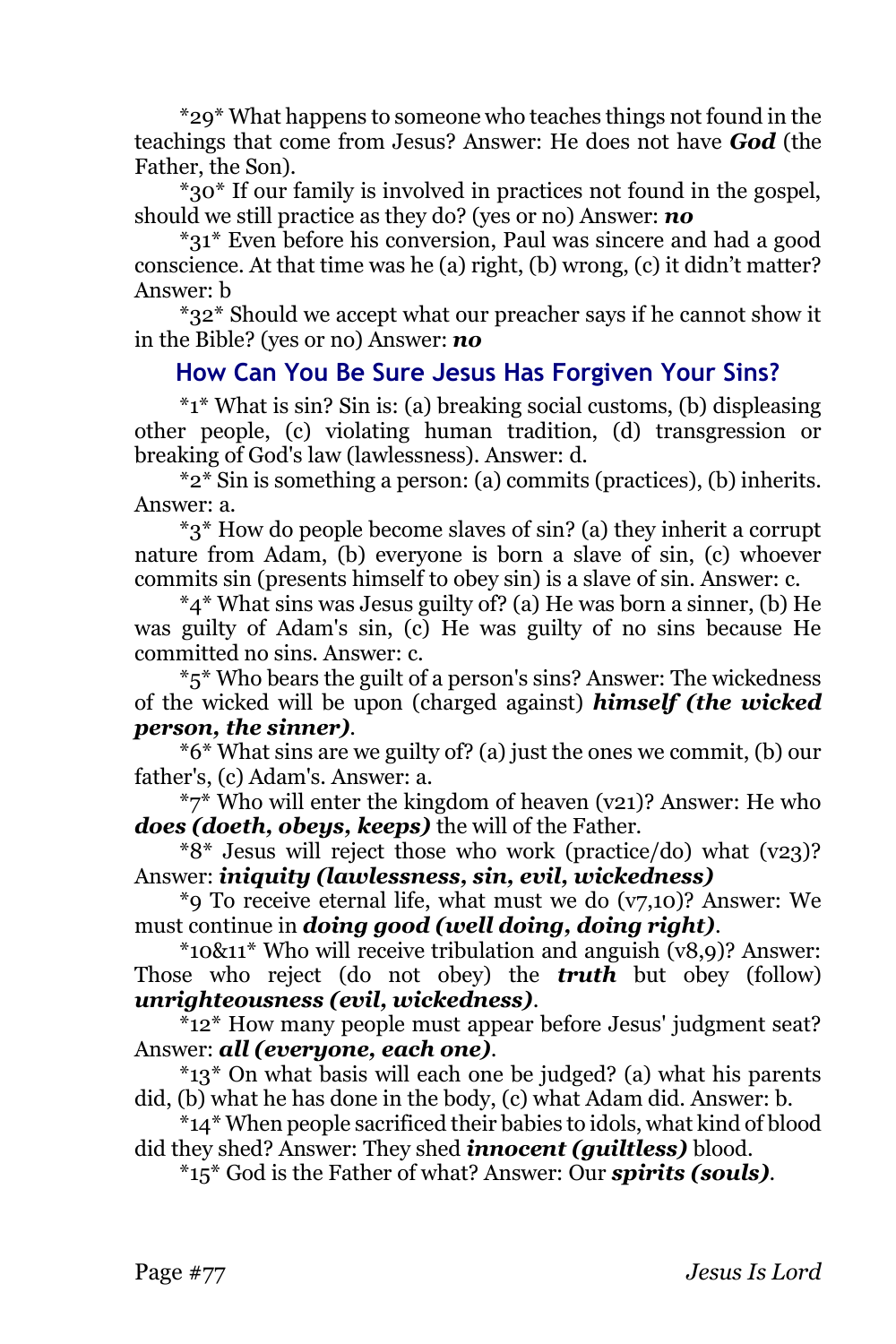\*16\* What is taught about little children? (a) they inherit the sin of Adam, (b) we must be converted and become like little children to enter the kingdom of God, (c) they are sinners. Answer: b.

 $*17*$  What did Peter tell the people to believe (v36)? (a) Jesus is Lord and Christ, (b) people can save themselves without Jesus, (c) it does not matter what we believe if we are sincere, (d) all the preceding. Answer: a.

\*18&19\* What did Peter command them to do (v38)? Answer: *Repent* and be *baptized*.

\*20\* For what purpose were they to do this (v38)? Answer: For the *remission (forgiveness, cleansing, loosing)* of sins.

 $*21*$  As Philip taught about Jesus, what did the eunuch want (v36)? (a) baptism, (b) money, (c) a direct revelation from the Holy Spirit. Answer: a.

 $*22*$  What did the eunuch have to do first (v37)? (a) pray for forgiveness, (b) tell Philip that he believed in Jesus, (c) pay a fee. Answer: b.

\*23\* What did the Lord tell Saul to do (v6)? (a) wait in the city to be told what he must do, (b) pray through at the mourner's bench, (c) send a financial contribution. Answer: a.

\*24&25\* What did Ananias tell him he must do (22:16)? Answer: He said to be *baptized* and wash away his *sins*.

\*26\* What must one do to come to Jesus? (a) see a vision, (b) learn the word of God, (c) pray for a direct message from the Spirit. Answer: b.

\*27\* Can one be saved without hearing the gospel? (yes or no) Answer: *no*.

\*28\* What is the power of God to salvation? (a) human wisdom, (b) the gospel, (c) man-made creeds. Answer: b.

\*29\* Who can be saved by the gospel? (a) all who truly believe, (b) anyone who has a good conscience, (c) anyone who is sincere. Answer: a.

\*30\* What does God command men to do? Answer: *repent*.

\*31\* How many people must do this? (a) some, (b) all, (c) none. Answer: b.

\*32\* What is repentance (note Matthew 21:28,29)? (a) never committing sin, (b) not getting caught, (c) changing our minds about our sins. Answer: c.

\*33\* Besides believing, what else must we do to be saved? (a) confess Jesus, (b) believe what our parents did, (c) obey the 10 commands. Answer: a.

## **What Does Jesus Teach about Obedience and Baptism?**

\*1\* Who is acceptable to God? (a) one who just fears him, (b) one who calls Jesus "Lord," (c) one who fears Him and works righteousness. Answer: **c**.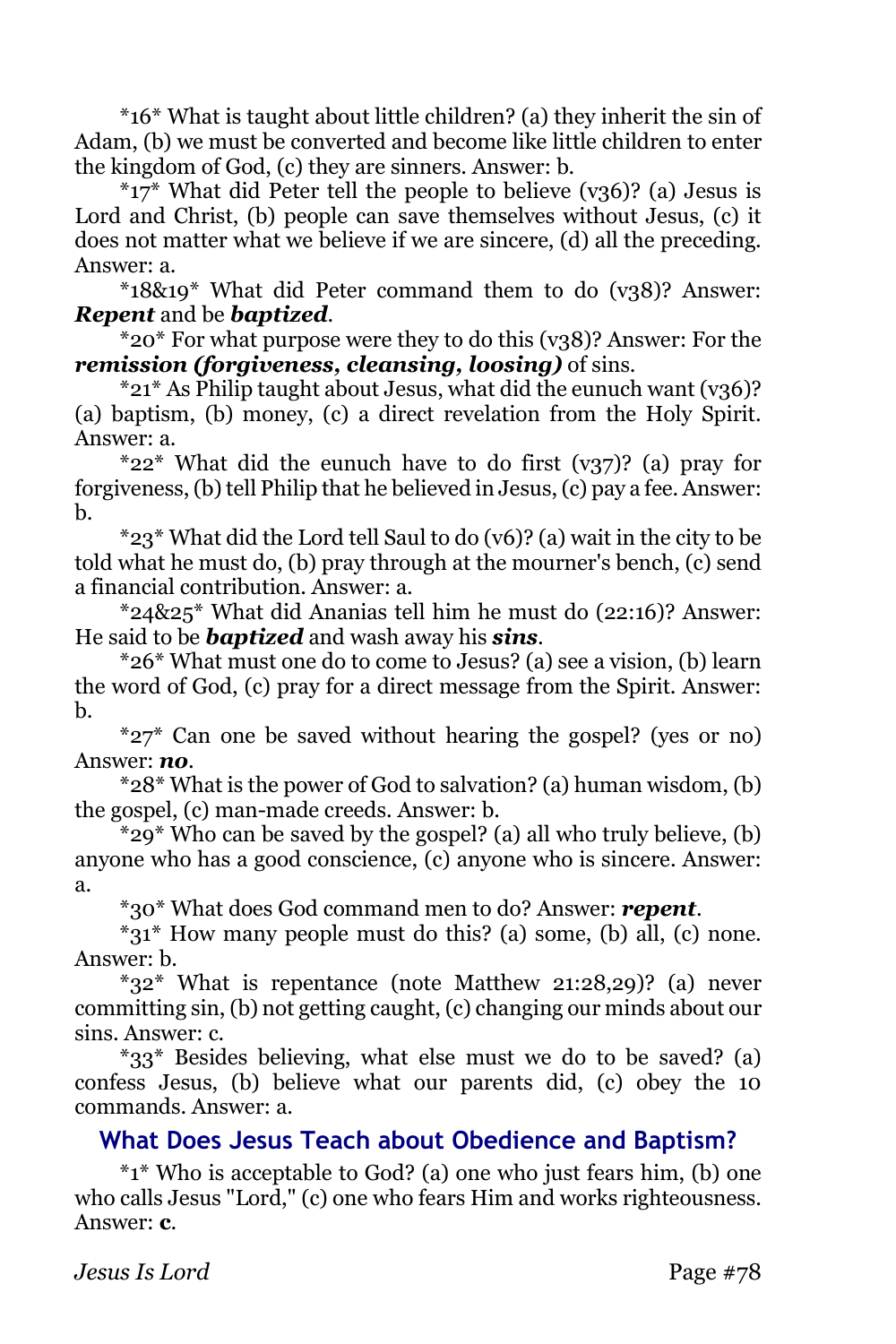\*2\* Jesus is author (source) of salvation to whom? Answer: To all who **obey** Him.

\*3\* To be set free from sin, what must people do? Answer: They must **obey** from the heart the doctrine delivered.

\*4\* We purify our souls in doing what? (a) in simply believing in Jesus, (b) in obeying the truth, (c) in praying for forgiveness. Answer: **b**.

\*5\* If we love Him, what will we do? Answer: We will keep (obey) His **commands** (commandments).

\*6\* What avails in Christ? Answer: What avails is faith **working (expressing itself, operating)** through love.

 $*7*$  What is the condition of faith without works (v17,20,26)? (a) it is dead (barren), (b) it saves us, (c) it is like the faith of Abraham. Answer: **a**.

\*8\* We are justified by works and not by what (v24)? Answer: We are not justified by **faith only (faith alone)**.

\*9\* One who has repented should do what? (a) live like before, (b) teach that works do not matter, (c) do works worthy of repentance. Answer: **c**.

\*10\* Which of the following must one give up? (a) stealing, (b) homosexuality, (c) drunkenness, (d) an adulterous remarriage. (e) all the preceding. (See also 1 Cor. 6:9-11; Gal. 5:19-21; Matt. 19:9; Luke 3:8- 14.) Answer: **e**.

\*11\* God will reward each one according to what (v6)? Answer: According to his **deeds (works, what he has done)**.

 $*12*$  Eternal life will be given to whom  $(v7,10)$ ? (a) those who continue patiently in well-doing and who work good, (b) those who just believe, (c) those who have godly relatives. Answer: **a**.

\*13\* Tribulation and anguish will be given to whom (8,9)? Answer: Those who **do not obey (disobey, reject)** the truth but work (do) evil.

\*14\* Flaming fire and everlasting destruction await whom? (a) those who know not God, (b) those who obey not the gospel, (c) both of these. Answer: **c**.

\*15\* How many true Heavenly Fathers are there? Answer (give a number): **one (1)**.

\*16\* How many true baptisms are there? Answer (give a number): **one (1)** .

\*17\* When were Saul's sins washed away? (a) on the road to Damascus, (b) before he was baptized, (c) as a result of his baptism? Answer: **c**.

\*18\* Note that Saul had previously believed in Jesus and had been praying (9:1-6,11). Most churches would say he was already saved before baptism. But was he? Answer (Yes or No): **no**.

\*19\* Into what are we baptized? (a) Jesus and His death, (b) a particular denomination, (c) a social club. Answer: **a**.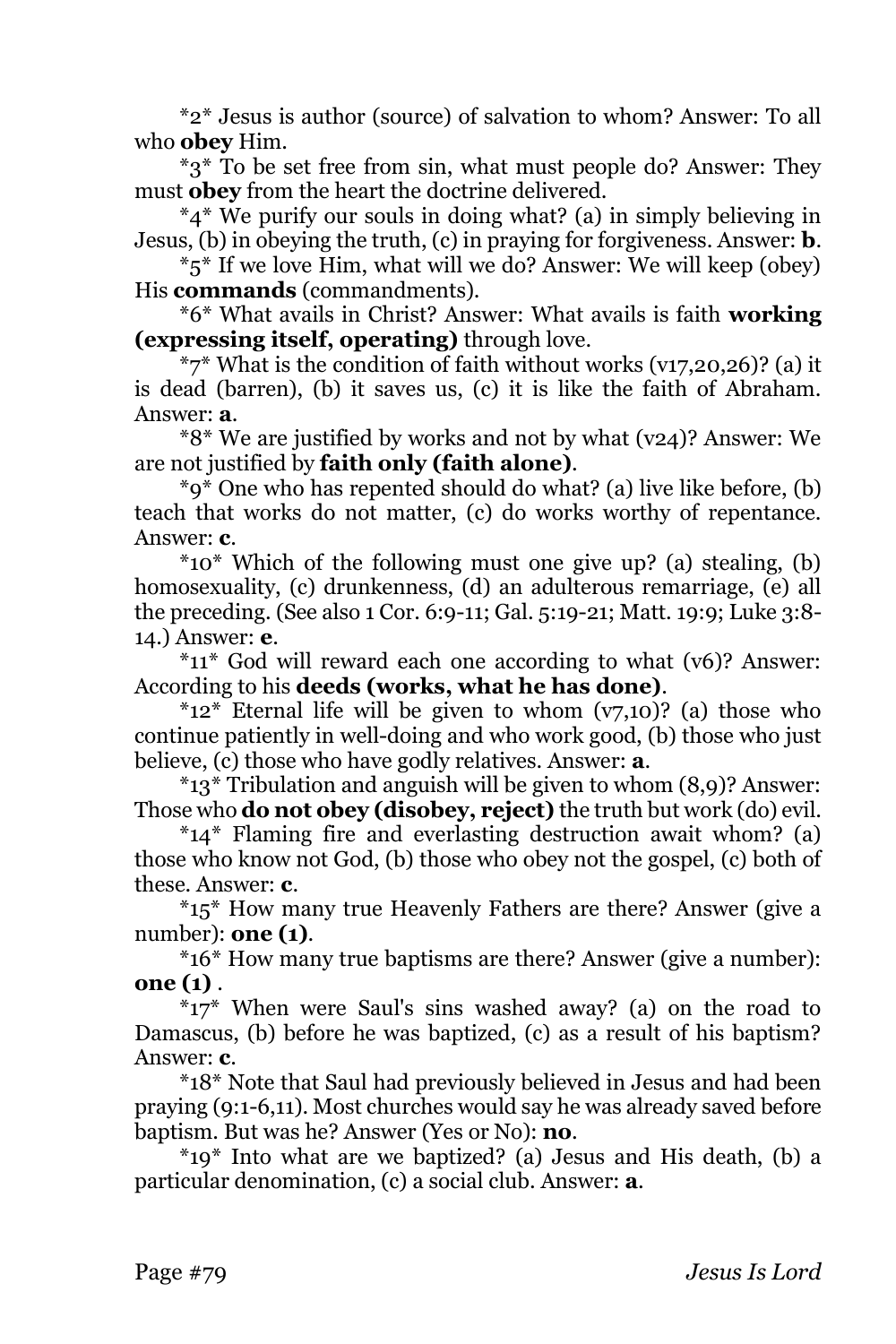\*20\* According to what we have earlier learned, can a person be saved outside Jesus and without His blood? Answer (Yes or No): **no**.

\*21\* For each person there must be a point at which he first receives forgiveness. He is in sin before that point, but afterwards, he is forgiven. At what point does this occur? (a) the moment we believe, (b) when we pray for forgiveness, (c) when we are baptized. (See also Galatians 3:27.) Answer: **c**.

\*22\* When does remission of sins come? (a) before one repents and is baptized, (b) as a result of repenting and being baptized. Answer: **b**.

 $*$ 23\* Can one be saved without repentance? Answer (Yes or No): **no**.

\*24\* Can one be saved without baptism? Answer (Yes or No): **no**.

\*25\* What must one do to be saved? Answer: He who believes and is **baptized** will be saved.

\*26\* When is one saved? (a) before baptism, (b) as a result of baptism. Answer: **b**.

\*27\* How is baptism described? (a) sprinkling, (b) pouring, (c) burial and resurrection, (d) all the preceding. Answer: **c**.

\*28\* How is the eunuch's baptism described? (a) he was sprinkled, (b) water was poured on him, (c) he went down into the water and came up out of it. Answer: **c.**

\*29\* When denominations sprinkle or pour, does the person "go down into" the water and "come up out of it"? Answer (Yes or No): **no**.

\*30\* Before one can be baptized, he must understand the gospel (John 6:44,45), believe (Mark 16:15,16; Acts 8:12), repent (Acts 2:38), and confess (Romans 10:9,10). Can babies do all these things? Answer (Yes or No): **no**.

\*31\* Baptized people are members of the church and must participate in its work and worship (1 Corinthians 12:13,25,26; 10:16,17; 11:23-29; Ephesians 4:16). Can babies do these things? Answer (Yes or No): **no**.

## **Where Can You Find the Church that Belongs to Jesus?**

\*1\* How did Jesus make the church His? Answer: He purchased the church with His *blood*.

\*2\* Can we be saved without Jesus' blood? (yes or no) Answer: *no*

\*3\* Then can we be saved outside Jesus' church? (yes or no) Answer: *no*

\*4\* For whom is Christ the Savior? (a) the nation of Israel only, (b) the body (church), (c) all people will be saved. Answer: b

\*5\* How can false teachers be identified? (a) by their outward appearance, (b) by their unkind manners, (c) by their fruits. Answer: c

\*6\* What are the "fruits" of God's followers? (a) they do the will of the Father, (b) they just call Jesus "Lord," (c) they just believe. Answer: a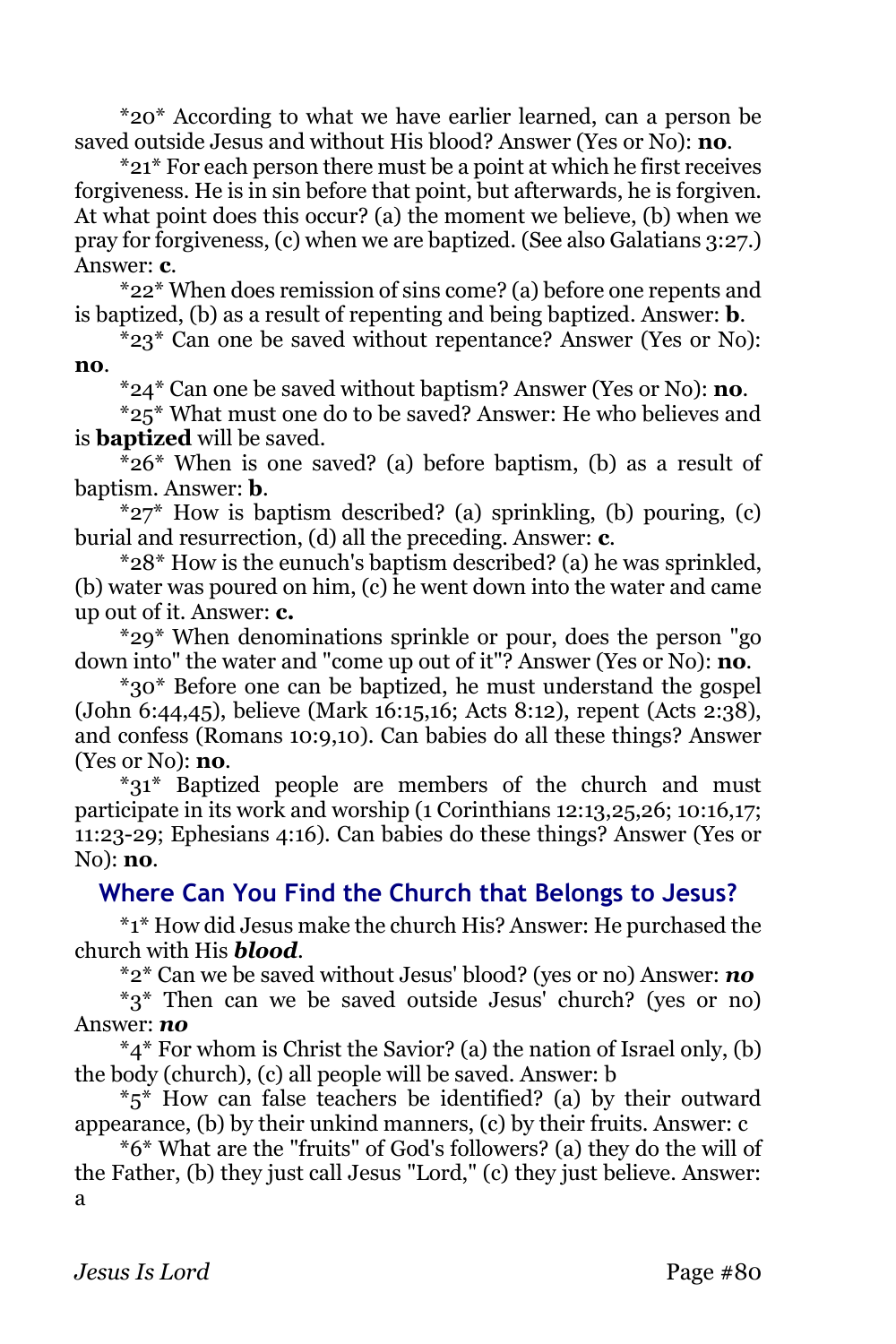\*7\* Who is Head over all things to the church? (a) John the Baptist, (b) Peter, (c) Jesus, (d) Mohammed, (e) a human headquarters. Answer:  $\mathbf{c}$ 

\*8\* Whose control, then, should the church submit to? Answer: The control of *Jesus (Christ).*

\*9\* What must be done in Jesus' name (by His authority)? Answer: *Whatever (whatsoever, everything)* we do.

\*10\* What happens if we do not abide in the teachings of Jesus? Answer: We do not have *God (the Father, the Son)*.

\*11\* What does God think of worship that is based on man-made teachings? (a) it is vain, (b) He encourages it, (c) it doesn't matter. Answer: a

\*12\* What happens if we preach a different gospel? Answer: We are *accursed (anathema, eternally condemned)*.

\*13\* Would a church be honoring Jesus as Lord if it follows doctrines or practices not found in the Bible? (yes or no) Answer: *no*

\*14\* What did Jesus promise to build? (a) a social club, (b) an entertainment, recreational club, (c) His church, (d) all the preceding. Answer: c

\*15\* Did the church exist when Jesus said this? (yes or no) Answer: *no*

\*16\* How many churches did Jesus promise to build? (a) one, (b) ten, (c) hundreds. Answer: a

\*17\* Who was adding people to His body (the church)? (Cf. v38,41.) Answer: The *Lord (Jesus, Christ)*.

\*18\* Suppose men begin a church at a place and time other than Jerusalem on Pentecost. Would it be Jesus' church? (yes or no) Answer: *no*.

\*19\* What sin occurred at Corinth? (a) groups were named after men, (b) men were exalted instead of Jesus, (c) division, (d) all the preceding. Answer: d

\*20\* Suppose a church teaches some other way for people to be saved. Would it be honoring Jesus as Lord, and would the people who believed the doctrine of that church really be saved? (yes or no) Answer: *no*.

\*21\* In what activities did these disciples continue steadfastly? (a) the apostles' doctrine, (b) prayer, (c) breaking of bread, (d) all the preceding. Answer: d

\*22\* How did the church obtain financial income? (a) raffles & bingo, (b) bake-sales & rummages, (c) collections, (d) all the preceding. Answer: c

\*23\* When were the collections taken up? (a) on the seventh day of the week, (b) on the first day of the week, (c) as often as possible. Answer: b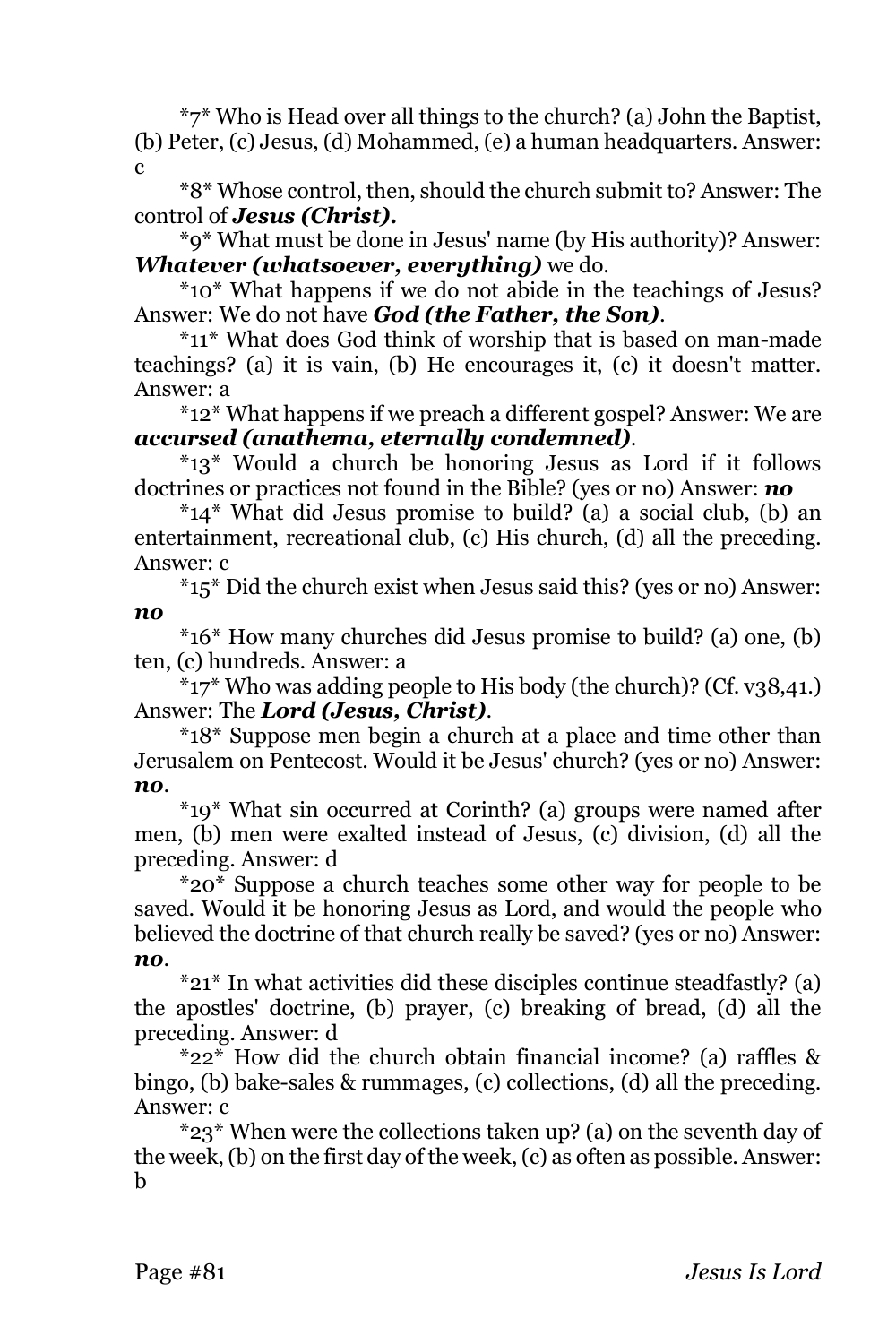\*24\* How did the members decide how much to give? Answer: Each one gave according as he had *prospered (received, income)*.

\*25&26\* What do the bread and cup remind us of? Answer: The bread reminds us of Jesus' *body (flesh, death)* and the cup reminds us of Jesus' *blood*.

\*27\* May we use bacon and eggs on the Lord's table? (yes or no) Answer: *no*

\*28\* When did the disciples break bread? (a) at Easter and Christmas, (b) on the last day of the week,  $(c)$  on the first day of the week. Answer: c

\*29\* How often does the first day of the week occur? Answer: The first day of the week comes (give a number) *one (1)* time each week.

\*30\* What act of worship is commanded here? Answer: The verse instructs us to *sing* and make melody in our hearts to the Lord.

\*31\* What purpose(s) are accomplished by singing? (a) praising God and teaching others, (b) showing off musical ability, (c) entertainment to draw big crowds, (d) all the preceding. Answer: a.

\*32\* Since Jesus expressly says to "*sing*," are we honoring Jesus if we add another kind of music (playing on instruments)? (yes or no) Answer: *no*

\*33\* What error should Christians avoid? Answer: We should not forsake the *assembling (gathering, meeting)* of ourselves together.

\*34\* Would a church be following Jesus as Lord if it worshipped in ways that are not found in the gospel? (yes or no) Answer: *no*

\*35\* What work did the church in Antioch accomplish? Answer: The church assembled so people could be *taught (instructed)*.

\*36\* Jesus is head over how many things to the church? Answer: Jesus is Head over *all* things to the church.

\*37\* What is left for men to be head over in the church? (a) church laws, (b) things on earth, (c) nothing. Answer: c

\*38\* Where is Jesus now (Hebrews 8:1; 1 Peter 3:22; Eph. 1:20)? Answer: Jesus is in *heaven (heavenly places, heavenly realms, God's right hand)*.

\*39\* Then where is the headquarters of Jesus church? (a) heaven, (b) Rome, (c) Salt Lake City. Answer: a.

\*40\* What is the work of elders? (a) feed (shepherd) the flock, (b) oversee the church, (c) set a good example, (d) all the preceding. Answer: d

\*41\* An eldership should have oversight of the work of how many churches? (a) two, (b) every one in the diocese, (c) the one among them. Answer: c

\*42\* What must women do in spiritual teaching? (a) be in subjection, (b) not teach over men, (c) not have authority over men, (d) all the preceding.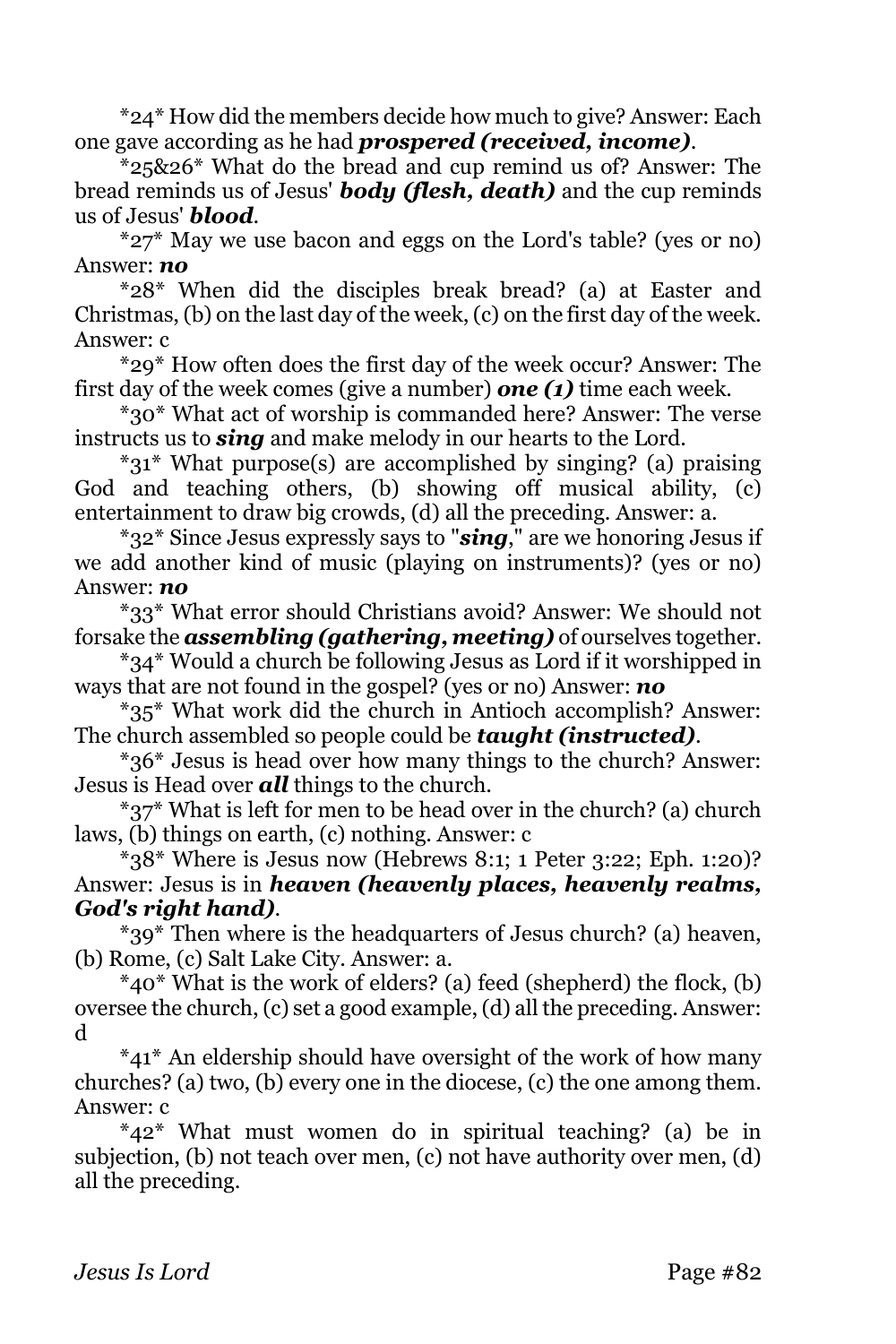\*43\* If a church changes this pattern, would it be honoring Jesus? Answer (yes or no): *no*.

\*44\* What danger does Paul warn about? Answer: Elders might draw away *disciples (followers)* after themselves.

\*45\* Can religious leaders lead people into error? (yes or no) Answer: *yes*

\*46\* What error will people be guilty of? Answer: They may turn from the *truth (sound doctrine, gospel)* and follow fables.

\*47\* What does the Spirit predict will happen? Answer: Some will *depart (abandon, leave, fall away)* from the faith.

\*48\* What particular doctrines will be taught? (a) some food (meat) should not be eaten, (b) some people should not marry, (c) both of these. Answer: c.

\*49\* In what way should we be like the Father and the Son? Answer: We should be *one* (united) as the Father and Son are.

\*50\* In what ways do the Father and Son contradict one another? (a) about how to worship, (b) about how to be saved, (c) about what church to attend, (d) none of the preceding. (See also John 12:49,50.) Answer: d

\*51\* What does God say about division? Answer: There should be no *divisions (schisms)* among us.

\*52\* Is Christ divided? Does He contradict Himself? (yes or no) Answer: *no*.

\*53\* Jesus does not contradict Himself, but churches do contradict one another. So are "all the churches following Jesus"? (yes or no) Answer: *no*.

\*54\* What is God's relationship to confusion? Answer: God is not the author of *confusion (disorder, disunity)*.

\*55\* Is the existence of many churches confusing? (yes or no) Answer: *yes*

\*56\* Is God the source of all the denominations? (yes or no) Answer: *no*

\*57\* How many true "God and Fathers" are there? Answer: There is *one* (1) God and Father.

\*58\* Can we please God if we think there are many acceptable gods, and we may just worship the god of our choice? (yes or no) Answer: *no*

\*59&60\* How many "bodies" and "faiths" are there? Answer: There is *one (1)* body and *one (1)* faith.

\*61\* Can we please God if we think there are hundreds of acceptable bodies and faiths, so we can just take our choice? (yes or no) Answer: *no*

\*62\* To be God's true children, what must we do about practices and churches that God has not authorized? Answer: We must come out from among them and be *separate*.

\*63\* How do we purify our souls? Answer: We purify our souls in obeying the *truth (word of God, gospel)*.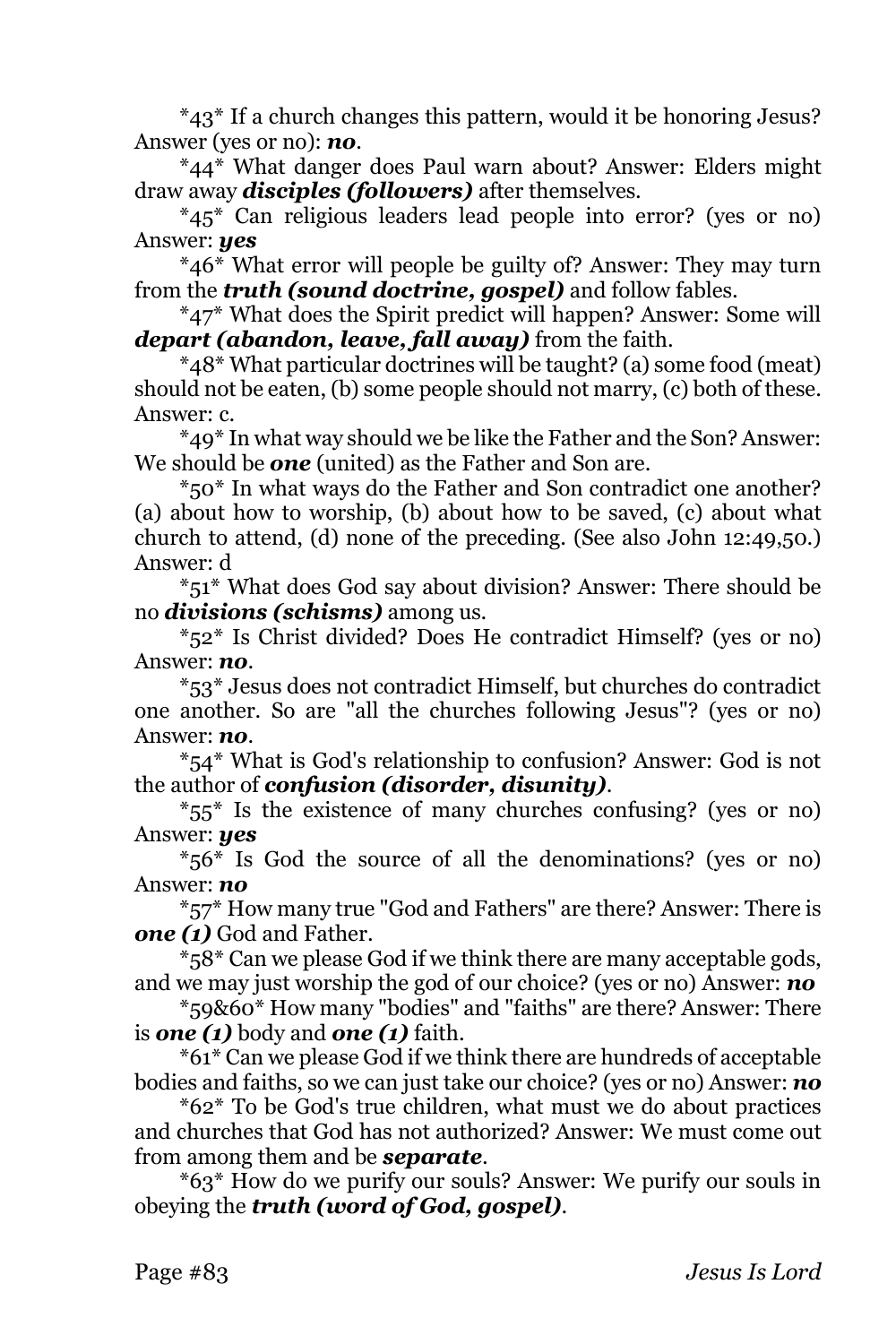\*64\* What is the seed by which we are born again? Answer: We are born again by God's *word* (gospel, truth).

\*65\* How long will this seed endure? Answer: *forever*.

\*66\* How does the seed relate to the harvest? Answer: Whatever a man sows, that is what he will *reap (harvest)*.

\*67\* Suppose you believed and obeyed Buddhist doctrine. What would that make you? (a) a Christian, (b) a Hindu, (c) a Buddhist. Answer: c

\*68\* In the first century, when people obeyed Jesus' gospel, what kind of Christians did they become and what church did they become members of? (a) Lutherans, (b) Catholics, (c) just Christians, members of Jesus' church. Answer: c

\*69\* If you were to obey simply the gospel today, without any manmade changes, what kind of Christian would you become and what church would that make you a member of? (a) the same as in the first century, (b) a modern denomination, (c) no one knows. Answer: a